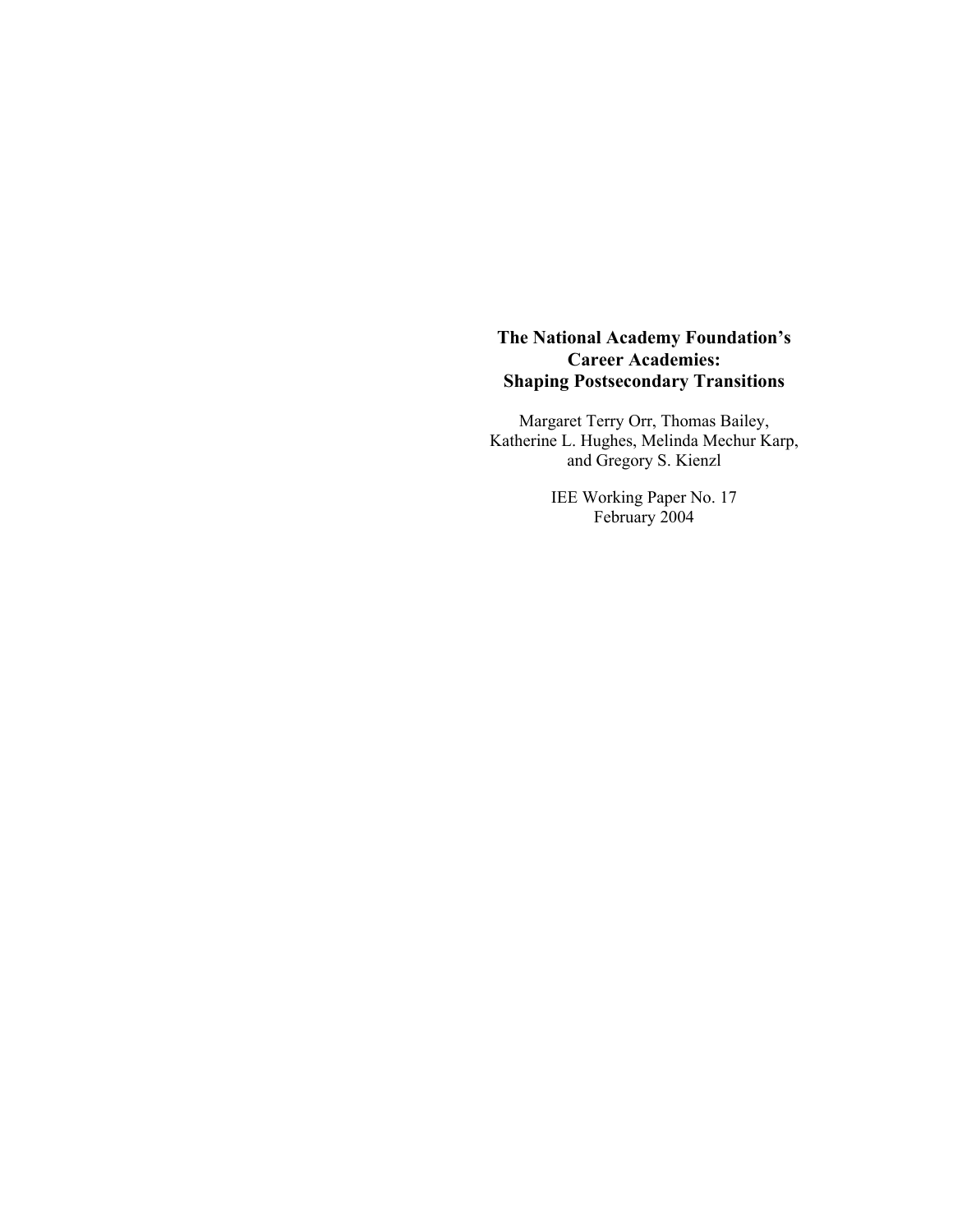| PERCEPTIONS OF TEACHING AND PROGRAM PARTICIPATION BENEFITS OF THE ACADEMY EXPERIENCE 29 |  |
|-----------------------------------------------------------------------------------------|--|
|                                                                                         |  |
|                                                                                         |  |
|                                                                                         |  |
|                                                                                         |  |
| COLLEGE ACCEPTANCE BY THE END OF THE SENIOR YEAR AND INITIAL COLLEGE ENROLLMENT AMONG   |  |
| EXPLORING THE ACADEMY INFLUENCE ON FOUR-YEAR COLLEGE PLANS AND ACCEPTANCE 42            |  |
| COLLEGE ACCEPTANCE DIFFERENCES FOR ACADEMIES OF FINANCE AND TRAVEL AND TOURISM SENIORS  |  |
|                                                                                         |  |
|                                                                                         |  |
|                                                                                         |  |
|                                                                                         |  |
|                                                                                         |  |
|                                                                                         |  |
|                                                                                         |  |
|                                                                                         |  |
|                                                                                         |  |
| APPENDIX B: ANALYSIS OF CHANGES IN STUDENTS' CAREER INTERESTS BETWEEN NINTH             |  |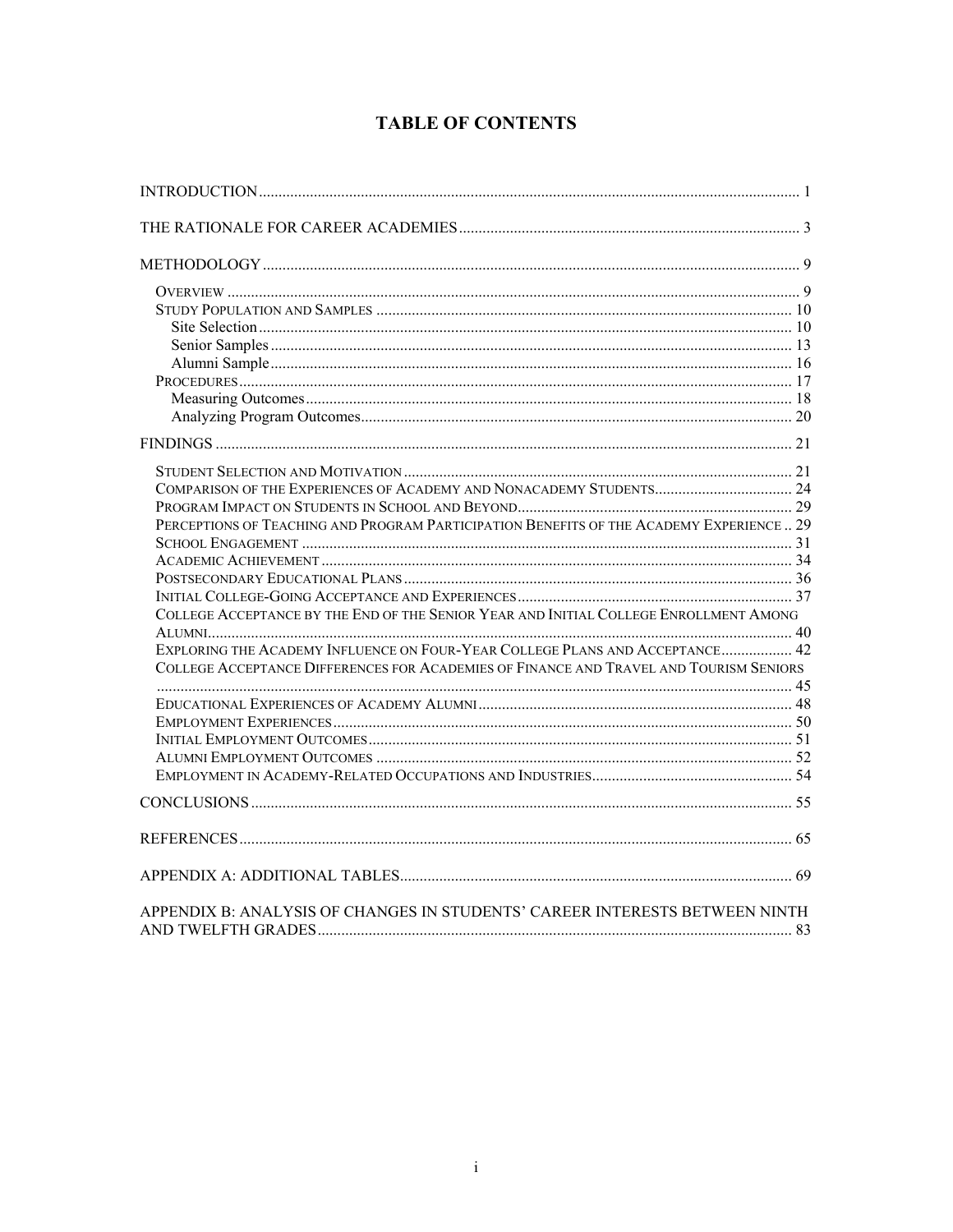## **ACKNOWLEDGMENTS**

The authors wish to acknowledge the directors, staff, teachers and students of the programs studied. The authors are particularly grateful to Bonnie Silvers of the National Academy Foundation for her insights. Paula Ko served as a statistical consultant on the project and James Kemple, Nan Maxwell, and David Stern all provided comments on the report. The authors also thank Lauren Koch for editorial assistance.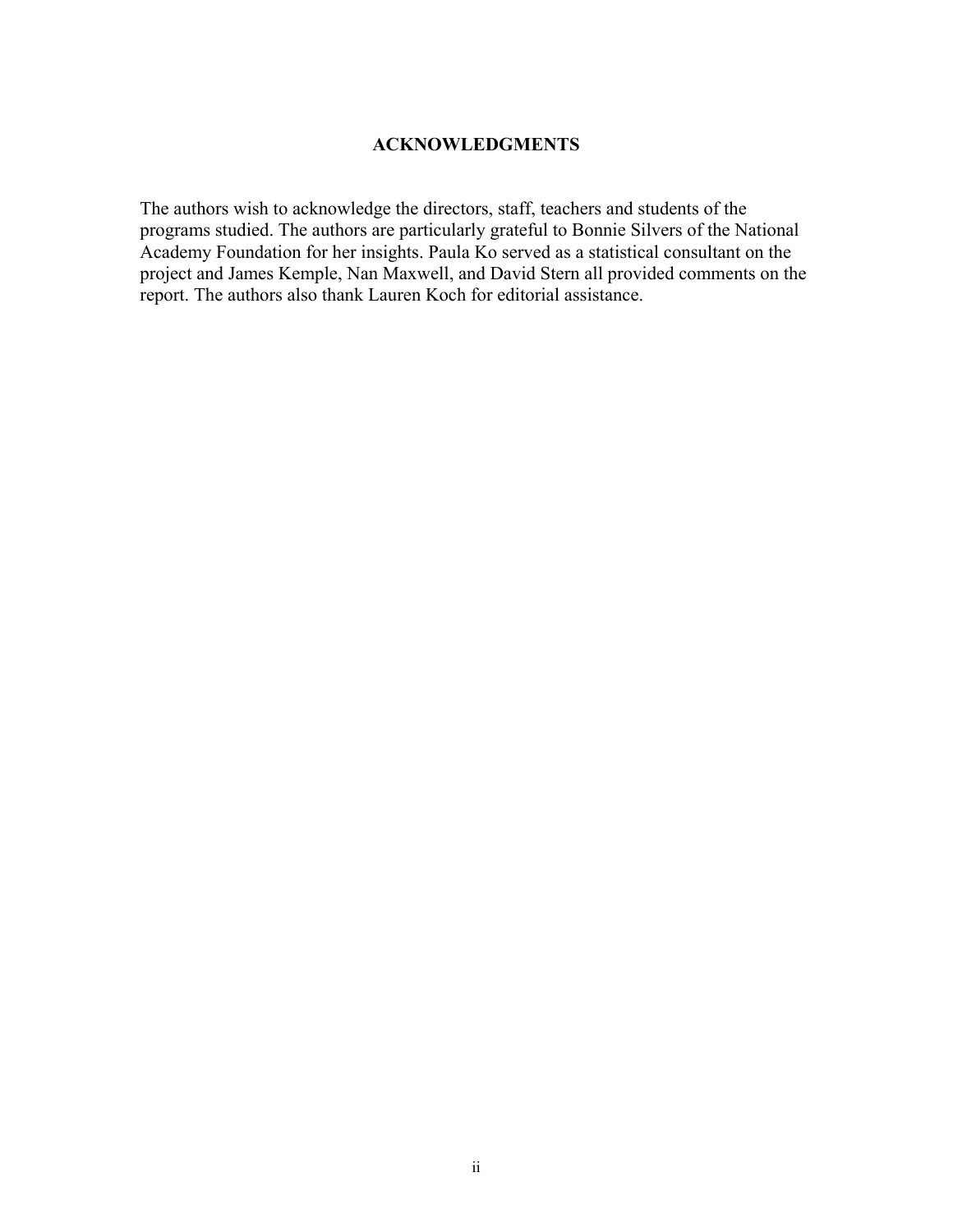# **INTRODUCTION**<sup>1</sup>

The career academy model—a school-within-a-school, career-focused program of study often with related work experience—has spread rapidly throughout the United States in the last 20 years, in large part because educators and policymakers believe it to be a promising approach for encouraging academic achievement and facilitating students' transition to college and careers. Advocates argue that the integrated curriculum and contextualized academics promoted by the academy model can improve student learning and engagement, while work-based learning<sup>2</sup> and business involvement broaden the boundaries of high school and provide students with the opportunity to enrich and apply their academic coursework outside of the classroom.

Career academies generally include school-based and work-based components; make use of an industry-themed, contextualized curriculum; and have a paid summer internship and supplemental career readiness and exploration activities. However, with the expansion of career academies, there is considerable variation in implementation. The National Academy Foundation (NAF), which sponsors hundreds of academies nationwide, endeavors to limit variation and control quality. Career academies in the NAF network are to implement all recommended elements of the career academy model, elements that are designed to support students academically, help them prepare for their postsecondary career and college transition, and support them personally while in school.

NAF was established in 1989 as a central organization to facilitate the quality and expansion of academies of finance and of travel and tourism nationwide. Presently, NAF sustains a national network of career academies focusing on finance, travel and tourism, and information technology, providing curricular support, professional development, and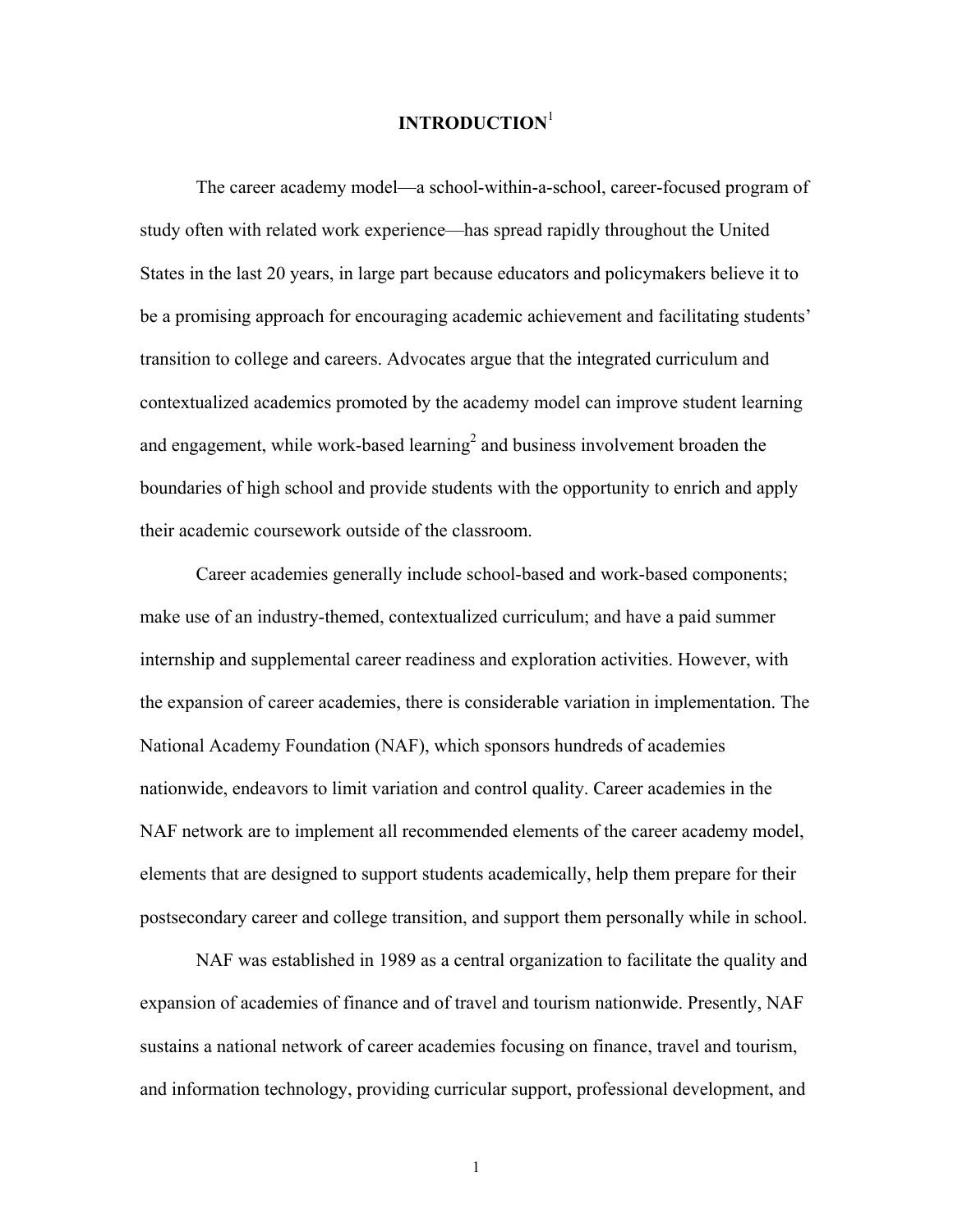technical assistance.<sup>3</sup> NAF is one of the largest career academy networks in the country and the only one that is national in scope. The other two large-scale academy networks are the Philadelphia Academies and the California Partnership Academies. In addition, several whole school reform models—Talent Development and High Schools That Work—include elements of the career academy model.

NAF-affiliated career academies are distinctive, however, because of NAF's emphasis on: (1) inclusion of all core career academy components and provision of quality contextualized curriculum to its network members; (2) business involvement through high-profile national-level firms as well as local advisory boards who provide paid student internships; (3) professional development through NAF conferences, materials and local activities. For the NAF career academy program, the primary program experiences are four or more core academy courses that are career-contextualized, project-based and offer student-centered instructional practices during the junior and senior years (although some programs begin earlier); a computer or technology course; a paid six-week summer internship with a private company; a college-level course; and exposure to a variety of college and career planning activities.

NAF acts as an intermediary between schools and businesses, and supports the implementation of all the components noted above in its programs. As a result of their membership in a national network, and their agreement to adhere to common program characteristics, NAF-affiliated academies are likely to offer a more homogeneous and comprehensive experience than non-affiliated, stand-alone academies.

While other studies have examined academies in general, this is the first that looks specifically at NAF academies. This report summarizes the findings from a study of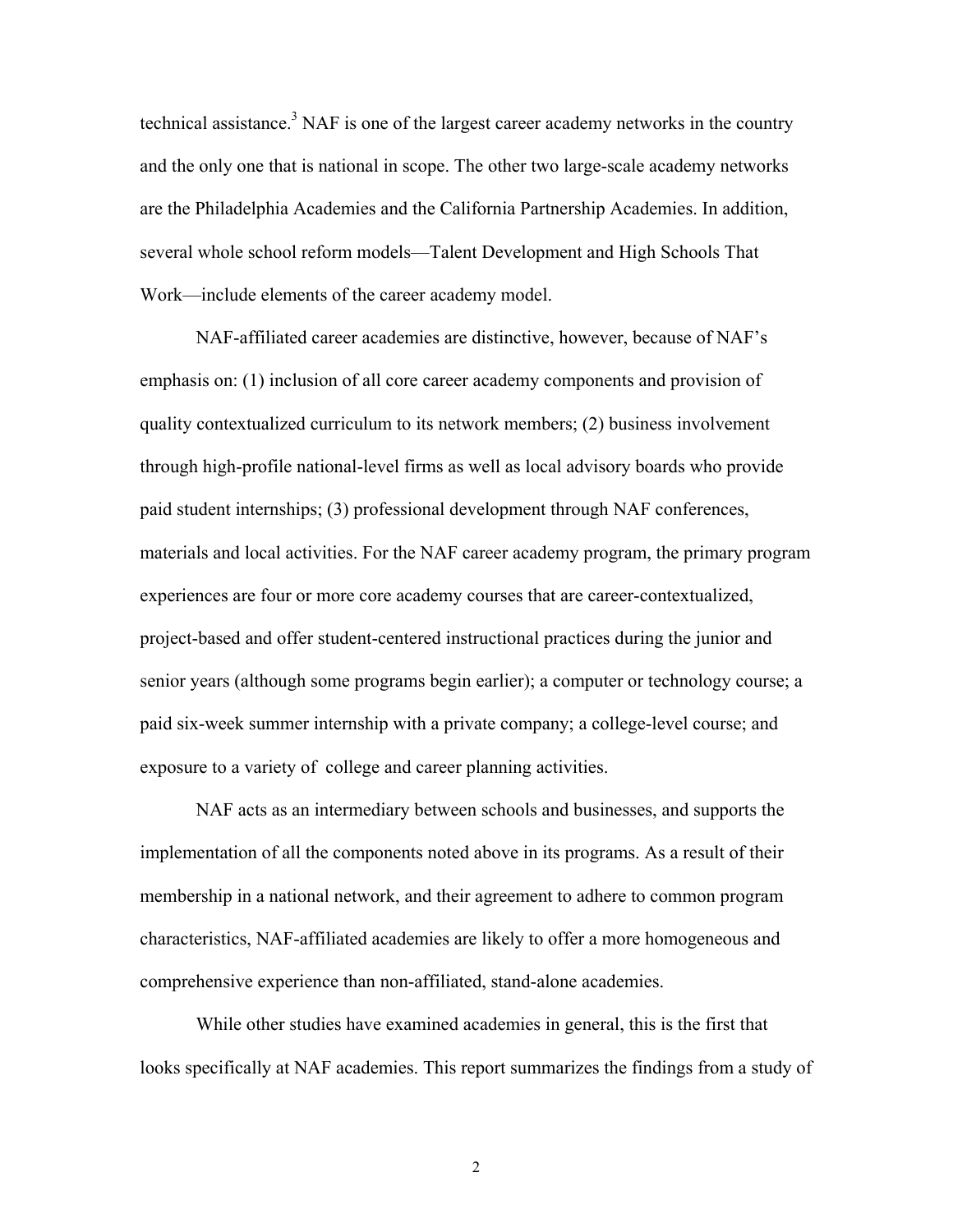ten<sup>4</sup> longstanding NAF academies using multiple sources of information and evidence. Using data from extensive interviews with academy administrators and faculty, we describe the NAF academy experience. From surveys of academy seniors and interviews of academy alumni, we present participants' assessments of their own academy experiences; their post-high school college plans and employment; their perceptions of the influence of the academy experience on career interests; and we describe the employment and educational experience of NAF alumni. Using a comparison group of other (nonacademy) graduating seniors, we examine differences in their educational experiences and post-high school educational plans. Finally, we examine these outcomes in light of student GPA and attendance information.

## **THE RATIONALE FOR CAREER ACADEMIES**

Current national concerns about high school curriculum, structure, and purpose make close examination of the academy model critical. Perhaps the most prominent concern is related to curriculum content and is reflected in the current emphasis on raising academic standards and creating clearer academic priorities for all students (The Education Trust, 2001). Building on the call for higher standards in the early 1980s (National Commission on Excellence in Education, 1983), and recent research showing that the quality of the high school curriculum is the best predictor of students' college success (Adelman, 1999; The Education Trust, 2001), the current trend has been to promote high academic standards for all students, including those not traditionally college bound.

Another concern is engagement—how to keep students motivated and interested in doing well in school. Educators have been exploring ways to create more options for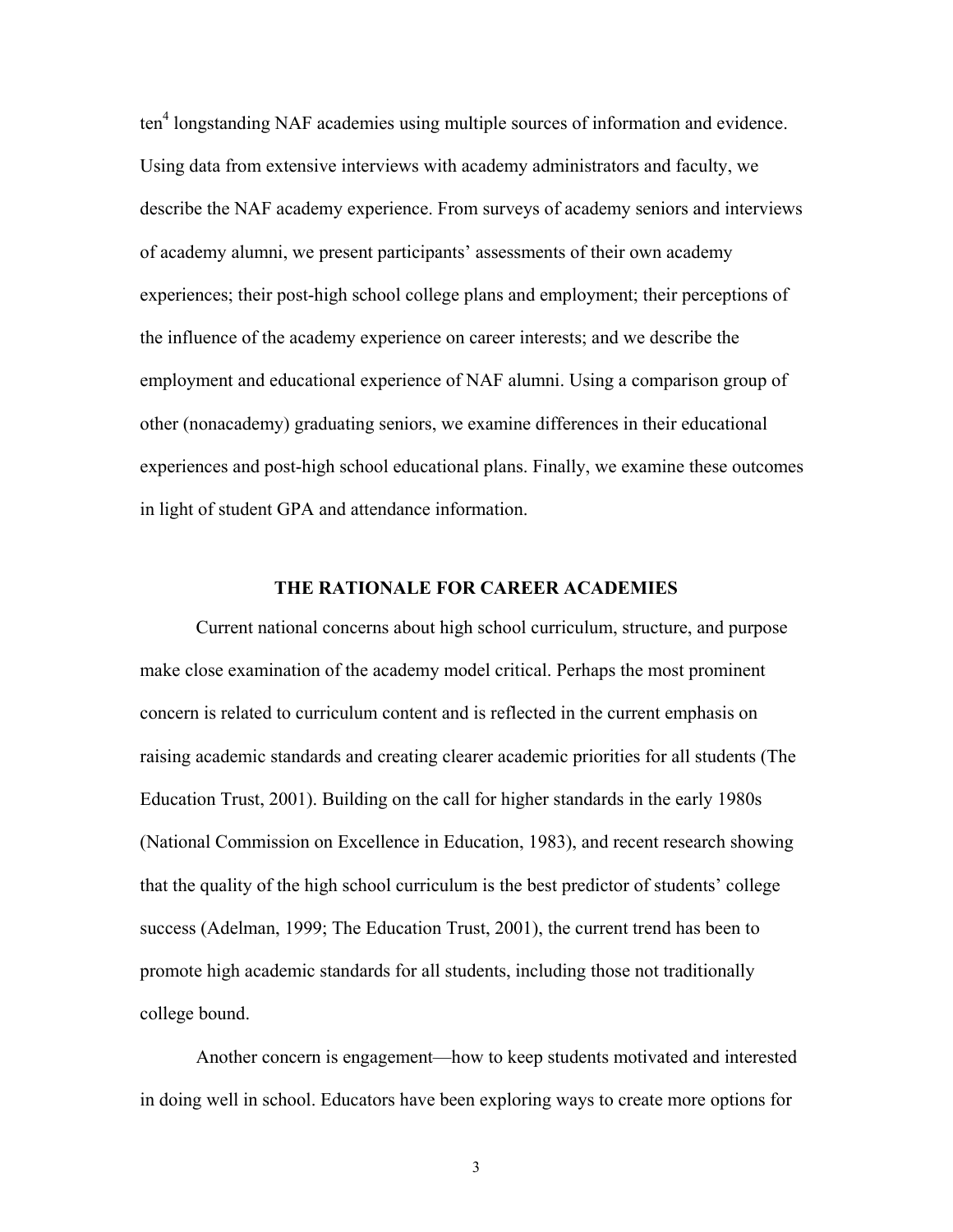high school students, in the hopes of engaging them in school and increasing their academic achievement, particularly during the senior year of high school when interest seems to flag the most (National Commission on the High School Senior Year, 2001a; 2001b). Curricular and organizational options such as magnet programs, academic houses, and career academies appear to be promising ways to add variety and challenge to the secondary curriculum, and have been advocated by many high school reform models (see McPartland, Belfanz, Jordan, & Legters, 1998). The promise of such models appears to be bolstered by research indicating that students learn most effectively if they are taught skills in the context in which they will use those skills (Collins, Brown,  $\&$ Newman, 1989; Lave, 1988; Lave & Wenger, 1991; Resnick, 1987). Thus, it is presumed that the organizing themes and applied nature of the academic coursework promoted by the career academy model would contribute to student learning and achievement at least in the contextualized courses.

Third, there has been concern about how the organization and structure of high schools may contribute to or inhibit student learning. Much research has already demonstrated the benefits of smaller high schools for student retention (Natriello, McDill & Pallas, 1990; Wehlage et al., 1989) and academic achievement (see Lee & Smith, 1995). A growing movement to replicate these benefits by implementing small learning communities in high schools is occurring.

Facilitating young peoples' transition from secondary to postsecondary education has also been a growing educational priority (as exemplified by the inter-institutional consortium, Pathways to College<sup>5</sup>). While the college-going rate has increased, the college completion rate has not (U.S. Department of Education, 1998; Jennings  $\&$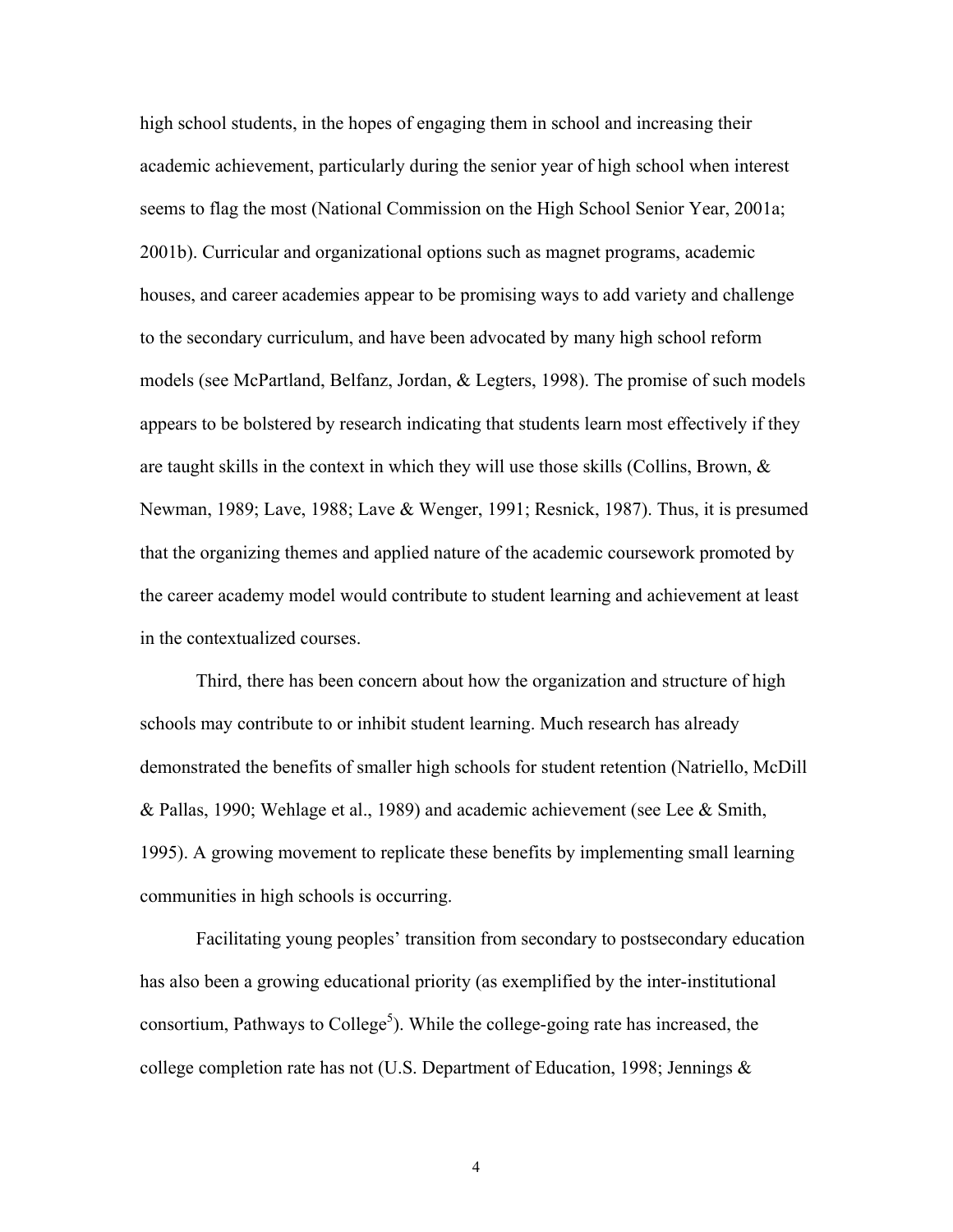Rentner, 1998). Almost two-thirds of high school graduates enter postsecondary schools immediately after high school (National Center for Education Statistics, 2001). Yet, 37 percent of those who entered postsecondary education for the first time in the 1995-96 school year had left two years later without having earned a degree or certificate (National Center for Education Statistics, 2001). These findings suggest that high school students may be under-prepared for college level work or lack commitment to completing their studies.

Yet, at the same time, it is becoming increasingly difficult for young people, particularly those without postsecondary education, to transition into well-paying, stable careers (see Bernhardt et al., 2001; Halperin, 1998; Sum, Fogg, & Taggart, 1996; Commission on the Skills of the American Workforce, 1990). Thus, college completion is increasingly critical for an economically self-sufficient future.

Career academies have the potential to address several of these concerns because they already operationalize many of the recommended learning and school organization theories and developments—emphasizing academic work through contextualized instruction; making schooling more meaningful through work-based learning and career focused studies; and creating a partial school-within-a-school structure to foster greater instructional intimacy and support. The career focus helps students gain early insight into promising opportunities that could both shape their college studies and motivate them to complete their college degree in order to pursue gainful employment. Thus, through academies, educators hope to strengthen student engagement and facilitate transition into college and careers, to enable students to be more focused in their plans and to encourage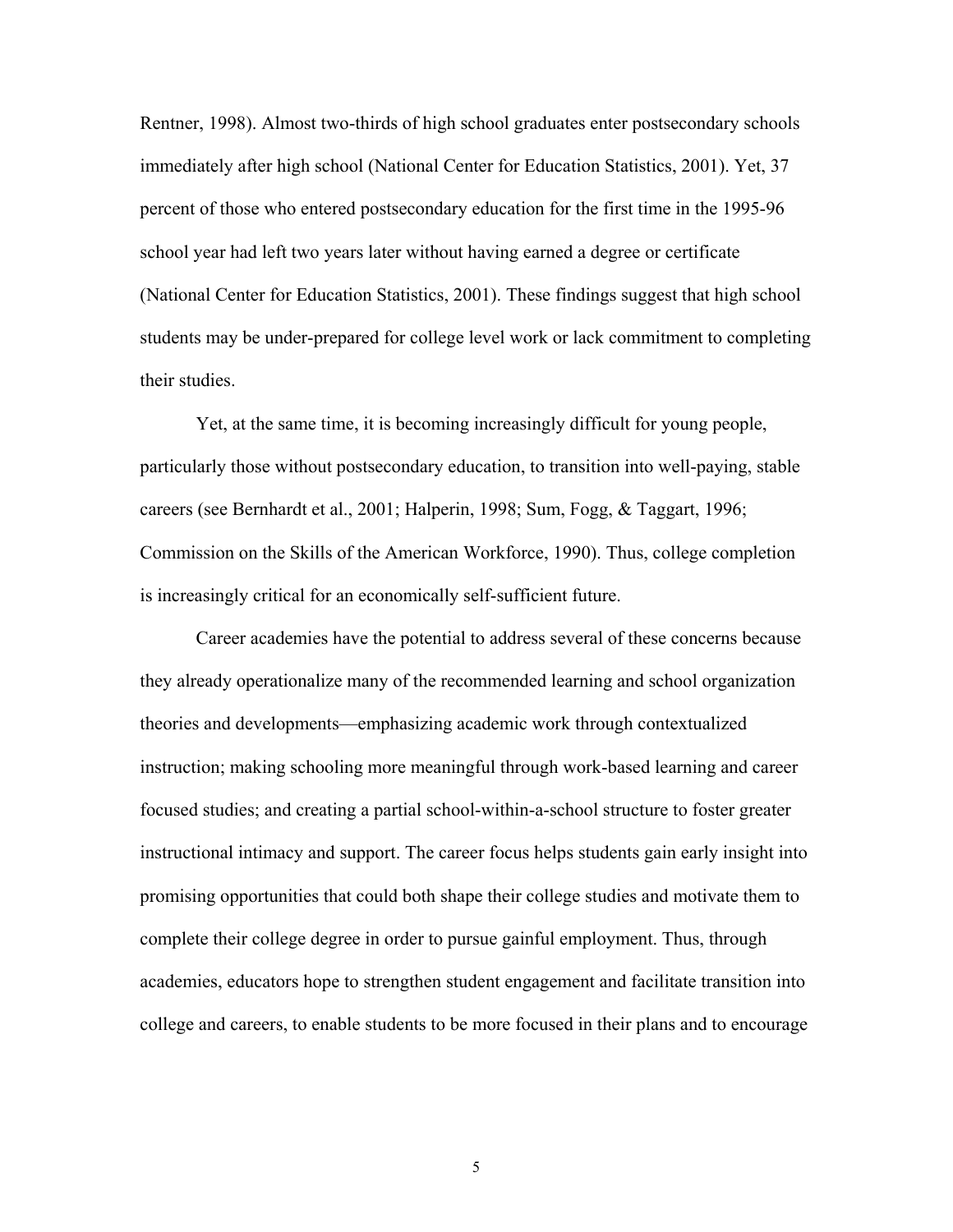students to consider the academy-affiliated industries as career choices. Figure 1 illustrates these relationships.



Figure 1: Program theory of the career academy model

There has been rapid growth of career academies in recent years. The first academy was established in 1969 in Philadelphia, and several thousand are thought to exist now, with many affiliated with one of three national networks (Stern, Dayton, & Raby, 2000). The first NAF academy was founded in the 1982, and the NAF network has since flourished to 619 academy programs (including year-of-planning sites).

Despite the assumption that career academies meet many education reform goals, there is limited research on the model's benefits to students, particularly beyond high school graduation. There is evidence that career academies promote a close and personal academic experience for students and teachers (Kemple, 1997), provide quality academic experiences (Kemple, 1997; Orr & Fanscali, 1995; Orr et al., 1987), and can help improve student achievement (Elliott, Hanser & Gilroy, 2000; Foothill Associates, 1997) and post-high school success (Maxwell, 2001; Orr, 1990; Orr & Fanscali, 1995; Reller,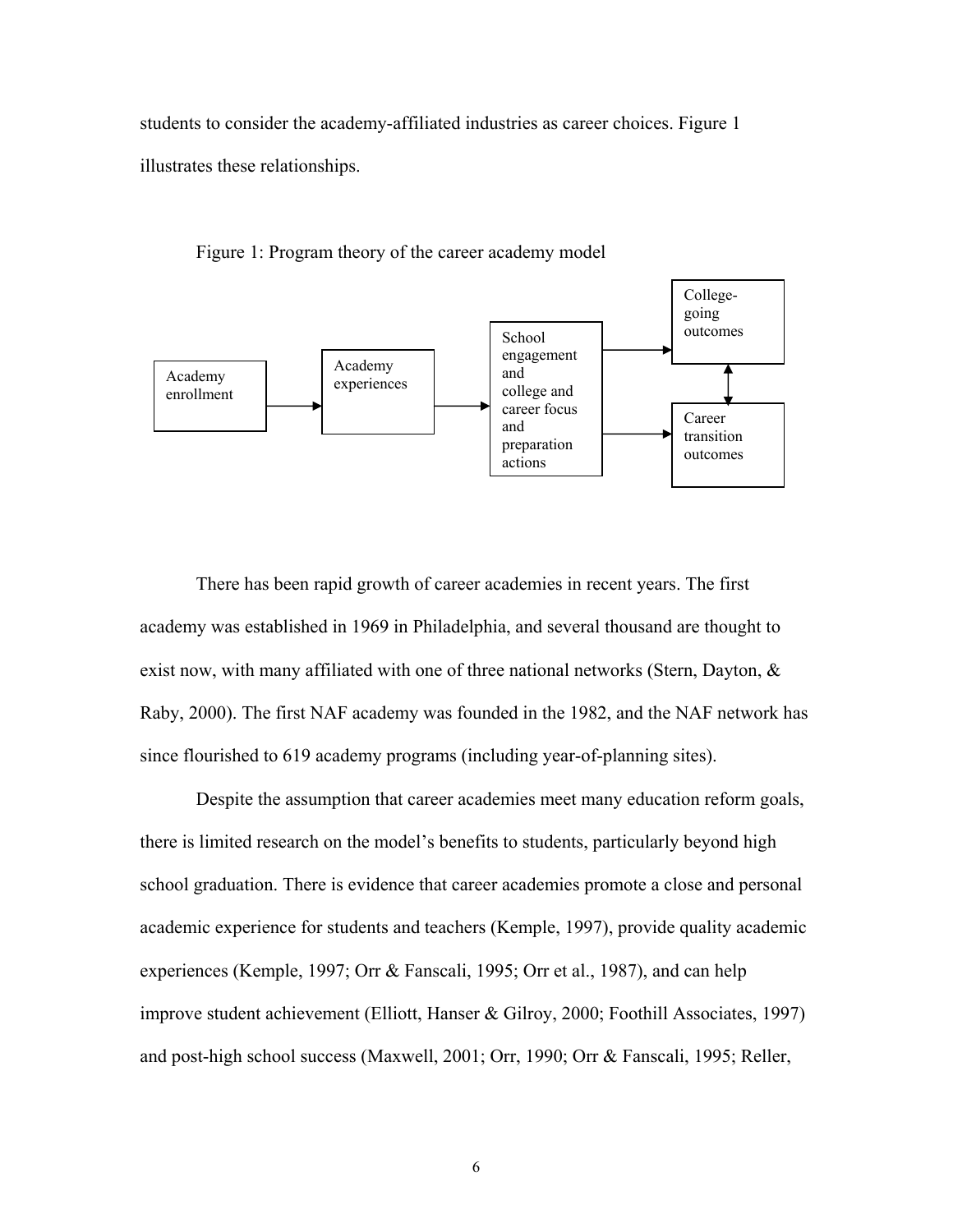1987). $<sup>6</sup>$  Much of this research was conducted in the early years of program</sup> implementation or on career academy programs that vary in purpose, structure and focus.

Moreover, recent research on short-term educational outcomes found somewhat contradictory results. Maxwell (2001), for example, found that a career academy program supported by a single California high school district facilitated postsecondary educational outcomes. Academy program participation reduced the participants' need for English remediation in college, and increased their chances of graduating, compared with students who had not graduated from academies. (The researcher points out, however, that remediation rates were still high and graduation rates still low.) This study examined the postsecondary outcomes of individuals who applied to a local university from 1990 to 1998 for a degree program (excluding those who applied on a temporary basis to take courses). Maxwell focused on a subset of program completers and comparison individuals from one school district's multiple career academy programs (that were not affiliated with NAF).<sup>7</sup> The district's career academy model included three years of academy related coursework, a summer internship after the junior year, and supplemental career exposure and college planning activities, but the program model was not implemented uniformly across all of the academies. The research did not address whether college-going was influenced by academy status, but asked how experiences in college might be affected. Thus Maxwell looked backwards from a sample of college applicants and considered the effect of enrollment in a diverse set of academies.

A longitudinal random-assignment study being conducted by MDRC (see Kemple, 1997; Kemple & Snipes, 2000) found no academy effect on standardized achievement test scores or on initial postsecondary outcomes. Interestingly, the study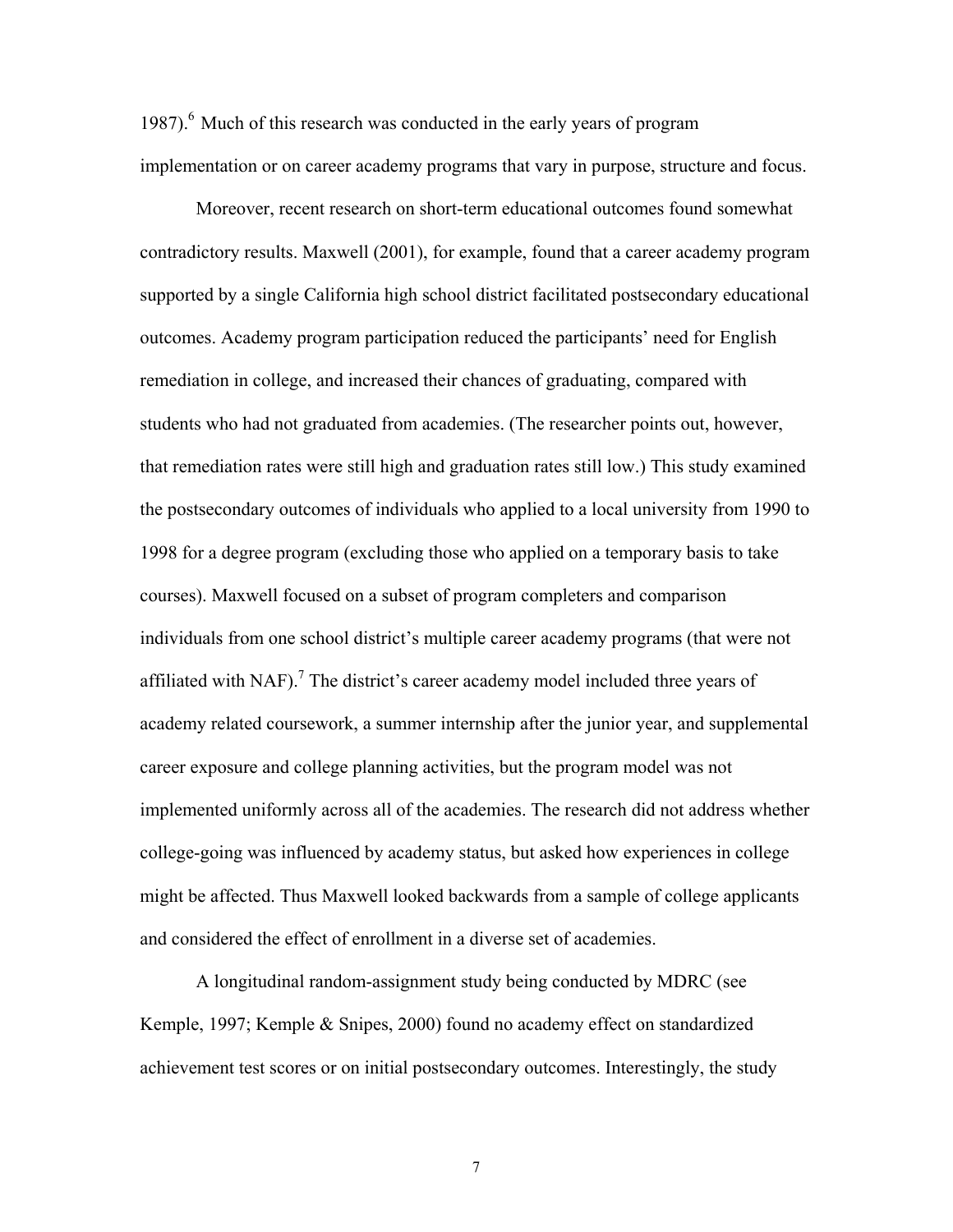found that both the academy students and those who applied to the academies (the control group) had relatively high levels of high school graduation, college enrollment and employment when compared to national samples of high school students. The MDRC study compared two samples of students all of whom applied to an academy. Students were allocated at random to the academy programs or to a control group, and for the purposes of the evaluation, students were retained in the two groups regardless of whether the academy students stayed in the academy or whether the control students eventually obtained an academy-like experience. Two of the academies in the MDRC sample were in the NAF network.

The study reported here differs from other academy studies in that the sample is drawn entirely from academies affiliated with NAF. Thus the student participants are likely to have had a more common educational experience. In this study we make comparisons between seniors who were completing the NAF program and other seniors who did not receive an academy-like experience. Thus the three studies provide different perspectives on the academy experience and taken together help us understand the nature of the academy model and its relationship to high school and post-secondary experiences.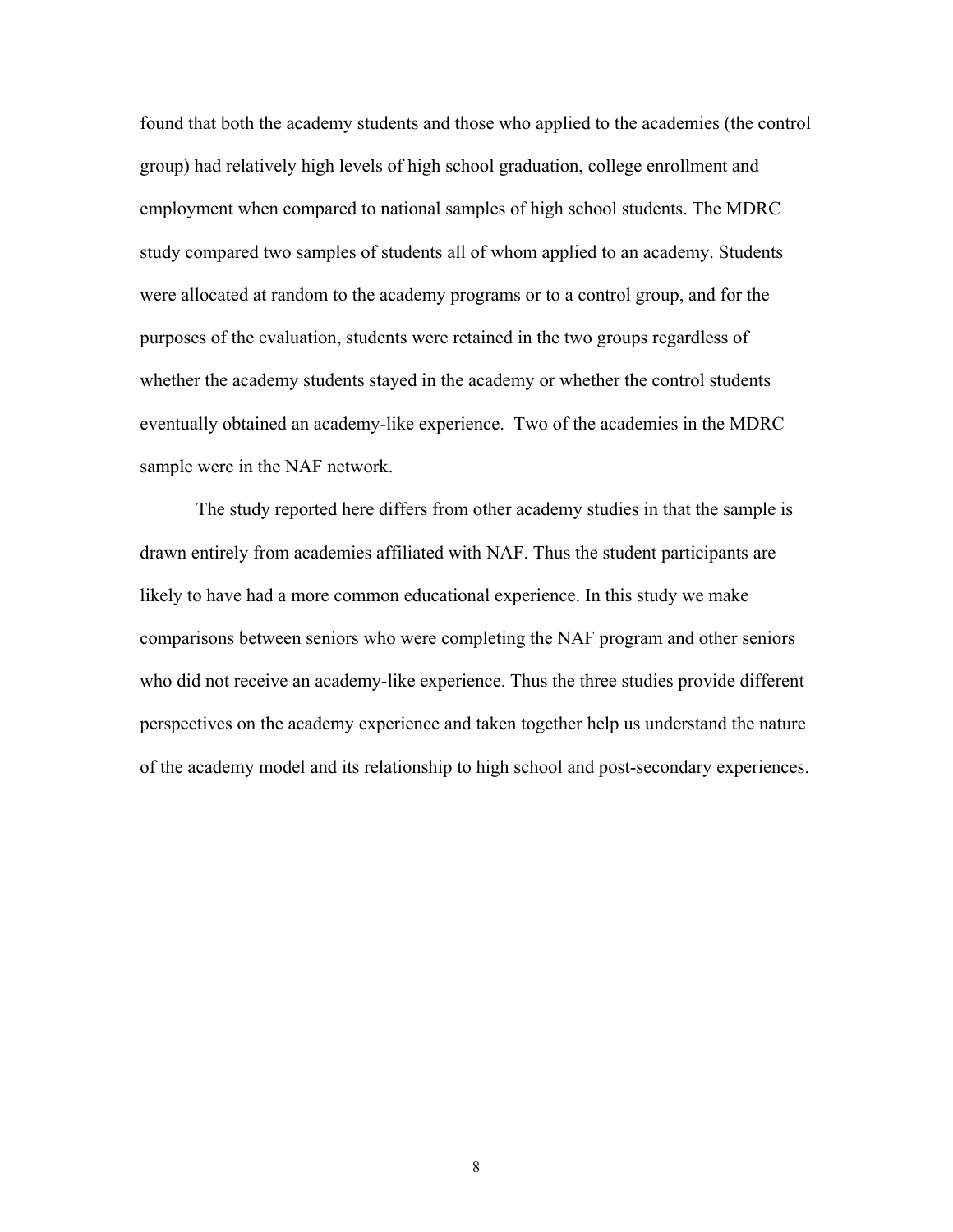#### **METHODOLOGY**

## **Overview**

To analyze the NAF career academy program and participants' high school and college experiences, we conducted a multi-method, multi-site study. $8$  Survey and interview data on program experiences and postsecondary outcomes were compiled for three samples that were drawn from ten career academy programs—graduating career academy seniors, a comparison group of graduating nonacademy seniors, and career academy alumni who had graduated five and ten years before the study began. This study, undertaken at the request of NAF, is part of a multi-pronged examination of the NAF model that looks at the experiences of students, employers, and teachers. Here we report only on the student experiences.<sup>9</sup>

The study was undertaken to answer several questions about the role of the career academies in shaping students' experiences while in high school and facilitating their transitions and directions in subsequent college and career experiences. These questions are:

- Did the academy create a distinctive experience for participating students in contrast to other students in the same schools?
- Did participating students perceive this experience to be beneficial for them as a high school experience and as a foundation for their college and career futures?
- Was the academy experience positively related to students' engagement and achievement in high school?
- Was the academy experience positively related to students' college and career aspirations, plans and experiences?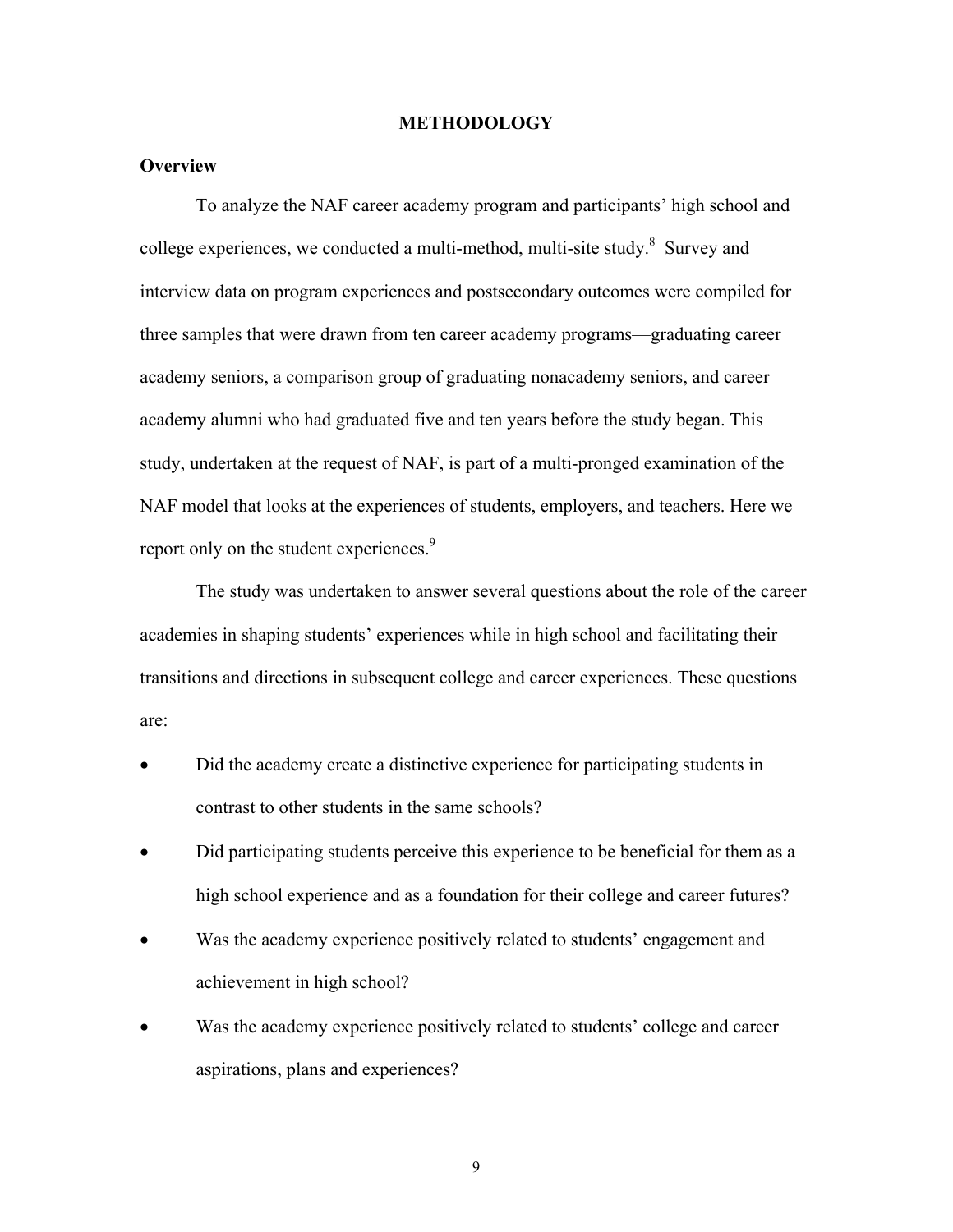Using written surveys, career academy and nonacademy graduating seniors assessed their high school experiences, school engagement, and college career plans. Through telephone interviews, academy alumni provided similar assessments and described their college and career history since high school graduation five or ten years prior.

We use these data to describe the experience and post-program plans of seniors who had completed a NAF program and to compare the experiences and plans to those of seniors who had not been enrolled in an academy or an academy-like program. The responses, perceptions, and outcomes of these two groups of seniors are then compared to information gathered from NAF academy alumni who completed the program five to ten years earlier.

## **Study Population and Samples**

We selected the academy and student samples through a two-step process. First we chose a sample of ten NAF academies, limiting our search to programs that were considered fully-implemented by the NAF staff. Within those schools, we chose samples of NAF seniors, NAF alumni, and a comparison sample of non-NAF academy seniors. The comparison sample was chosen in such a way as to increase the comparability of the two groups of seniors on important characteristics other than whether they had been in the academy. The samples and the selection methods are summarized below.

## **Site Selection**

To select high school sites, we limited the site population to those that were most likely to have seniors and alumni who had had full program experiences and comparison seniors who had not. We thus limited the sites to those schools with fully-implemented academy programs, defined as containing the core programmatic features of the NAF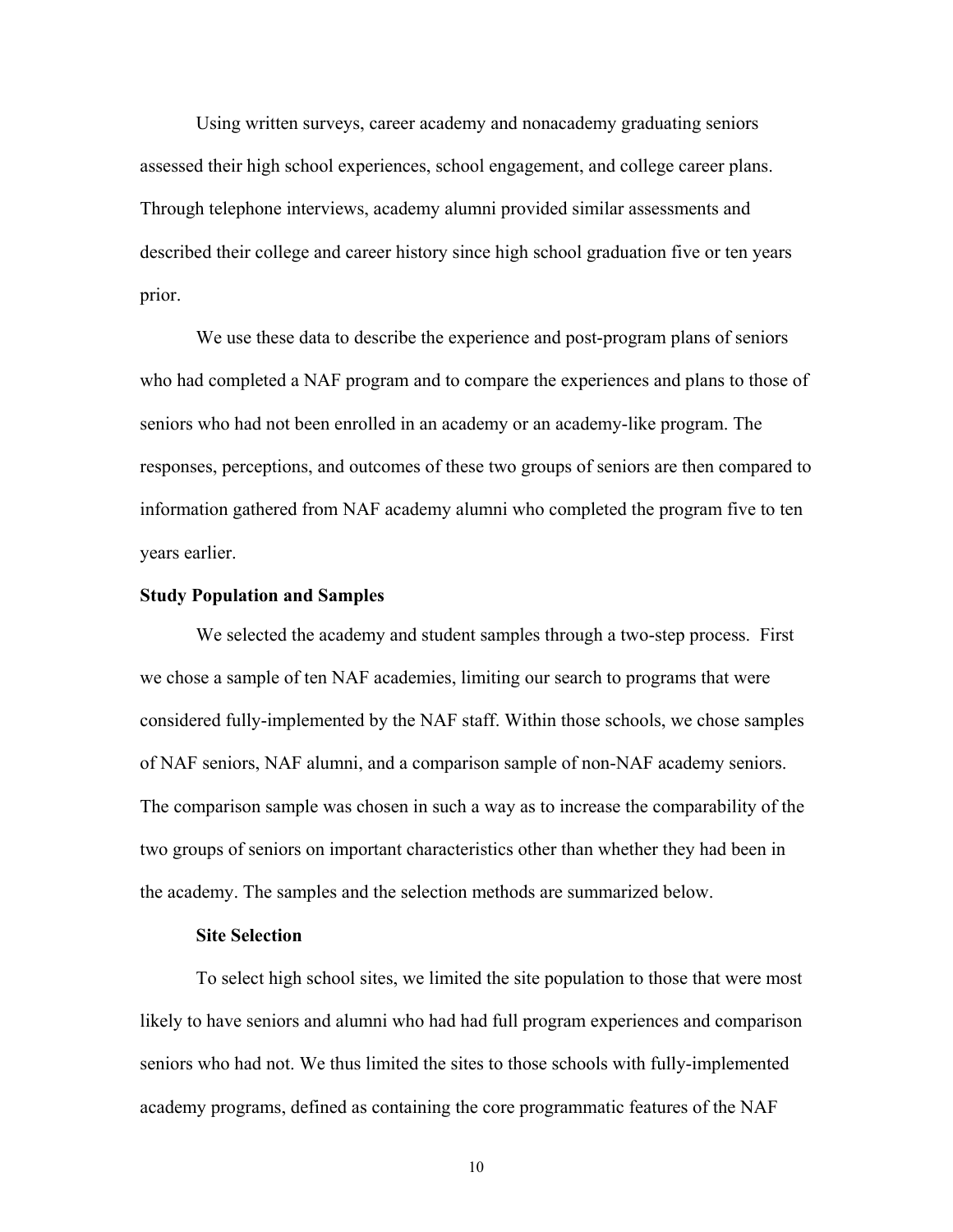model. The sites also had to have programs in existence long enough to have had alumni who graduated five or ten years earlier. By focusing solely on long-running programs, the results do not generalize to all NAF academies or all academies, nor do the results necessarily generalize to more recently started programs.

According to NAF officials, 150-NAF affiliated career academies had been in operation a minimum of five years and approximately 50 had been in operation for ten years by 1999, when the study was initiated. Many urban districts, such as New York City, Seattle, Miami, and Los Angeles, sponsor several programs. With the assistance of NAF staff, ten programs in nine locations were chosen (two programs were in New York City) to reflect geographic and racial and ethnic diversity. Seven were Academies of Finance (AOF) and three were Academies of Travel and Tourism (AOTT). Seven of the ten had been in existence long enough to have had alumni from 1990, while three had alumni only from 1995. Table 1 describes the ten sites, listed and referenced in this report by letter rather than name.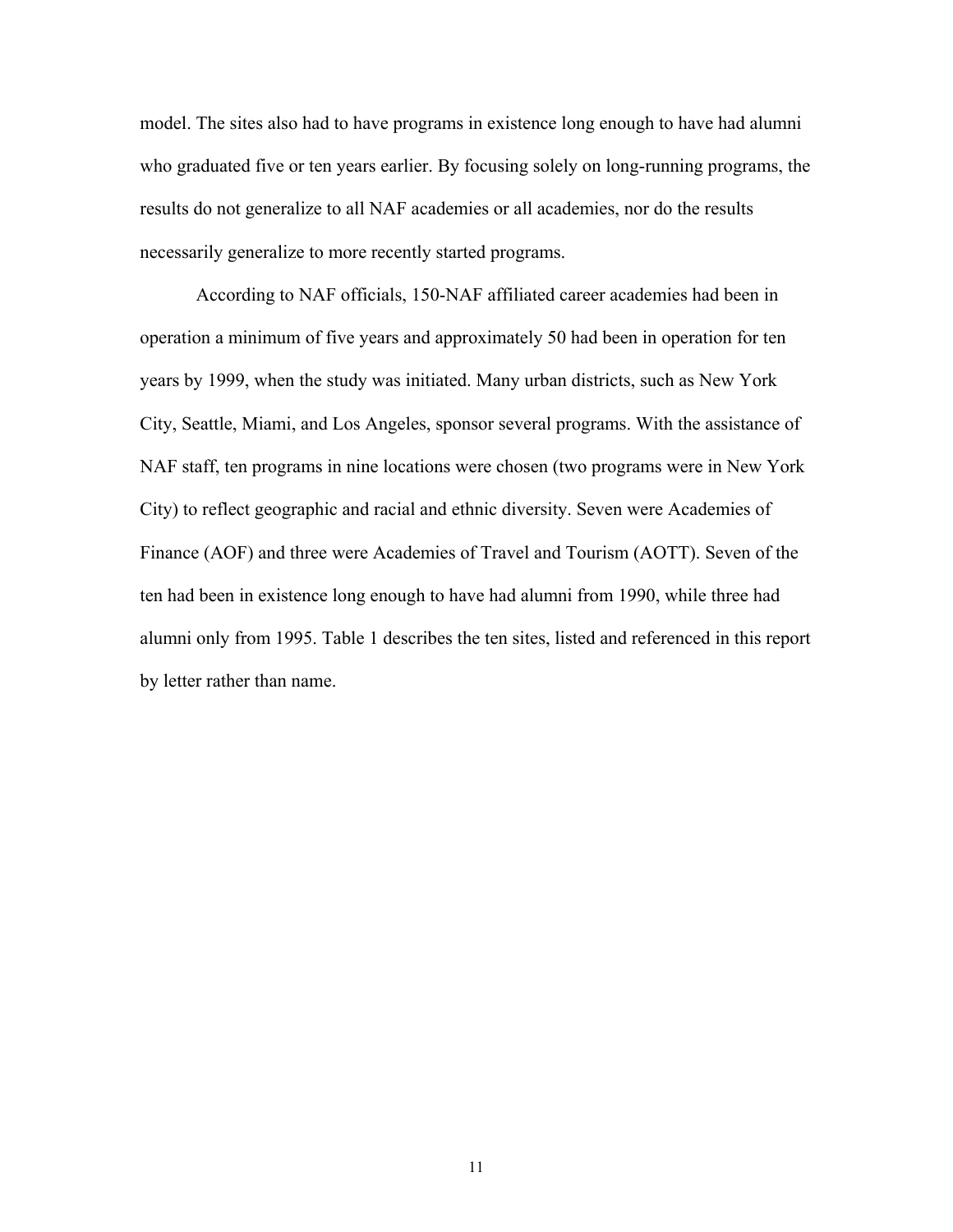| Table 1:                                |                    |                   |              |                           |  |
|-----------------------------------------|--------------------|-------------------|--------------|---------------------------|--|
| <b>Characteristics of Sampled Sites</b> |                    |                   |              |                           |  |
|                                         |                    |                   |              |                           |  |
| <b>Sites</b>                            | Type of Academy    | First Year of NAF | <b>State</b> | Predominant Racial/Ethnic |  |
|                                         |                    | Operation         |              | Group Served              |  |
| $\mathbf{A}$                            | Academy of Finance | 1988              | WA           | White                     |  |
| B                                       | Academy of Finance | 1988              | <b>CA</b>    | Asian/Pacific Islander    |  |
| $\mathcal{C}$                           | Academy of Finance | 1989              | FL           | White                     |  |
| $D^*$                                   | Academy of Finance | 1982              | <b>NY</b>    | multi-ethnic              |  |
| E                                       | Academy of Finance | 1988              | UT           | White                     |  |
| F                                       | Academy of Finance | 1986              | <b>NY</b>    | African-American          |  |
| $G^{**}$                                | Academy of Finance | 1987              | <b>MD</b>    | African-American          |  |
| H                                       | Academy of Travel  | 1991              | <b>FL</b>    | Hispanic                  |  |
|                                         | and Tourism        |                   |              |                           |  |
|                                         | Academy of Travel  | 1991              | CA           | Hispanic/White            |  |
|                                         | and Tourism        |                   |              |                           |  |
| J*                                      | Academy of Travel  | 1987              | <b>NY</b>    | multi-ethnic              |  |
|                                         | and Tourism        |                   |              |                           |  |

\* Not included in analyses with GPA or attendance data, because transcripts were not provided, incomplete or unusable.

\*\*Did not provide a comparison sample.

Our fieldwork revealed that there was additional variability among the sites, in their setting and focus, which could influence both samples of students' high school experiences and their subsequent college and career planning. For example, the programs were located in high schools with student enrollments ranging from 800 to 3,000, which could influence perceived school support and engagement generally. Two sites were career magnet programs in comprehensive neighborhood high schools, one site was in an academic magnet high school, and a fourth was considered an honors program in a suburban high school. Some of the sites were academically focused, while others were more vocationally focused. Four of the high schools offered a variety of other careerfocused academic options— academy programs, career pathways, or others.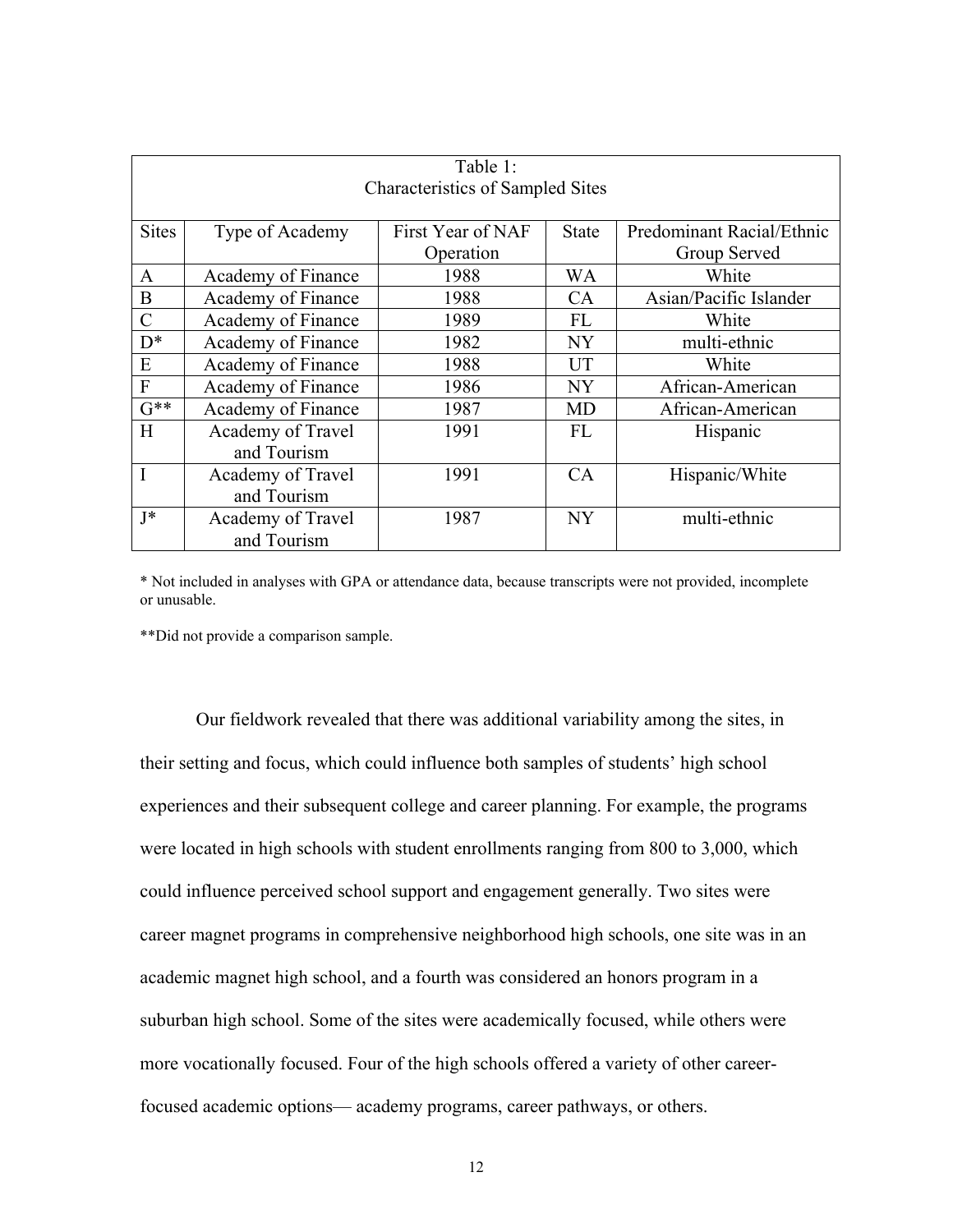### **Senior Samples**

The study used two samples of seniors—graduating seniors who were completing a NAF career academy program experience and graduating seniors who were not. These two samples were purposefully selected to contrast the experiences of students who had received the full NAF academy experience to students who had not received that or any similar experience.

For the sample of graduating academy seniors, we included the population of graduating career academy seniors from all ten selected high schools. School staff were asked to provide transcripts for all academy students and we used the total number of transcripts as a measure of the size of the study population (n=306).

Program staff members administered surveys to these students in academy classes and were encouraged to re-administer the survey to students who had been absent. A total of 233 usable surveys were returned from respondents. Since the survey was voluntary and we assume that 100 percent of the sample was contacted, we have concluded that any difference between the numbers of transcripts and surveys is due to refusal to participate and errors in record-keeping. (A summary of the transcripts and surveys collected is included in Appendix Table A-1.) Using the transcript and survey response information, we concluded that we had obtained a 76 percent response rate.<sup>10</sup>

To construct a comparison group of graduating seniors who were not academy participants, we selected a comparable number of classes of seniors in each site; the classes were in academic fields (English or social studies) that were neither advanced, remedial or part of a career-focused program of study. We relied on local program staff to select comparison groups of nonacademy students according to our criteria. We then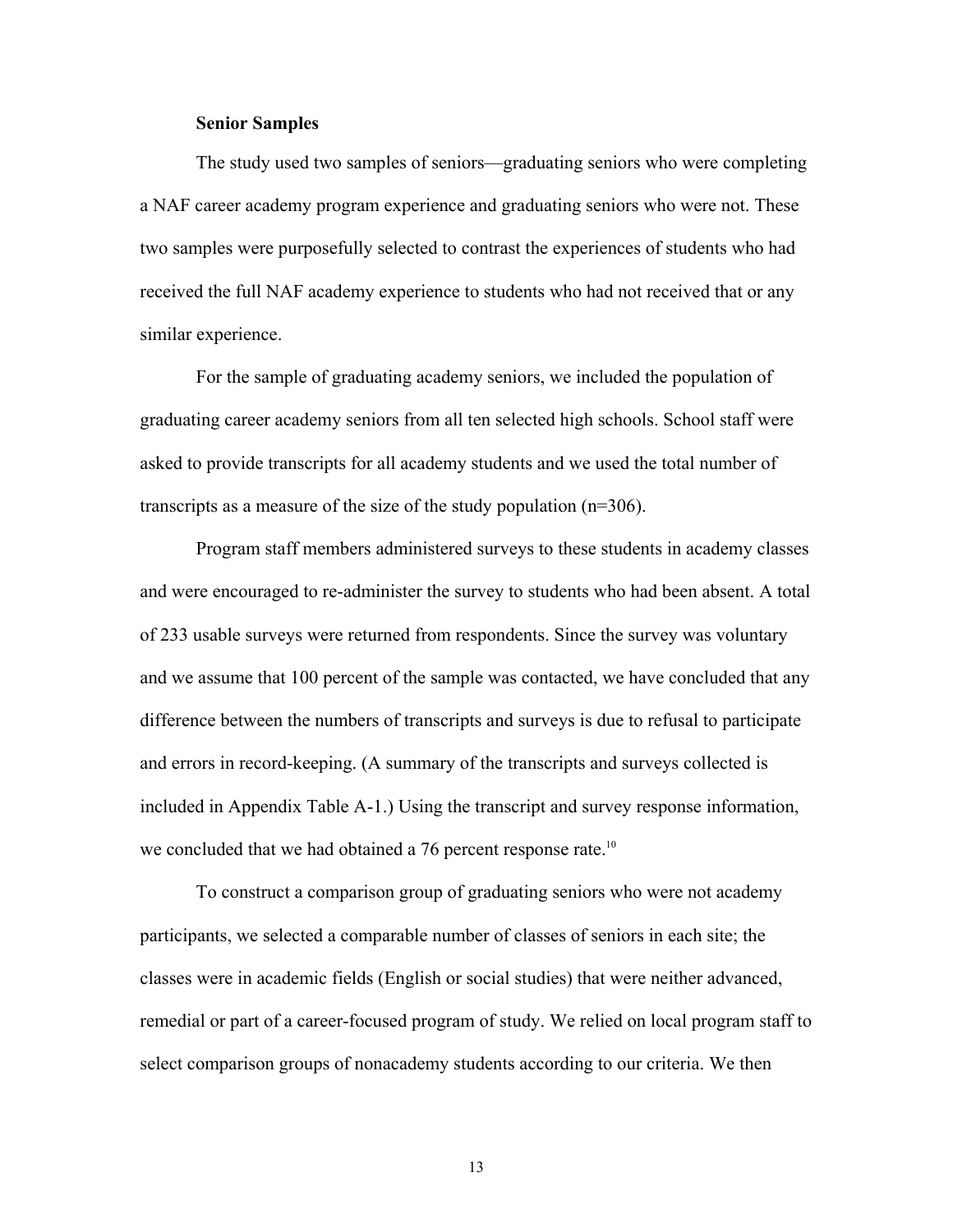compared the two groups on selected demographic and achievement attributes to evaluate the quality of these matches.

In all ten selected schools, both samples of students attended classes in the same building and had the opportunity to take several courses together throughout their high school career, use the same support services, and participate in the same extra-curricular activities. Only in one of the ten schools were the career academy students separated for all their core academic courses as well (and this site was later dropped from analysis because they would not provide a comparison group). Using our program site visits and student survey and interview feedback, we verified whether the academy seniors actually had the full career academy experiences available and whether the nonacademy senior samples did not.

To ensure that the samples selected were complete, NAF staff encouraged local site staff assistance in fielding the surveys.<sup>11</sup> They were better able to know who had completed the survey and follow-up on sampled students who had been absent when the surveys were administered. In addition, we sampled comparison groups by class, rather than individually, to reduce the likelihood of refusal and increase cooperation, since they completed the surveys during class time, rather than personal time.

We received completed surveys from 215 nonacademy comparison seniors, from nine of the ten sites. Officials in one school, G, could not select a comparison group because other school staff refused to use one group of students to show that another group performs better.<sup>12</sup> Therefore, we did not use this site in any of the analyses. Given our sampling method, we chose to use the completed surveys from the nine schools as our population sample. We received transcript information for 175 nonacademy seniors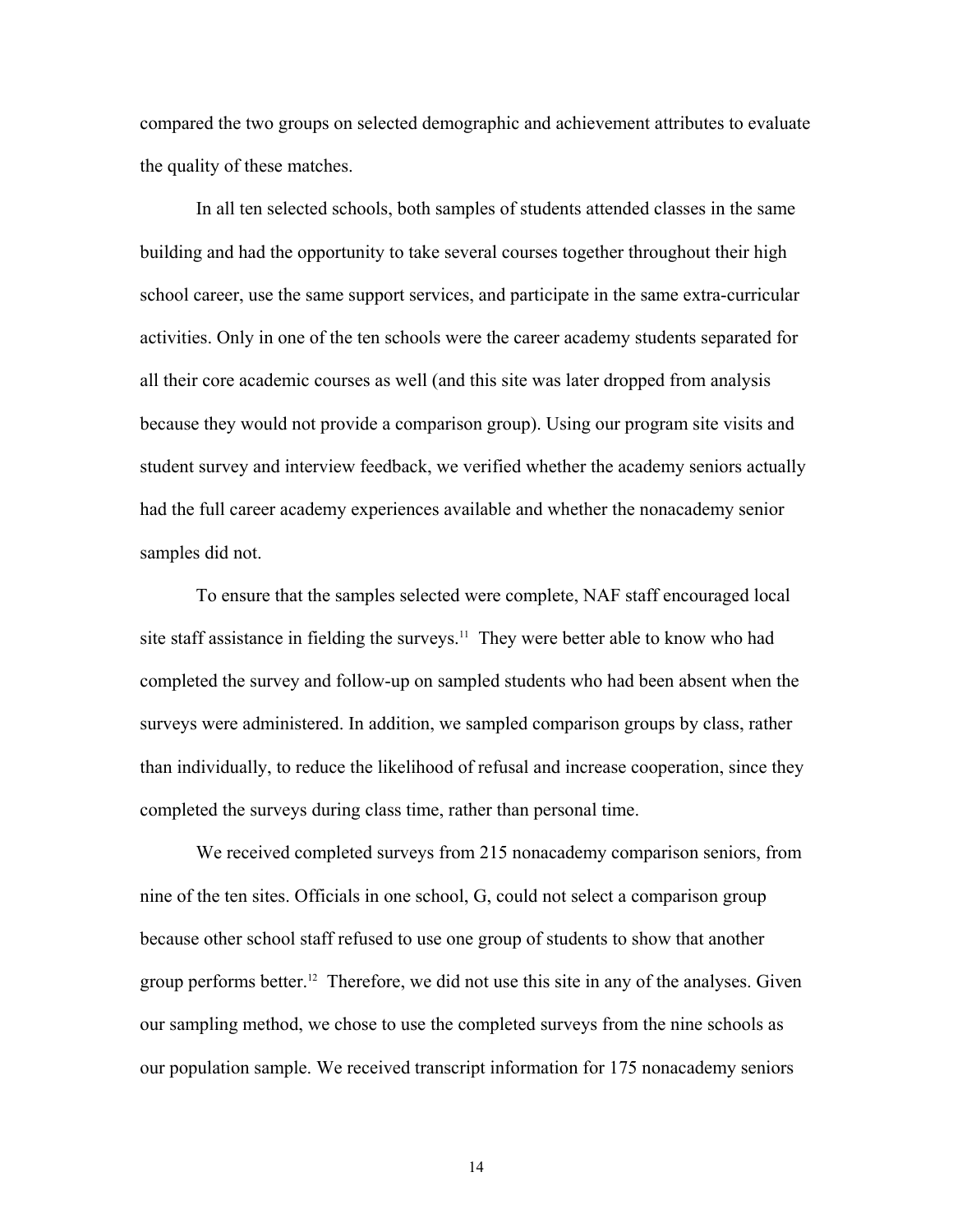from seven schools, with 172 completed surveys coming from those schools. From some schools we received more transcripts than surveys; from others the opposite was true.

We restricted our sample further in order to have complete measures for statistical comparisons. We dropped 48 senior surveys—23 academy seniors and 25 regular seniors (11 percent of the sample)—because of missing demographic information that was needed for some of the analyses.<sup>13</sup> With these adjustments, our final sample was 199 academy seniors, of whom 66 percent were in high schools with Academy of Finance programs, and 190 nonacademy seniors, of whom 67 percent were in schools with an Academy of Finance (see Table 2).

 For some of our analyses that required transcript data, we restricted our sample even further, eliminating the groups from two other sites, D and H, because their transcript data was either incomplete or not usable for our purposes.<sup>14</sup> For the analyses using just the seven sites our samples were 164 academy students and 150 comparison students, as shown in Table 2, of whom 66 and 65 percent respectively are in high schools with Academy of Finance programs.

| Table 2:                                                                      |                          |            |                       |            |
|-------------------------------------------------------------------------------|--------------------------|------------|-----------------------|------------|
| Number of Completed Surveys and Surveys with Available Transcripts by Program |                          |            |                       |            |
|                                                                               |                          |            |                       |            |
| Program                                                                       | <b>Completed Surveys</b> |            | Completed Surveys and |            |
|                                                                               |                          |            | Transcripts           |            |
|                                                                               | Academy                  | Comparison | Academy               | Comparison |
| Academy of Finance                                                            | 132                      | 127        | 109                   | 97         |
| Academy of Travel and                                                         | 67                       | 63         | 55                    | 53         |
| Tourism                                                                       |                          |            |                       |            |
| Total                                                                         | 199                      | 190        | 164                   |            |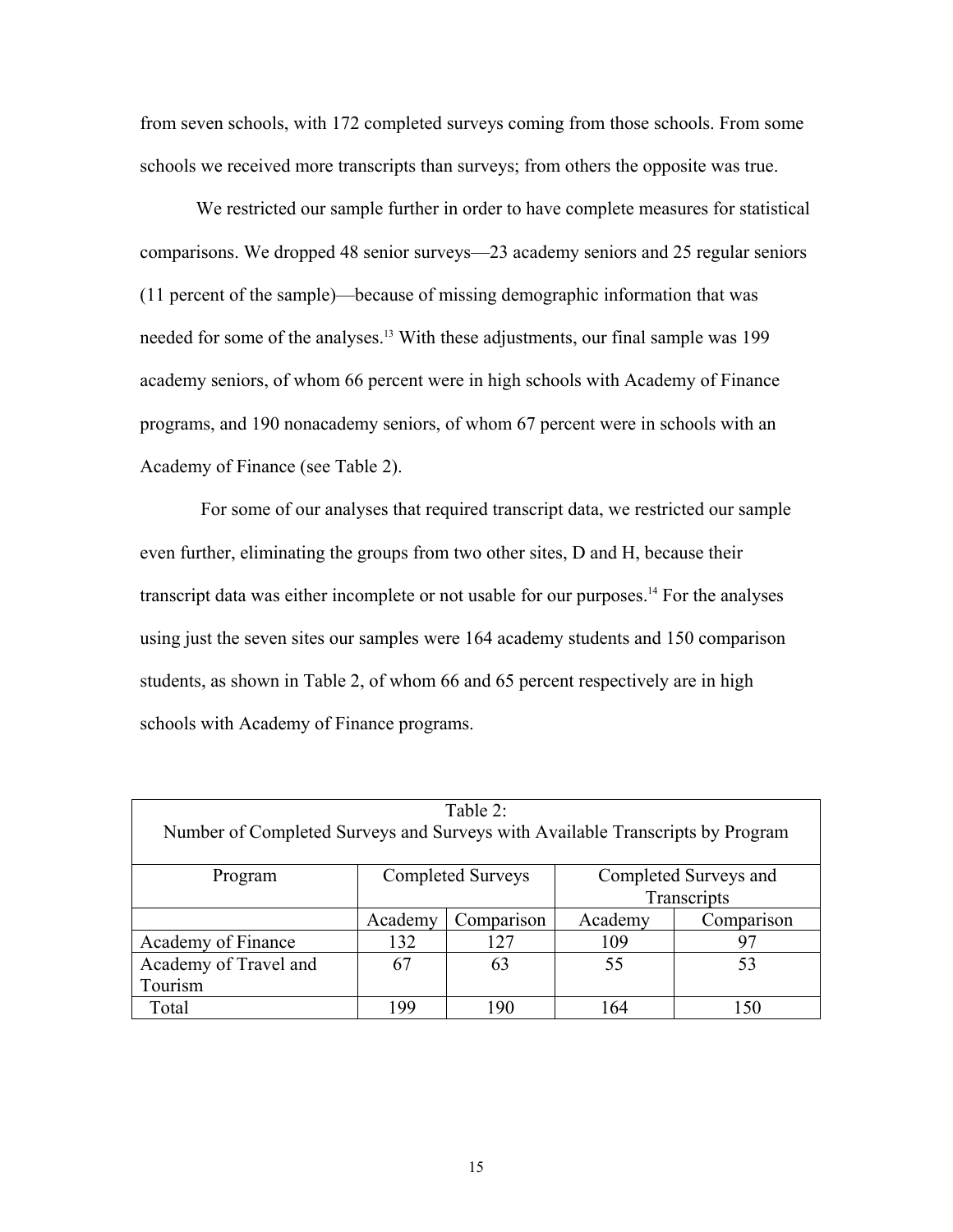## **Alumni Sample**

Our alumni sample consisted of all persons who had completed an academy program at one of the ten selected high schools and had graduated from high school in 1990 or 1995 (although for one program we used the 1991 alumni cohort because no 1990 cohort existed). We selected these two alumni cohorts to learn about the post-high school experiences of program graduates. We used the current graduating seniors and national outcome data as sources of comparison. Differences between alumni outcomes and national data cannot necessarily be attributed to the effects of the academies since the alumni sample is not representative of the national population, but these comparisons provide a context for understanding the relationship between program participation and subsequent employment and educational experiences.

To construct the career academy alumni sample, all ten sites provided a list of graduates in 1995 and, for seven sites, in 1990, generating an alumni population of 442. While these lists provided a population estimate, it was a difficult basis for data collection. Some sites had no contact information readily available and others only had information collected at the time the students graduated. Over time, we worked with the sites and with other sources (such as internet person locators, college directories, and other alumni) to find alumni. Through this effort, we were able to obtain telephone numbers for 52 percent of the alumni graduates, representing all ten sites, ranging from 11 percent to 83 percent per site.<sup>15</sup>

Non-responders were primarily unreachable; without contact it is unclear whether these non-responders were unavailable, uninterested, or not at the telephone number used. In all, there were 177 completed interviews (78 percent of those with viable contact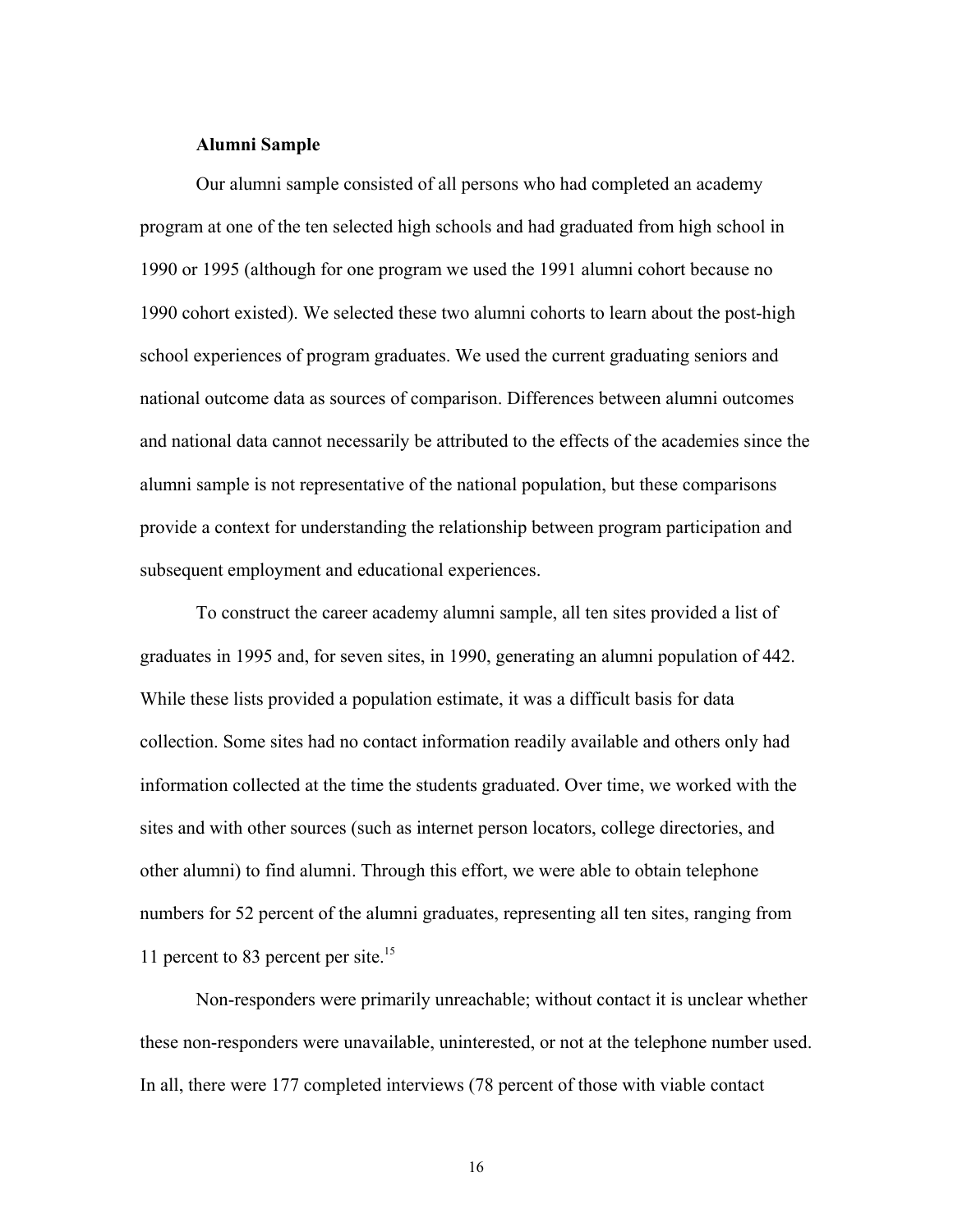information). To make this sample comparable to the senior samples, however, we dropped all respondents from School G. Our final sample was 157 alumni, 108 of whom graduated in 1995-96, and 49 in 1990-91. This group represented 77 percent of those with viable contact information from the nine sampled schools.

## **Procedures**

Our primary methods of data collection were the following: site visits to the sample academies, including interviews with teachers, administrators, and employers; a survey of academy and nonacademy seniors administered in school by program staff in late spring 2000; their high school transcripts as compiled by program staff in spring and summer 2000; and a telephone interview of alumni during summer and fall 2000.

To ensure that we were accurately measuring program characteristics, IEE and NAF staff collaborated in designing the survey questions to identify the core program components and intended program outcomes. In addition, IEE staff conducted this research with two related studies—surveys of career academy and other teachers about their teaching and college and career planning work with students, and interviews of participating employers. These studies generated other sources of evidence that confirmed the nature of the program experiences and plausible association between program participation and participants' college and career planning outcomes.

The site visits for this study occurred during the spring and fall of 2000. The researchers interviewed the program coordinator, a sample of academy teachers (individually or in groups), groups of students (where possible), a selection of employers (individually or in groups), the principal, and other relevant staff. They observed two or more academy classes and collected academy program documentation. The site visit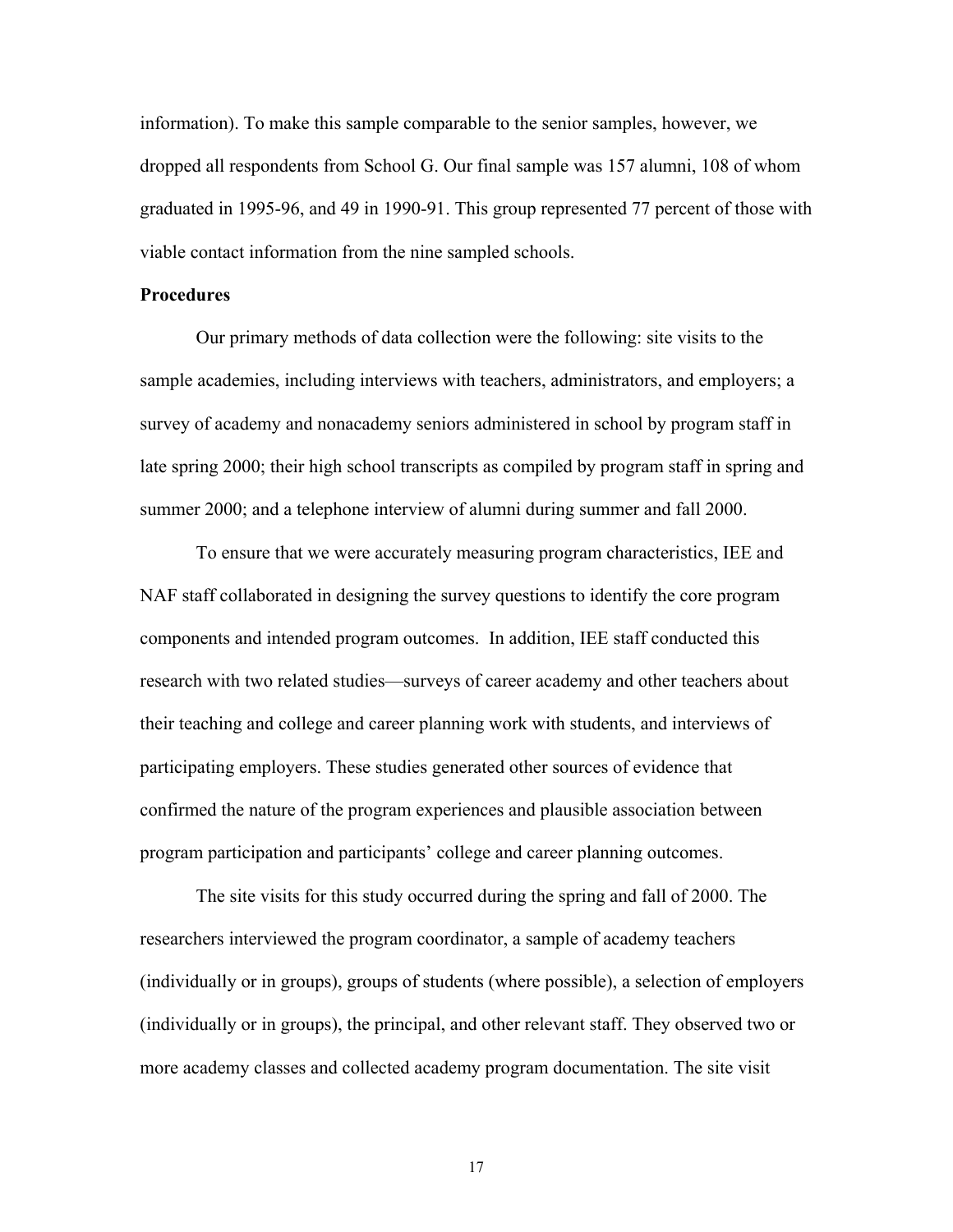findings enabled us to document the program components and further investigate the relationship between program features and possible participant outcomes.

Demographic data were gathered through the surveys on the seniors' gender, race/ethnicity, school, parents' educational attainment, and number of times they had moved or changed schools (see Table A-2). The seniors and alumni were asked to indicate whether or not they had experienced the various program components. We created a list of internship attributes based in part on research by Kemple and Snipes (2000) and Orr and Fanscali (1995). Seniors rated, on a Likert scale, their experiences with these attributes. Similarly, seniors rated the student-centered qualities of the teaching in their academy courses (or for nonacademy seniors their regular academic courses) based on attributes derived from Kemple and Snipes (2000). Unfortunately, we were not able to match the demographic and outcome data that we collected on the surveys to the grades and attendance information contained in the transcripts. Transcript data only contained gender, school, and academy status.

For the alumni, we collected similar information, using similar measures modified for their recall. For both the seniors and the alumni, we relied upon students' recall of their early decision making, aspirations, and subsequent high school course-taking (see Tables A-3 through A-6).

### **Measuring Outcomes**

 One goal of this project was to understand the possible influence of the academy experience on student outcomes. In order to do this, we needed to be able to identify the desired effects of the program. While there is general agreement that career academy programs should improve student achievement and their transition into college and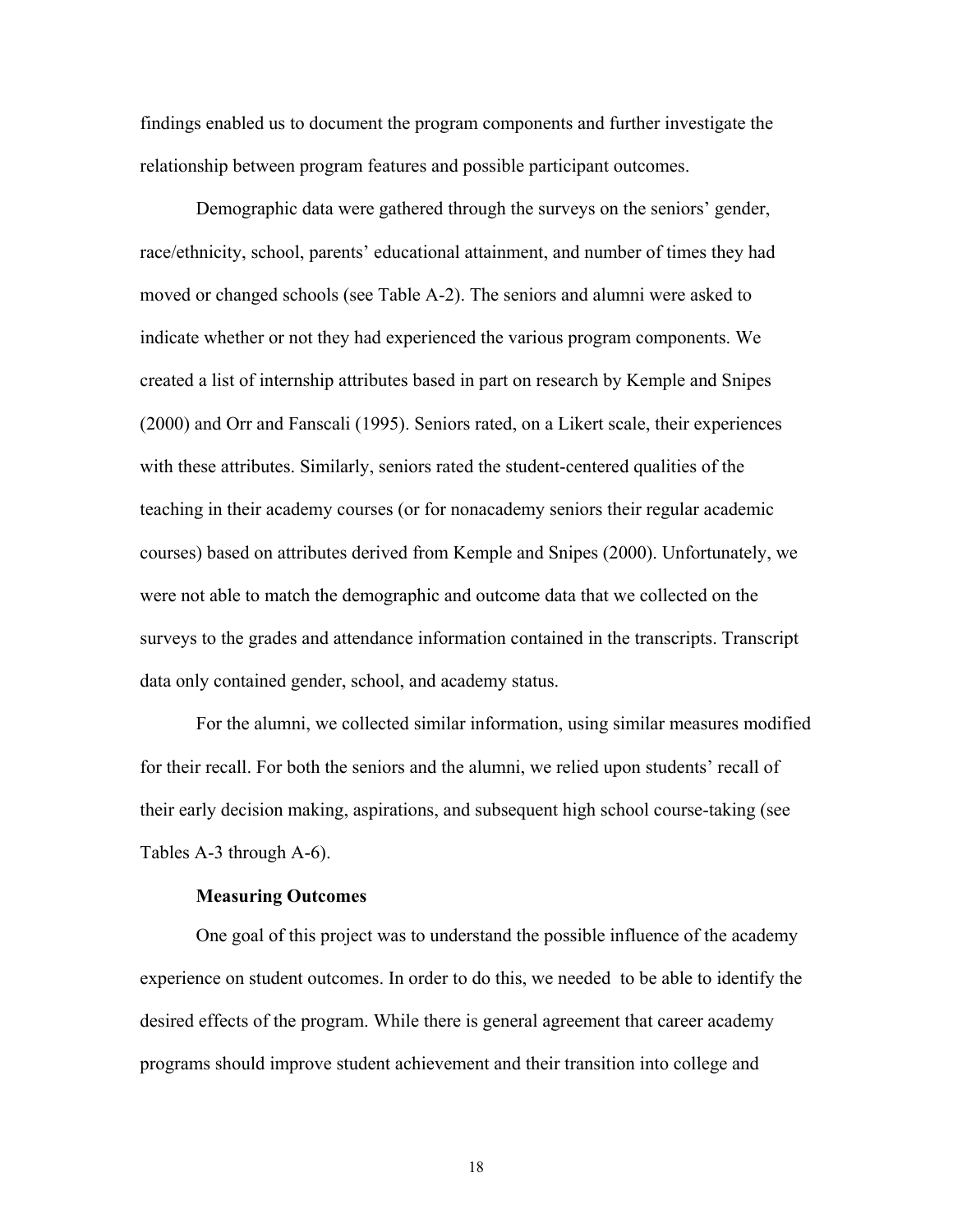careers, there is not agreement about what are appropriate measures, although several have been used in other studies. Alternatives include:

- Academic achievement: Should the program be expected to influence students' overall school achievement, as measured by their total GPA, or just the GPA in academy-related courses? Or, would the program's impact be reflected instead on the rigorousness of students' academic course-taking patterns in high school, or not needing remedial courses when starting college?
- College transition: Is the program's college transition influence reflected in whether participants go to any college—making two- and four-year colleges equivalent options? Or, does the program have a more significant impact if students choose to enroll in four-year colleges instead of two-year colleges, as a reflection of different levels of achievement? Or, does the program have a significant college transition impact if students enroll in a college program that continues their preparation in the academy industry (for example, a four-year college program for Academy of Finance students and a two-year college program for Academy of Travel and Tourism students).
- Career transition: While the program's aim is to foster a smooth transition into careers, it is unclear what are preferable and measurable early pathways into careers—working full-time after high school or not; working full-time and going to school part-time; being employed full-time in a job that is highly rated for its career potential and benefits; being employed in a career field that is related to the academy industry.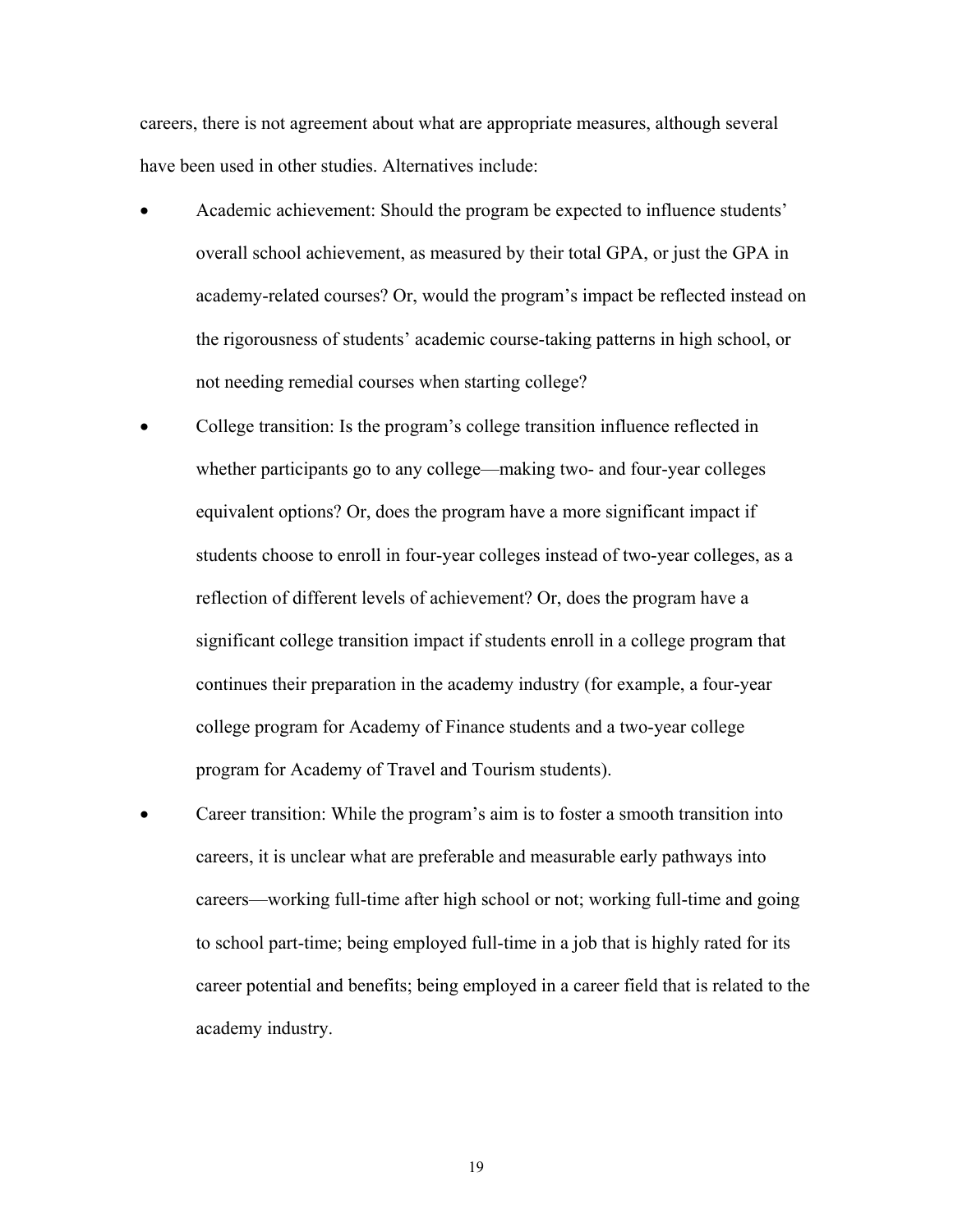Given these ambiguities and the multiple options encouraged by program officials and staff, we designed the study to examine a variety of possible outcomes, particularly for alumni.

## **Analyzing Program Outcomes**

Using data collected from the academy seniors and alumni we report on the extent to which these students actually experienced the academy model, how they perceived the quality and effects of their academy experiences, what they planned to do after graduation (for the seniors), and what they did after high school (for the alumni).

We also conducted analyses of academy and nonacademy seniors to determine whether participation in the academy influenced college plans, GPAs, or attendance. For the college-plan analysis we conducted logistic regressions in which the dependent variable was whether or not the student planned to attend a four-year college in the summer or fall after graduation.<sup>16</sup> In that analysis, we were able to use the demographic data collected in the survey to control for some of the factors other than academy status that might influence college plans. Although we were able to control for many factors, differences in academy and nonacademy outcomes still might be caused by factors such as motivation that we were not able to measure.

For our analysis of GPAs and attendance, we used OLS regressions in which GPA and attendance were the dependent variables. For these regressions we were able to control for gender and school (which of the sample schools the student attended). But we were also able to control for pre-academy GPAs and attendance.

To further refine our analysis we discussed the preliminary results with the career academy program directors, and with NAF staff, who raised issues, confirmed findings, and offered possible interpretations of the results. In addition, in the absence of a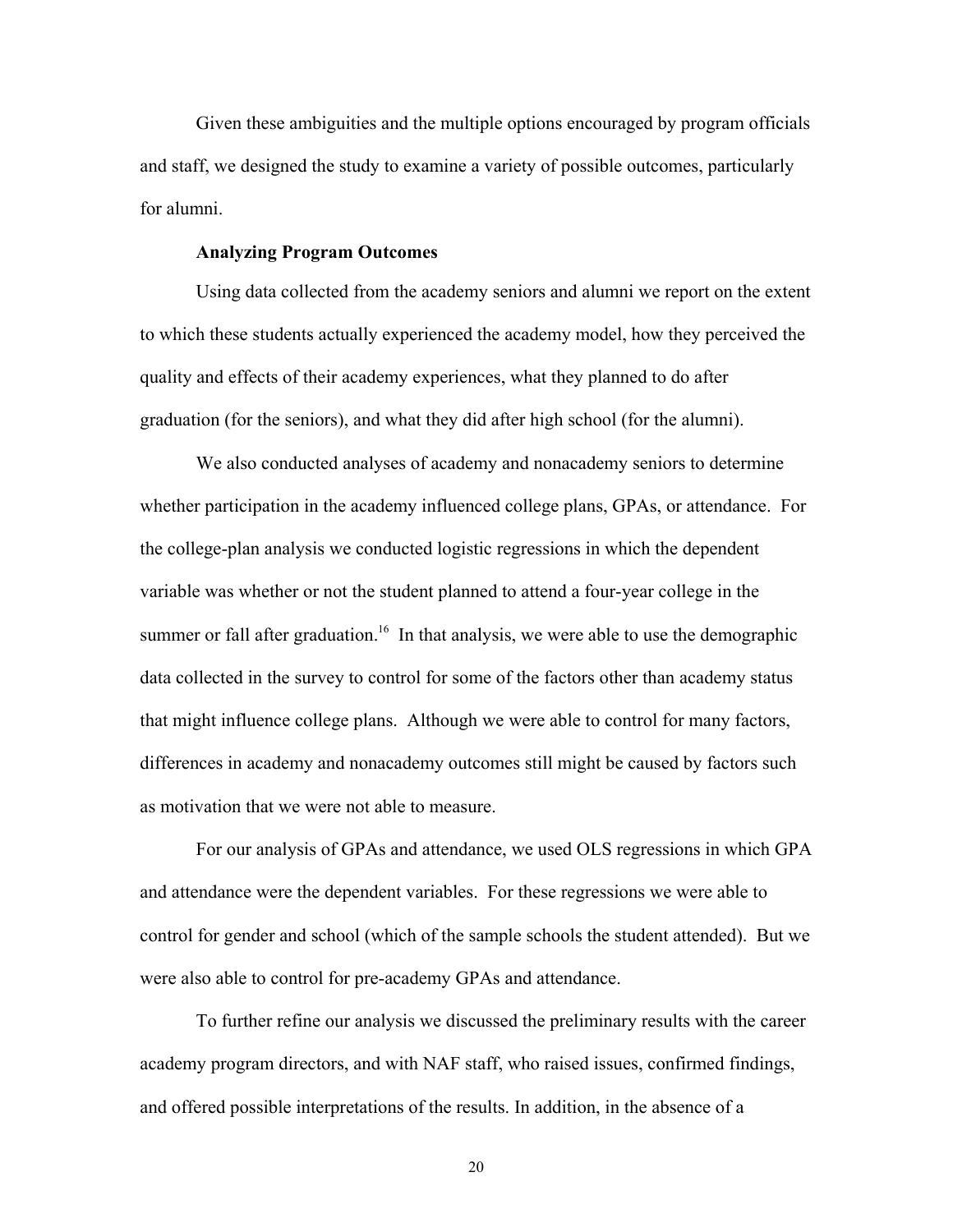longitudinal comparison group study of career academy and nonacademy participants, we triangulated our findings among several samples and comparison data sources. While there are weaknesses to each sample, as noted, the plausibility of the conclusions is strengthened because the analyses of the relationships between academy participation and career and college-related outcomes are generally consistent across data sets.

Finally, the study was purposefully designed to investigate the relationship between full program treatment and participant outcomes. Consequently, the results cannot be generalized to all career academy participants' experiences or to all types of career academy programs. Instead, it was designed to determine—as well as possible the relationship between participation in a fully-implemented, career academy program with a paid, private sector summer internship (compared to the absence of this), and plans for and transition into college and careers.

# **FINDINGS<sup>17</sup>**

### **Student Selection and Motivation**

What were the characteristics of academy students and were there any initial differences between them and the nonacademy students? It is important to determine this as context for understanding any differences in outcomes for these two groups of students. In this section we describe the process through which students chose to apply for and were accepted into the academies in our sample.

Enrollment in all of the academies in the sample was voluntary; students chose to enroll. In order to be admitted, students had to submit written applications in the spring of their freshman or sophomore year (or eighth grade for admission to a four-year program),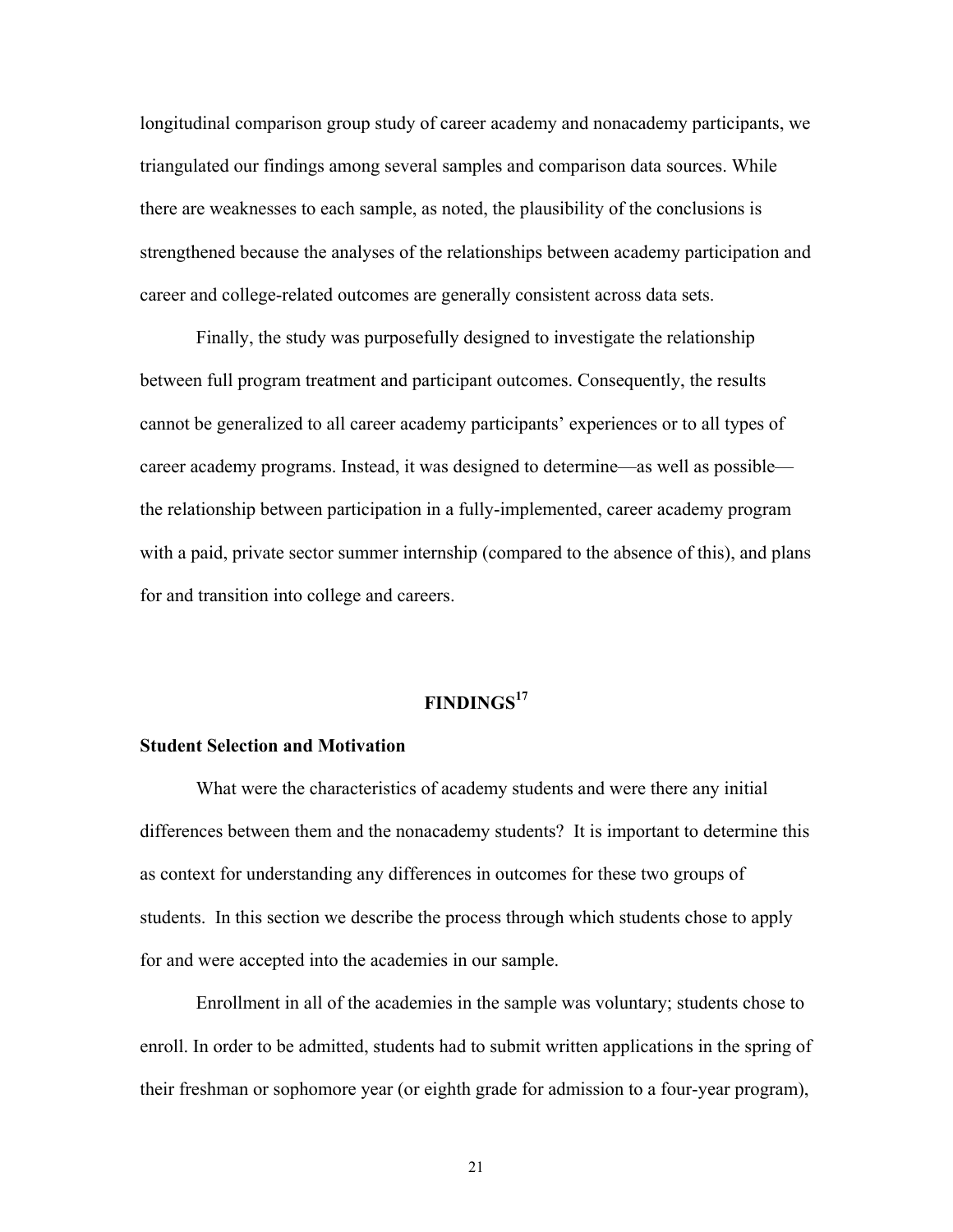and obtain parental permission and letters of recommendation from teachers. Program staff reviewed the applications and selected students who they thought had the potential to succeed in the program. Thus, program enrollment required active selection by both students and teachers.<sup>18</sup>

By design, the NAF-affiliated career academy program targets students in the academic middle who may be interested in careers in finance or travel and tourism.<sup>19</sup> The program is not viewed as exclusively for either college-bound or non-college-bound students. It also targets youth who, as one teacher said, need a "hook" to stay engaged in school. Thus the program is not intended to recruit the most or least academically able students, but instead seeks students who could benefit from a career-focused program of study that is believed to be motivating and enriching. Finally, students have to be on track for graduation in terms of credits earned, since much of the academy coursework uses up elective credits.

Interviews with academy staff revealed that teachers play an important role in encouraging students to apply, often recruiting prospective students from their courses. Some teachers deliberately recruited students who they believed would benefit from the program (such as the "reluctant learners" described by one principal) while others focused on students who would "gel" with the program staff and fit the program's goals. Thus, teachers' encouragement may contribute as much to the likelihood of enrollment as students' own initial motivation.

What influence, then, does a mutual selection process have on the characteristics of the academy students and how does the process (and its implications for motivation)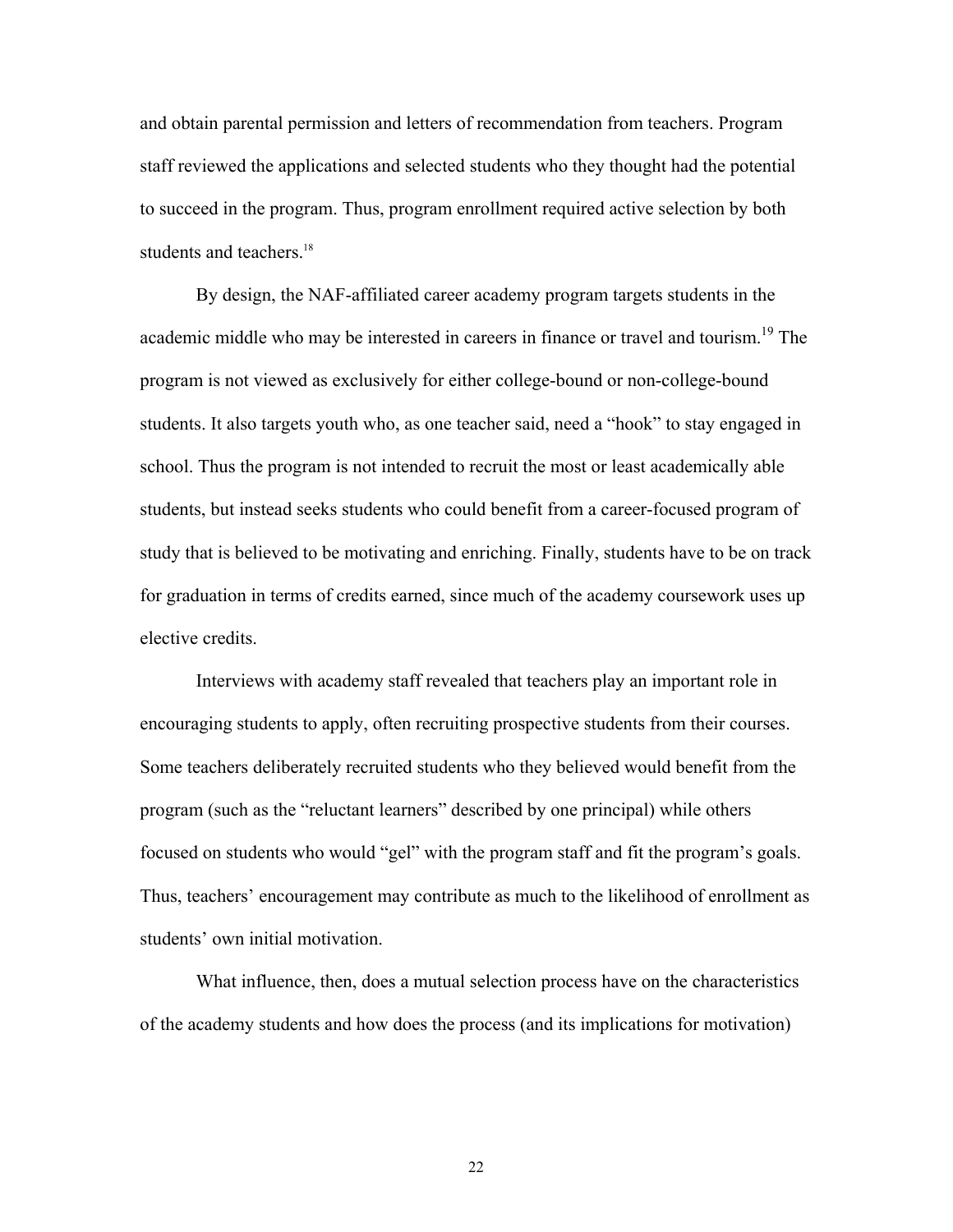relate to other demographic and academic characteristics of academy and nonacademy students?

A comparison of survey data for the academy and nonacademy seniors showed no statistically significant differences between the two groups with respect to age, gender, race, and measures of stability such as whether the student had moved or changed schools. The comparison group did have more students who had at least one parent whose education had not gone beyond high school, yet the academy seniors were more likely to be unsure of their parents' educational backgrounds (Appendix Table  $A-2$ ).<sup>20</sup> We also measured the most commonly identified personal and family risk factors (Natriello et al., 1990) for their possible independent influence on the seniors' outcomes, and found that career academy seniors were as likely as nonacademy seniors to have had any of nine family or personal changes or issues over the last two years (as shown in Appendix Table A-6).<sup>21</sup> These results were somewhat similar for the alumni based on gender, parents' educational attainment, and how much they had moved while in high school. We did find some difference based on gender, in part due to the fact that a higher percentage of the alumni sample were from the Academy of Finance which tends to serve proportionally more male students than the Academy of Travel and Tourism.

The academy seniors also had a statistically significant higher pre-academy GPA than the comparison seniors (3.00 vs. 2.52, which is between a B- and  $C^{+}$ ).<sup>22</sup> This difference was in part due to program selection criteria—having passing grades and being on target with their high school credit accumulation. Thus, the academy sample would not include students with poor grades, while the nonacademy senior group would include students whose GPAs ranged more widely. Taken together, it appears that the two senior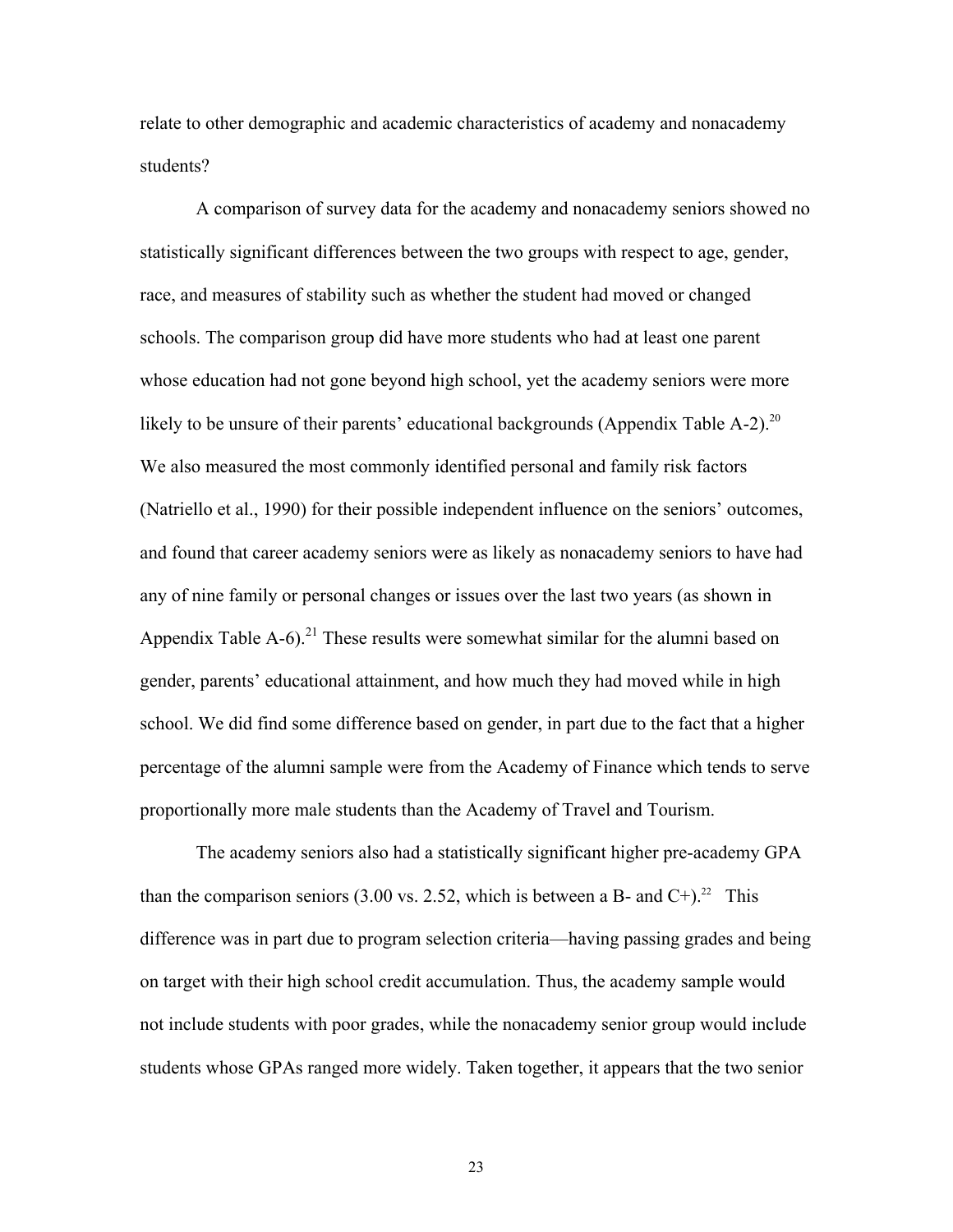samples were similar on many critical personal attributes, but that the academy seniors were somewhat more academically prepared than the comparison seniors.

## **Comparison of the Experiences of Academy and Nonacademy Students**

The sampled career academies delivered the important academy components called for in the NAF guidelines. Most academy seniors reported having had the core program components, of which the other seniors generally did not have as part of their programs of study. In particular, academy students were more likely to have had school organized work-based learning experiences and more structured college and career planning experiences and support than was typical for high school seniors. The career academy alumni reported having had similar academy experiences.

First, the NAF model is designed to give academy students unusual as well as typical high school learning experiences.<sup>23</sup> Responses from our sampled students reflected these differences. As shown in Table 3, most career academy students had all the primary career academy program experiences—four or more career focused courses, paid private sector summer internship, at least one college-level course, and at least one year of computer technology, along with a greater number of career-, college- and jobrelated planning activities. As would be expected, they were statistically significantly more likely than other seniors to have had any of them.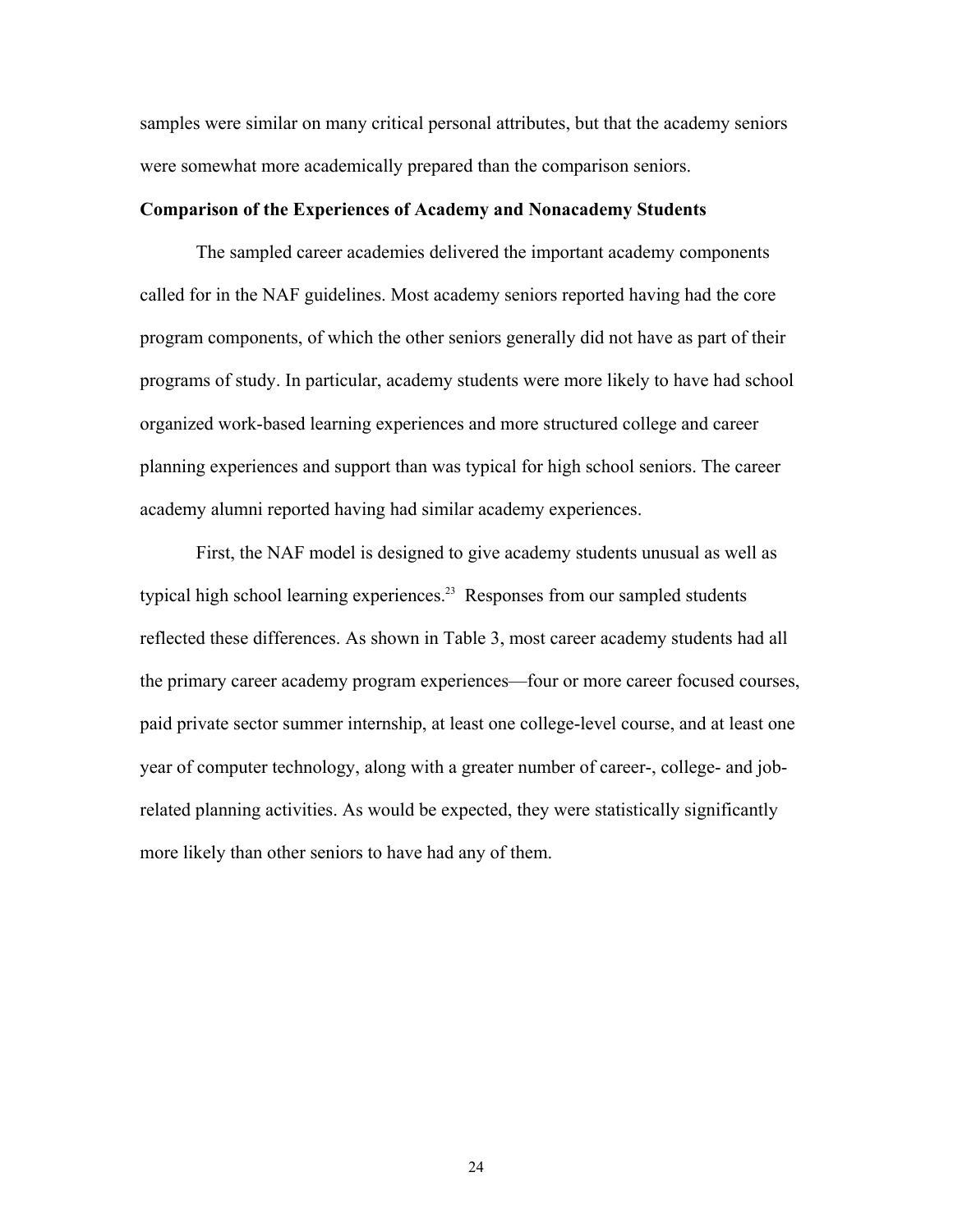| Table 3:                                           |         |         |  |
|----------------------------------------------------|---------|---------|--|
| Career Academy and Other Seniors Having            |         |         |  |
| the Core Program or Equivalent Experiences         |         |         |  |
| (Percentage and number)                            |         |         |  |
|                                                    |         |         |  |
| <b>Academy Components</b><br>Academy<br>Other      |         |         |  |
|                                                    | Seniors | Seniors |  |
| <b>Primary Components</b>                          |         |         |  |
| Four or more career academy courses                | 83%     |         |  |
| Paid summer internship, connected to school        | 65%     | $8**$   |  |
| Unpaid summer internship, connected to school      | $5\%$   | 6       |  |
| One or more college-level courses                  | 67%     | $33**$  |  |
| One or more years of computer technology           | 96%     | $67**$  |  |
| <b>Strongly Encouraged Enhancements</b>            |         |         |  |
| Number of career-related activities and classes in | 5.3     | 3.0#    |  |
| school                                             |         |         |  |
| Number of college-planning activities              | 5.8     | 5.0#    |  |
| Number of school-related job seeking activities    | 2.6     | 1.5#    |  |
| $N =$                                              | 199     | 190     |  |

\*\*statistically significant at p<.01, chi-square test.

#statistically significant at p<.01, t-test of independent sample means.

The internship, a six-to-eight week paid position within the industry, usually held during the summer between the junior and senior years of high school, is a fundamental characteristic of the NAF career academy model.<sup>24</sup> As shown in Table 4, 65 percent of academy seniors had a paid summer internship, while another 5 percent had an unpaid summer internship and 15 percent had an alternative experience, which was more individualized (for students ineligible for paid positions because they lacked proper documentation). Taken together, 85 percent of the academy seniors had a schoolsponsored internship or work experience. This is in contrast to the nonacademy seniors, only 34 percent of whom had a school-based internship or work experience (and only 8 percent had a paid, summer internship). Academy students in our sample were also more likely to have a work-based learning experience than are career academy students in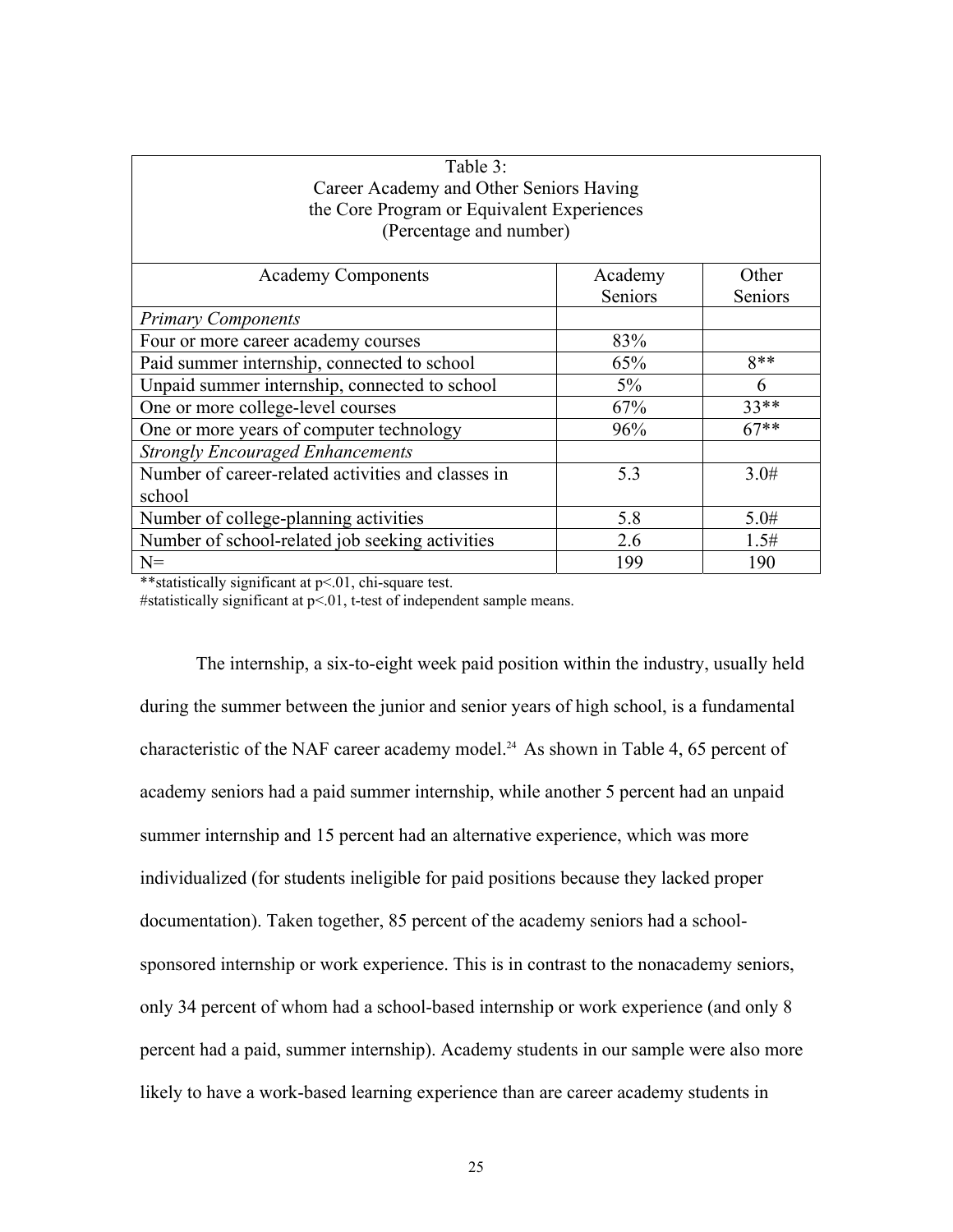general. In another sample of career academies nationwide that reflect a variety of types of career academies, about 45 percent of students still enrolled in an academy at the end of the twelfth grade had had a work-based learning experience, and about one-quarter of all the students had had a job with high work-based learning content (Kemple, Poglinco, & Snipes, 1999).

| Table 4:                                            |                            |         |            |  |  |
|-----------------------------------------------------|----------------------------|---------|------------|--|--|
| Alumni, NAF-Affiliated Seniors and Other Seniors by |                            |         |            |  |  |
| Attribute of their School-Based Internship          |                            |         |            |  |  |
|                                                     | (Percentage)               |         |            |  |  |
|                                                     |                            |         |            |  |  |
| Attribute                                           | Alumni                     | Academy | Nonacademy |  |  |
|                                                     |                            | Seniors | Seniors    |  |  |
| Internship or school-based work                     | 81%††                      | 85%     | 34%**      |  |  |
| experience                                          |                            |         |            |  |  |
| Paid, summer                                        | <b>NA</b>                  | 65      | $8**$      |  |  |
| Unpaid, summer                                      | <b>NA</b>                  | 5       | 6          |  |  |
| Other school-based work                             | NA                         | 15      | 20         |  |  |
| Experience                                          |                            |         |            |  |  |
| No school-based work experience                     | 19                         | 16      | $65***$    |  |  |
|                                                     | Quality of the internshipt |         |            |  |  |
| Sometimes or always spent at least half             |                            | 62      | 62         |  |  |
| time in training                                    |                            |         |            |  |  |
| Rotated across several jobs                         | --                         | 60      | $38**$     |  |  |
| Completed one or more projects for the              |                            | 75      | $57*$      |  |  |
| business                                            |                            |         |            |  |  |
| Received a performance evaluation                   | --                         | 91      | 83         |  |  |
| Had school-based supervision                        | --                         | 74      | $27**$     |  |  |
| Learned new things                                  | --                         | 85      | $70*$      |  |  |
| Was meaningful and important                        | --                         | 82      | $52**$     |  |  |
| $N =$                                               | 157                        | 190     | 199        |  |  |

\*statistically significant at p<.05, chi-square test of independence between academy and nonacademy seniors

\*\*statistically significant at p<.01, chi-square test of independence between academy and nonacademy seniors

† Quality ratings are based on samples of 140 Academy seniors and 48 other seniors who had some type of internship or school-related work experience. The percentages reflect those who sometimes or always had these qualities in their internship.

†† Includes paid and unpaid summer internships, because these were not separated in the survey; according to NAF guidelines, they were likely mostly paid.

Note: Percentages may not add up to 100 due to rounding.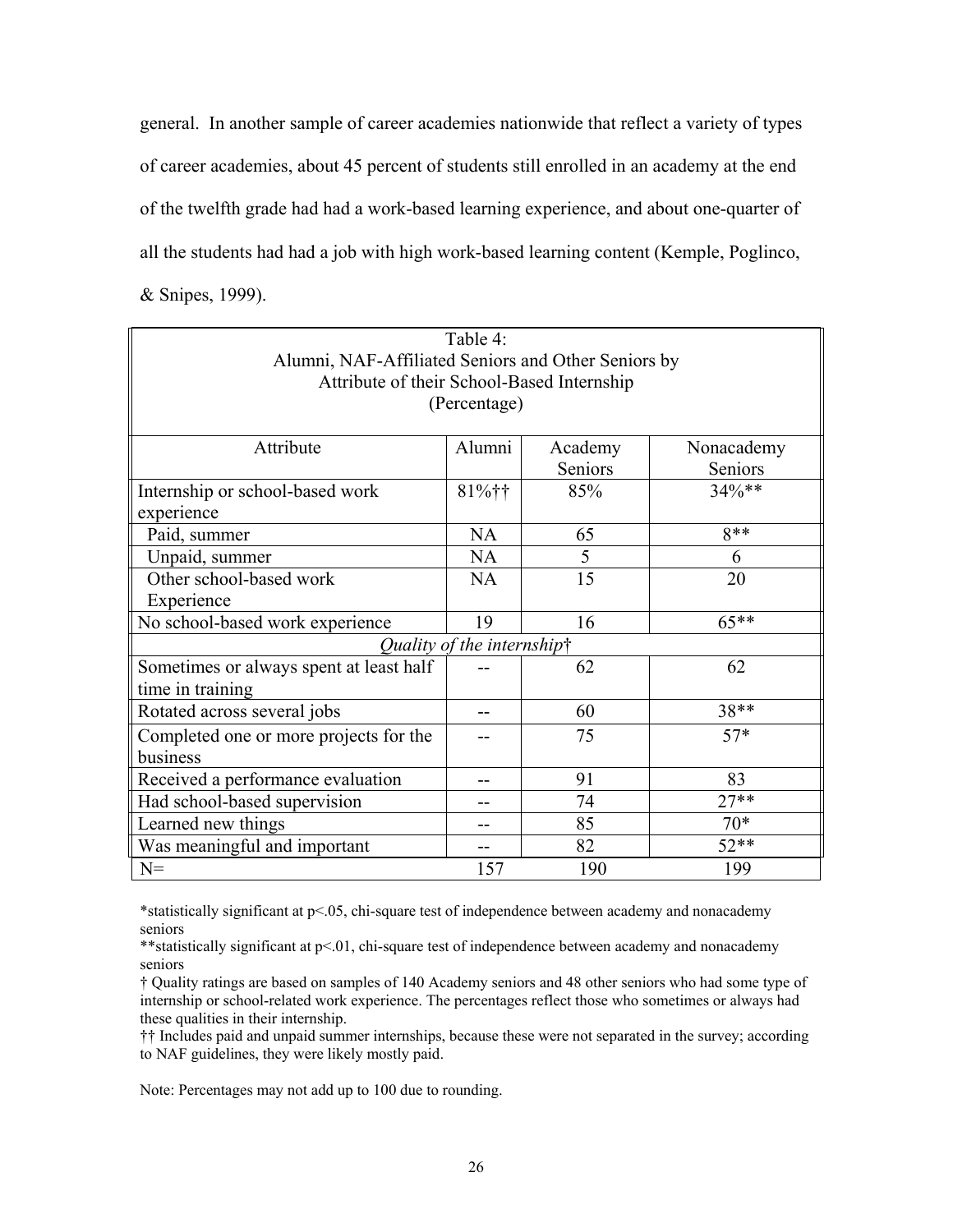As shown in Table 4, the NAF-affiliated internships appear to differ qualitatively from more typical school-based work experiences as reported by the comparison seniors. Most NAF career academy students reported having someone from their school visit their work sites and to have rotated across several jobs for broader career exposure. Most academy students stated that they found their internship to be meaningful and important, while only half of the nonacademy seniors who had an internship did.

These results are consistent with the alumni's experience. Eighty-one percent of the alumni reported having had an internship through their career academy. In addition, 83 percent of the alumni said that their internship had increased their interest in working in the field (see Appendix Table A-7).

The program also encourages teachers to incorporate a wide variety of related work-based learning experiences and co-curricular activities into their courses in order to help students learn about the industry, explore careers, plan for college, and develop their social and interpersonal skills. Consequently, academy students should perceive that there are more work-based learning experiences in their career academy courses than do other students in their regular courses. The survey results confirm these findings. Career academy seniors had more of these activities infused by their teachers into their career academy courses than did other seniors in their regular courses (as shown in Appendix Table A-8). First, career academy seniors had a greater variety of career-related workbased learning experiences. In addition, career academy seniors were more likely than other seniors to indicate that these activities were "somewhat" to "very helpful": schoolbased businesses or enterprises, employer talks at school, and job shadowing. Second, the academy seniors reported having more college planning assistance than other seniors. In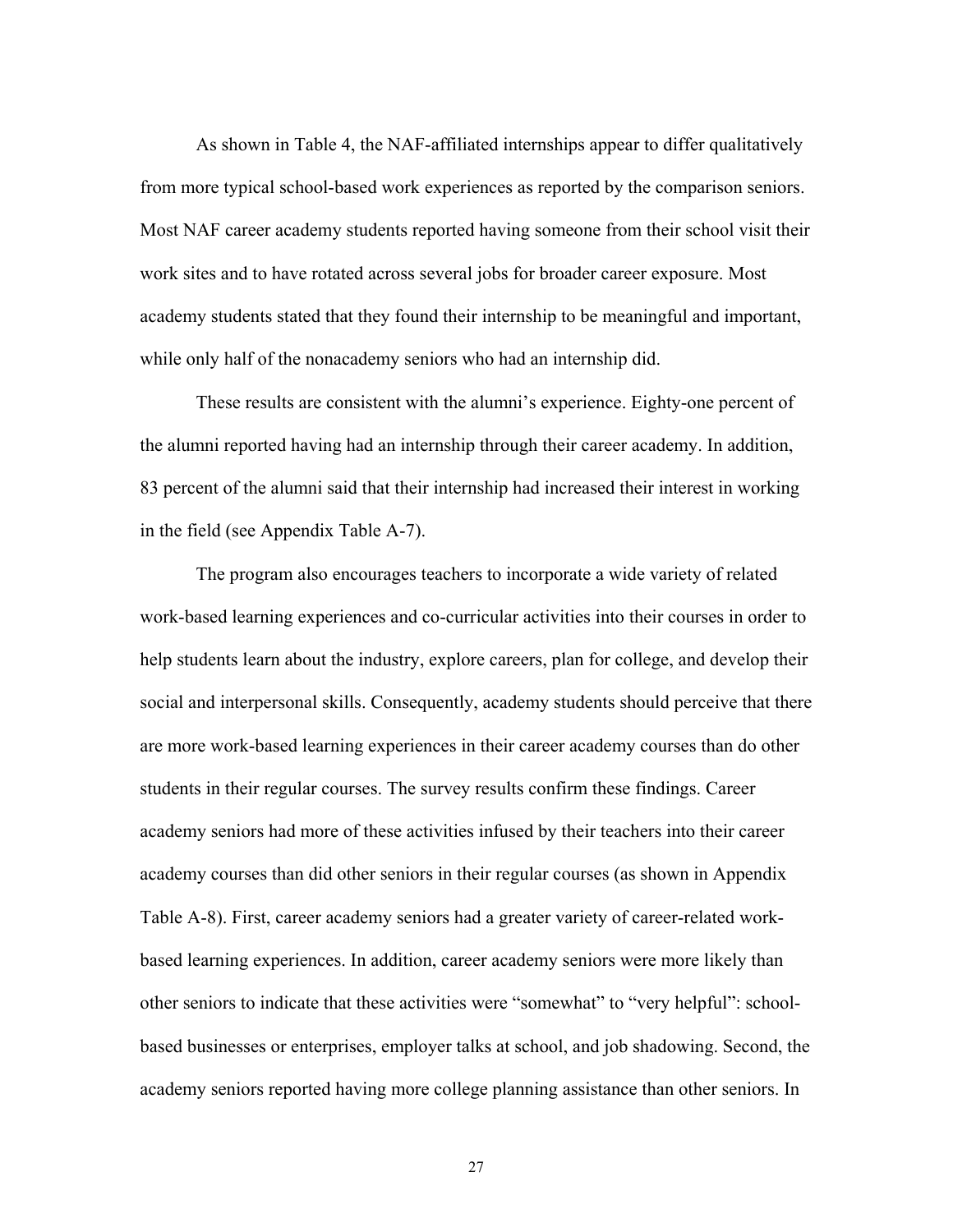particular, career academy seniors were much more likely than the comparison seniors to talk about colleges in class, learn about financial aid, and visit colleges.<sup>25</sup>

Third, academy seniors were more likely than other seniors to actively plan posthigh school work and careers, particularly in talking with teachers and the academy coordinator about careers, and securing a job offer by graduation. They were also much more likely to use several types of job seeking services, especially career exploration activities, job fairs, mentors, and practice interviews.<sup>26</sup>

Fourth, teaching and relationships with teachers were different for academy students in their academy courses than they were for nonacademy students in regular courses. The academy seniors rated their academy course teaching significantly higher than did other seniors for their regular courses on how the subject matter was contextualized and how teachers supported their learning, as shown in Table 5.

| Table 5:                                                                           |                        |                    |  |
|------------------------------------------------------------------------------------|------------------------|--------------------|--|
| Career Academy Senior Ratings of their Teachers in Academy Courses, and Nonacademy |                        |                    |  |
| Senior Ratings of their Teachers in Regular Academic Courses                       |                        |                    |  |
| (Percentage rating "Somewhat" or "Very true")                                      |                        |                    |  |
|                                                                                    |                        |                    |  |
| Contextualized teaching, student centered                                          | <b>Academy Seniors</b> | Nonacademy Seniors |  |
| instruction, and college and career foci                                           |                        |                    |  |
| Teachers apply course content to problems                                          | 96%                    | $80\%**$           |  |
| and situations in the industry or real life                                        |                        |                    |  |
| Teachers talk about job opportunities                                              | 92                     | $50**$             |  |
| Students work on multi-day projects                                                | 73                     | 81                 |  |
| Teachers help with college planning                                                | 72                     | $42**$             |  |
| Teachers make sure students understand                                             | 89                     | $77**$             |  |
| what they study                                                                    |                        |                    |  |
| Teachers take the time to get to know                                              | 85                     | $54**$             |  |
| students                                                                           |                        |                    |  |
| Average rating of course and teaching                                              | 5.0                    | 3.7#               |  |
| quality (based on the above six items)                                             |                        |                    |  |
| $N =$                                                                              | 199                    | 190                |  |

\*\*statistically significant at p<.01, chi-square test

#statistically significant at  $p \le 0.01$ , t-test of independent sample means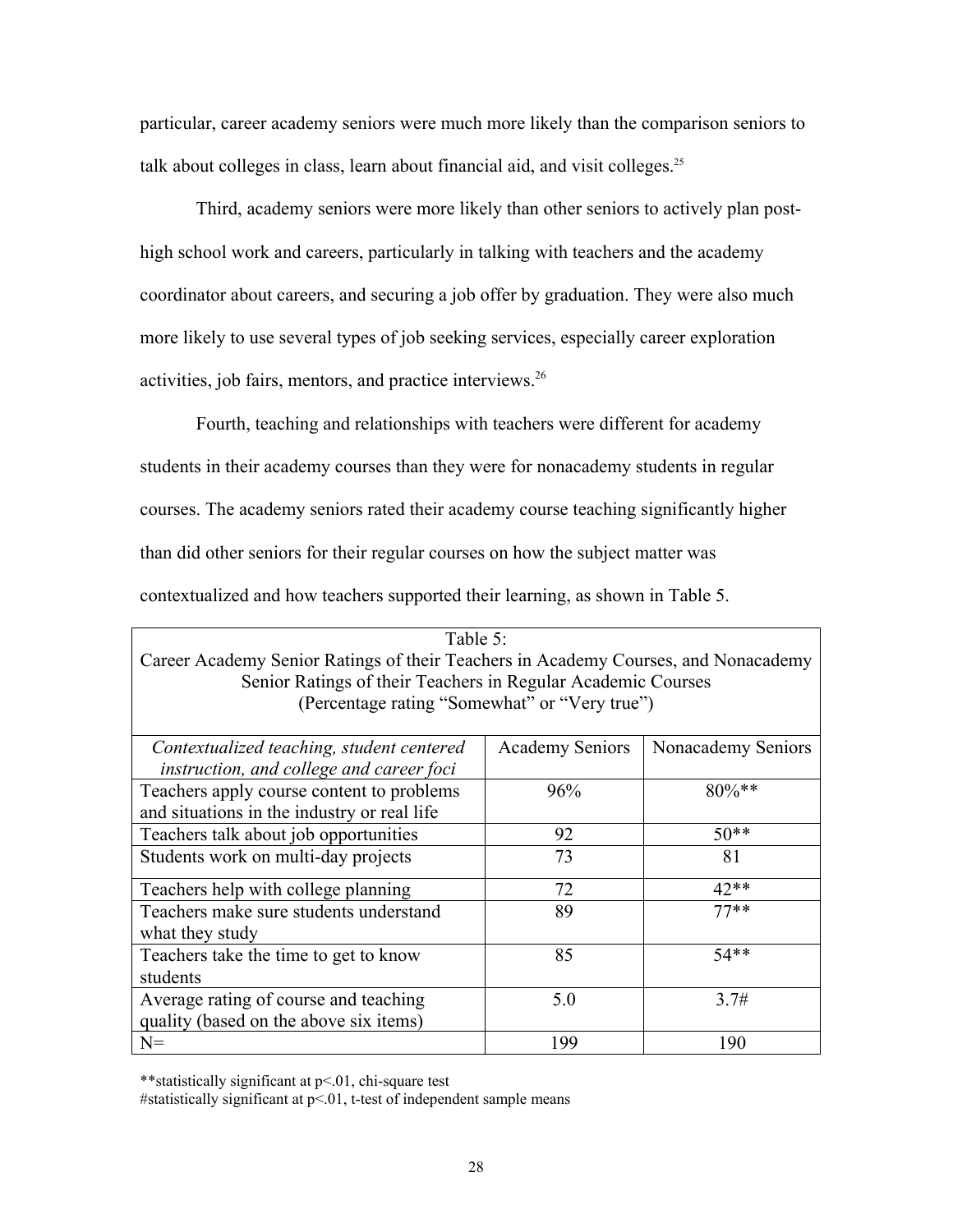### **Program Impact on Students in School and Beyond**

We explored the influence of the program on participants in five ways: (1) students' assessment of the quality and benefits of their career academy experience, (2) student engagement in schooling, (3) overall academic achievement in high school, (4) postsecondary educational outcomes, and (5) postsecondary employment outcomes.

The primary goals of the NAF career academy model—improving students' postsecondary and employment planning, so that students have a smoother and better transition into further education and careers—can be thought of both broadly and narrowly. In general, academy teachers and administrators want to help students think more consciously about their futures, to help them make more explicit educational and career plans for achieving their goals. The academy model is designed to promote college attendance. More narrowly, academy staff and, especially, employer partners, also encourage students to consider careers in the particular industries around which the academies are organized: finance or travel and tourism in the case of the academies that we studied.

# **Perceptions of Teaching and Program Participation Benefits of the Academy Experience**

 The NAF model calls for a student-centered project-based pedagogy and for program features designed to help students make plans for college and careers. Survey responses from seniors and alumni provided information about these program features and their perceived effectiveness.

Most career academy seniors believed that they had had high quality academy experiences that were meaningful and beneficial. The majority of academy seniors stated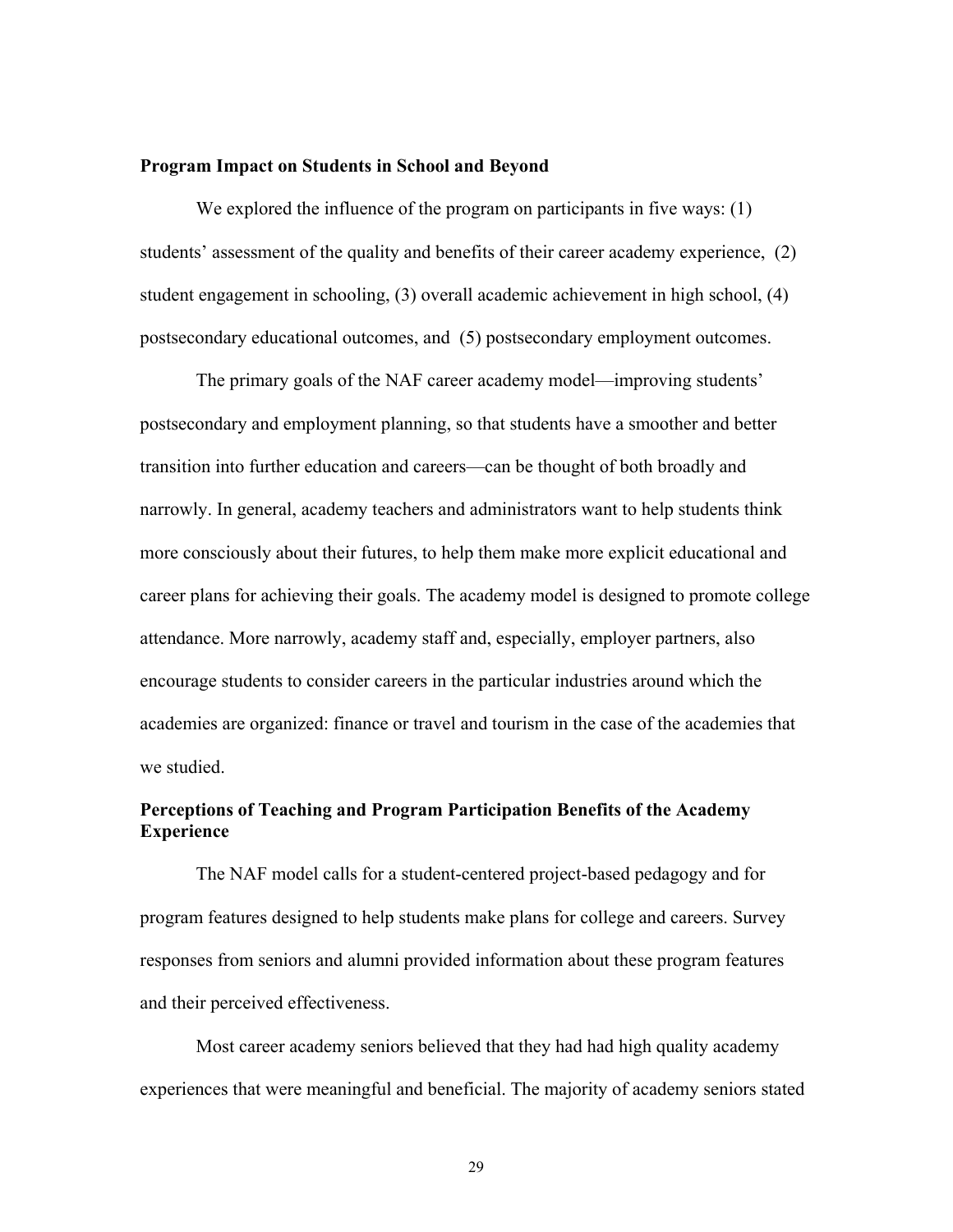that their academy experiences motivated them to achieve academically (72 percent), and encouraged them to seek challenging educational experiences (75 percent) (Appendix Table A-9). Most academy seniors thought that they were more prepared for their future than their nonacademy friends (Appendix Table A-10).

Alumni reported similar assessments. They reported that the program helped prepare them for college and for a career (Appendix Tables A-11-12). More specifically, the vast majority of alumni said the program prepared them well or very well for collegelevel work, and motivated them to complete a college degree. Almost all of the alumni agreed that the program improved their ability to work with others, take direction, communicate, lead, and be more confident generally. And the large majority (91 percent) thought that the program experience motivated them academically and encouraged them to pursue challenging postsecondary educational and career options.

Academy seniors agreed that their academy experience influenced their career plans: it helped them to prepare for a career in the field (82 percent), encouraged them to seek a challenging career path (75 percent), and generally increased their interest in a career in this field (69 percent) (Appendix Table A-9). Academy seniors rated the academy classes (57 percent) and their internships (43 percent) as among the most significant influences on their career direction (Appendix Table A-13).

We asked the alumni if they had had a significant experience that had influenced their career direction. Of the 58 percent of the alumni who said they had, 40 percent cited their academy classes, and 40 percent thought this about their internship, while few identified anything else, even college or other work experience (Table A-12). Most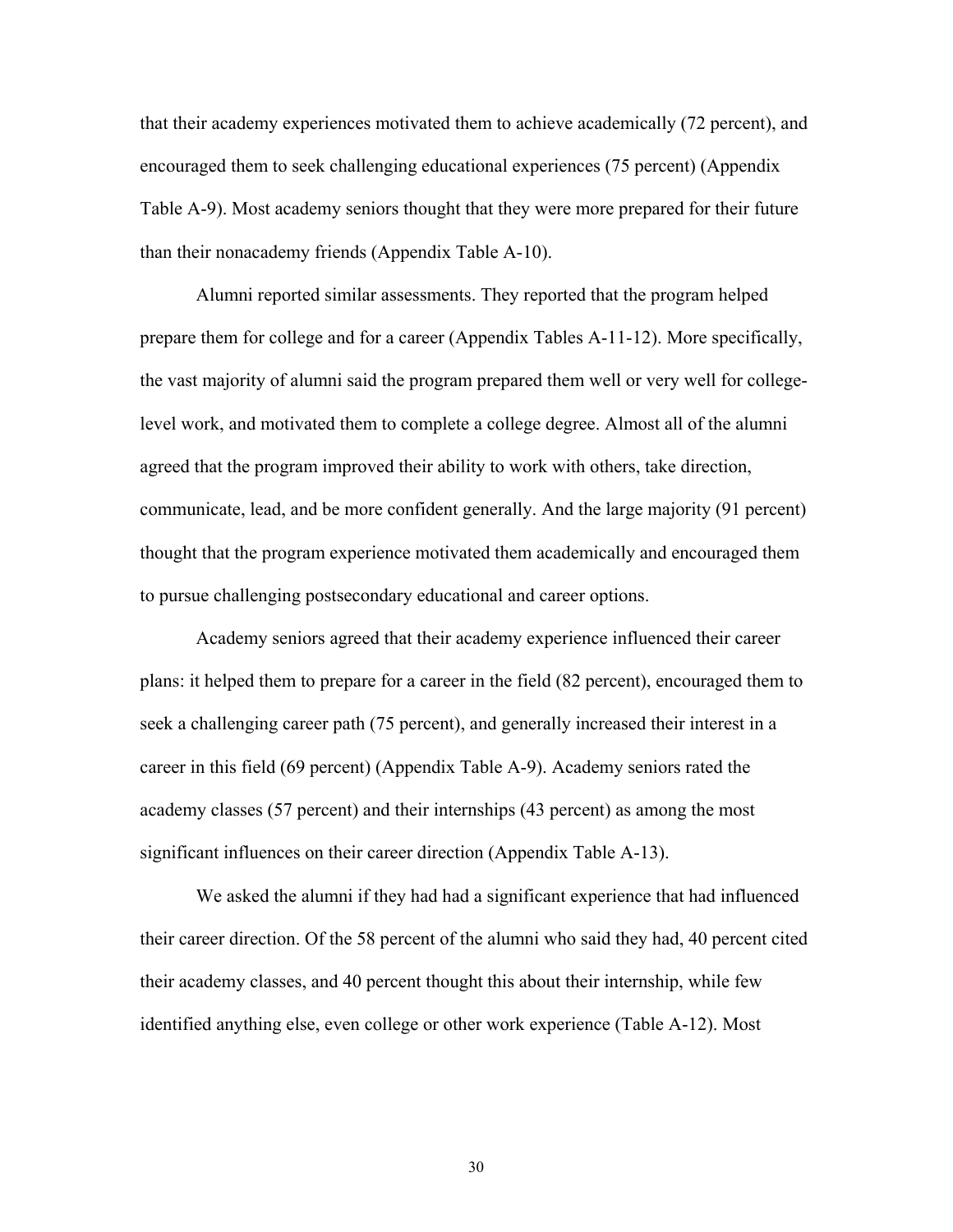working alumni (88 percent) agreed that they were able to apply in their careers what they had learned in the academy (not shown).

Career academy seniors and alumni consistently agreed that they had had a high quality and beneficial career academy experience that had provided an engaging learning experience and prepared them well for their college and career transitions. For many, the education in the academy had had a pivotal influence on their career direction and had taught them crucial work place skills.

#### **School Engagement**

In addition to its academic and career influences, the program's thematic focus and structure as a partial school-within-a-school aim to foster a supportive learning environment for students and, in turn, improve their engagement in school. The NAF model is designed to give the students a more personal educational experience than is typical in high school. It accomplishes this by having a cohort of students enroll together in several commonly focused courses and by fostering closer relationships with individual adults by having one or more teachers teach at least two courses to each cohort. In a previous study of NAF Academy of Travel and Tourism (AOTT) seniors, students attributed their greater incentive to attend school regularly and apply themselves to academic work to the sense of community and support they received from their fellow AOTT students and their AOTT teachers (Orr & Fanscali, 1995).

Most of the academy seniors and the alumni felt that their teachers knew them, while fewer other seniors felt the same (not shown).<sup>27</sup> Most seniors agreed that the program created a supportive and encouraging high school experience (86 percent, Appendix Table A-9) and were more likely than nonacademy students to agree that other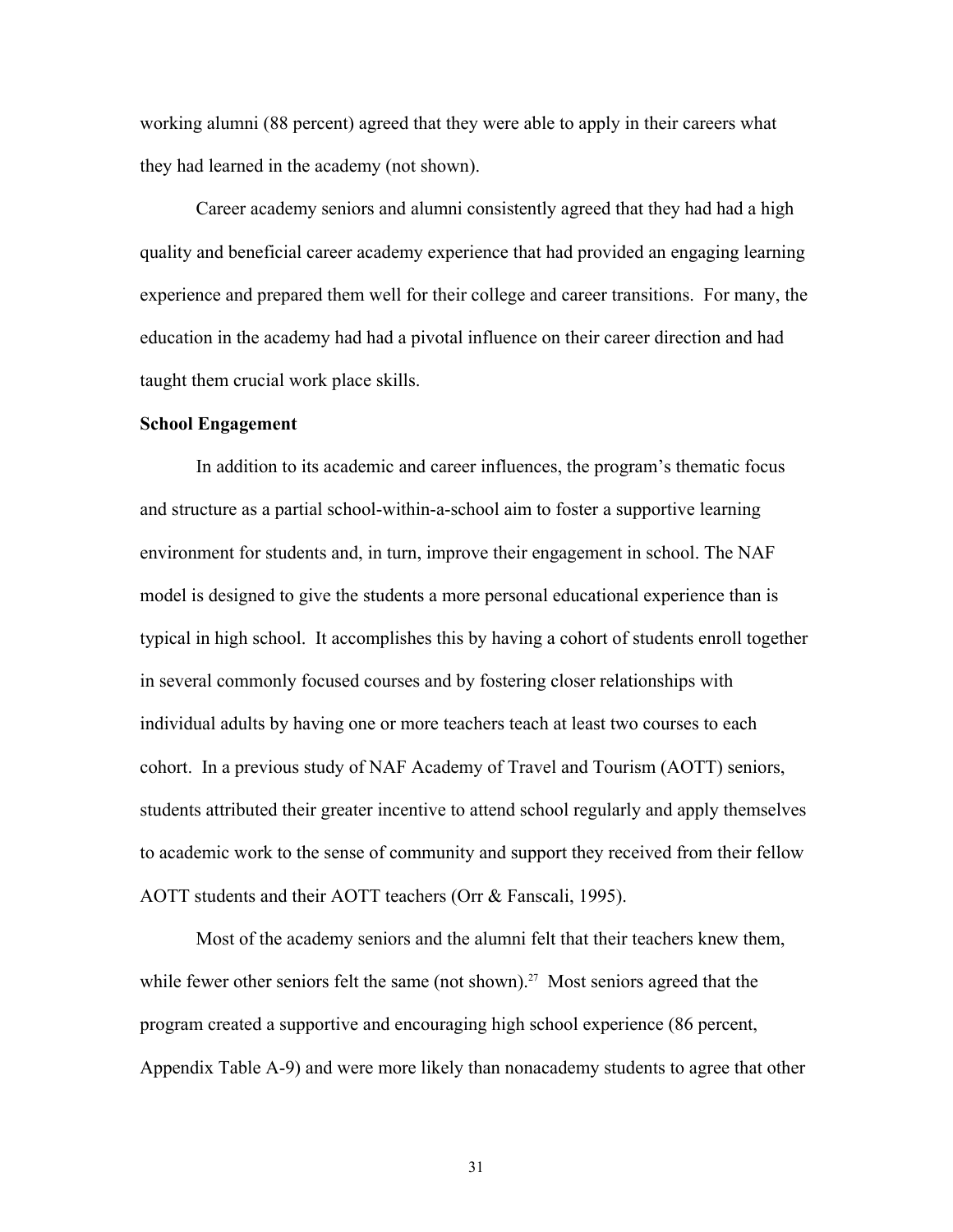students encouraged them to work hard (Table 6). As can be seen in Table 6, academy seniors were significantly more likely to feel motivated by and engaged in schooling generally than were the other seniors, although we cannot say for sure whether some of these academy students may have brought these characteristics with them when they enrolled.

| Table 6:                                                   |         |         |  |
|------------------------------------------------------------|---------|---------|--|
| Student Agreement with Various School Engagement           |         |         |  |
| and Importance Measures                                    |         |         |  |
| (Percentage who agree or strongly agree)                   |         |         |  |
|                                                            |         |         |  |
| Measures<br>Nonacademy<br>Career Academy                   |         |         |  |
|                                                            | Seniors | Seniors |  |
| Doing well in school is important                          | 96%     | 96%     |  |
| The things learned in school are going to be               | 90      | 85      |  |
| important later in life                                    |         |         |  |
| $84*$<br>Did not think about dropping out<br>92            |         |         |  |
| 75<br>$64*$<br>Enjoys coming to school                     |         |         |  |
| Felt like they belonged in this school                     | 73      | $60**$  |  |
| Students feel connected to this school                     | 54      | 46      |  |
| Average school engagement and importance scale             | 3.13    | 2.95##  |  |
| score $(1-6)$                                              |         |         |  |
| 38%**<br>58%<br>Other students (in the academy for academy |         |         |  |
| students) encourage you to work hard and do well           |         |         |  |
| $N =$<br>199<br>190                                        |         |         |  |

\*statistically significant at p<.05, chi-square test

\*\*statistically significant at p<.01, chi-square test

#statistically significant at  $p < 0.05$ , t-test of independent sample means

##statistically significant at p<.01, t-test of independent sample means

Note: the average scale score is based on a four-point scale, with strongly agree=4.

Student attendance patterns also give some sense of their engagement in school.

Six schools provided yearly attendance data for the academy and the comparison

students. Our analyses show that academy students had slightly higher attendance than

nonacademy students in earlier high school grades before either group were enrolled in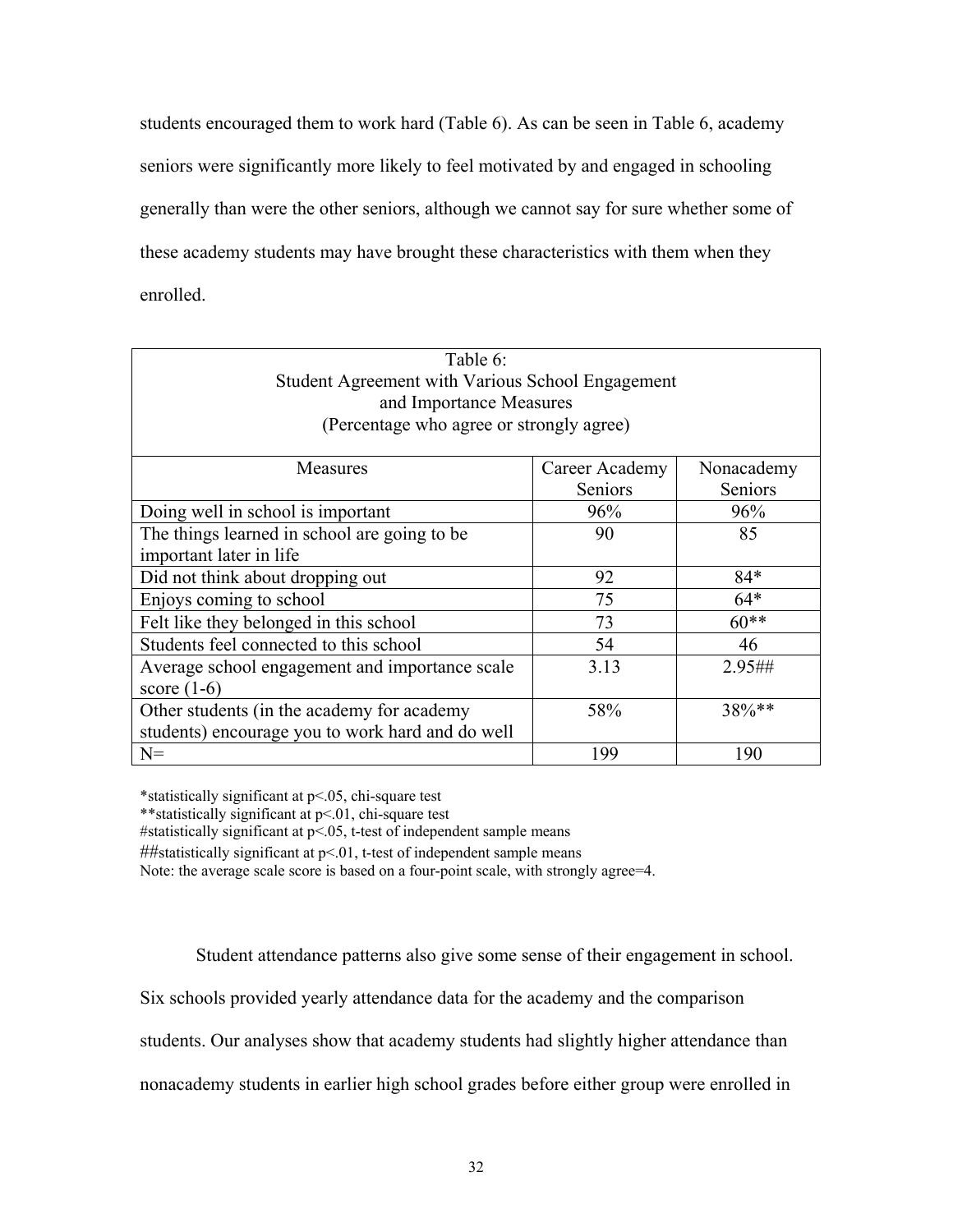the academies. But if participation in the academy increased student engagement, we would expect that attendance of academy students would increase more (or decrease less) than the attendance of other students. There is evidence that this is what happened, as shown in Table 7. This table displays the results of an OLS regression in which the dependent variable is the number of days students had attended twelfth grade and the independent variables are pre-academy attendance, whether the student was in an academy or not, and the student's school.<sup>28</sup> The results show that after controlling for pre-academy attendance rates and school-level effects, academy students were in school six more days (out of a school year of 180 days) than nonacademy seniors. This suggests that participation in the academy did positively influence attendance.<sup>29</sup>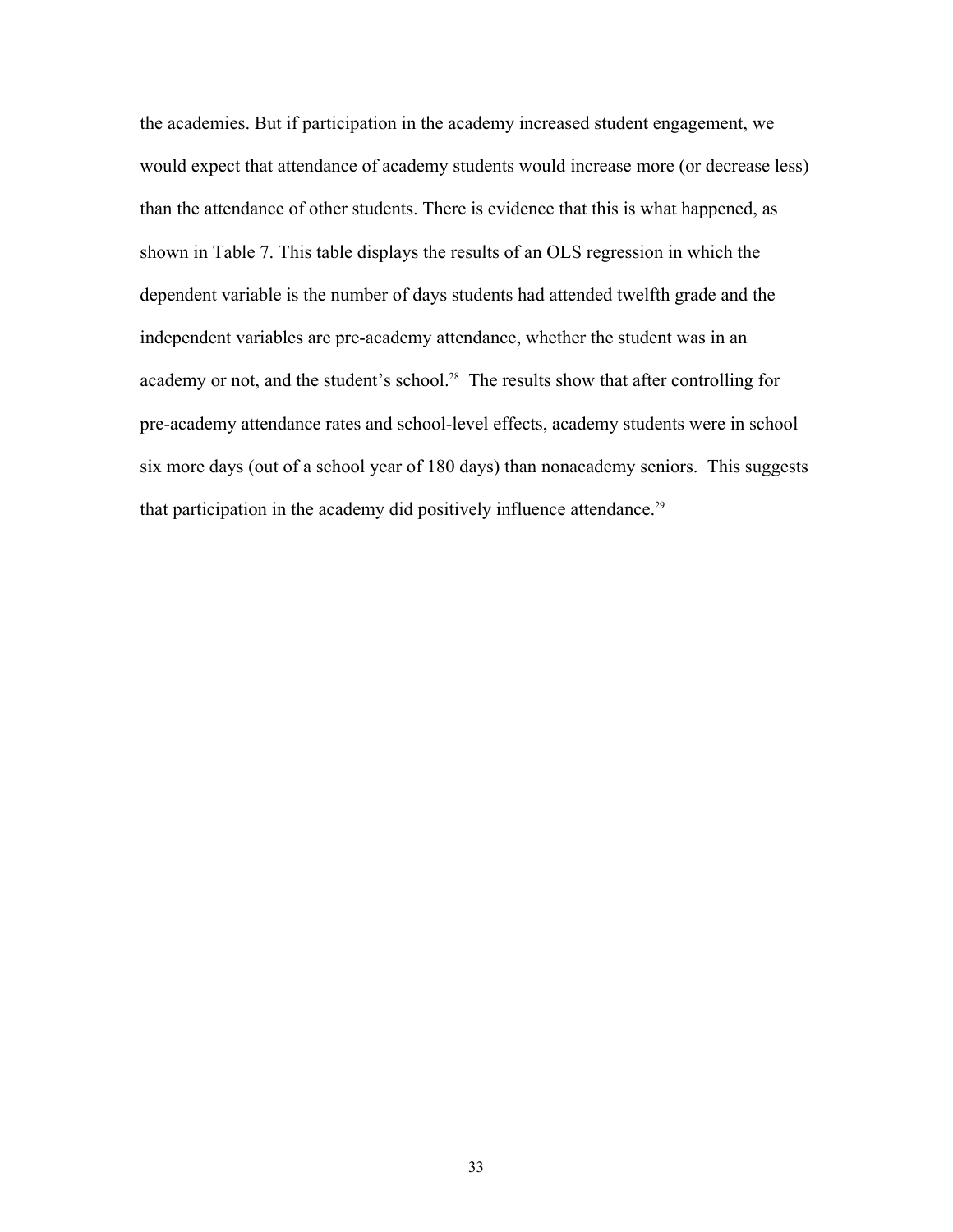| Table 7:                                                                                                   |                                 |       |                 |    |  |  |  |
|------------------------------------------------------------------------------------------------------------|---------------------------------|-------|-----------------|----|--|--|--|
| Student Attendance and Predicting Twelfth Grade Attendance and GPA                                         |                                 |       |                 |    |  |  |  |
| Note: Only six schools had attendance data for analysis purposes. These results are presented in column i. |                                 |       |                 |    |  |  |  |
| One additional school had GPA data for analysis purposes; the results for these schools are in column ii.  |                                 |       |                 |    |  |  |  |
| Note: The reference school in the above analysis is School A. The coefficients for the other schools       |                                 |       |                 |    |  |  |  |
| represent the change in attendance and GPA compared to this school.<br>167##<br>170                        |                                 |       |                 |    |  |  |  |
| 10th grade average daily attendance                                                                        |                                 |       |                 |    |  |  |  |
| 12th grade average daily attendance                                                                        | 169                             |       | 162##           |    |  |  |  |
| $N=++$                                                                                                     | 171/177                         |       | 154/157         |    |  |  |  |
|                                                                                                            |                                 |       |                 |    |  |  |  |
|                                                                                                            | (i)                             |       | (i)             |    |  |  |  |
|                                                                                                            | Twelfth grade                   |       |                 |    |  |  |  |
|                                                                                                            | attendance<br>Twelfth grade GPA |       |                 |    |  |  |  |
|                                                                                                            | (six schools)                   |       | (seven schools) |    |  |  |  |
|                                                                                                            | Coefficient                     |       | Coefficient     |    |  |  |  |
| <b>Academy Seniors</b>                                                                                     | 6.269                           | $**$  | 0.490           |    |  |  |  |
| <b>PREATTEND</b>                                                                                           | 0.617                           | $***$ |                 |    |  |  |  |
| <b>PREGPA</b>                                                                                              |                                 |       | 0.598           | ** |  |  |  |
| School B                                                                                                   | 11.489                          | $***$ | $-0.328$        | ** |  |  |  |
| School C                                                                                                   | $-2.704$                        |       | 0.045           |    |  |  |  |
| School E                                                                                                   |                                 |       | 0.043           |    |  |  |  |
| School F                                                                                                   | $***$<br>$-5.800$               |       | $-0.477$        | ** |  |  |  |
| School H                                                                                                   | $\ast$<br>$-5.586$              |       | 0.010           |    |  |  |  |
| School I                                                                                                   | **<br>5.723                     |       | $-0.284$        | *  |  |  |  |
| Constant                                                                                                   | 1.257<br>58.443                 |       |                 |    |  |  |  |
| R-squared                                                                                                  | 0.535                           |       | 0.602           |    |  |  |  |
| (adjusted r-squared)                                                                                       | (0.525)<br>(0.593)              |       |                 |    |  |  |  |
| $N =$                                                                                                      | 334<br>381                      |       |                 |    |  |  |  |

\*significant at  $\leq 0.05$ 

\*\*significant at <.01

##statistically significant at p<.01, t-test of independent sample means

 $+$ The first figure shown represents the number of 10<sup>th</sup> grade observations and the second 12<sup>th</sup> grade. PREATTEND=number of days attended the year before the academy seniors began their academy program.

PREGPA=Grade Point Average (GPA) for the year before the academy seniors began the academy program.

# **Academic Achievement**

Research has found mixed results concerning the effect of academy enrollment on

a student's GPA. Hanser and Stasz (1999) found positive academic outcomes for

academy students, at least in the short term, while others did not (see Bishop, Mane, &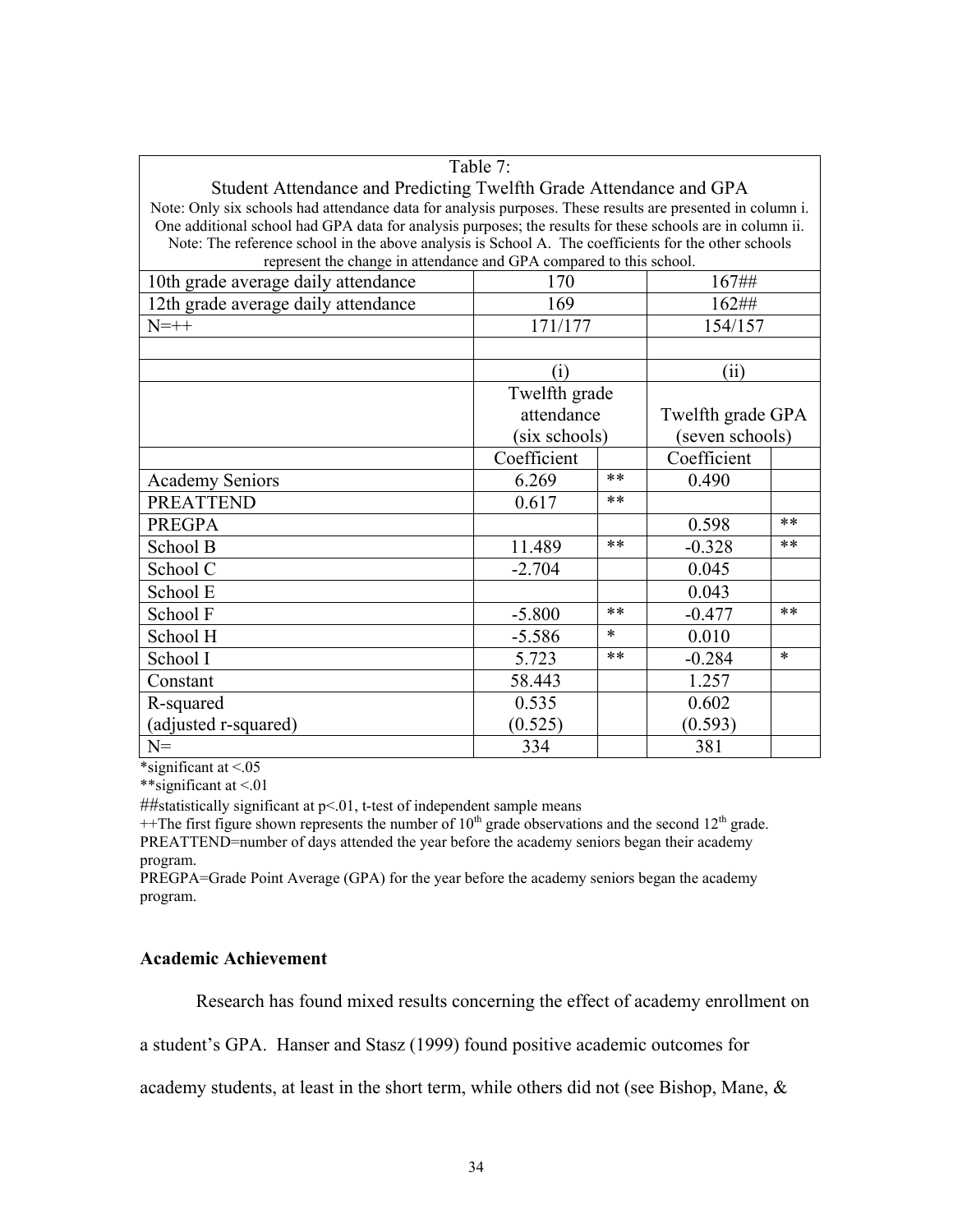Ruiz-Quintinella, 2000; Kemple & Snipes, 2000). Any presumed academy effect on GPA would be indirect, working through the greater motivation or focus provided by the contextualized pedagogy, and more personalized educational experience with closer relationships to adults. Other than this indirect influence, the academies did not take any specific steps to increase student GPAs.

In this study, we compared preacademy to twelfth grade GPAs for academy and nonacademy students using transcripts provided by seven of the schools in our sample (summary means are shown in Table 8), thereby evaluating achievement differences while controlling for initial GPA differences. We did this analysis in two ways—(1) for academy and nonacademy students overall and (2) for Academy of Finance and Academy of Travel and Tourism students separately—to see if academy focus contributed to differences in GPA. The second set of findings on Table 7 shows the analysis in which we regressed the twelfth grade GPA on the preacademy GPA and included dummy variables indicating whether the student was in an academy or not and their school. This analysis suggests enrollment in the academy had no independent influence on student GPAs.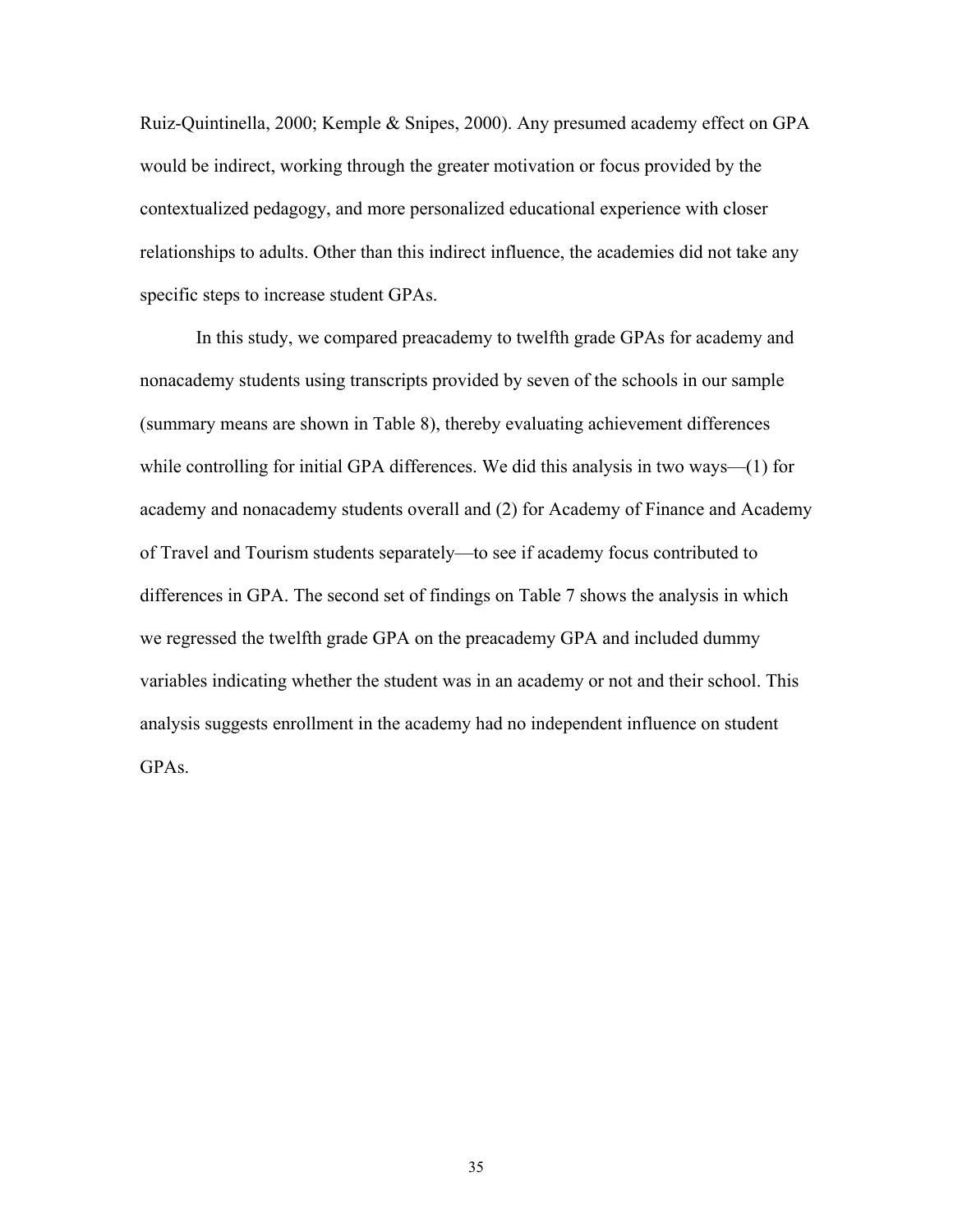| Table 8:                                              |           |              |  |  |  |  |  |
|-------------------------------------------------------|-----------|--------------|--|--|--|--|--|
| Comparison of Academy and Nonacademy Seniors on their |           |              |  |  |  |  |  |
| Initial and Senior GPA and Their College-Going Plans  |           |              |  |  |  |  |  |
| Academy<br>Nonacademy                                 |           |              |  |  |  |  |  |
|                                                       | seniors   | seniors      |  |  |  |  |  |
| Initial GPA, pre-academy                              | 3.0(.06)  | $2.5(.08)$ # |  |  |  |  |  |
| Senior year GPA                                       | 2.9(0.06) | $2.6(.07)$ # |  |  |  |  |  |
| $N=++$                                                | 196/198   | 180/183      |  |  |  |  |  |
| Planning to go to college in the summer or fall by    | 87%       | $73\%**$     |  |  |  |  |  |
| having applied already                                |           |              |  |  |  |  |  |
| Planning to go and accepted to a four-year college    | 64        | $45**$       |  |  |  |  |  |
| Planning to go and accepted to a two-year college     | 13        | 19           |  |  |  |  |  |
| Planning to work and not go to college                | 13        | $27**$       |  |  |  |  |  |
| $N =$                                                 | 199       | 188          |  |  |  |  |  |

\*\*statistically significant difference p<.01, chi-square test

#statistically significant difference  $p<01$ , t-test for independent means; standard error are reported in the parentheses

++the first figure shown represents the number of observations with pre-academy GPA and the second are from  $12<sup>th</sup>$  grade

### **Postsecondary Educational Plans**

 To what extent is the career academy experience related to post-high school college plans for graduating seniors? A majority of the academy seniors agreed that the academy program focused their college plans (68 percent), increased their college-going confidence (59 percent), and caused them to believe that college was a realistic option (54 percent) (see Appendix Table A-14). These seniors took significantly more college planning actions and reported that they had completed slightly more, although not statistically different, AP or college level courses by graduation than did the comparison seniors (as shown in Table 9). Most (84 percent) academy seniors aspired to complete at least a four-year college degree. In addition, academy seniors were more likely than other seniors to aspire to an advanced degree, and to believe that they would actually achieve this goal as things stand now, although these differences were not statistically significant.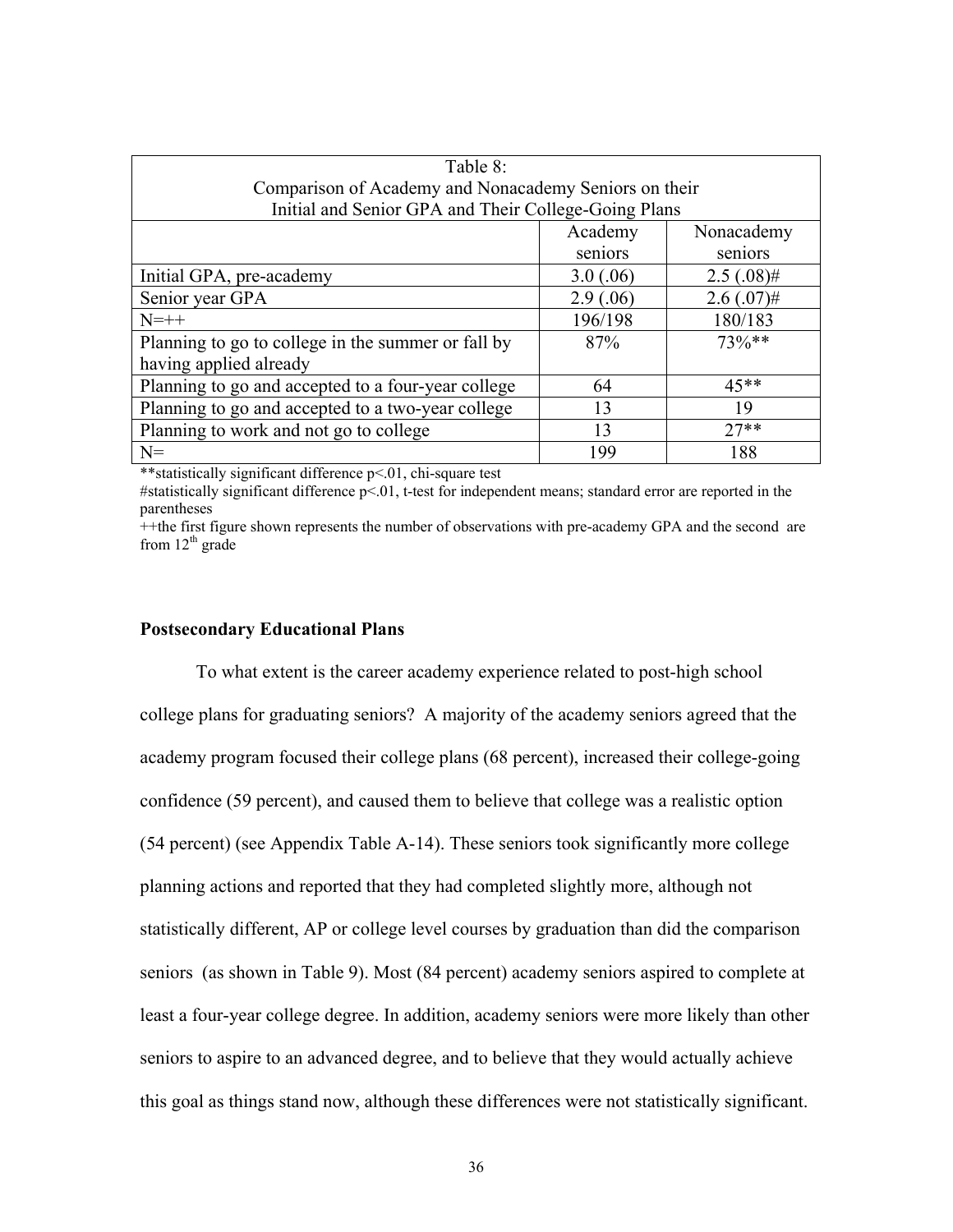While these differences suggest that academy participation encouraged more focused

college planning, academy students may have been somewhat more college-oriented

when they initially enrolled.

| Table 9:                                                         |                                                   |            |  |  |  |  |  |
|------------------------------------------------------------------|---------------------------------------------------|------------|--|--|--|--|--|
| Comparison of Career Academy and Nonacademy Seniors              |                                                   |            |  |  |  |  |  |
|                                                                  | on Their College Preparation and Long Range Plans |            |  |  |  |  |  |
|                                                                  |                                                   |            |  |  |  |  |  |
| Preparation and Long-Range Plans                                 | Academy                                           | Nonacademy |  |  |  |  |  |
|                                                                  | Seniors                                           | Seniors    |  |  |  |  |  |
| Number of college planning actions                               | 5.9                                               | $5.1**$    |  |  |  |  |  |
| Average number of AP courses already completed                   | 0.73                                              | 0.82       |  |  |  |  |  |
| Average number of college-level courses already                  | 1.05                                              | $0.61**$   |  |  |  |  |  |
| completed                                                        |                                                   |            |  |  |  |  |  |
| Average number of colleges applied to                            | 2.85                                              | 2.65       |  |  |  |  |  |
| Believe they will complete a four-year college degree or         | 84%                                               | 77%        |  |  |  |  |  |
| more                                                             |                                                   |            |  |  |  |  |  |
| Aspire to an advanced degree                                     | 69                                                | 52         |  |  |  |  |  |
| Believe they will achieve their educational goals as<br>55<br>46 |                                                   |            |  |  |  |  |  |
| things stand now                                                 |                                                   |            |  |  |  |  |  |

\*\*statistically significant difference p<.01, chi-square test

# **Initial College-Going Acceptance and Experiences**

Academies can potentially have a variety of influences on students' post-high school plans and as we have noted, there is some ambiguity about optimal outcomes and goals for academy students. Academies orient students towards particular industries, but they also are intended to improve post-secondary educational opportunities. By providing students with knowledge about an industry and contacts with businesses in that industry, the academy experience might give students some interesting opportunities for employment immediately after high school. Alternatively, students may learn that there are good employment opportunities for them if they complete an associates degree at a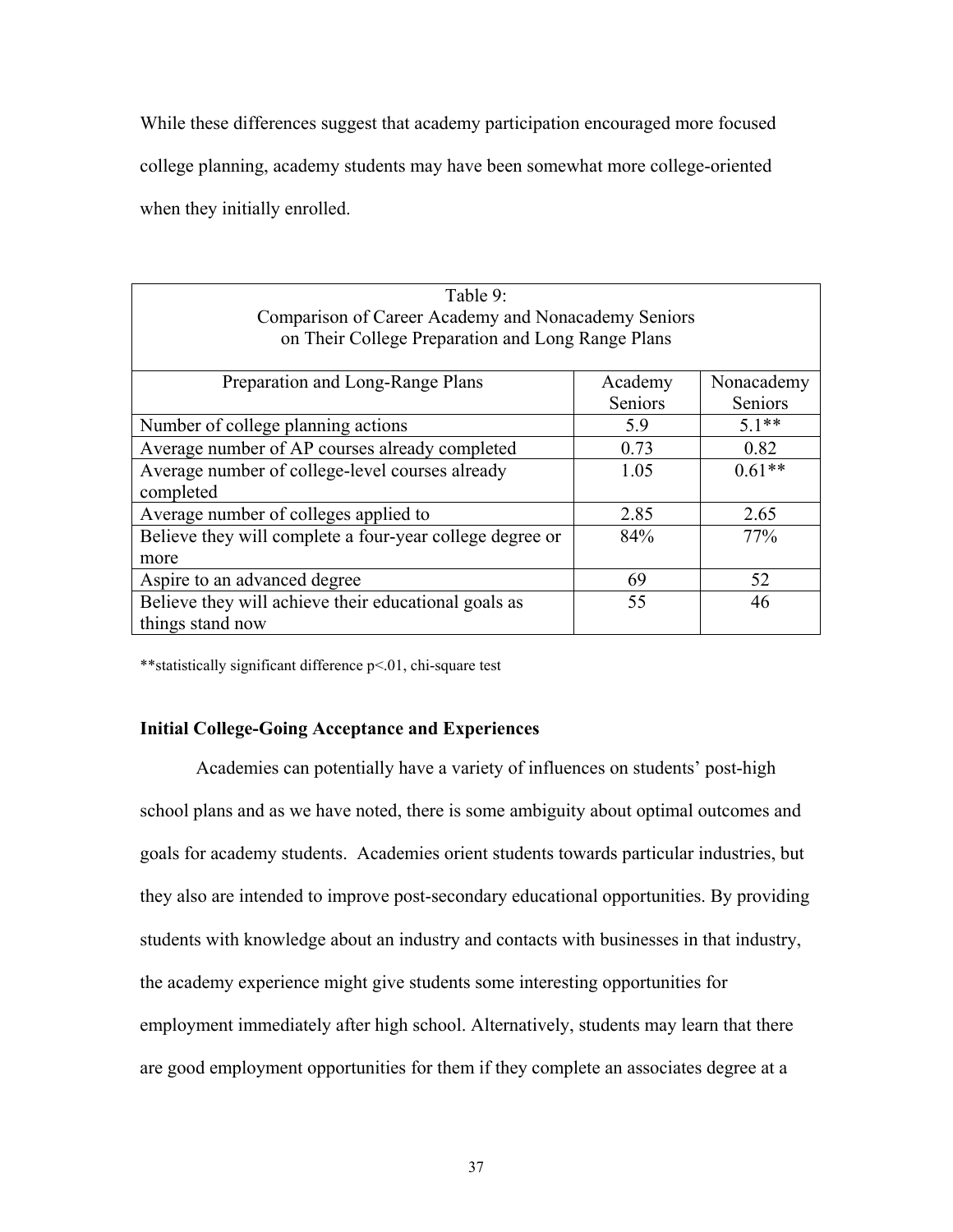community college. Or the academy experience may prepare and motivate a student to go on to complete a bachelor's degree. The optimal plan may also depend on the industry with which the academy is associated. Thus the academy experience should help students plan a post-high school course that is appropriate for them, not necessarily to push them towards one particular future.

We did find differences between the two types of academies that we studied. The Academy of Finance focuses on the financial services industry, which offers a wide range of skilled and semi-skilled employment opportunities within largely clearly-defined industry segments (such as accounting, investment banking, and financial planning). Without a college degree, employees in this industry have limited promotion opportunities and earning potential. In contrast, the Academy of Travel and Tourism focuses on a very broad industry, including positions in hotels, event and meeting planning, spas and other health resorts, cruise lines, entertainment, airlines, travel planning, sports and recreation, restaurants, and tourist attractions. This industry also offers a wide range of skilled, semi-skilled and unskilled employment opportunities. Many professional positions in this industry require only a two-year college degree or professional certification. It is also considered a common practice in this industry for companies to hire high school graduates and then pay for college as long as the employee maintains a good work record and attains at least a "B" in each course. Consequently, attending a two-year college may very well be considered an appropriate college outcome for graduates of the Academy of Travel and Tourism, while attending a four-year college would be a preferable college outcome for graduates of the Academy of Finance. NAF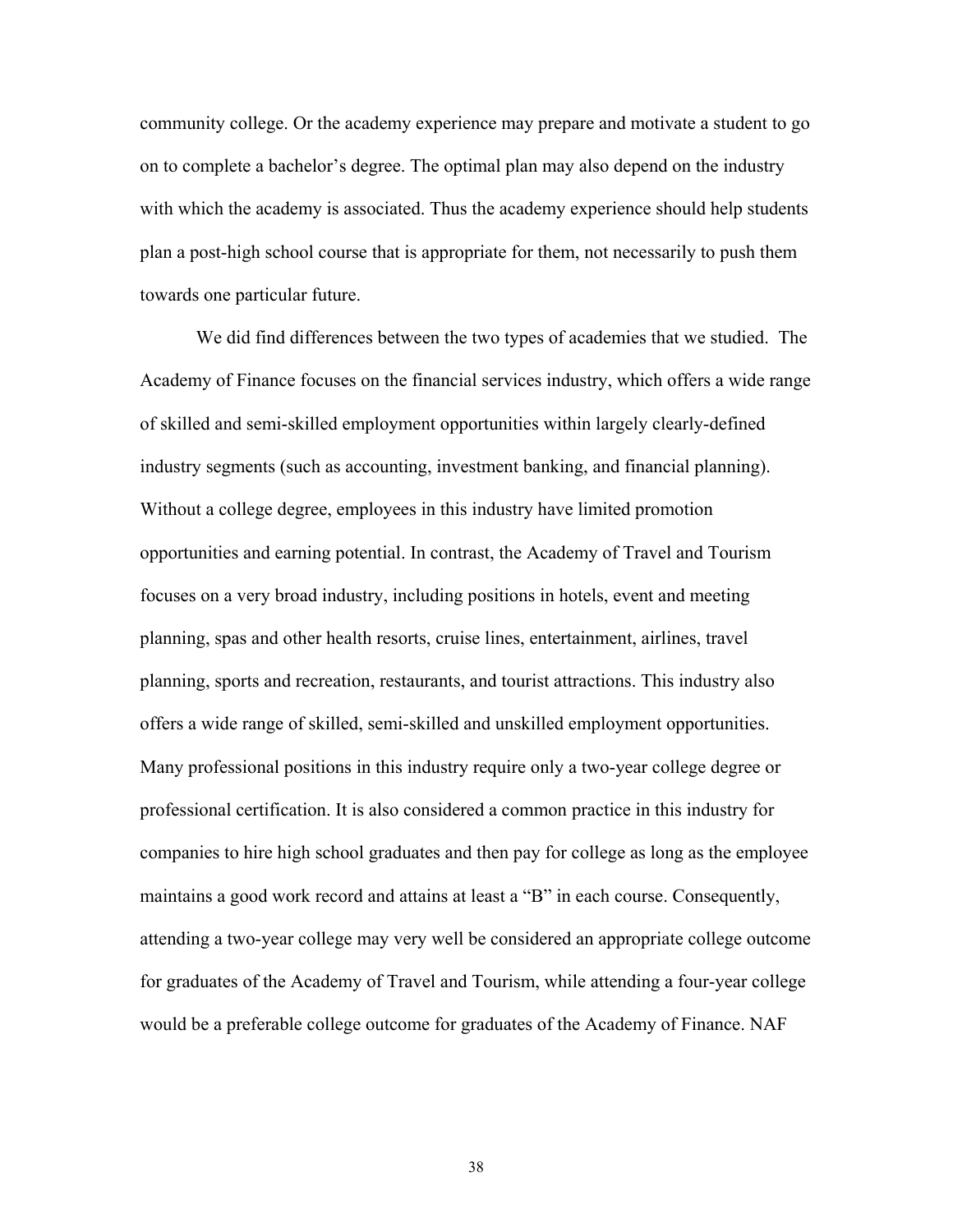does not emphasize four-year college-going over two-year college-going because of these industry differences.

Is post-high school employment a positive or a negative outcome for academy graduates? Certainly academies emphasize college, but they also teach industry-specific skills and put students in contact with employers in those industries. Therefore, even though on average college graduates earn much more than high school graduates, academy graduates would be expected to have more attractive employment opportunities immediately after high school than the average high school graduate, because of their academy experience and contact with employers. Moreover, these opportunities might look particularly attractive to lower-income students who would have trouble financing college (both the tuition and the living expenses). Given the short-term opportunities open to academy graduates, a period of full-time employment followed by full- or parttime enrollment in college might be an good option. This might contrast to a graduate of a regular high school program who might have fewer attractive post-high school employment opportunities and therefore might be more likely to enroll in a community college or perhaps a local public four-year college. Therefore, the academy experience could both increase the student's preparation for and orientation towards college and provide advantageous opportunities for post-high school employment. Thus, working immediately after high school is not necessarily a negative outcome.

With these ambiguities and options in mind, we analyzed the college-going patterns of the two groups of seniors, and compared these patterns between the finance and travel and tourism academy seniors for program-related differences. We narrowed our outcome analysis to whether seniors had applied to and been accepted at two-year or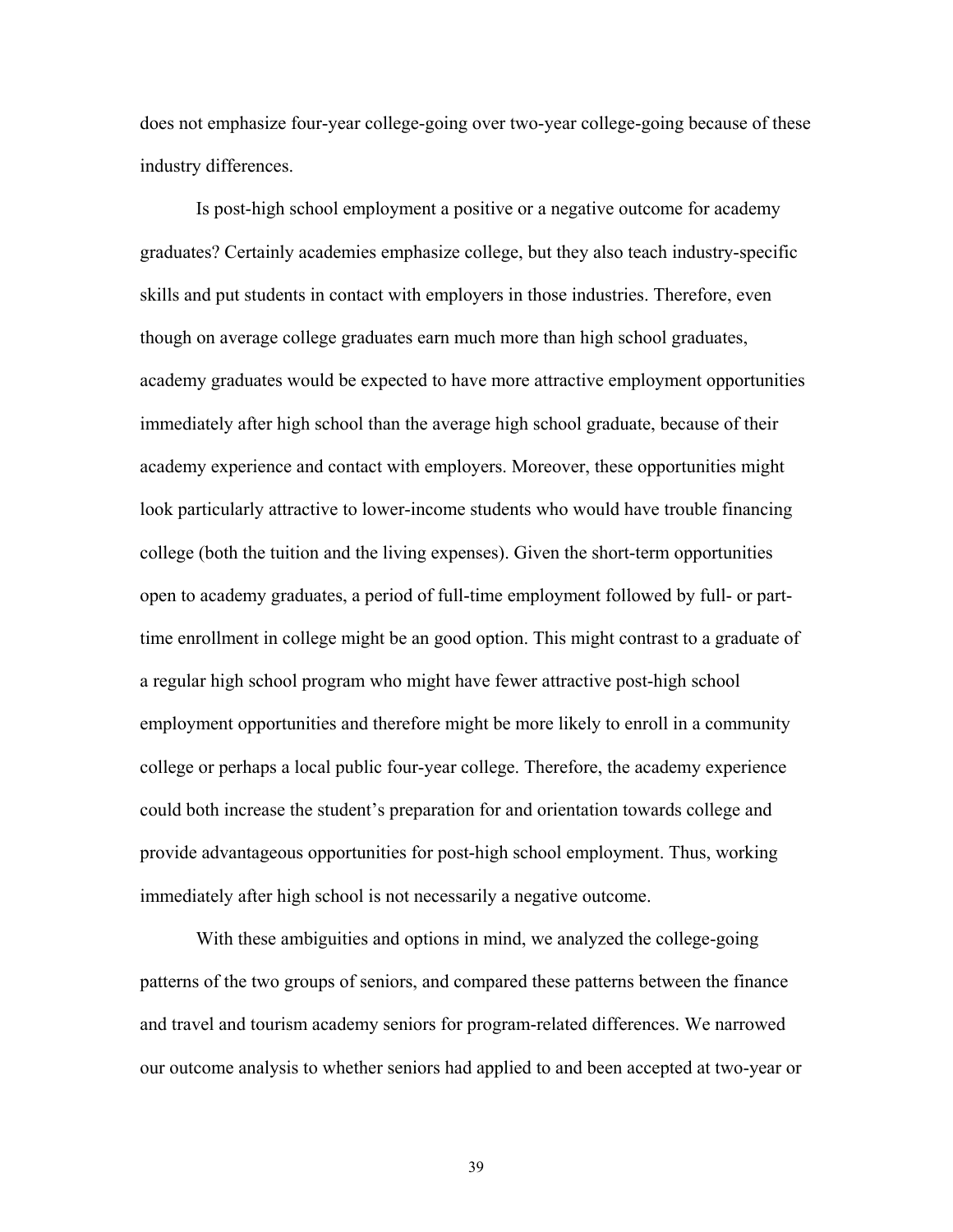four-year colleges, to learn what differences may actually exist that could be related to career academy participation.

# **College Acceptance by the End of the Senior Year and Initial College Enrollment Among Alumni**

Figure 2 displays information about college plans for the seniors in our samples. By May of their senior year, 87 percent of the academy seniors and 73 percent of nonacademy seniors had applied to and planned to attend some postsecondary institution in the summer or fall following graduation.<sup>30</sup> In addition, 77 percent of the academy and 64 percent of the comparison seniors had already been accepted and planned to attend a four-year, two-year, or technical postsecondary institution.

As can be seen from Figure 2, the two groups contrasted sharply with respect to the types of colleges that they expected to attend. The academy seniors were much more likely than those in the comparison group to expect to attend a four-year college, while the comparison seniors were more likely to plan to attend a two-year college.

Can we expect these plans to be carried out? Although we cannot observe that directly, we do have information on the initial college-going patterns of academy graduates. While 64 percent of the academy seniors planned to go to a four-year college, and 14 percent planned to go to a two-year college, we found that 64 percent of the alumni enrolled in a four-year college during the summer and fall after graduation, and 28 percent enrolled in a two-year college (see Appendix Table-15). This comparison suggests that the college plans of the seniors do not overestimate the actual enrollments.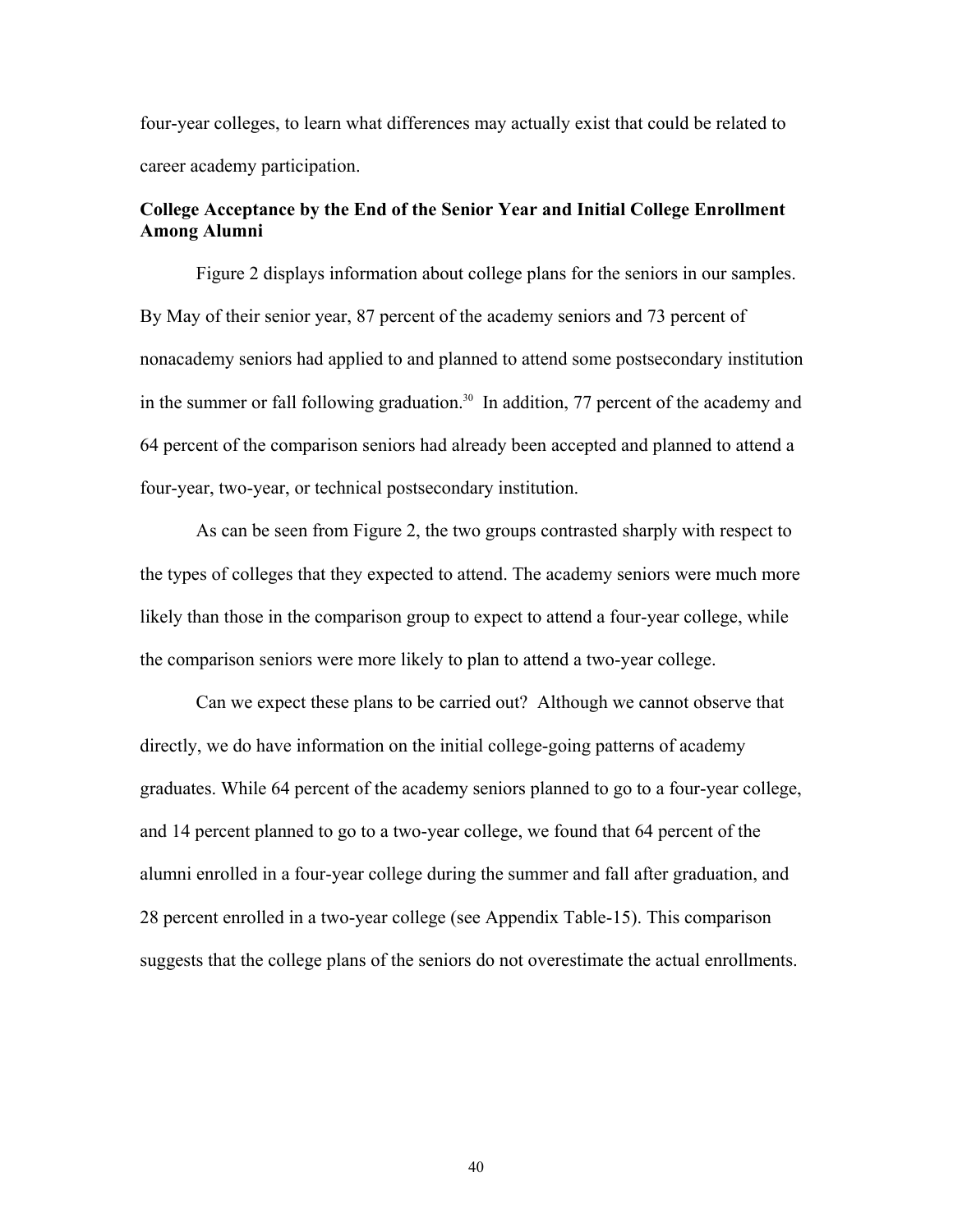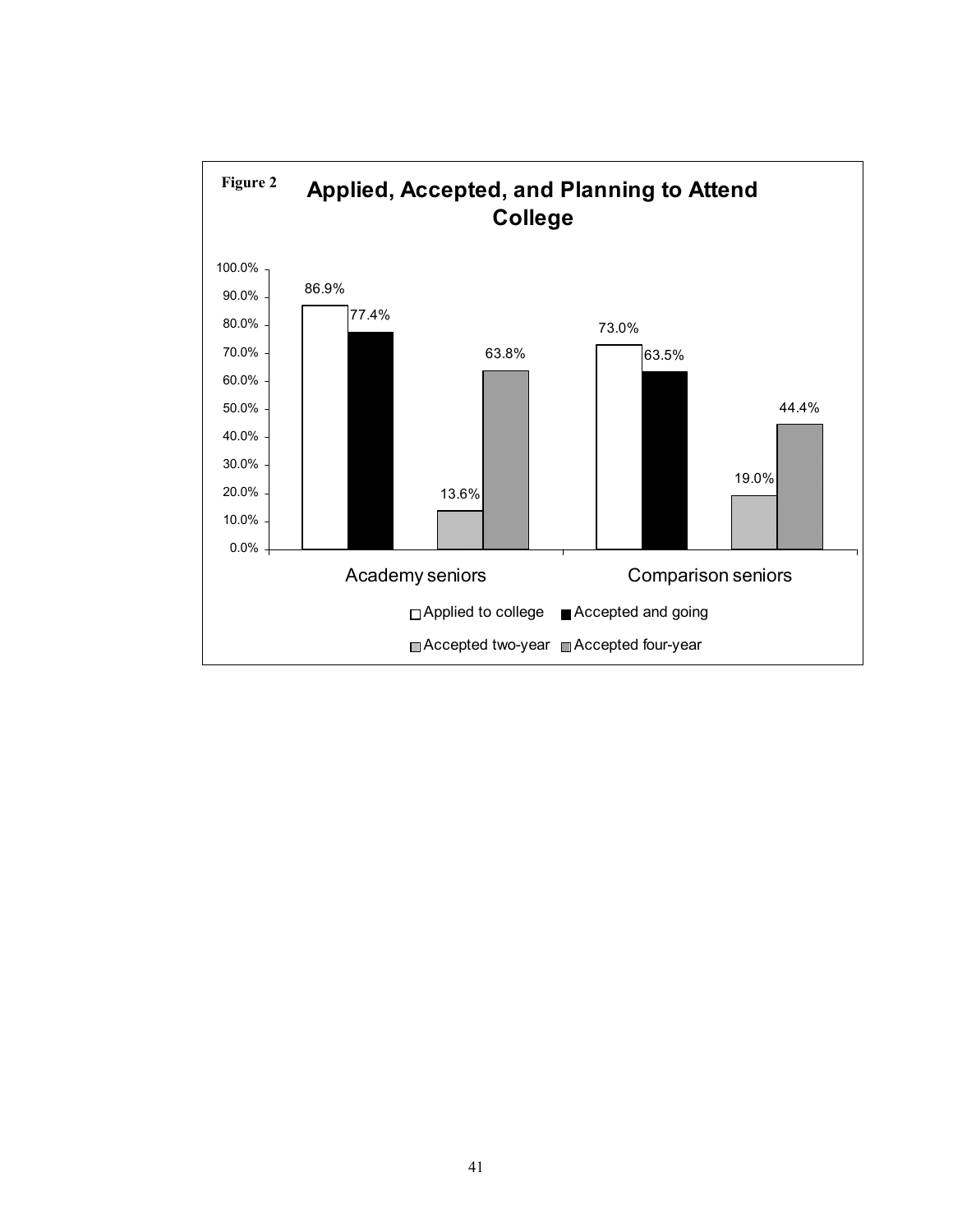#### **Exploring the Academy Influence on Four-Year College Plans and Acceptance**

These simple comparisons, and other survey findings, suggest that academy seniors had planned for and taken more specific actions than their peers to gain admission to a four-year college. Can this difference be attributed to the academy experience?

In this section we present an analysis of the determinants of the probability that a student, by the end of their senior year, had been accepted at a four-year college and was planning to attend.31 Our primary focus is on the influence of attending an academy on college plans—we are in effect comparing seniors who have received the complete academy experience to seniors who have not receive an academy-like high school experience. Since the dependent variable was dichotomous (either student planned to attend or not), we used logistic regression. There are many possible factors that will influence a student's college plans and if those are not taken into account or if any are correlated with the academy status, then we might mistakenly attribute the effect of those variables to the academy. Our sample selection procedure did minimize some differences, but did not guarantee that the two samples are not different in important ways.

To further isolate the specific effect of the academy status, we use data from the survey to control for many other factors that might influence college plans. The other determinants of college plans that we include in our analysis include demographic variables such as gender, race, and ethnicity. Since research has shown that parental education is an important determinant of college-going (National Center for Education Statistics, 2001), we include information on that as well. We also consider measures of student stability such as whether they changed schools or moved during high school. We would expect that more stable students would be more likely to plan to go to college.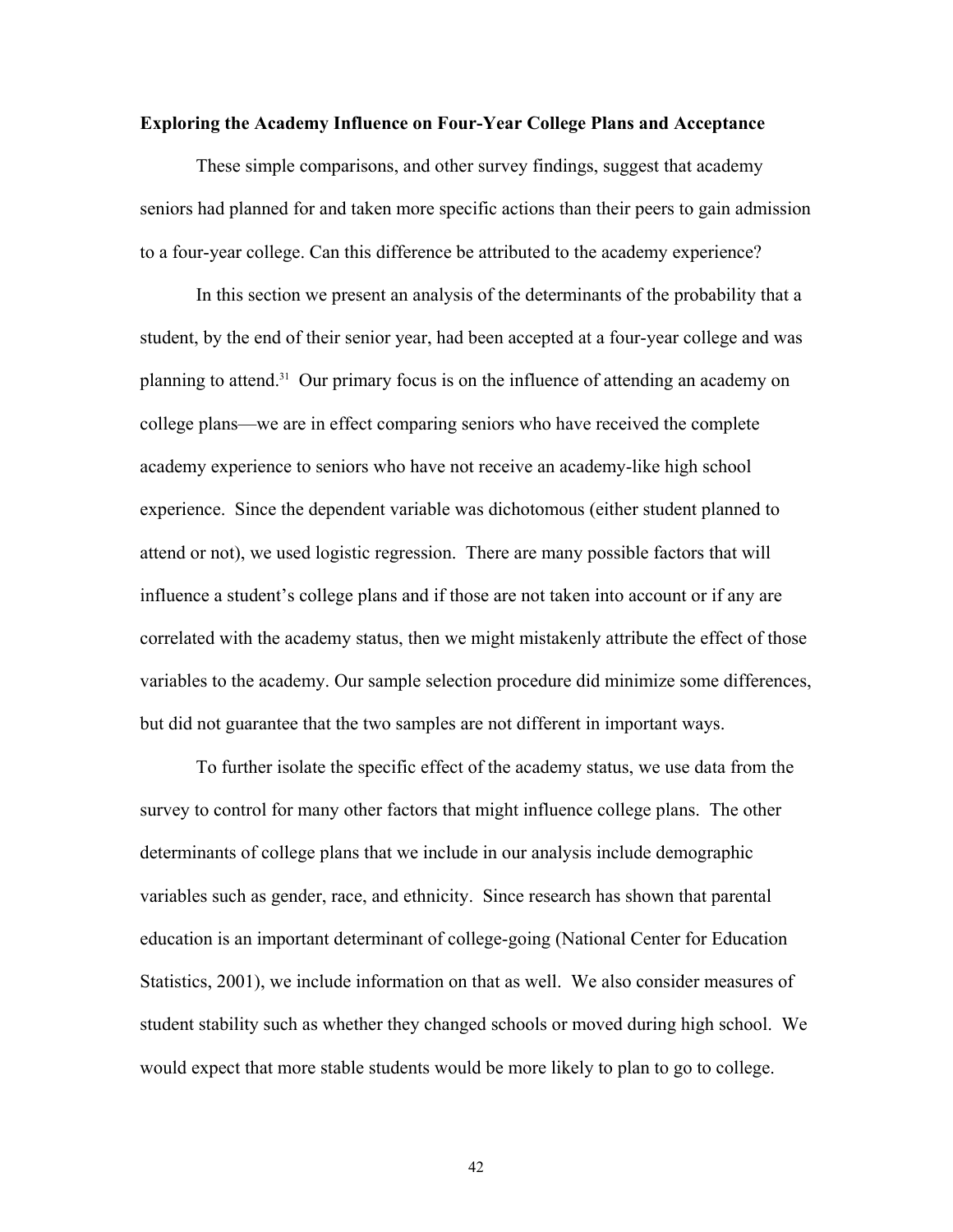Finally, since students with stronger academic records are more likely to plan to go to college, we included various measures of academic performance such as the number of courses the students took in algebra or higher math and foreign language courses, and whether they took an AP or other college level course.<sup>32</sup> We also included the number of remedial courses taken by the students.

According to results displayed in Table 10, Asian students, students with two college-educated parents, and those who had taken at least one AP or college level course were more likely than other students to have been accepted by and planned to go to a four-year college. (None of the other measures were related, with one exception.) Even when these factors are taken into account, however, this analysis suggests that academy seniors are 16 percent more likely than are other seniors to apply to and be accepted at a four-year college.<sup>33</sup>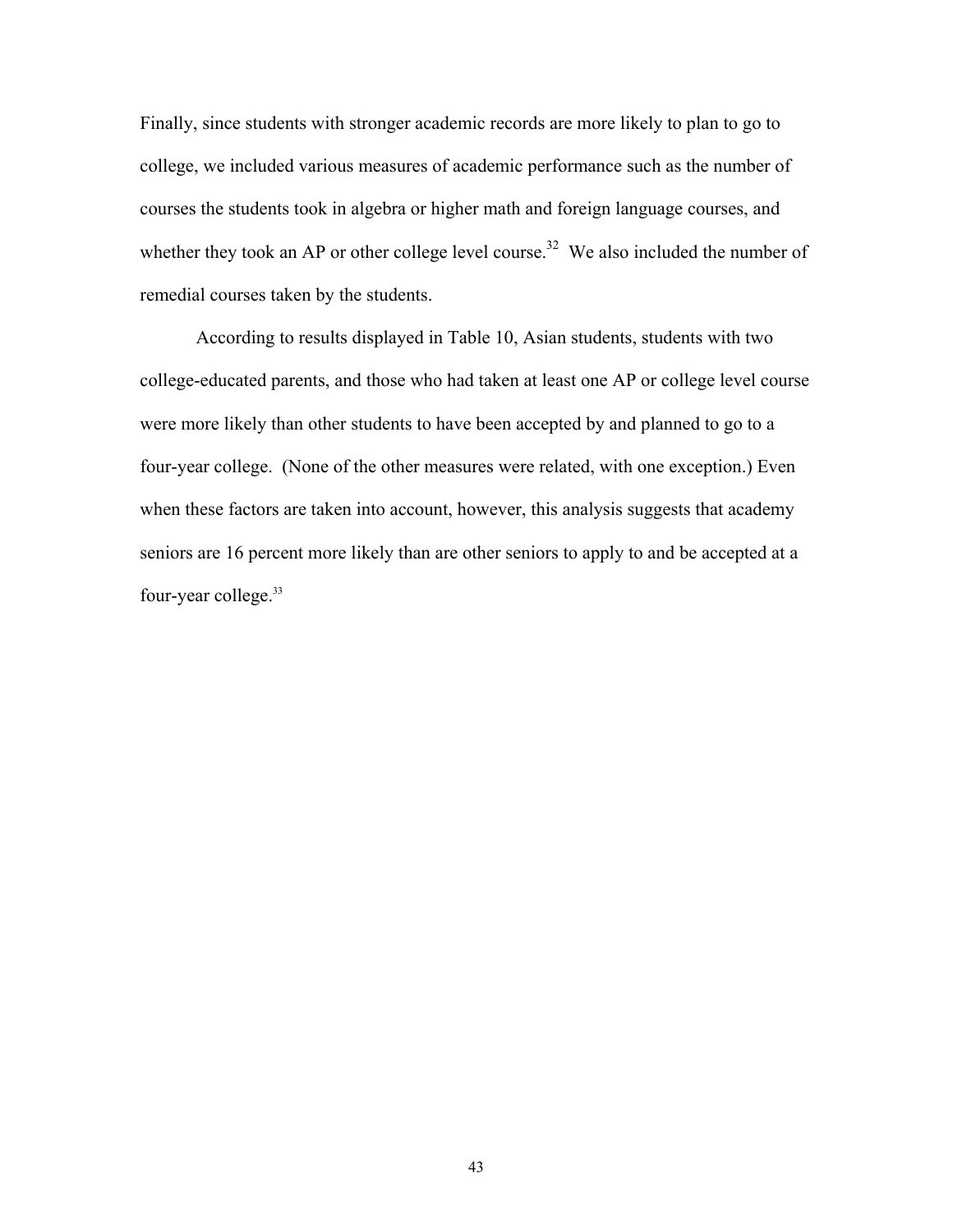| Table 10:                                             |                                                          |        |             |         |             |        |             |        |
|-------------------------------------------------------|----------------------------------------------------------|--------|-------------|---------|-------------|--------|-------------|--------|
| Probability of Planning to Attend a Four-Year College |                                                          |        |             |         |             |        |             |        |
|                                                       |                                                          |        |             |         |             |        |             |        |
|                                                       | (Column ii)<br>(Column iii)<br>(Column i)<br>(Column iv) |        |             |         |             |        |             |        |
|                                                       | Nine Schools<br>Seven Schools                            |        |             |         |             |        |             |        |
|                                                       | Coefficient                                              |        | Coefficient |         | Coefficient |        | Coefficient |        |
| <b>Academy Seniors</b>                                | 0.632                                                    | $\ast$ |             |         | 0.640       | $\ast$ |             |        |
| <b>Travel Seniors</b>                                 |                                                          |        | $-0.211$    |         |             |        | 0.095       |        |
| <b>Finance Seniors</b>                                |                                                          |        | 1.277       | $**$    |             |        | 1.099       | $**$   |
| Female                                                | 0.142                                                    |        | 0.323       |         | 0.290       |        | 0.387       |        |
| Asian                                                 | 0.982                                                    | **     | 1.307       | $***$   | 0.753       |        | 1.040       | $\ast$ |
| <b>Black or Hispanic</b>                              | 0.468                                                    |        | 0.674       | $\star$ | 0.804       | $\ast$ | 0.962       | $\ast$ |
| Moved at Least Once                                   | $-0.360$                                                 |        | $-0.245$    |         | $-0.627$    |        | $-0.605$    |        |
| Changed Schools at Least Once                         | $-0.837$                                                 |        | $-0.640$    |         | $-0.779$    |        | $-0.601$    |        |
| Highest Parental Education Unknown                    | 0.197                                                    |        | 0.240       |         | 0.280       |        | 0.326       |        |
| At Least One Parent with AA Degree                    | 0.356                                                    |        | 0.377       |         | 0.301       |        | 0.333       |        |
| One Parent with a BA Degree                           | 0.318                                                    |        | 0.384       |         | 0.155       |        | 0.209       |        |
| Both Parents with BA Degree or Higher                 | 1.580                                                    | $**$   | 1.655       | $***$   | 1.519       | **     | 1.635       | $***$  |
| Pre-Academy Grade Point Average                       |                                                          |        |             |         | 0.683       | $**$   | 0.572       | $\ast$ |
| Took at Least One Remedial Course                     | $-0.018$                                                 |        | 0.166       |         | 0.131       |        | 0.287       |        |
| Took at Least One College/AP Course                   | 0.721                                                    | $**$   | 0.556       |         | 0.650       |        | 0.526       |        |
| Number of Algebra I or High Math Courses              | 0.211                                                    |        | 0.167       |         | 0.282       | $\ast$ | 0.247       |        |
| Number of Foreign Language Courses                    | 0.021                                                    |        | 0.004       |         | $-0.071$    |        | $-0.075$    |        |
| Constant                                              | $-1.646$                                                 |        | $-1.770$    |         | $-3.838$    |        | $-3.597$    |        |
| -2 log likelihood                                     | 405.1                                                    |        | 390.8       |         | 308.7       |        | 303.8       |        |
| $N=$<br>287<br>356<br>356<br>287                      |                                                          |        |             |         |             |        |             |        |

\*Significant at <.05

\*\* Significant at <.01

 Note: The coefficients in columns i and ii are based on all nine schools' surveyed seniors with completed surveys. The coefficients in columns iii and iv are based on the seven schools with both transcript and survey information for surveyed seniors. The coefficients in columns i and iii are based on analyses that include a dichotomous measure of academy status. The coefficients in columns ii and iv are based on analyses that include a dichotomous measure of Academy of Finance status and a dichotomous measure of Academy of Travel and Tourism status.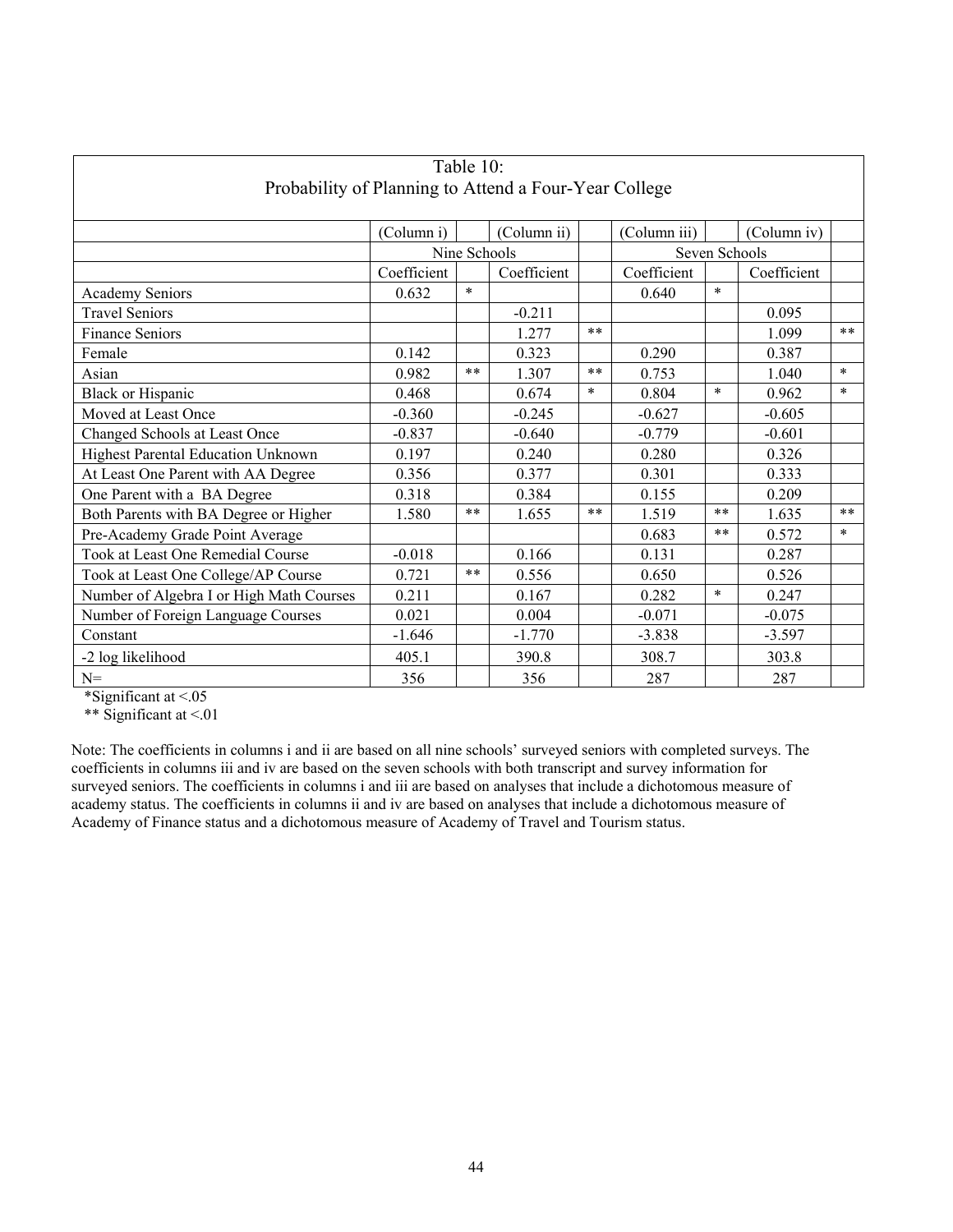Ideally, we would have liked to control for the students' preacademy GPAs as an independent influence on college-going, particularly since the two groups had initial GPA differences. But, we could not integrate our transcript and survey data for such analyses. Instead, we created an average GPA score for the academy and comparison groups within each school, using the transcript data provided by seven of the ten schools.

While doing so helped to isolate further the influence of being in the academy on college-going apart from pre-existing achievement differences in the two groups, such a measure has disadvantages. First, using the transcript data required that we reduce the sample to just seven schools. Second, since all academy students in each school share the same GPA value in this analysis, the variable would also pick up some individual schoolrelated factors that might not be related to the GPAs, such as the overall quality of the school, which may add or detract to the independent measure of the academy influence. Nonetheless, we found this analysis helped to explore whether initial GPA differences accounted for the academy influence on college-going.

The results of this analysis are presented in Table 10, Column iii. As expected, the aggregate measure of pre-academy GPAs has a positive and statistically significant independent effect on the probability of planning to go to college. Nevertheless, controlling for this factor did not influence the size or statistical significance of the measured academy effect on whether a student is accepted at college and plans to attend a four-year school college.

### **College Acceptance Differences for Academies of Finance and Travel and Tourism Seniors**

Our sample included two types of academies affiliated with very different types of industries—finance, and travel and tourism. As we have argued, the industry affiliation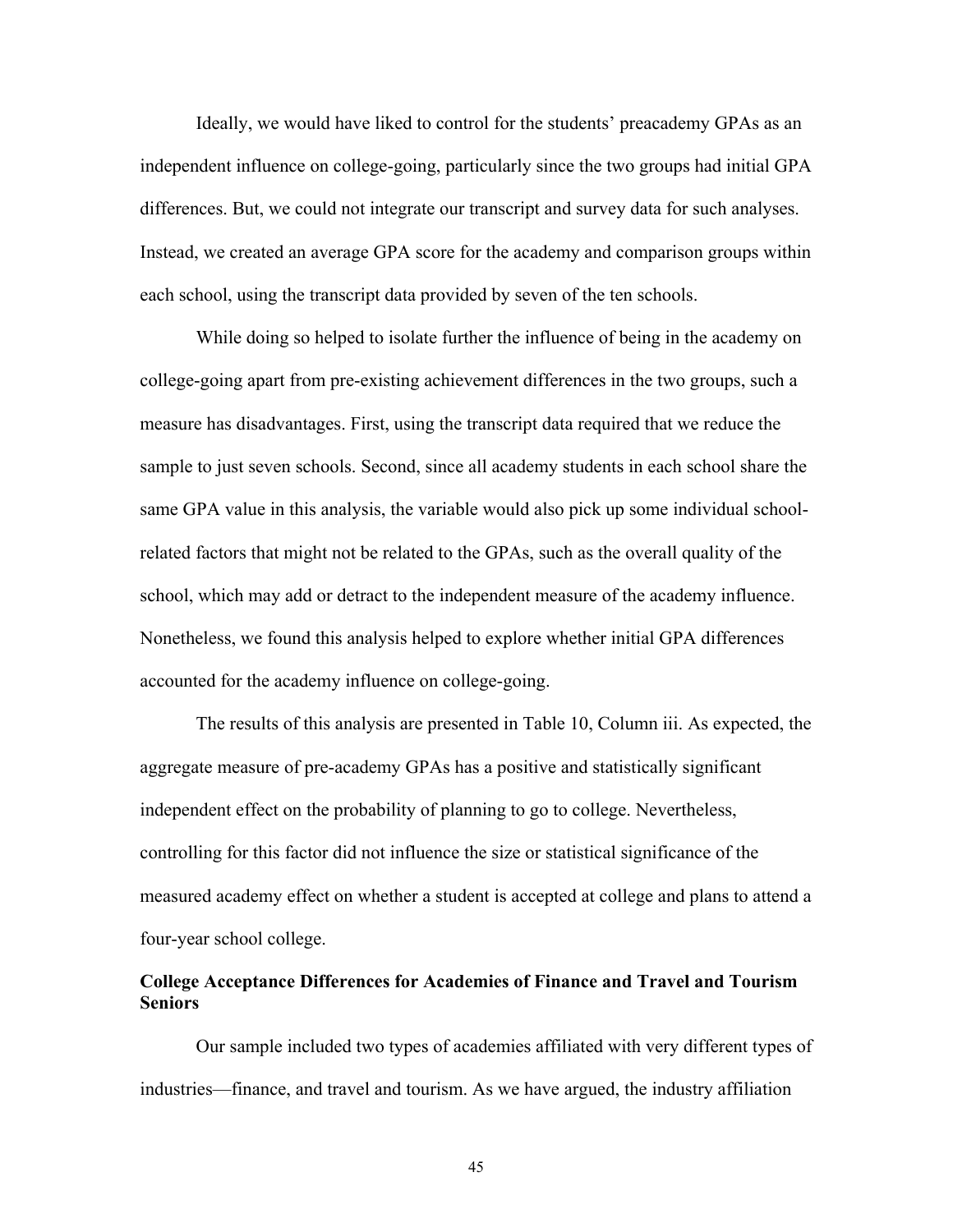may influence the nature of the opportunities that students have after high school. Results displayed in Table 10 (Column ii) suggest that the positive relationship between college plans and academy status is attributable to the Finance academy students, not those from the Travel and Tourism academies.**<sup>34</sup>** Travel and Tourism Academy students are no more likely than comparison students to have planned to go to a four-year college and been accepted at one, perhaps due in large part to industry-related career opportunities for those with less than a four-year college degree.

When we analyzed the results again, incorporating GPA information, we found that the positive influence of the career academy on four-year college-going is still attributable to whether students are in the finance academies, not the travel and tourism academies (as shown in Table 10, Column iv).<sup>35</sup> We repeated these analyses but measured the probability that a student would be planning to go to either a two- or a fouryear college (these results are not shown). The results were similar. Academy seniors as a whole were more likely than comparison seniors to plan to go to some college, although this effect was weaker than it was for the four-year college analysis. This result suggests that the difference between the academy and the comparison students is stronger with respect to planning for four-year than two-year colleges.

The positive results for the finance academy seniors contrast with findings from MDRC's recent random assignment career academies evaluation (Kemple, 2001). MDRC found no relationship between academy enrollment and college-going; several factors might account for this difference. First, MDRC used a random assignment strategy to eliminate systematic initial differences between the academy and control groups, while we relied on using measured personal and family characteristics to control for initial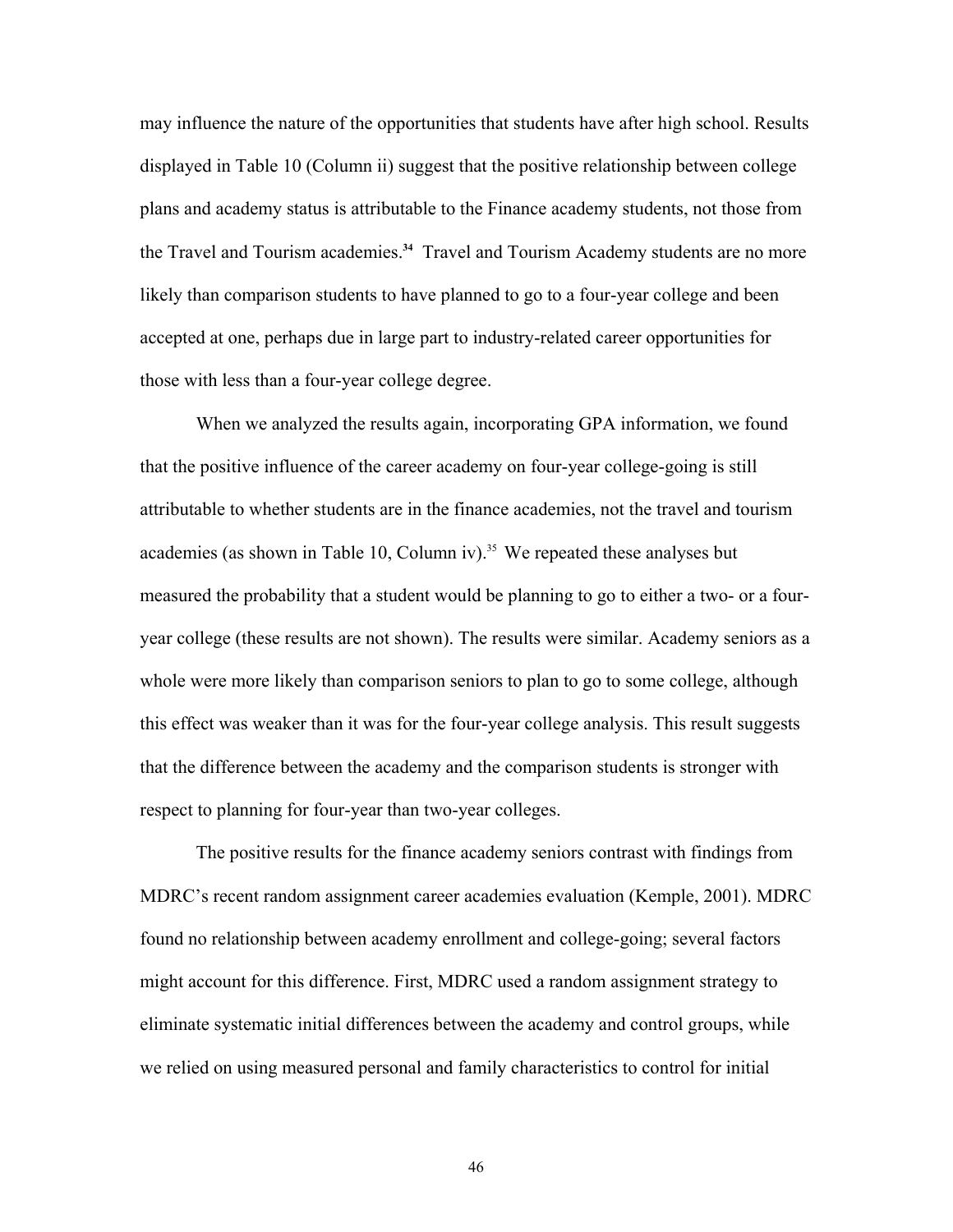differences between the program and comparison groups. Nevertheless, since students in our sample must choose to join an academy, must then be accepted by the staff, and must persist in the program until graduation, it is possible that unmeasured differences between the academy and comparison groups might explain the positive findings in our study.

The student samples also differed in the two studies. MDRC selected (at random) program and control groups from a pool of academy applicants. But of the group that entered the program through random assignment, one-third left the academy before the end of their senior year. Of those students in the control group, 6 percent eventually had a program experience that was similar to the career academy. If there is a positive effect of academy participation and if that strengthens the longer the student is in the program, then the MDRC results will understate the effect of participation in the full program.<sup>36</sup>

Finally, the two studies examine different samples, based on the types of academies studied and the types of program participants. The MDRC study included several different types of career academy programs in their sample, which varied dramatically in their affiliation with an industry, related coursework, internship experiences and professional development and technical support. Our study included only NAF-affiliated programs, which have a more prescribed set of program features. Thus, as a group, the NAF-affiliated academies may have a stronger influence on post-secondary experiences because of their program coherence, integration and intensity than the more diverse group of academies included in the MDRC study.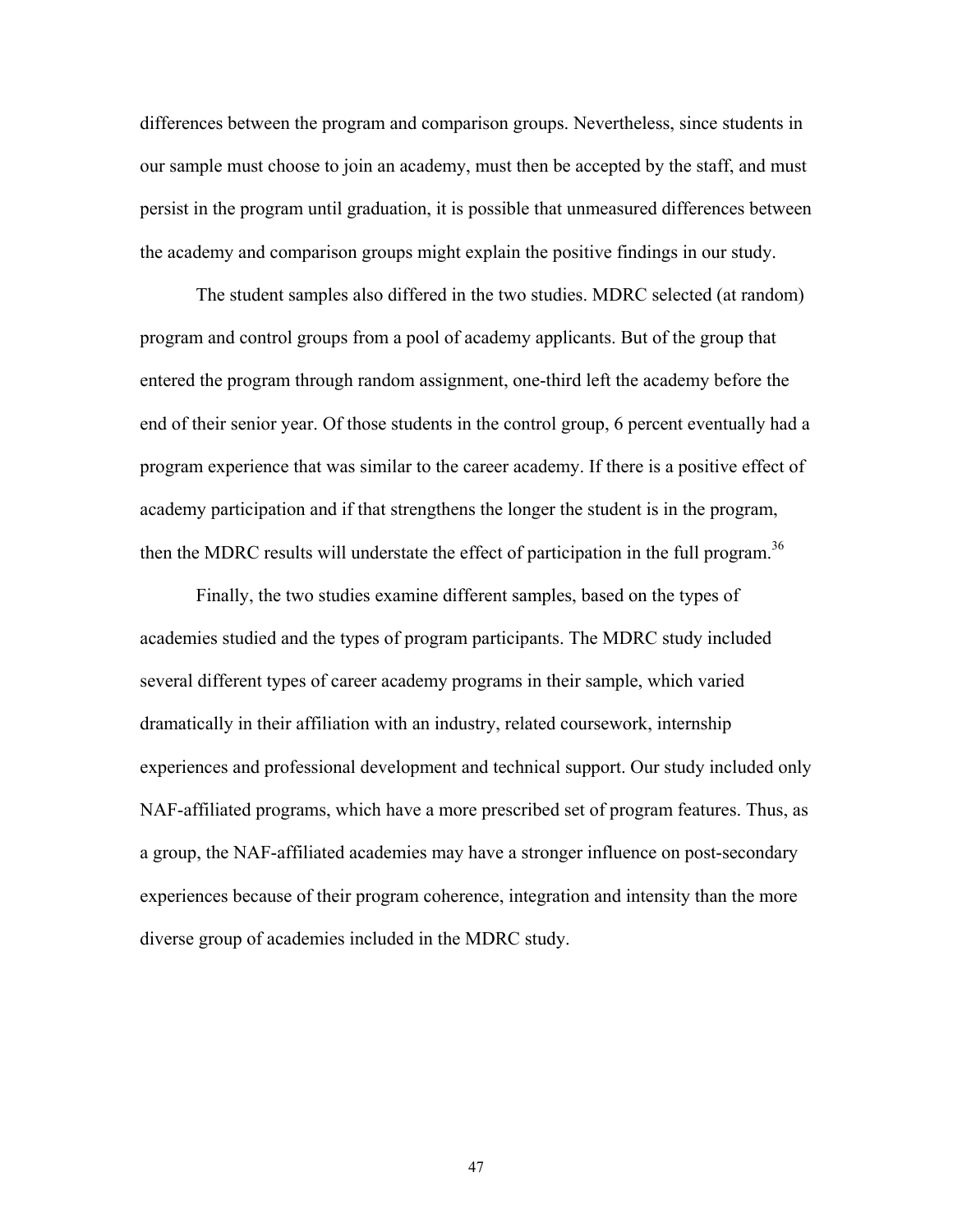### **Educational Experiences of Academy Alumni**

In order to develop additional insights into the career academy experience, and the nature of our sample, we analyzed the college-going experiences of academy alumni and compared them with the college plans of academy seniors and national data. The alumni were found to have had initial college transition outcomes that were similar to the career academy seniors' plans. Almost all of the alumni (92 percent) enrolled in a two- or four-year college program the summer or fall after high school graduation (Appendix Table A-15). How do the postsecondary experiences of academy alumni in our sample compare to those experiences of students nationally? In 1990 only 60.1 percent of high school graduates enrolled in a two- or four-year college by the October after completing high school; the figure for 1995 was 61.9 percent (National Center for Education Statistics, 2001). Moreover, only 4 percent of academy graduates reported needing remedial coursework when they started college, although almost 20 percent of first-time college enrollees nationally have reported that they need remedial coursework (National Center for Education Statistics, 1998). Enrollment in remedial courses is associated with a lesser likelihood of college continuation and degree completion (Adelman, 1999; Lewis, Farris & Greene, 1996).

The NAF samples included many first-generation college-goers. Forty-seven percent of alumni, and nearly one in five academy seniors, came from families where neither parent had any known education beyond a high school diploma. However, 90 percent of first-generation alumni enrolled in college (either a community or four-year college) and 83 percent of first-generation academy seniors were planning to enroll, in contrast to 64 percent of similar nonacademy seniors. Nationally, in 1995, only 47 percent of high school graduates whose parents had no college education enrolled in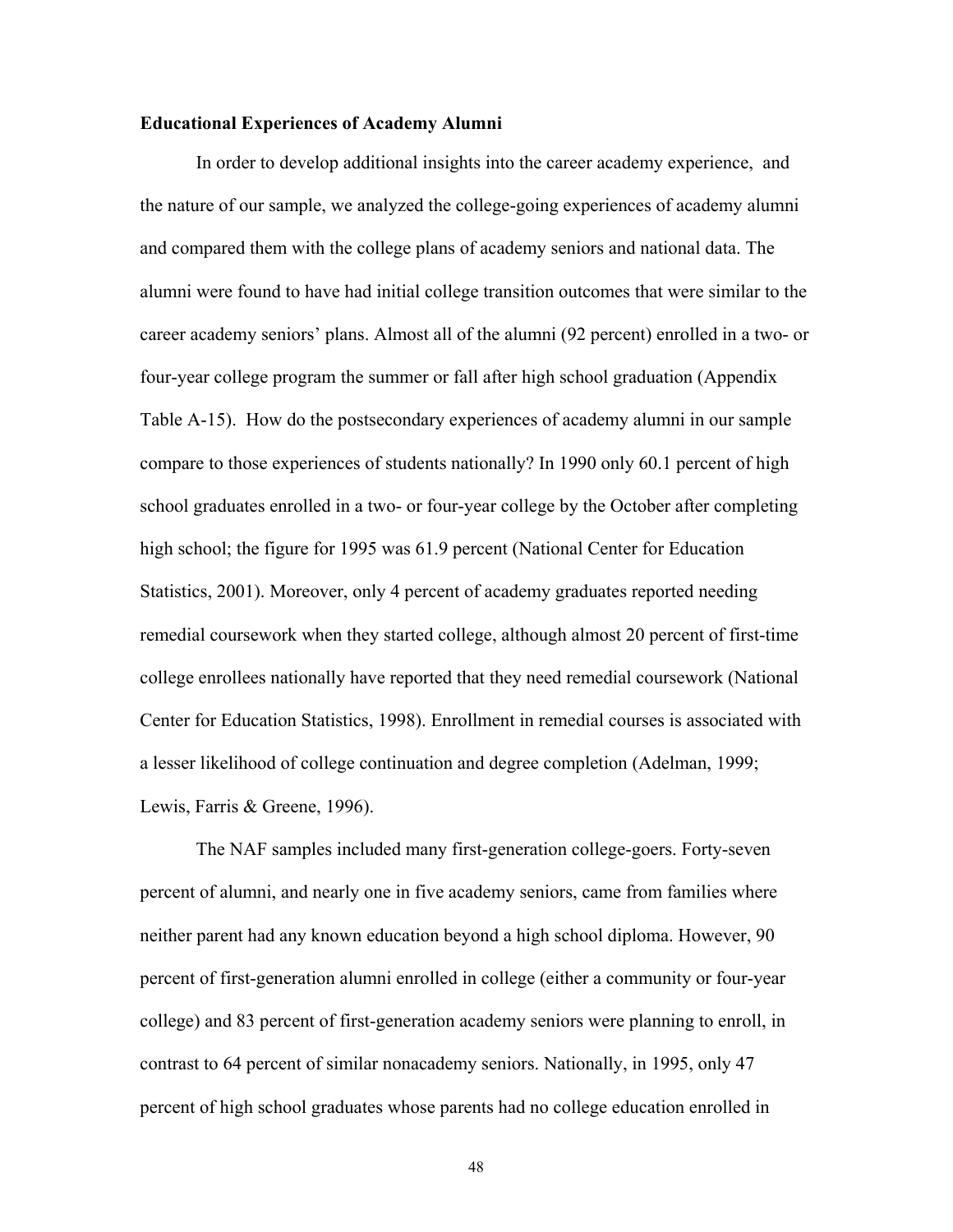college the fall after high school completion. In 1999, the figure was about 54 percent (National Center for Education Statistics, 2001). First-generation students nationally are also not very likely to enroll in four-year postsecondary institutions; only 30 percent of first-generation college students did so in 1995. Yet, of first-generation NAF collegegoers, 43 percent of the 1995 cohort enrolled in a four-year college and 47 percent of the 1990 cohort did so. Although these comparisons are encouraging, they cannot be taken as definitive measures of academy effects since academy students are not representative of students nationally.<sup>37</sup>

Many program alumni followed through on these positive starts by completing a two-year or four-year college degree within five to ten years (as shown in Table 11). Fifty-nine percent of the ten-year alumni and 45 percent of the five-year alumni had completed a four-year degree; and six and 14 percent, respectively, had completed a certificate or two-year degree by the time they were interviewed. Only a few never enrolled. In all, 78 percent enrolled in a four-year college at some time since high school graduation. Thirty-six percent were still enrolled when interviewed—76 percent in a fouryear institution.

These educational attainment rates are much higher than those reported by a national sample of 26 year olds, who had been tracked since eighth grade in 1988. Of these young adults, 29 percent had completed a BA degree or higher—almost half the completion rate of the academy alumni. The completion rates were even lower among this national sample who were in public school in the eighth grade (26 percent), black, (17 percent) or Hispanic or Latino (15 percent) (Ingels, et al, 2002).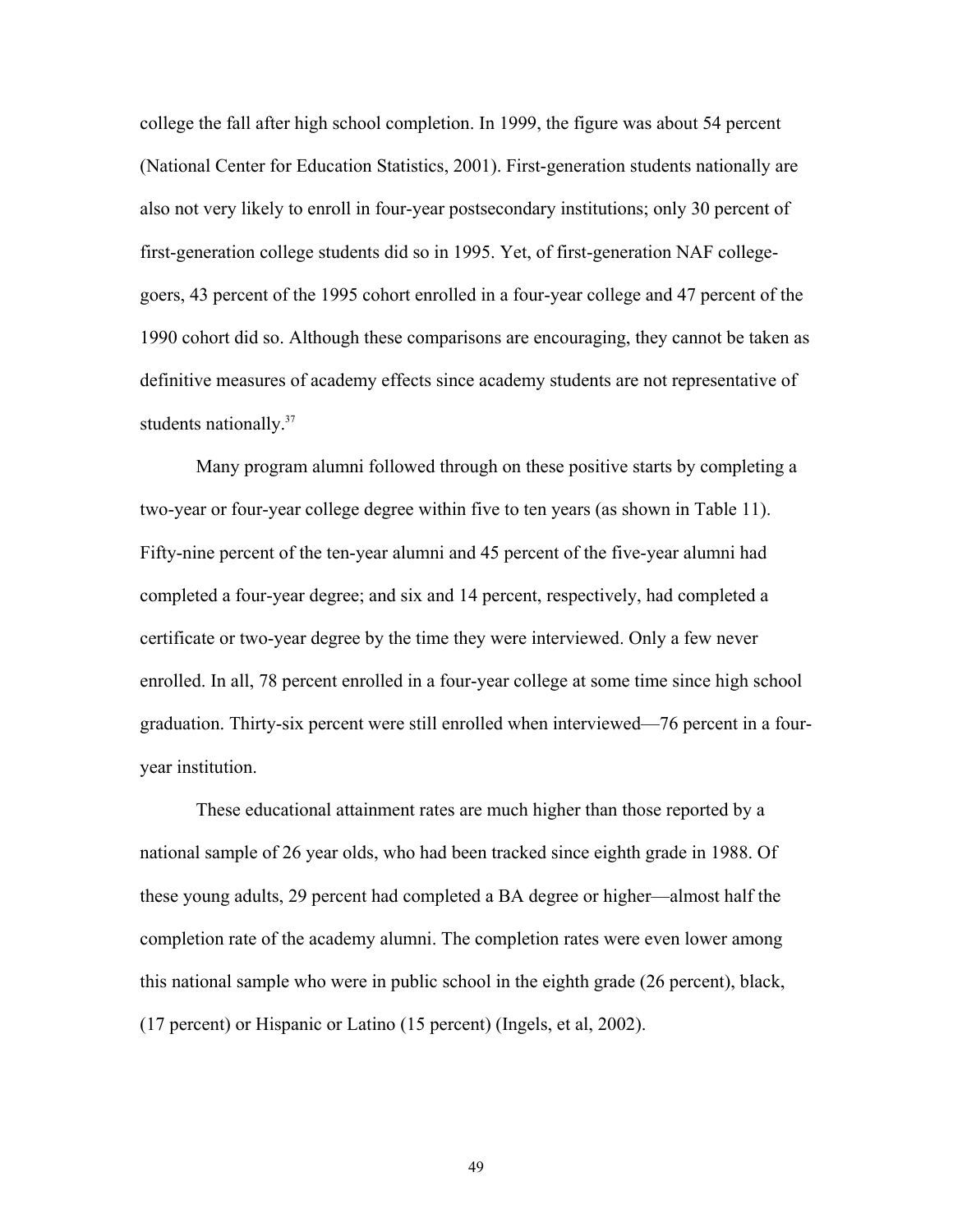| Table 11:                                                  |                              |     |     |  |  |  |  |
|------------------------------------------------------------|------------------------------|-----|-----|--|--|--|--|
| Highest Degree Attained by Alumni within Five to Ten Years |                              |     |     |  |  |  |  |
|                                                            | after High School Graduation |     |     |  |  |  |  |
| (Percentage)                                               |                              |     |     |  |  |  |  |
|                                                            |                              |     |     |  |  |  |  |
| Degree Attained<br>1990<br>1995<br>Total                   |                              |     |     |  |  |  |  |
| No college                                                 | 4%                           | 4%  | 4%  |  |  |  |  |
| Some college                                               | 31                           | 38  | 36  |  |  |  |  |
| Certificate/AA degree                                      | 6                            | 14  | 12. |  |  |  |  |
| <b>BA/BS</b>                                               | 45                           | 44  | 44  |  |  |  |  |
| 14**<br>Masters or higher                                  |                              |     |     |  |  |  |  |
| $N =$                                                      | 49                           | 108 | 157 |  |  |  |  |

\*\*statistically significant difference p<.01, chi-square test

### **Employment Experiences**

 A primary program goal is to help students make a successful transition into employment and gainful careers, and if desired by the student, into one of the NAFaffiliated industries. Generally, the program was designed to help students explore one industry in depth and to understand its career opportunities and related educational requirements. While program staff and employer partners hope that at least some of the young people will enter the academy industries, the program should generally help all graduates make a successful career transition into their field of interest, transferring their career and industry knowledge to explore other fields.

In this analysis, we explored the extent to which graduating seniors were interested in careers in their academy industry or related fields. We also examined the alumni's initial employment experiences and their later employment at the time they were interviewed, based on its relationship to the career academy industries, their job satisfaction, and the extent to which their current work fit their career plans.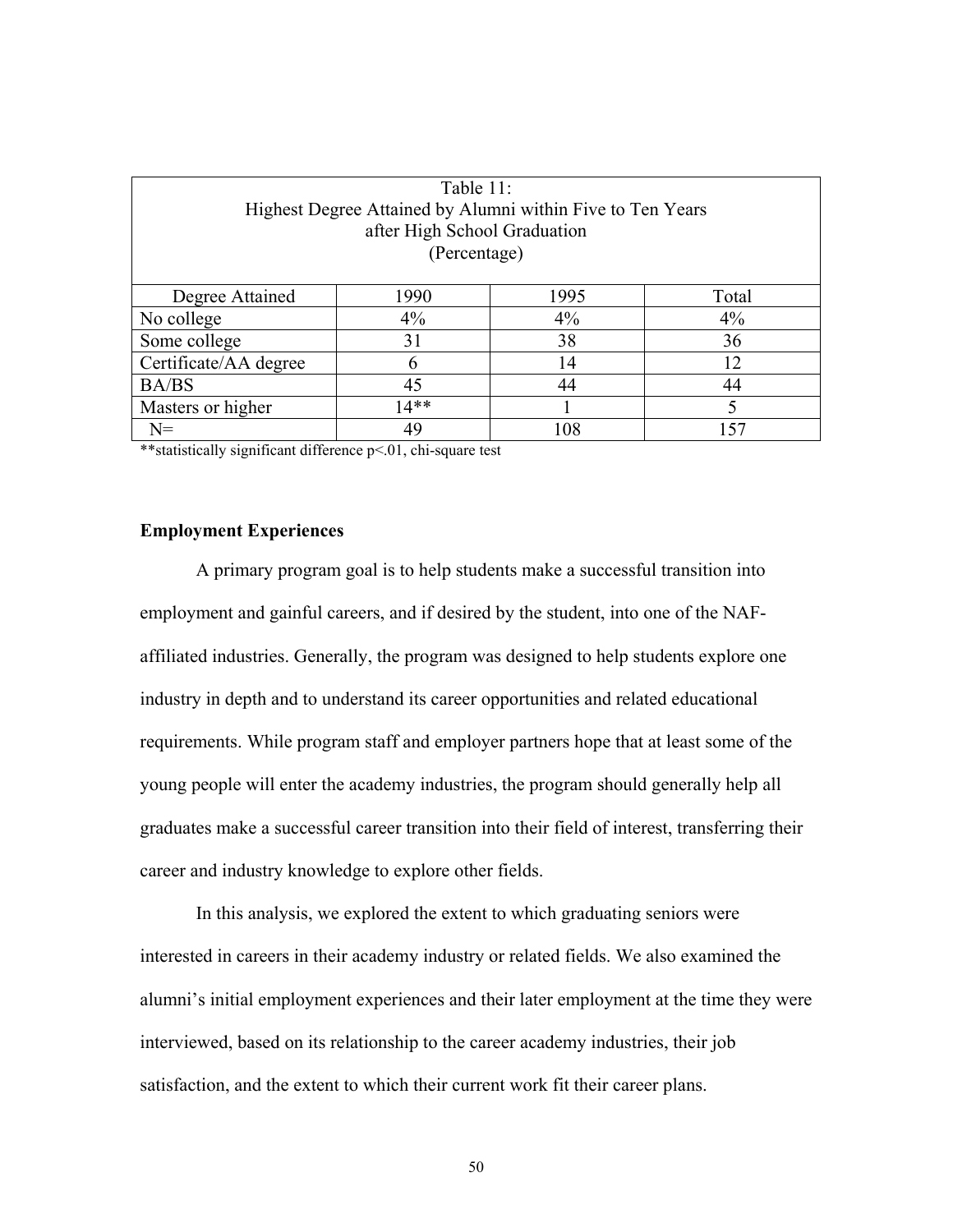### **Initial Employment Outcomes**

At the time of graduation, half the academy seniors knew where they would be working for the summer, with about half of those planning to work in professional or semi-professional jobs or in administrative and support staff positions. As we have seen, most academy seniors were planning to be in college during the fall, with the majority anticipating that they would combine postsecondary studies with working.

The majority of career academy alumni worked in the fall following high school, on a full- or part-time basis. The majority of the working alumni were in executive, professional, technical, or administrative support positions and almost half were employed in the academy-related industries. By contrast, national data show that the majority of similarly-aged youth work in retail trade and service industries, with many holding fast food and supermarket positions (U.S. Department of Labor, 2000).

 If the academy encouraged students to attend college, it also seems logical that academy students would be less likely to choose to work full time (although many students do work full time and attend college). We assumed that students who did not plan to attend college planned to work full time. We found that only 13 percent of the academy seniors planned to work full time in the fall after high school, while 27 percent of the comparison group were planning to do so. But this difference was due almost entirely to the Academy of Finance students. The Academy of Travel and Tourism seniors were much more likely than Academy of Finance seniors to be planning to work full time after high school and as likely as the comparison seniors, which may reflect their industry focus and the postsecondary educational requirements.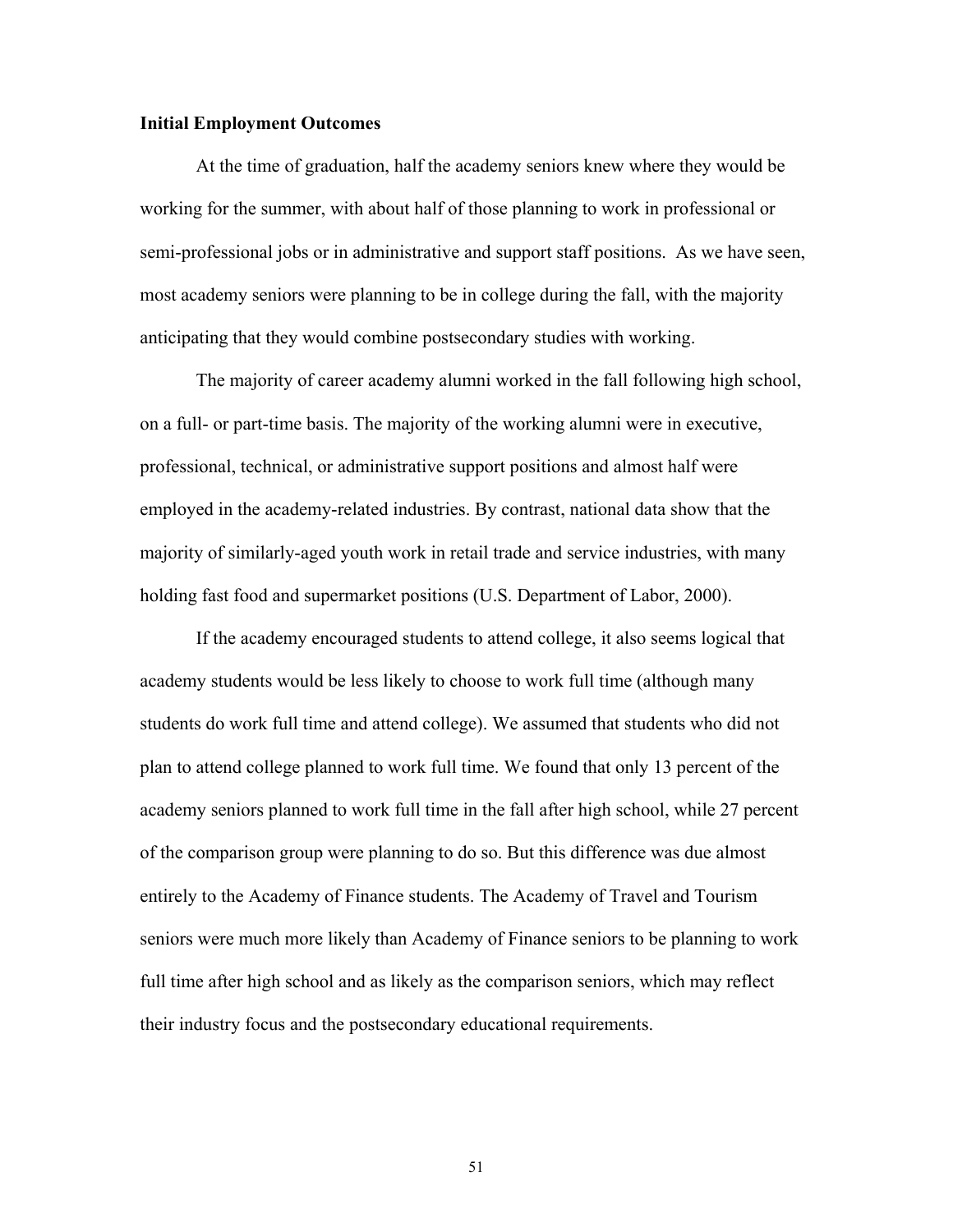### **Alumni Employment Outcomes**

Most working alumni appeared to be well situated in career-track positions at five and ten years after graduating, as shown on Table 12. Eighty-five percent were working and 46 percent had been continuously employed since high school graduation. The alumni's current employment fit moderately to extremely well with their long-range career goals. Most were satisfied with their current job based on a wide range of characteristics, including its field, the nature of the work, pay, benefits, importance, challenge, security, permanence, and opportunities for advancement. Also, the alumni's work was often in a professional field. Administrative support positions were the most common, with thirty-seven percent of those employed at the time of the survey working in such jobs, yet thirty-one percent had managerial or executive positions (not shown).

These results are quite positive when compared to a national sample of 26 yearolds in 2000 (who had been tracked since they were eighth graders in 1988 and would have been part of the 1992 graduating cohort). This sample was currently employed at a similar rate (86 percent), but their job satisfaction ratings were at least ten percentage points lower than the academy alumni for pay and fringe benefits, use of past training, and promotion opportunities, while more or less equal for job security and somewhat lower on the work's importance (Ingels et al., 2002).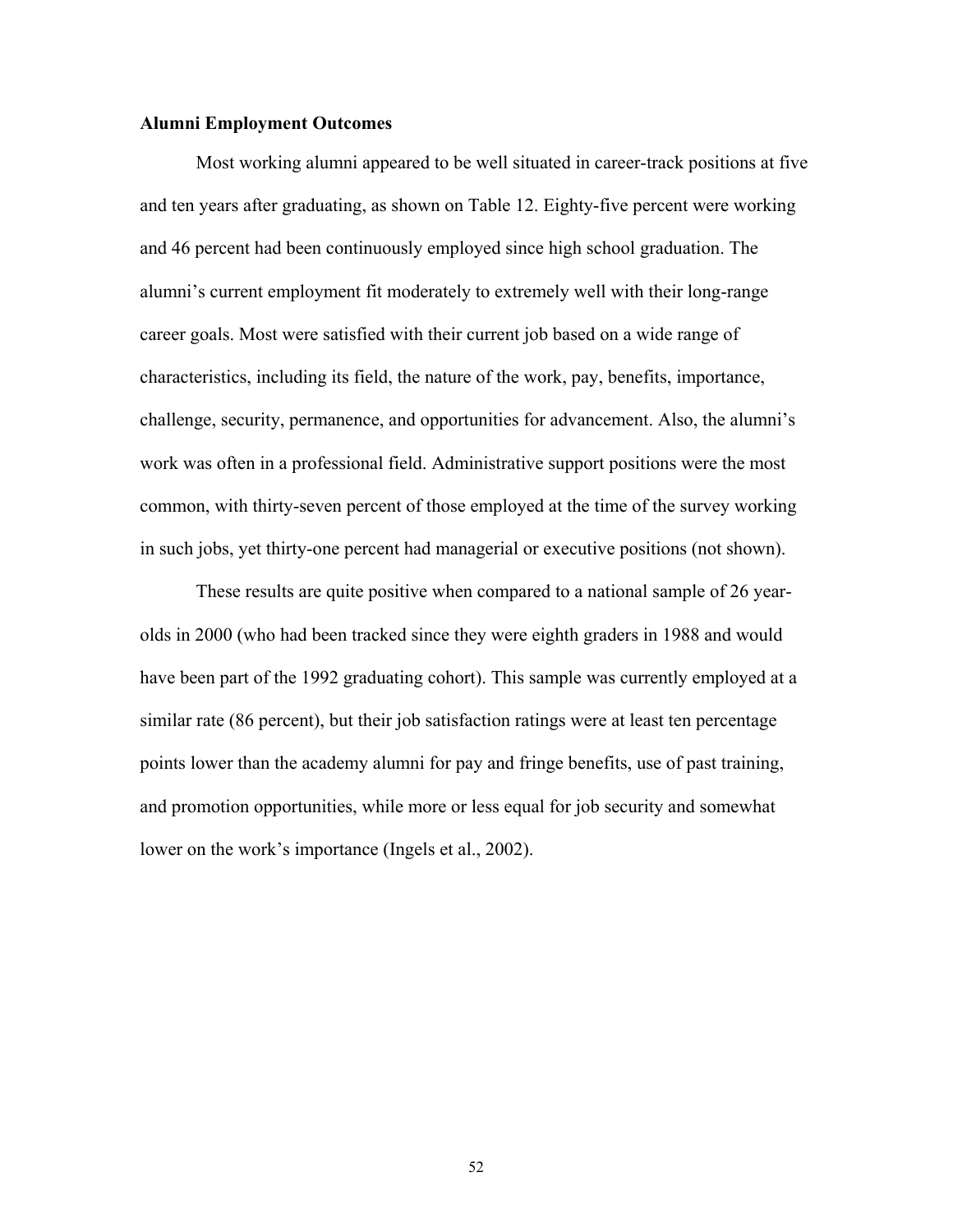| Table 12:                                                 |                  |       |     |  |  |  |  |
|-----------------------------------------------------------|------------------|-------|-----|--|--|--|--|
| Alumni Job Status and Satisfaction (Percentage)           |                  |       |     |  |  |  |  |
|                                                           | Year of high     | Total |     |  |  |  |  |
|                                                           | school           |       |     |  |  |  |  |
|                                                           | graduation       |       |     |  |  |  |  |
|                                                           | 1990             | 1995  |     |  |  |  |  |
|                                                           |                  |       |     |  |  |  |  |
| <b>Employment status</b>                                  |                  |       |     |  |  |  |  |
| Currently employed                                        | 94%              | 81%   | 85% |  |  |  |  |
| Continuously employed since completing high school        | 39               | 49    | 46  |  |  |  |  |
| Currently employed and having earned a 2-year or 4-year   | 60               | 50    | 53  |  |  |  |  |
| postsecondary educational degree                          |                  |       |     |  |  |  |  |
| Currently employed, without having earned a postsecondary | 35               | 34    | 34  |  |  |  |  |
| educational degree                                        |                  |       |     |  |  |  |  |
| Not working, but had earned a degree                      | $\overline{2}$   | 8     | 6   |  |  |  |  |
| Not working and not having earned a degree                | $\overline{3}$   | 8     | 6   |  |  |  |  |
| $N =$                                                     | 49               | 108   | 157 |  |  |  |  |
| Attributes of current or most recent job                  |                  |       |     |  |  |  |  |
| Pay and fringe benefits                                   | 92               | 84    | 87  |  |  |  |  |
| How well it relates to their academy experience           | 82               | 79    | 80  |  |  |  |  |
| Its importance and challenge                              | 94               | 87    | 89  |  |  |  |  |
| Opportunities for advancement                             | 92               | 82    | 85  |  |  |  |  |
| Opportunities to use past training and skills             | 98               | 89    | 92  |  |  |  |  |
| Security and permanence                                   | 94               | 88    | 90  |  |  |  |  |
| Pride and respect received from family and friends        | 94               | 90    | 91  |  |  |  |  |
| Relationships with co-workers                             | 98               | 94    | 95  |  |  |  |  |
| Nature of the work                                        | 94               | 88    | 90  |  |  |  |  |
| The field itself                                          | 94               | 89    | 90  |  |  |  |  |
| The job as a whole                                        | 92               | 87    | 89  |  |  |  |  |
| $N =$                                                     | 49               | 108   | 157 |  |  |  |  |
| Of those currently employed                               |                  |       |     |  |  |  |  |
| Current job fits long-range career goals well             | 83               | 79    | 80  |  |  |  |  |
| Works for an academy affiliated employer                  | $\boldsymbol{0}$ | 7     | 5   |  |  |  |  |
| $N =$                                                     | 46               | 87    | 133 |  |  |  |  |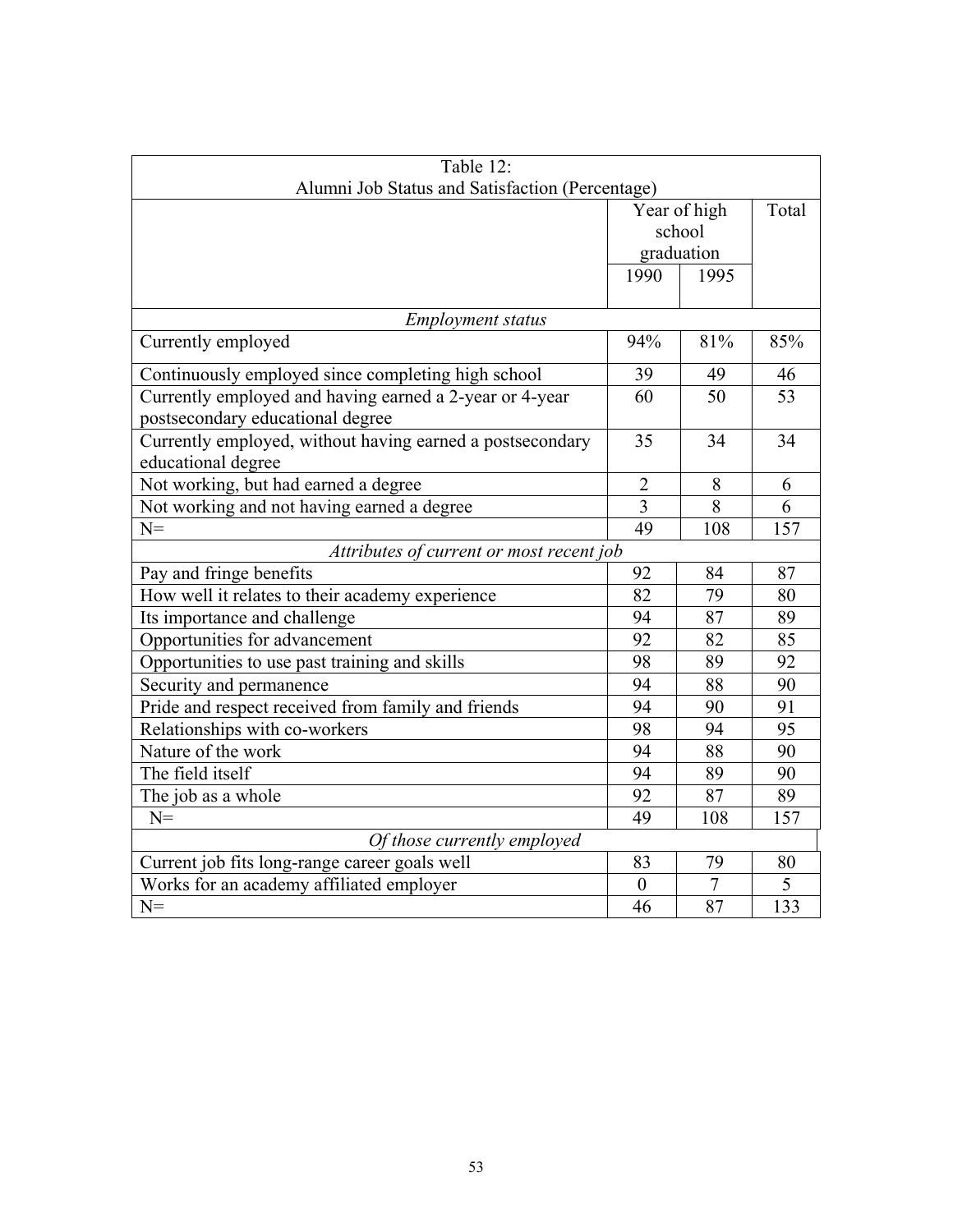#### **Employment in Academy-Related Occupations and Industries**

 One objective of the academy model is to encourage students to take an interest in the industries associated with the academies. Many employers work with the academies in part because they believe that they will help increase and strengthen the long-term labor supply available for their industries. In order to determine students' initial interest in careers related to the career academy, as well as the influence the academy may have had their career goals, we asked the open-ended question, "what career or job interested you the most?" when they were in  $9<sup>th</sup>$  grade and also at the current time. Responses were coded as to whether these careers related to the academy focus. (The methodology is summarized in Appendix B.)

 About one-fifth of the academy seniors reported having been interested in careers that were directly or somewhat related to their career academies when they were ninth graders (25 percent of the Academy of Finance seniors and 18 percent of the Academy of Travel and Tourism seniors). In contrast, less than ten percent of the comparison seniors had interest in any of the relevant occupations when they were ninth graders.

 Participation in the career academy programs seemed to increase students' interests in careers in these industries. As seniors, 42 percent of the Academy of Finance seniors and 48 percent of the Academy of Travel and Tourism seniors were interested in careers in program-related fields, more than double the percentage with an initial interest for the latter group. To determine the extent of this increase, we also compared the academy seniors' career interests with their nonacademy peers. As might be expected, comparison students' interest in travel and tourism careers remained the same between their sophomore and senior years and their interest in finance-related careers increased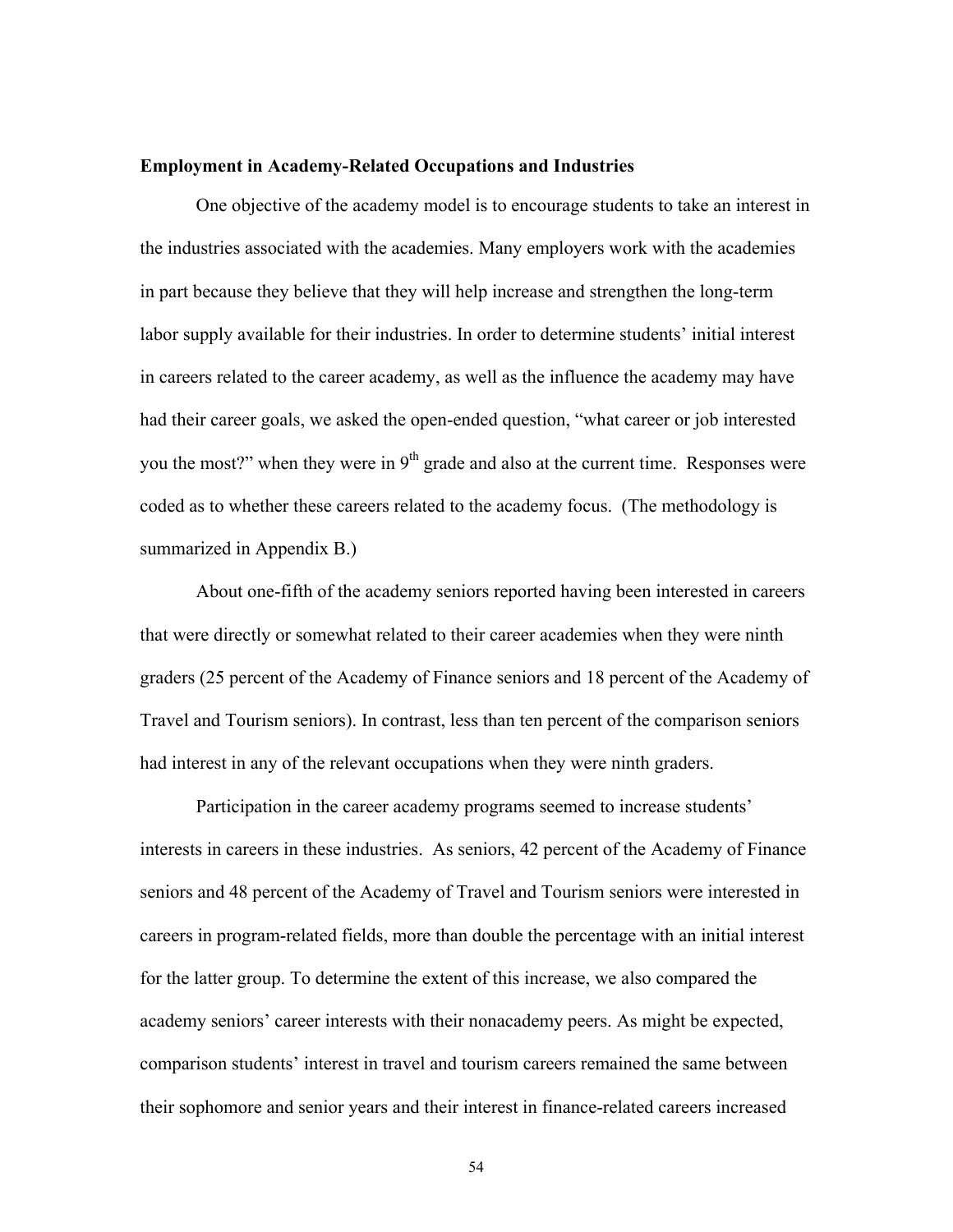only in business careers, but not as much as their Academy of Finance peers. A small portion of the academy seniors actually lost interest in their academy-related industries, a plausible outcome from the program's intensive exposure.

Data from the alumni also suggest that the academies strengthened student interest in the academy-related industries, because the alumni pursued further employment and careers in these fields. Indeed, most alumni (90 percent) continued to work in the academy-related industries after high school and after college. For some, this employment was with an academy-affiliated employer specifically. Graduating seniors and alumni's initial postsecondary work experience was frequently in an academyaffiliated or other related industry. For the seniors, 26 percent were planning to work for their internship employer or other academy-affiliated employer in the summer or fall after high school (not shown). Of the alumni who worked the fall after high school graduation, 38 percent had positions with their summer internship employer or another affiliated employer (Table A-16). Five and ten years after graduation, 28 percent of working alumni were employed in jobs that were directly related to their academy-affiliated industries of finance and travel and tourism, while 54 percent found employment in the affiliated field of business. Moreover, 5 percent of working alumni were still working for their original internship employer or an academy-affiliated employer (not shown).

### **CONCLUSIONS**

What has emerged from the various debates in recent years about high schools and their role in college preparation and workforce development are three converging objectives for transitioning adolescents: (1) to improve their academic skills and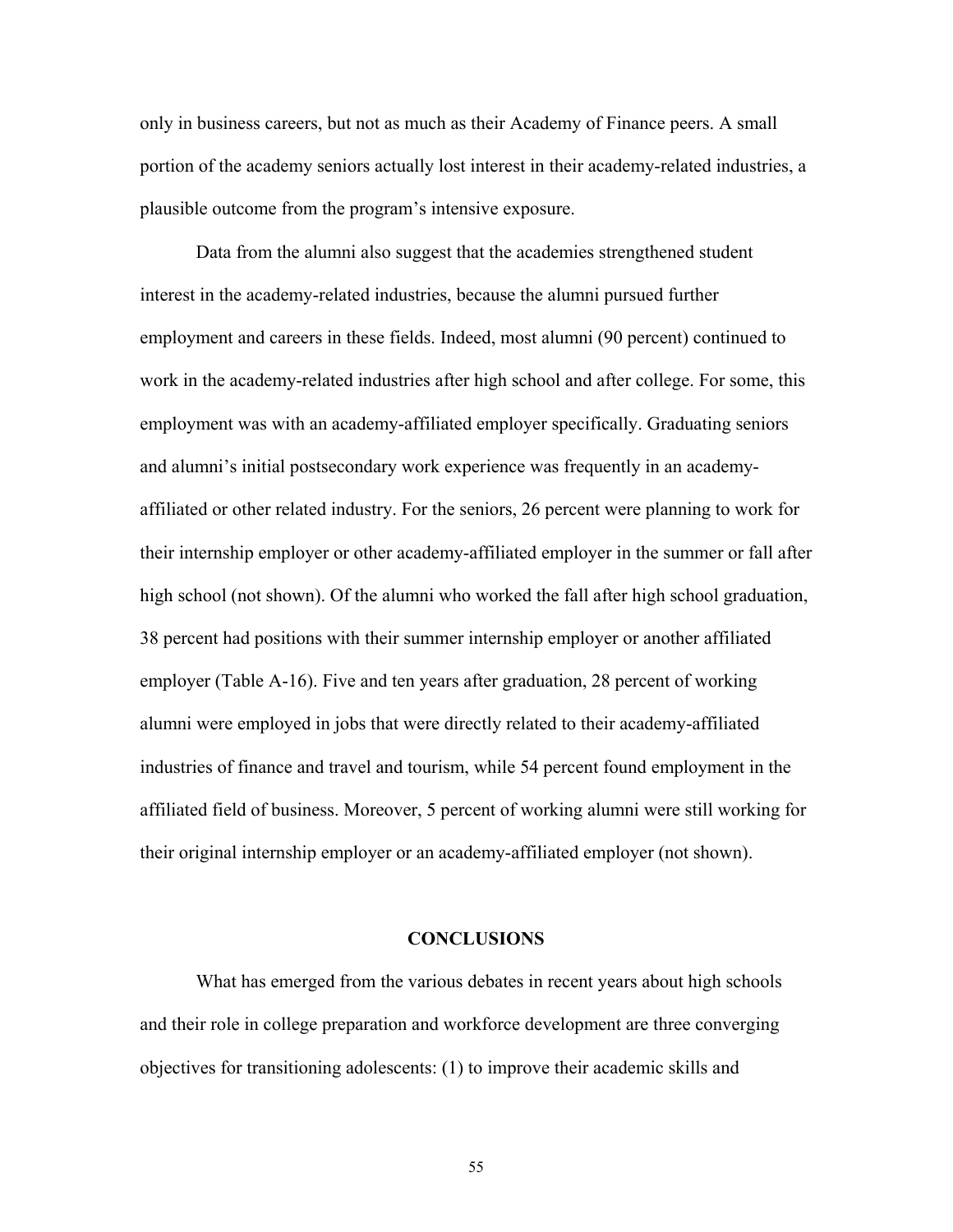performance, (2) to increase college-going and college completion, and (3) to shorten the early floundering period between high school completion and obtaining quality employment. These objectives are both overlapping and complementary, even the second and third objectives, yet they are often addressed separately. At the same time, many high school reform recommendations, while addressing different objectives, often contain similar institutional transformation features, such as small, more intimate learning communities; thematic, contextualized, and challenging curricula; the use of studentcentered instructional practices; and engagement of learning resources from beyond the high school itself—through businesses and the community at large.

In contrast to other studies of academies (Kemple, 2001; Maxwell, 2001) that have studied programs with diverse characteristics, this report has analyzed ten career academy programs that were organized under the auspices of the National Academy Foundation (NAF). The educators who administer NAF academies agree to adhere to a core set of program characteristics; therefore this analysis focuses on a more homogeneous set of programs. NAF particularly emphasizes the comprehensive nature of the model that combines an industry focus and internships with strong contextualized academics.

In this report, we have presented information on the characteristics of NAF academy students, the elements of the programs that they have experienced, and the perceptions of NAF seniors and alumni about the quality and benefits of the academies. We have also examined the relationship between NAF participation and post-high school employment and educational activities. In some of our analysis we compared seniors who had completed the NAF programs to seniors in the same schools who had not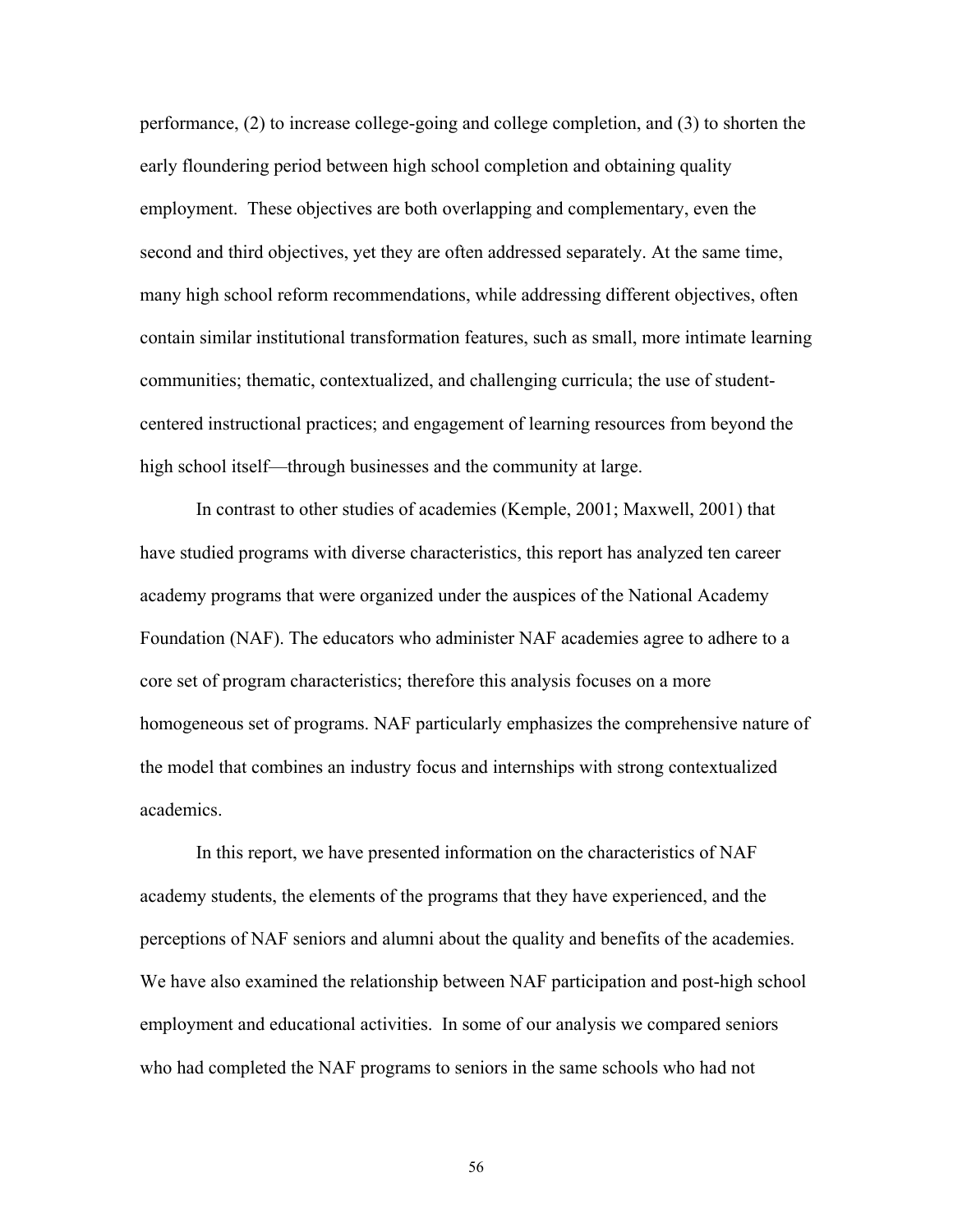experienced an academy-like program and in some cases, we compared NAF alumni to national average characteristics.

There is a mutual selection process through which students enroll in the academies. The students must choose to apply and they are selected by academy teachers and administrators based on both objective and subjective criteria. Students who entered the academies did have higher GPAs and slightly higher attendance records than comparison students. Nevertheless, the academies were not elite programs. On many important demographic characteristics, the academy and nonacademy samples were not statistically distinguishable. And in general, the programs target middle-level students.

 Our study clearly shows that it is possible to create and sustain an intensive and coherent academy program. In this study, all the programs provided the core career academy components as stressed by the NAF model, although there was some variation in emphasis and intensity. The programs created experiences for the participating seniors that were distinguishable from the high school experiences of the seniors in the nonacademy sample. Most participating seniors had a sequence of career-related courses; a private-sector, paid internship; a variety of college and career planning activities; and at least one college course. Seniors in the nonacademy sample were much less likely to have this combination of features.

Moreover, the students believed these experiences to be valuable and beneficial: most participating seniors and alumni agreed that the academies benefited them educationally and in preparing for college and careers. The academy students found the contextualized teaching and project-based learning to be more engaging and interesting than other coursework. Surveyed academy seniors reported feeling strongly supported by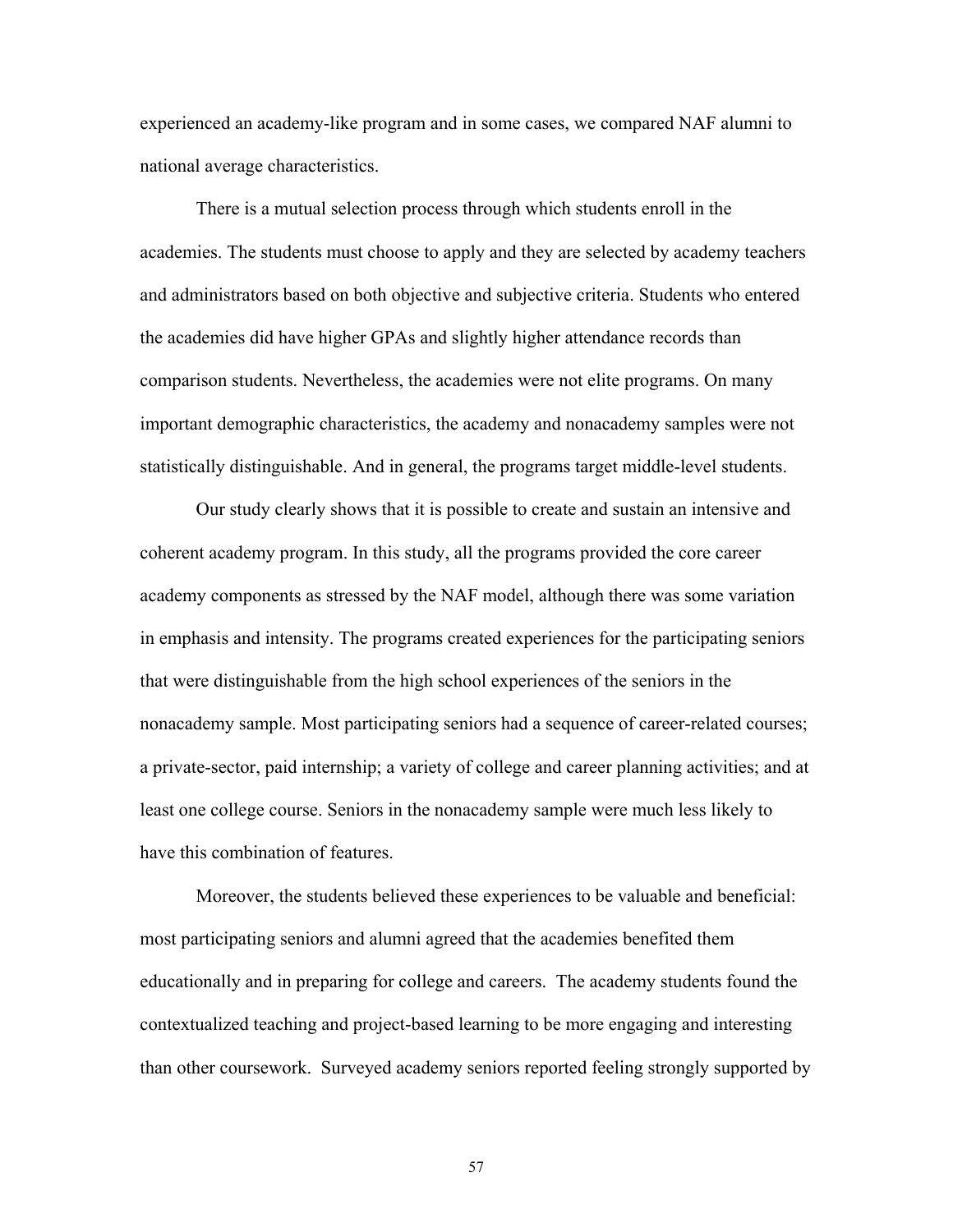the academy teachers and students, and generally felt more positive about and engaged in school than did their comparison peers. And although the academy students had slightly better attendance records in the early years of high school (before they were in an academy) than the nonacademy sample, during the period in which they were enrolled in the academy, attendance for academy students improved more than it did for the comparison students. This suggests that the academy experience improved student attendance.

The career academy experience did not have any measured influence on student GPAs, either positive or negative. At least this suggests that a program can include both at least one demanding college course and an internship requirement without weakening a student's academic achievement.

The academy experience also increased the students' interest in the related industries. Not surprisingly, on entering the academies students were already somewhat more interested in those industries than the comparison students. But that interest clearly strengthened as students went through the program. A small number of students also found that work in these industries was not for them, but this is also a positive outcome since it indicates that the program helped students understand their own interests and thereby refine their goals and plans. Alumni also stated that the program had increased their interest in the related industries and many had continued to work in the firms in which they had held internships. Thus the program does serve to strengthen the available labor supply for participating industries.

In general, academy alumni reported satisfaction with their post-high school education and employment. When compared to national averages, few needed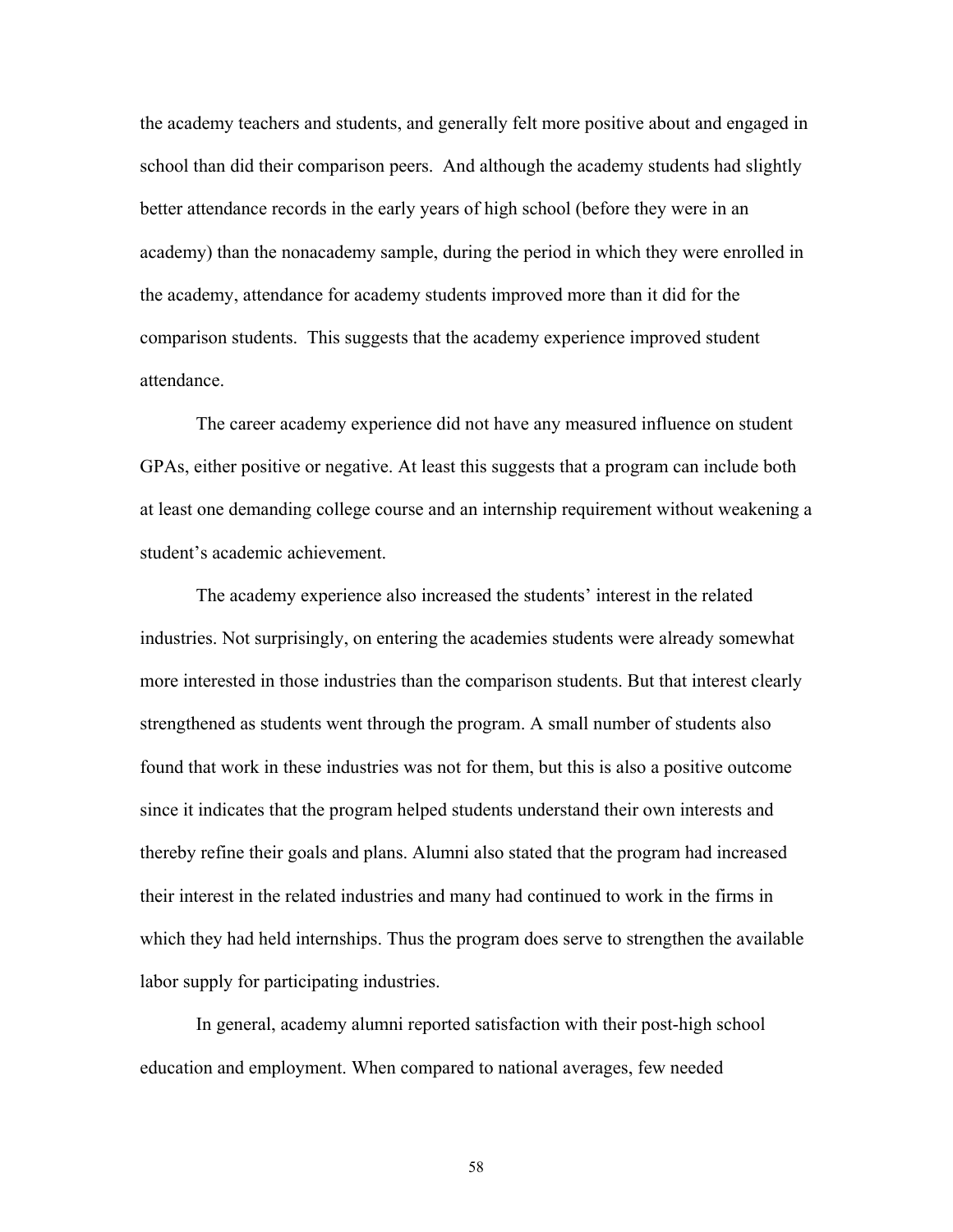remediation in college and many worked in professional and managerial jobs in academyrelated industries. Academy graduates appeared to have avoided, for the most part, typical youth-oriented jobs after leaving high school. Finally, a small percentage of the participants maintained a close relationship with their academy-affiliated employers by continuing to work for them many years after high school graduation.

 Academy seniors, especially those in finance academies, were more likely than comparison seniors to have been admitted to a four year college and have planned to attend. This difference remained even after controlling for a variety of demographic and achievement related variables, suggesting that at least the finance academies have a positive influence on post-high school plans. And although the recent study by MDRC found no academy effect on college-going, the difference in results may be attributable to differences in the sample of academies—our study examined only NAF academies, while the MDRC study used a more heterogeneous sample.

Although these results on post-high school plans are encouraging, the analysis is complicated by two factors. The first complication is that there is some ambiguity about the optimal post-secondary activity. Second, although we have controlled for measured personal characteristics, it is still possible that unmeasured initial differences between the academy and nonacademy students may explain differences in measured outcomes.

Through their industry focus and internships, NAF academies improve students' post-high school employment opportunities. These opportunities may encourage students to work after high school, perhaps with the intention of continuing education later, while nonacademy students who will have relatively weaker employment opportunities may lean towards postsecondary education. Thus, immediate post-high school employment,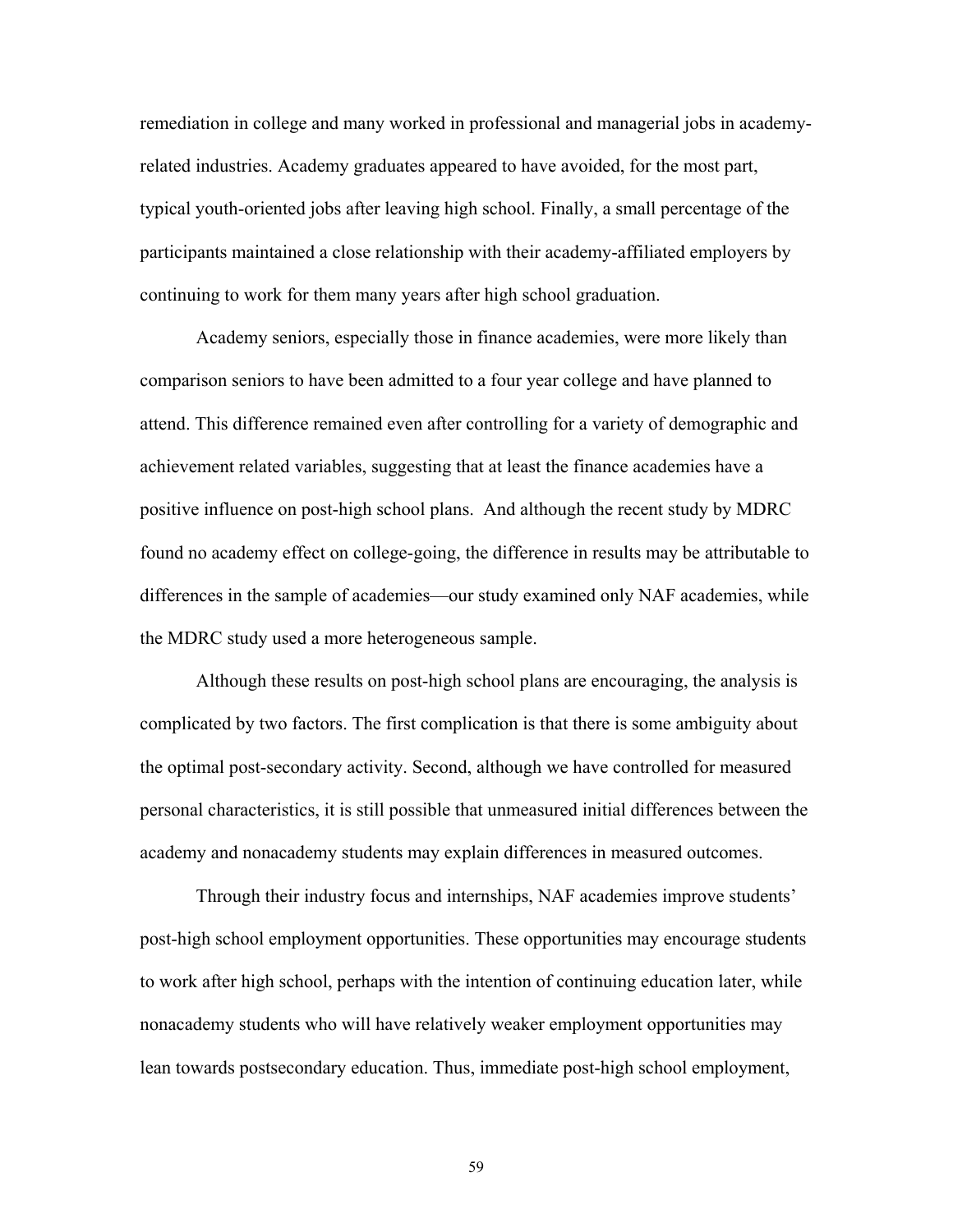rather than college, may not be a negative outcome for some academy students, especially those who may face financial barriers to enrollment in college. This may be a more important factor in the academies of travel and tourism than in the finance academies.

 In selecting our samples we attempted to reduce any differences between academy and nonacademy students, and indeed they were similar on many important variables. Nevertheless, some differences did remain. Although we were able to control for many of those differences in a multivariate analysis, unmeasured characteristics such as motivation may also influence outcomes. This problem is in principle solvable through extremely expensive random assignment evaluation. The MDRC study, through random assignment, was able to compare academy and nonacademy students whose measured and unmeasured characteristics do not differ systematically, and that study finds no academy effect on post-secondary activities. But that study does not measure the effect of NAF academies<sup>38</sup>

We have shown that students in NAF academies receive experiences and pursue post-secondary objectives and activities that are highly consistent with NAF goals and program features. NAF academy students and alumni are satisfied with their experience and believe that it prepared them well for post-secondary education and career employment. Participation appeared to strengthen attendance and not reduce GPAs despite time taken for career-related activities. The academy experience also increased student interest in the affiliated industries. And we presented suggestive evidence that the academy experience strengthened college-going plans, at least for finance academy students.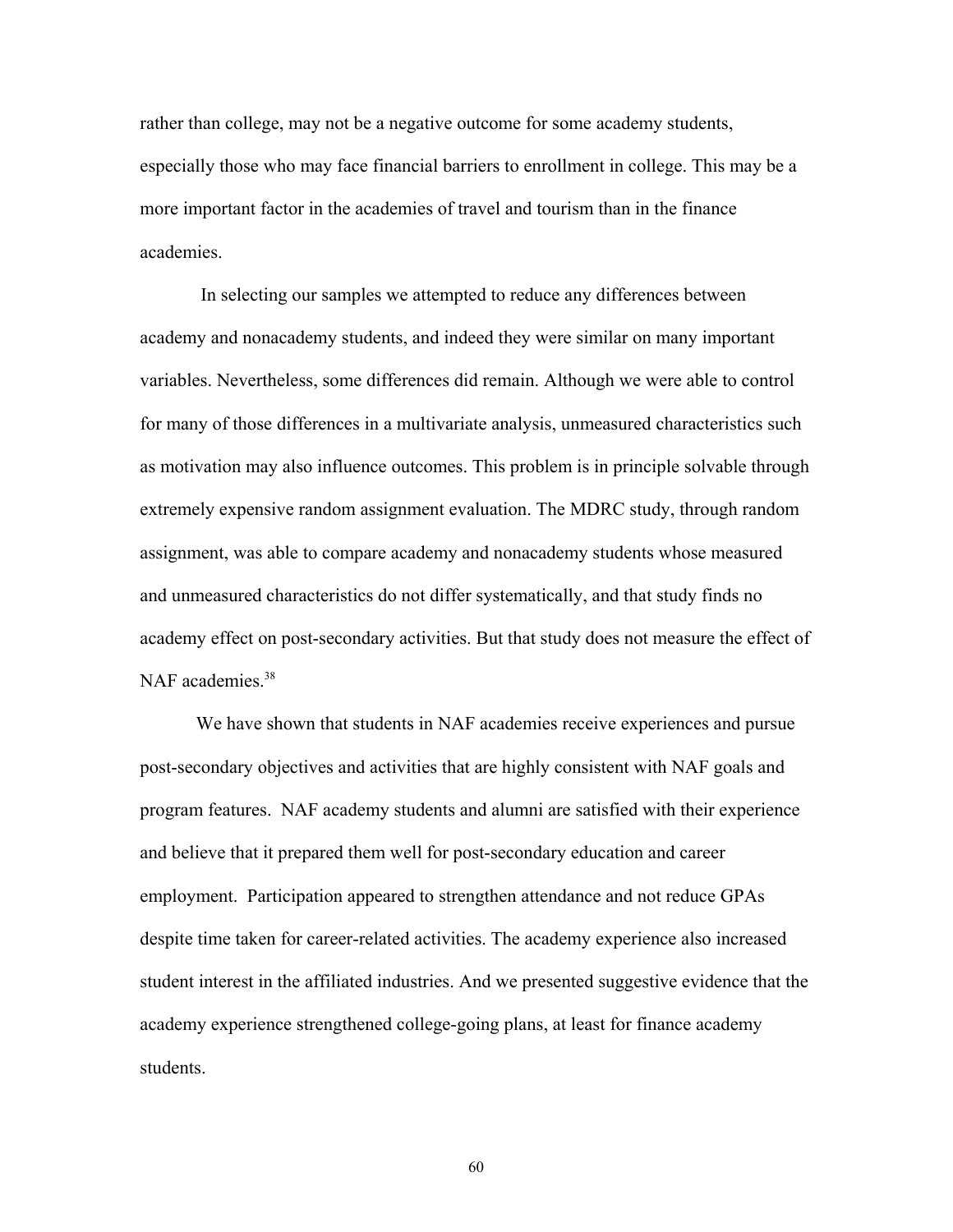This study shows that the NAF academies are accomplishing many of the goals that they were established to achieve. The academy strategy continues to be an exciting approach to high school reform for which students, teachers, and administrators all exhibit satisfaction and enthusiasm. The strategy is also consistent with other high school reform initiatives such as recent efforts to create smaller high schools and to link high schools more closely with community colleges and other post-secondary institutions. Many of these linkages are organized around industry or occupational themes. While NAF continues to develop and invite new schools into the network, it should also continue to work to identify which combination of characteristics is most effective in achieving its overall objectives.

#### **Notes**

 $<sup>1</sup>$  An earlier version of this paper was presented at the annual conference of the American Educational</sup> Research Association, New Orleans, April 2002.

 $2$  Work-based learning refers to the use of work contexts or work settings for knowledge and skill development. This can include, for example, projects, and short- or long-term work experiences such as internships, apprenticeships.

3 http://www.naf-education.org

<sup>4</sup> The original sample included ten sites, but we were not able to secure all of the requested data from each site. Therefore, some of the analyses use different numbers of sites depending on the availability of the relevant data. For more information, see Table A-1.

5 http://www.pathwaystocollege.net

<sup>6</sup> For reviews of academy research see Hughes, Bailey, & Mechur, 2001; Stern, Dayton & Raby, 2000; Stern, Raby, & Dayton, 1992.

 $<sup>7</sup>$  In this study, academy students could have been enrolled in one of 12 career academies in six</sup> comprehensive high schools in one district.

<sup>8</sup> The Institute on Education and the Economy (IEE), Teachers College, Columbia University conducted the research, through a contract with the National Academy Foundation (NAF).

<sup>9</sup> See Hughes, Karp, and Orr, 2002, for the employer research findings.

 $10$  This ranged from 55% to 100% among our schools, with most returning 70% or more.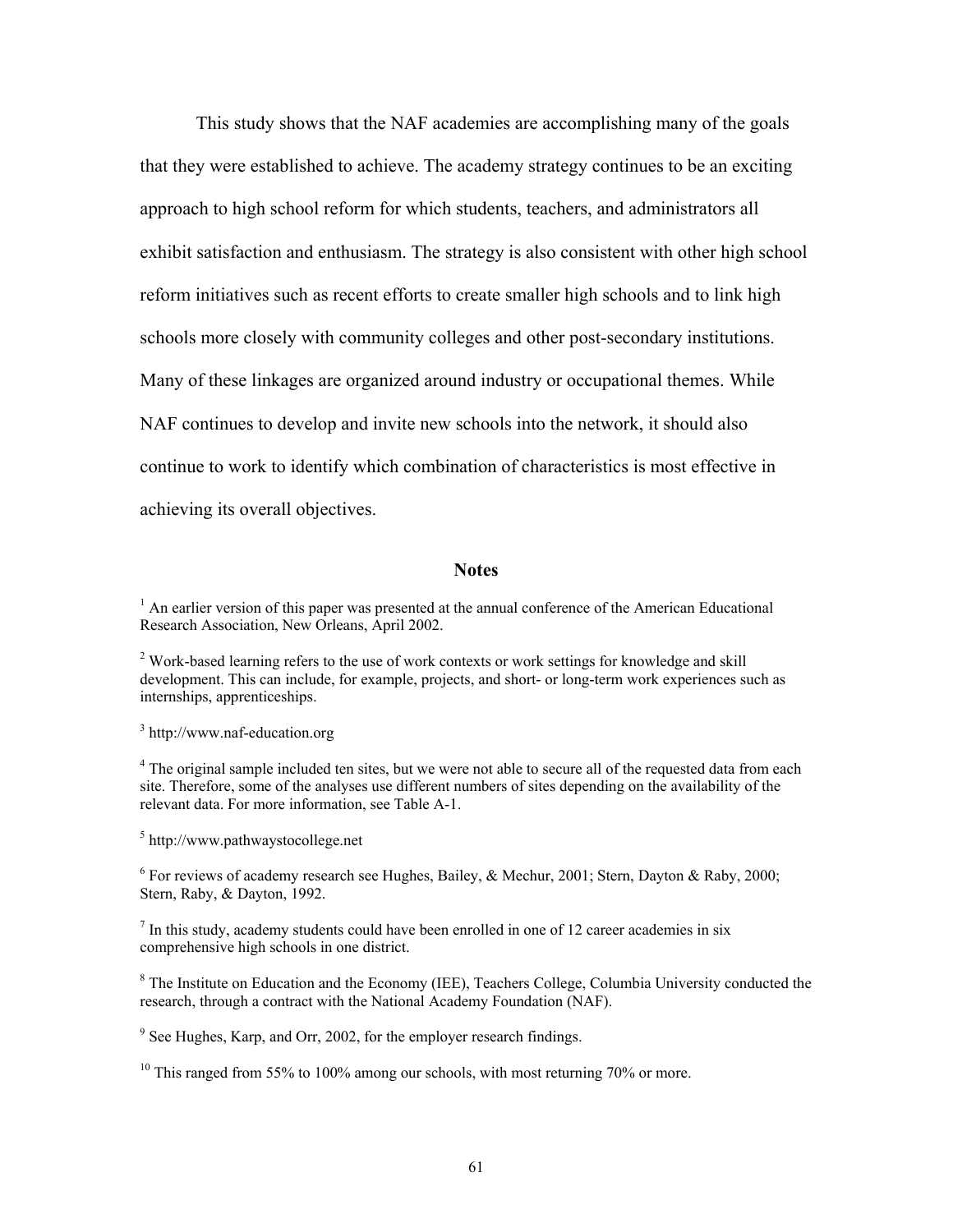$11$  NAF convened program directors at an annual meeting to discuss the research and the assistance we would need before the study began. We also conducted a conference call to discuss the study's administration and related logistics. NAF provided a small stipend to each school to help defray the costs of administering the survey and collecting transcript information and alumni addresses.

 $12$  The school had previously participated in a random assignment study. The staff felt that students knew when they were being surveyed for the purpose of showing that they were performing more poorly than other students who had academic opportunities they did not. The staff did not want to subject their students to this demoralization.

<sup>13</sup> To test the effect of eliminating these 48 surveys, we ran some of the analyses using the entire sample with a dummy variable for observations that had missing information on race and gender, and then compared the results to the same analyses with the entire sample without using variables for race and gender as control variables. These changes did not influence the sign or significance of the coefficient for academy effects or any other variable.

<sup>14</sup> These instances are noted in the relevant text and tables.

<sup>15</sup> Alumni from 1990 and 1995 were interviewed in the summer and the fall of 2000 by an experienced telephone survey firm, which made several phone attempts during the day, evening, and weekends. Potential respondents were informed that the phone interview was completely voluntary and would be used for program improvement efforts, to encourage their candid assessments of their program experiences.

 $16$  Logistic regression is an appropriate technique when the dependent variable is dichotomous.

<sup>17</sup> Findings of core program components are presented in the text; findings on other components and on a wide range of personal and demographic characteristics are included in Appendix A.

 $18$  This process was established to ensure that parents and school personnel know about the educational decision that the student has made, ensure that the student has some basic interest in the program, and prevent students from being assigned as an administrative accommodation.

 $19$  NAF academies that are part of the California Partnership Academy network must have half of the students enrolled meet "at-risk" criteria.

 $20$  We got similar results when we estimated a logistic regression with these same variables in which the dependent variable was whether or not the student was in an academy.

 $21$  Only eight schools are included in this analysis; due to concerns over confidentiality and privacy, one site, school E, refused to allow us to ask these questions of either the academy or the comparison group.

 $^{22}$  The GPA comparisons use data from the seven schools that provided transcript data.

<sup>23</sup> Some NAF schools also have non-NAF academies. In some cases, these were started after the school staff judged that they had had a successful experience with the NAF academy. In other cases, schools have incorporated some NAF- or academy-like practices into their regular classes and programs.

 $24$  While nationally, the majority of high school students have jobs, most have limited access to quality employment opportunities. School-provided internships, according to educational researchers, offer important advantages over the jobs students find on their own: more training, more interaction with adults at the work place, and better connections between students' studies and their work experience (Hershey et al., 1999). School-sponsored work placements also give students access to more diverse work places than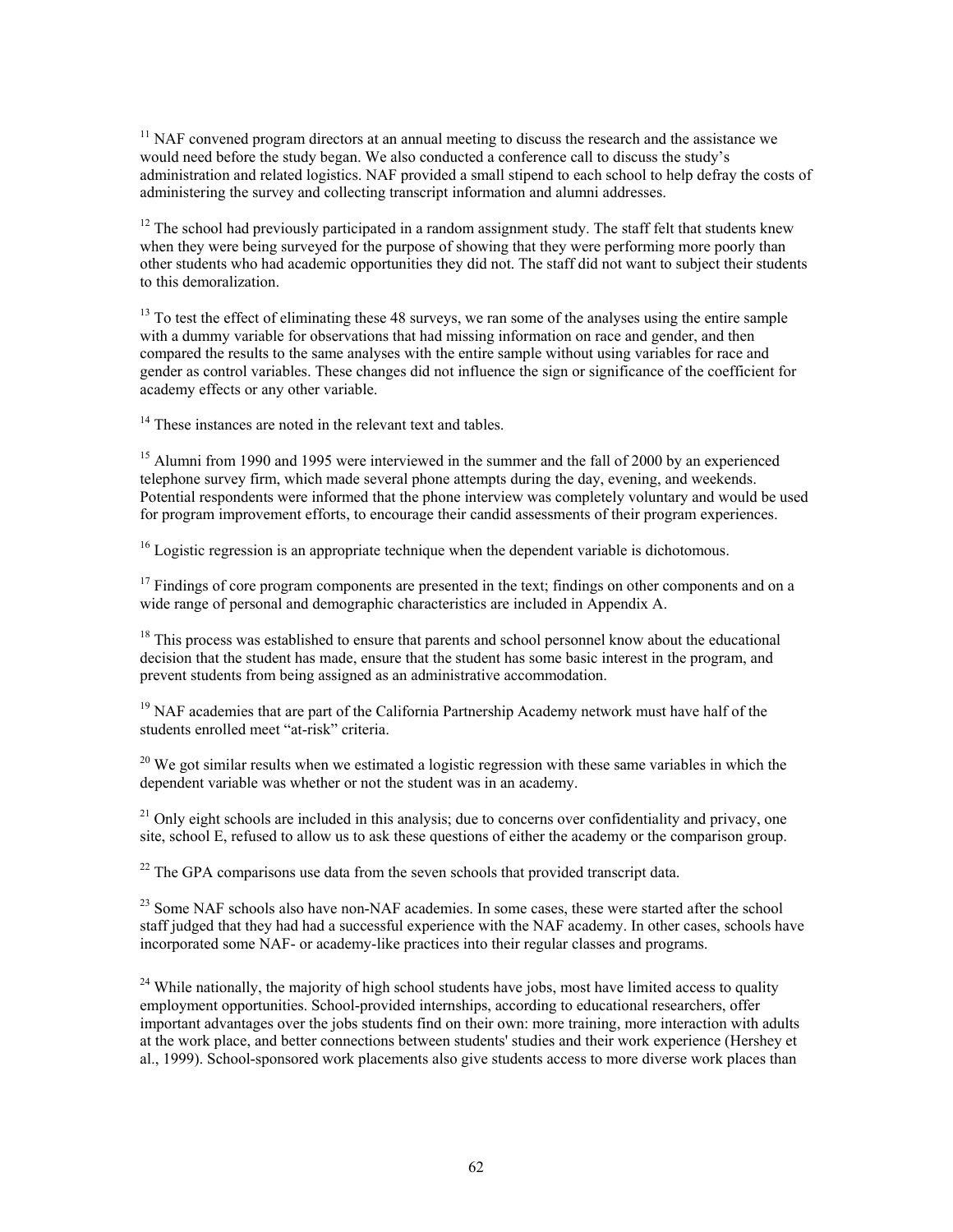they would normally have (Bailey, Hughes, & Barr, 2000; Hershey et al., 1999). Such is the case for these career academy internships.

<sup>25</sup> Statistically significant differences between the two groups on each measure at  $p < 0.05$ .

<sup>26</sup> Statistically significant differences between the two groups at  $p<.01$ .

<sup>27</sup> Statistically significant differences between academy and nonacademy seniors at  $p<.01$ .

 $^{28}$  As stated earlier, we were not able to link student characteristics to data from the transcripts, but our assumption here is that any student characteristics that would determine attendance did not change between ninth and twelfth grades and are therefore already reflected in the ninth grade attendance levels.

 $^{29}$  By including pre-academy attendance, we are able to control for fixed motivational and other unmeasured factors that might influence attendance and that might influence academy enrollment. This provides evidence that changes in attendance were caused by the academy experience.

<sup>30</sup> Students were asked to list the college that they were expecting to attend in the summer or fall. They were then asked to identify the type of institution. If they did so, then we categorized them as planning to attend college in the summer or fall.

<sup>31</sup> Students were asked to list the college they were going to attend. If they stated that the college was a four-year school, we categorized them as planning to attend a four-year college. We repeated the analyses using as a variable whether the student was planning to attend a four-year college and had been accepted at college. There were no substantial changes in the results.

 $32$  NAF academy students are encouraged to take at least one college course. Therefore, as a result of this encouragement, we would expect that enrollment in an academy would result in students being more likely to take such a course than if they were not in the academy. To the extent that this is true, by including this variable as a control, we would expect our estimate of the effect of the academy to *underestimate* the true effect.

<sup>33</sup> To approximate the percentage (or marginal effect) that academy participation influenced college-going plans, multiply the academy coefficient by 0.25. For example, being in an academy increases the likelihood of planning and accepted at a four-year institution by 16 percent-  $p(Y=1)*p(Y=0)*(0.632)=(0.5)*(0.632)\approx16$  percent. This approximation, however, relies on the assumption that academy affiliation is random

 $34$  We repeated this analysis using only the Finance Academy Schools. The academy variable was positive and significant and all of the other variables had the same sign and significance as in the analysis using both types of academies.

 $35$  Finally, as one more test, we did an analysis using all nine schools and, in addition to the demographic and course taking variables, we inserted a control for each school. In this case, we did not use the GPA. The school control approach is actually similar to our analysis using the GPA, since in this case, all students in each school share the value of one variable (the individual school dummy variable). Therefore, this variable will pick up some of the influence of the difference in average GPAs in each school as well as other school related influences. This analysis did pick up significant individual school effects—students from some schools were much more likely to go college than those from other schools. At the same time, the analysis showed the same positive finance academy effect. The other coefficients were similar, although the effects of parent's education and of moving recently were no longer significant, although the coefficients did have the same signs.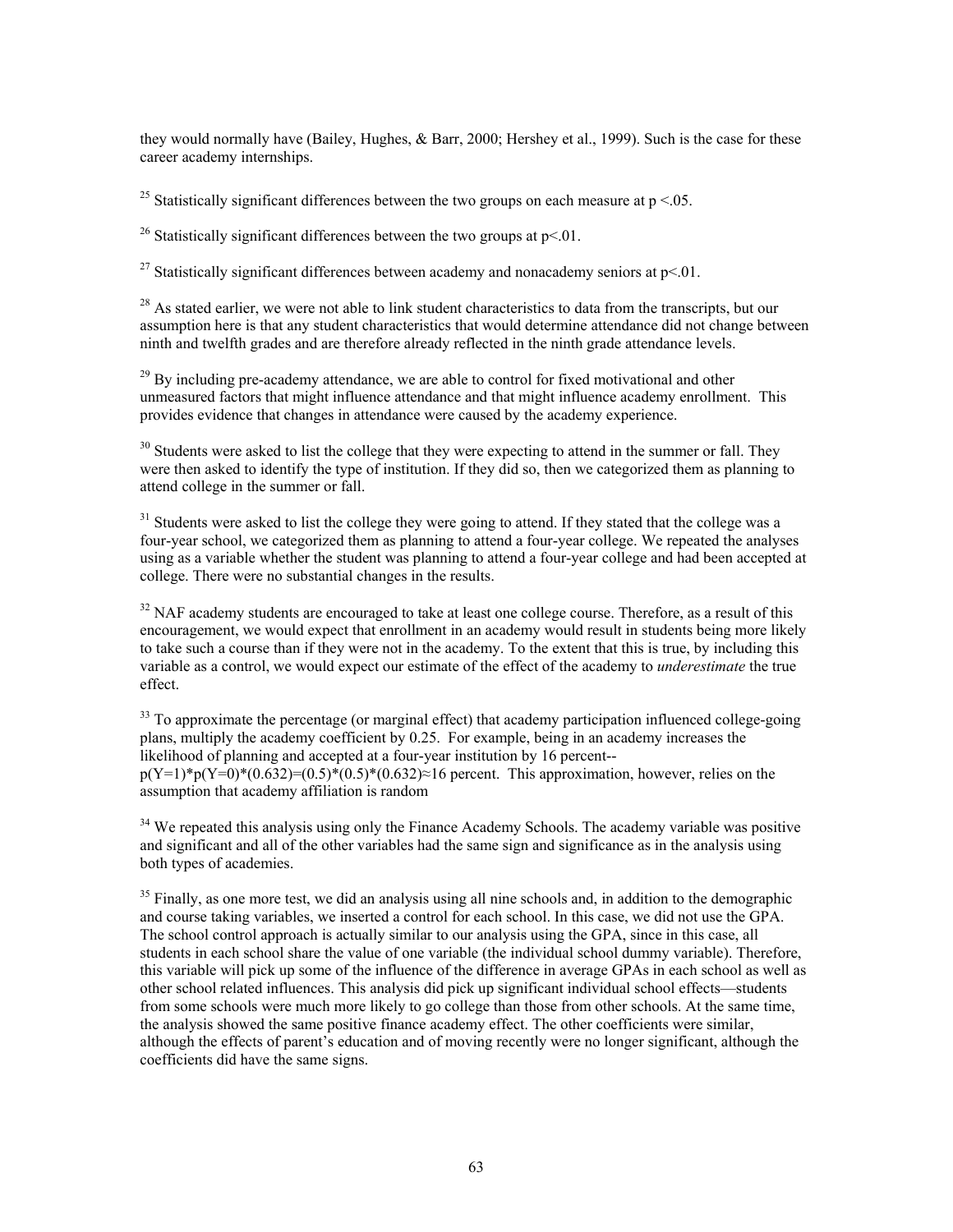<sup>36</sup> The authors of the MDRC report adjusted their coefficients for attrition from the treatment group and academy enrollment for the control group. Even after this adjustment, they found no measured academy effect (Kemple 2001, p.18).

<sup>37</sup> Nationally, high school seniors are far less likely to be nonwhite and are far more likely to have one or both parents have some post-secondary education (74 percent of 1992 high school graduates, in contrast to only 49 percent of the 1990/1 academy alumni and 53 percent of the academy seniors) (Choy, 2002).

<sup>38</sup> The MDRC study also cost more than 50 times the present study.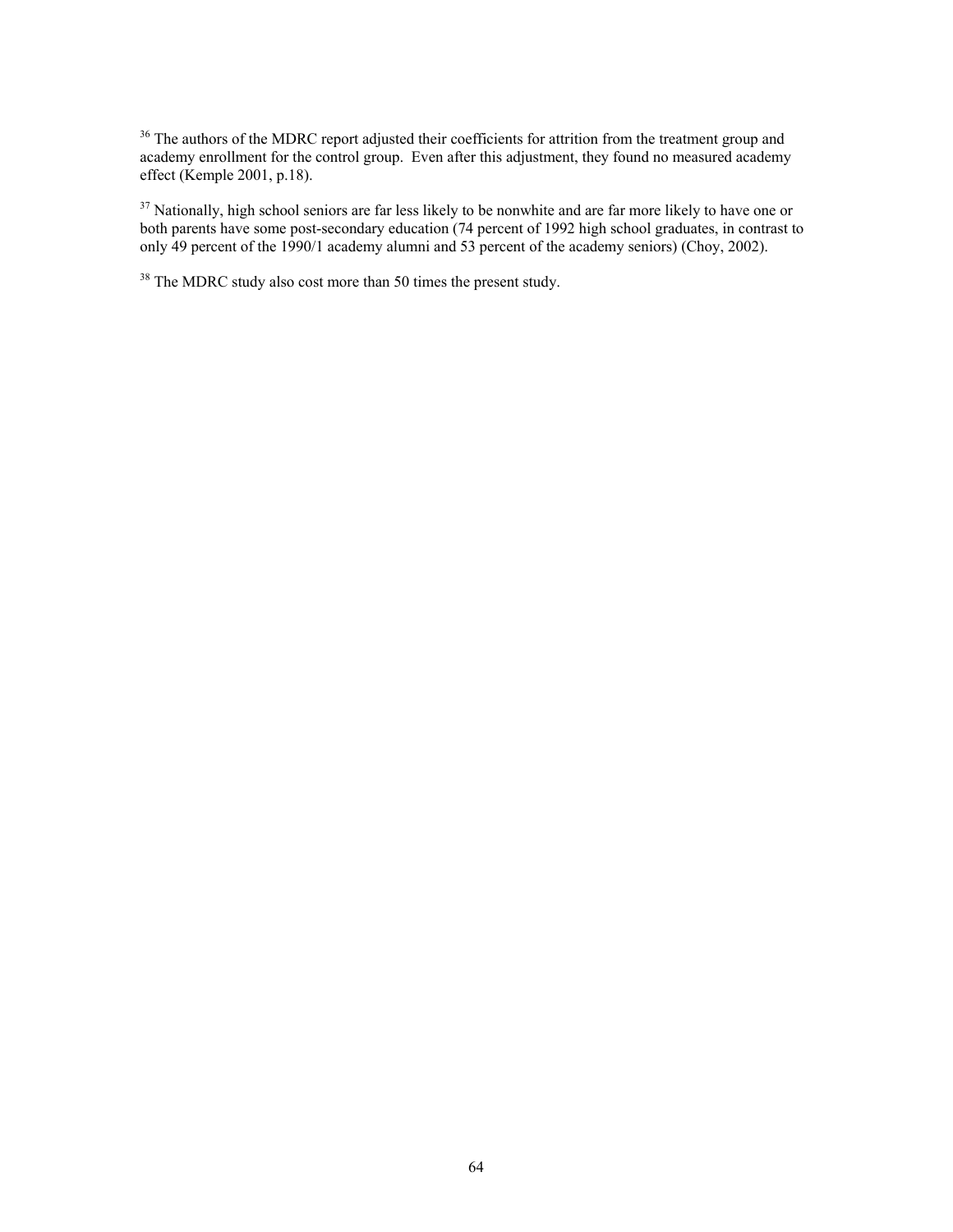### **REFERENCES**

- Adelman, C. (1999). *Answers in the tool box: Academic intensity, attendance patterns, and bachelor's degree attainment*. Washington, DC: U.S. Department of Education, Office of Educational Research and Improvement.
- Bailey, T.R., Hughes, K.L., & Barr, T. (2000). Achieving scale and quality in school-towork internships: Findings from two employer surveys. *Educational Evaluation and Policy Analysis*, *22*, 41–64.
- Bernhardt, A., Handcock, M. S., Morris, M., & Scott, M. A. (2001). *Divergent paths: Economic mobility in the new American labor market*. New York: Russell Sage Foundation.
- Bishop, J.H., Mane, F., & Ruiz-Quintinella, A. (2000). *Who participates in school-towork programs? Initial tabulations*. Unpublished manuscript.
- Choy, S. P. (2002). *Students whose parents did not go to college: Postsecondary access, persistence, and attainment*. Washington, D.C.: National Center for Education Statistics.
- Collins, A., Brown, J.S., & Newman, S. (1989). Cognitive apprenticeship: Teaching students the craft of reading, writing, and mathematics. In L.B. Resnick (Ed.), *Knowing, learning and instruction: Essays in honor of Robert Glaser* (pp. 453- 94). Hillsdale, NJ: Erlbaum.
- Commission on the Skills of the American Workforce. (1990). America's choice: High skills or low wages! Rochester: National Center on Education and the Economy.
- The Education Trust. (2001, Winter). Youth at the crossroads: Facing high school and beyond*. Thinking K-16*, *5*(1), 1-19.
- Elliott, M. N., Hanser, L. M. & Gilroy, C. L. (2000). *Evidence of positive student outcomes in JROTC Career Academies.* Santa Monica, CA: RAND National Defense Research Institute.
- Foothill Associates. (1997, Summer). *California Partnership Academies: 1995-96 evaluation report*. Nevada City, CA: Author.
- Halperin, S. (1998). Today's forgotten half: Still losing ground. In S. Halperin (Ed.), *The forgotten half revised: American youth and young families, 1988-2008* (pp. 1-26). Washington, DC: The American Youth Policy Forum, Inc.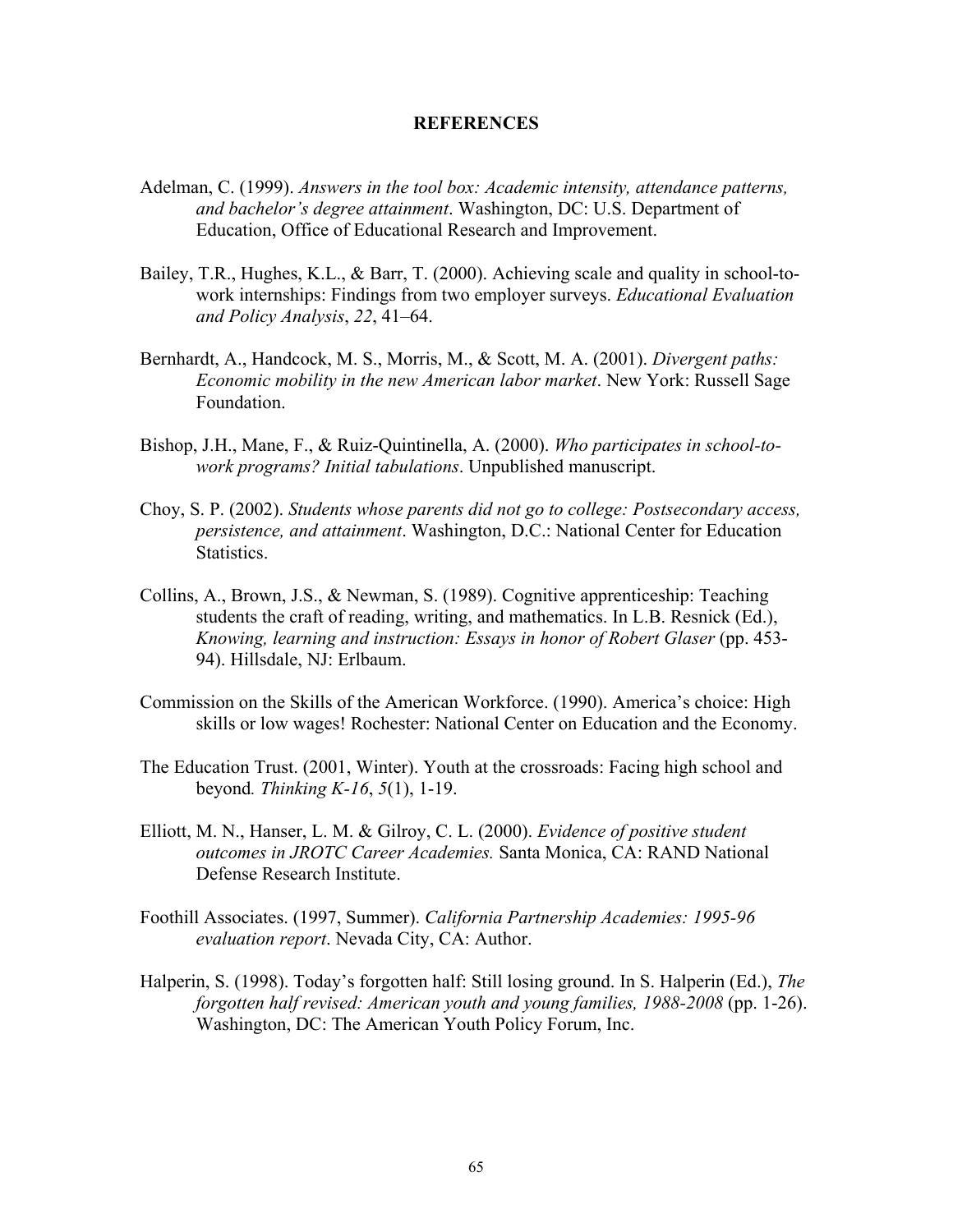- Hanser, L., & Stasz, C. (1999). *The effects of enrollment in the transportation career academy program on student outcomes*. Paper presented at the meeting of the American Educational Research Association, Santa Monica, CA.
- Hershey, A.M., Silverberg, M.K., Haimson, J., & Hudis, P. (1999). *Expanding options for students: Report to Congress on the national evaluation of school-to-work implementation.* Washington, DC: U.S. Department of Education, Planning and Evaluation.
- Hughes, K.L., Bailey, T.R., & Mechur, M.J. (2001). *School-to-work: Making a difference in education. A research report to America.* New York: Institute on Education and the Economy, Teachers College, Columbia University.
- Hughes, K.L., Karp, M. M., & Orr, M.T. (2002). 'Business Partnerships for American Education': Employer involvement in the National Academy Foundation's high school career academies. *Journal of Vocational Education and Training, 54*(3), 365-394.
- Ingels, S., Curtin, T. R., Kaufman, P., Alt, M. N., & Chen, X. (2002, March 29). *Coming of age in the 1990s: The eighth-grade class of 1988 12 years later.* Washington, D.C.: National Center for Education Statistics.
- Jennings, J., & Rentner, D. S. (1998). Youth and school reform: From the forgotten half to the forgotten third. In S. Halperin, (Ed.). *The forgotten half revisited: American youth and young families, 1998-2008* (pp. 83-100). Washington, DC: American Youth Policy Forum.
- Kemple J.J. (1997). *Career academies: Communities of support for students and teachers: Emerging findings from a 10-site evaluation.* New York: Manpower Demonstration Research Corporation
- Kemple, J. J. (2001, December). *Career academies: Impacts on students' initial transitions to postsecondary education and employment.* New York: Manpower Demonstration Research Corporation.
- Kemple, J.J., Poglinco, S.M., & Snipes, J.C. (1999). *Career academies: Building career awareness and work-based learning activities through employer partnerships.*  New York: Manpower Demonstration Research Corporation.
- Kemple, J.J., & Snipes, J.D. (2000). *Career academies: Impacts on students' engagement and performance in high school.* New York: Manpower Demonstration Research Corporation.
- Lave, J. (1988). *The culture of acquisition and the practice of understanding.* (IRL Report 88-007). Palo Alto, CA: Institute on Research and Learning.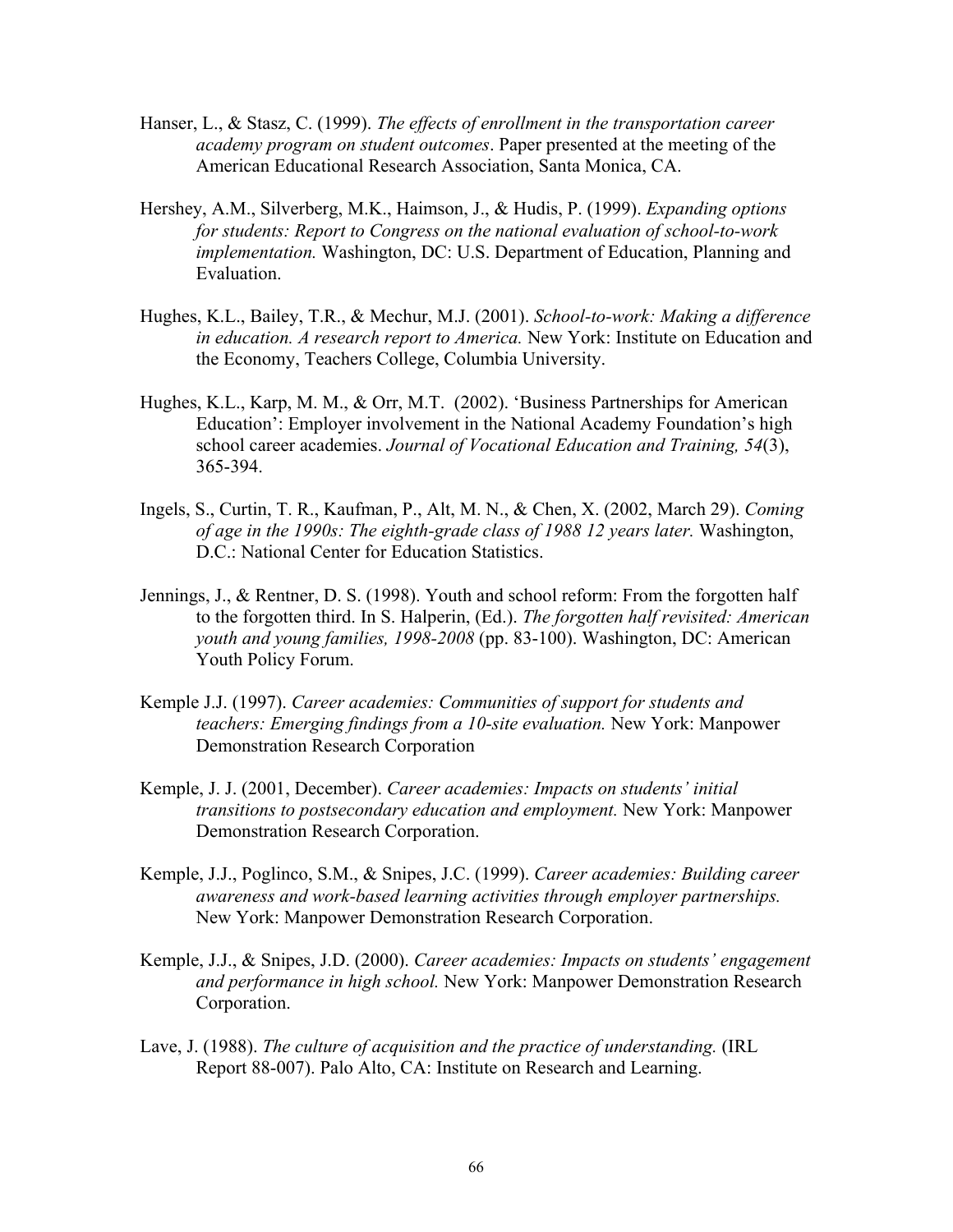- Lave, J., & Wenger, E. (1991). *Situated learning: Legitimate peripheral participation.* Cambridge, England: Cambridge University Press.
- Lee, V. E., & Smith, J. B. (1995). Effects of high school restructuring and size on early gains in achievement and engagement. *Sociology of Education*, *68*, 241-270.
- Lewis, L., Farris, E., & Greene, B. (1996). *Remedial education at higher education institutions in fall 1995*. Washington, DC: National Center for Education Statistics, U.S. Department of Education.
- Maxwell, N.L. (2001, December). Step to college: Moving from the high school career academy through the four-year university. *Evaluation Review*, *25*(6), 619-654.
- McPartland, J. M., Belfanz, R., Jordan, W., & Legters, N. (1998). Improving climate and achievement in a troubled urban high school through the talent development model. *Journal of Education for Students Placed At Risk*, *3*, 337-361.
- National Center for Education Statistics (NCES). (2001). *The condition of education 2001*. Washington, DC: U.S. Department of Education.
- National Center for Education Statistics (NCES). (1998, November). *Descriptive summary of 1995-96 Beginning postsecondary students, from the National Postsecondary Student Aid Study: 1995-96*. Washington, DC: U.S. Department of Education.
- National Commission on Excellence in Education. (1983). *A nation at risk.* Washington, DC: U.S. Department of Education.
- National Commission on the High School Senior Year (2001a, January). *The lost opportunity of senior year: Finding a better way*. Princeton, NJ: The Woodrow Wilson National Fellowship Foundation.
- National Commission on the High School Senior Year (2001b, October). *Raising our sights: No high school senior left behind*. Princeton, NJ: The Woodrow Wilson National Fellowship Foundation.
- Natriello, G., McDill, E.L. & Pallas, A.M. (1990). *Schooling disadvantaged children.* New York: Teachers College Press.
- Orr, M.T. (1990). *Employment and educational experiences of academy of finance graduates: Final report.* New York: Academy for Educational Development.
- Orr, M.T., & Fanscali, C. (1995). *Academy of Travel and Tourism: 1993-94 Evaluation Report*. New York: Academy for Educational Development.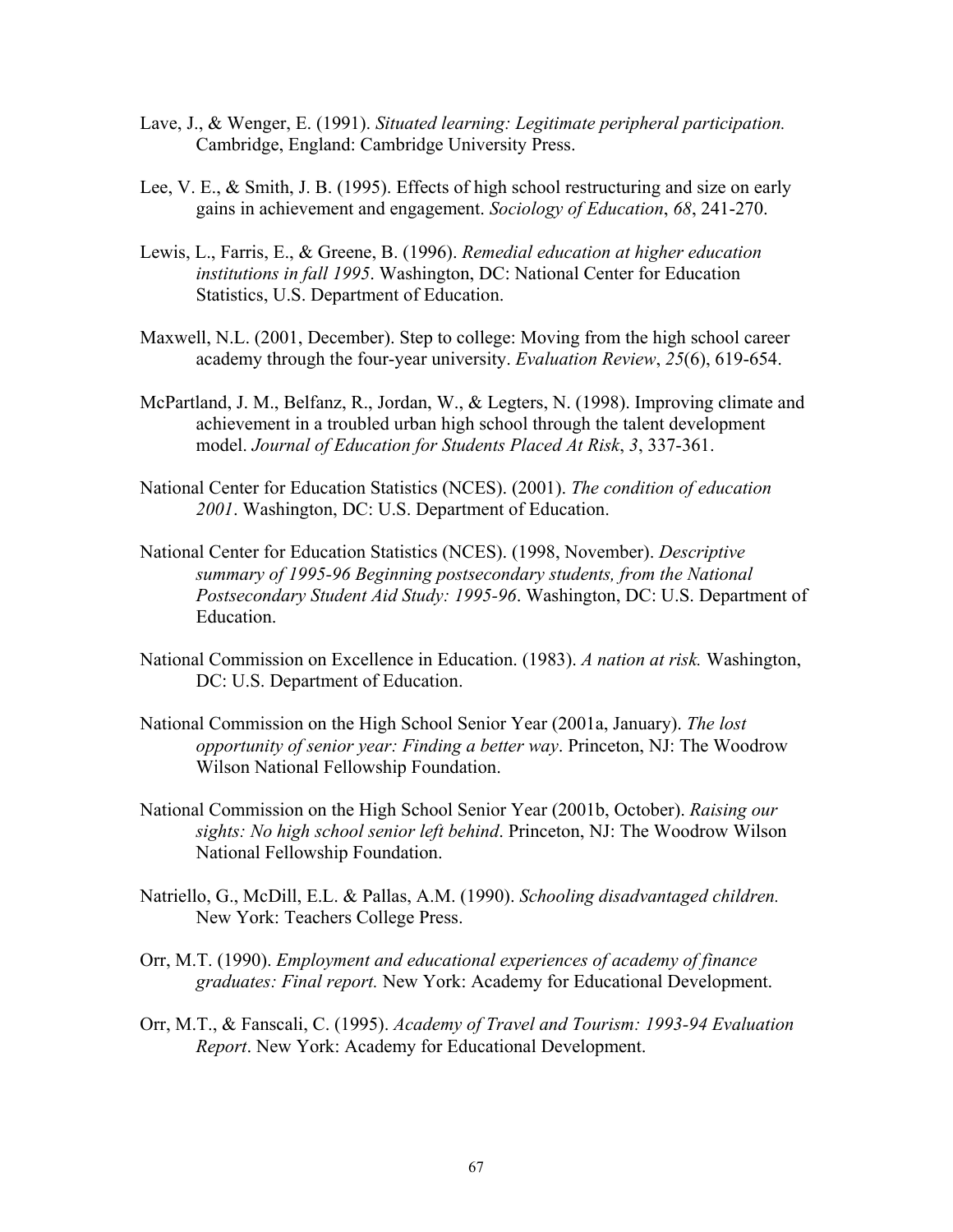- Orr, M. T., Fruchter, N., Thomas, E., & White, L. (1987). *Evaluation of the Academy of Finance: Impact and effectiveness.* New York: Academy for Educational Development.
- Reller, D. J. (1987). *A longitudinal study of the graduates of the Peninsula Academies: Final Report*. Palo Alto, CA: American Institutes of Research in the Behavioral Sciences.
- Resnick, L.B. (1987, November). Learning in school and out. *Educational Researcher*, *16*, 13-20.
- Stern, D., Dayton, C., & Raby, M. (2000). *Career academies: Building blocks for reconstructing American high schools*. Berkeley, CA: Career Academy Support Network.
- Stern, D., Raby, M., & Dayton, C. (1992). *Career academies: Partnerships for reconstructing American high schools*. San Francisco: Jossey-Bass.
- Sum, A., Fogg, N., & Taggart, R. (1996, August). *From dreams to dust: The deteriorating labor market fortunes of young adults*. Boston, MA: Northeastern University.
- U. S. Department of Education. (1998). *Digest of education statistics, 1997*. Washington, DC: Author.
- U. S. Department of Labor, Bureau of Labor Statistics. (2000). Washington, DC: Author. http://stats.bls.gov/news.release/youth.t03.htm
- Wehlage, G.G., Rutter, R.A., Smith, G.A., Lesko, N. & Fernandez, R.R. (1989). *Reducing the risk.* New York: Falmer Press.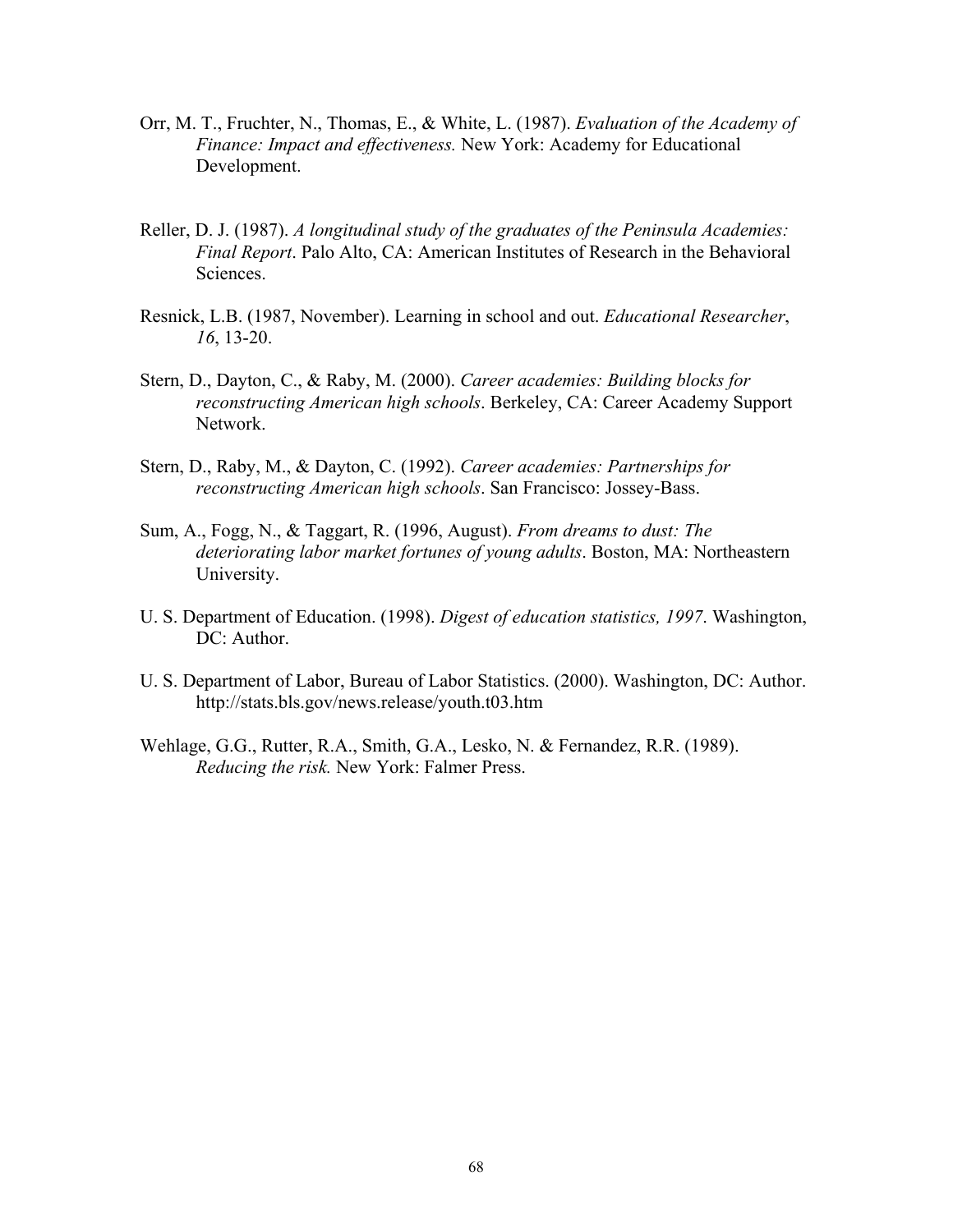# **APPENDIX A: Additional Tables**

| Table A-1:<br>Number of Student Transcripts Obtained by School and Academy Status |             |         |                |         |                           |     |                            |         |  |
|-----------------------------------------------------------------------------------|-------------|---------|----------------|---------|---------------------------|-----|----------------------------|---------|--|
|                                                                                   |             |         |                |         |                           |     |                            |         |  |
| School                                                                            | Transcripts |         | <b>Surveys</b> |         | Usable                    |     | Usable Surveys Included in |         |  |
|                                                                                   | Received    |         | Received       |         | <b>Surveys</b>            |     | All Analyses               |         |  |
|                                                                                   | Non-        | Academy | Non-           | Academy | Non-<br>Academy           |     | Non-                       | Academy |  |
|                                                                                   | academy     |         | academy        |         | academy                   |     | academy                    |         |  |
| A                                                                                 | 17          | 24      | 11             | 23      | 11                        | 23  | 11                         | 23      |  |
| B                                                                                 | 32          | 16      | 24             | 12      | 21                        | 9   | 21                         | 9       |  |
| $\mathcal{C}$                                                                     | 42          | 39      | 40             | 43      | 38                        | 42  | 38                         | 42      |  |
| D                                                                                 | $\ast$      | $61*$   | 31             | 26      | 30                        | 23  | ***                        | ***     |  |
| E                                                                                 | 26          | 13      | 11             | 11      | 10                        | 10  | 10                         | 10      |  |
| F                                                                                 | 37          | 37      | 19             | 27      | 17                        | 25  | 17                         | 25      |  |
| G                                                                                 | **          | 20      | $***$          | 11      | <b>Omitted from Study</b> |     |                            |         |  |
| H                                                                                 | 13          | 28      | 22             | 25      | 14                        | 22  | 14                         | 22      |  |
|                                                                                   | 16          | 42      | 41             | 37      | 39                        | 33  | 39                         | 33      |  |
|                                                                                   | $\ast$      | $25*$   | 16             | 18      | 10                        | 12  | ***                        | ***     |  |
| Total                                                                             | 183         | 305     | 215            | 233     | 190                       | 199 | 150                        | 164     |  |

\*Did not provide usable student transcripts.

\*\*Did not provide a comparison sample.

\*\*\*Not included in transcript analyses.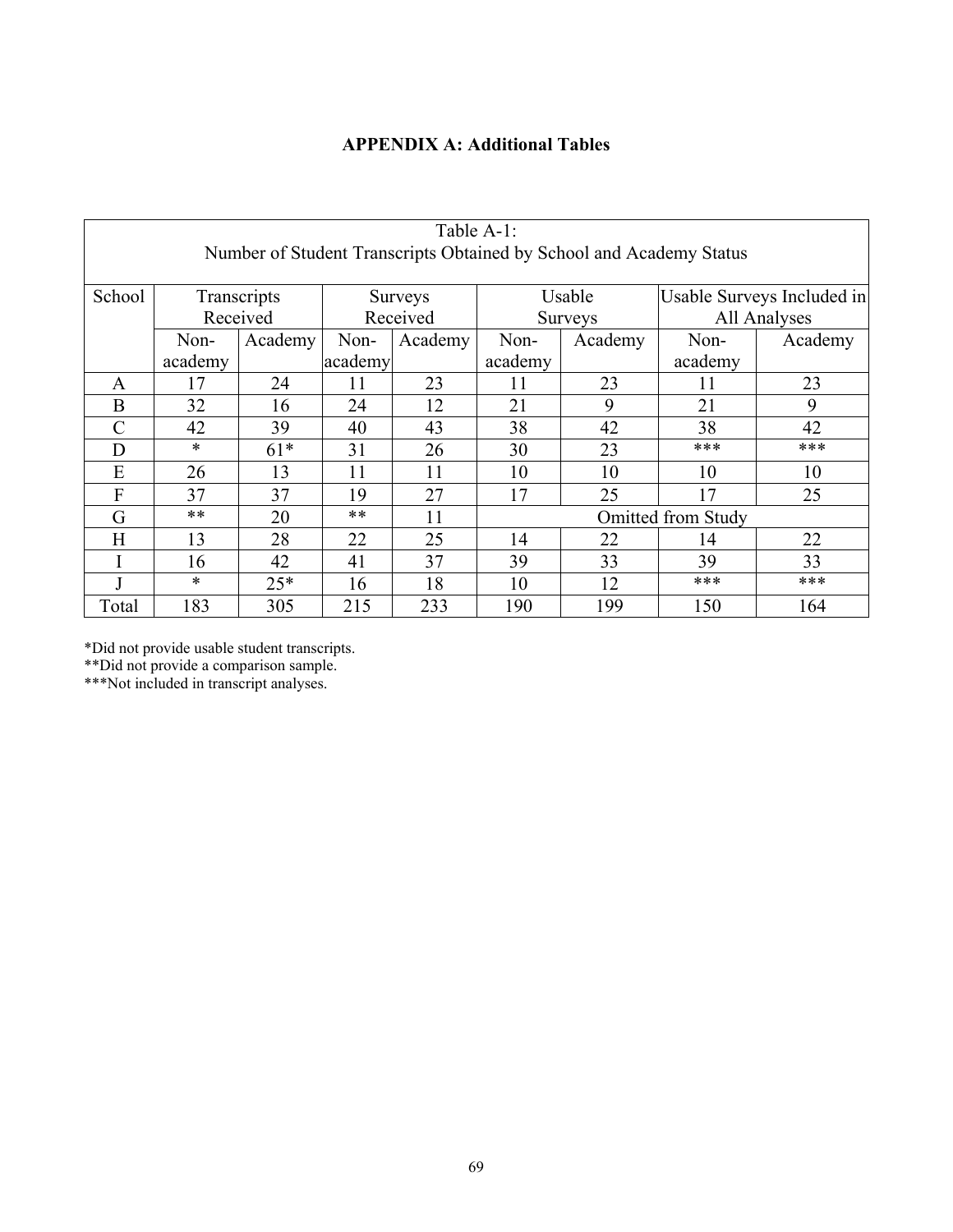| Table A-2:                                       |         |            |        |                |
|--------------------------------------------------|---------|------------|--------|----------------|
| Comparison of Academy and Nonacademy Seniors and |         |            |        |                |
| Academy Alumni on Personal Demographics          |         |            |        |                |
|                                                  |         |            |        |                |
| Characteristic                                   | Academy | Nonacademy | Alumni | Alumni         |
|                                                  | Seniors | Seniors    | 95-96  | 90-91          |
| Academy of Finance student                       | 66%     | $0\%$      | 64%    | 90%            |
| Female                                           | 71      | 65         | 60     | 45             |
| Asian American/Pacific Islander                  | 21      | 28         |        |                |
| <b>Black or Hispanic</b>                         | 35      | 32         |        |                |
| Non-Hispanic White                               | 44      | 40         |        |                |
| Do not know parents' educational                 | 22      | $14*$      | 45     | 51             |
| attainment                                       |         |            |        |                |
| High school completion only for one              | 25      | $35*$      |        |                |
| or both parents                                  |         |            |        |                |
| Some college education, but not                  | 12      | 14         | 23     | $8**$          |
| completion, for one or both parents              |         |            |        |                |
| College completion for one parent                | 26      | 20         | 31     | 41             |
| College completion for both parents              | 15      | 16         |        |                |
| Having moved $1+$ times in the last six          | 22      | 26         | 11     | $\overline{2}$ |
| vears                                            |         |            |        |                |
| Having changed schools 2+ times in               | 9       | 13         |        |                |
| six years                                        |         |            |        |                |
| $N =$                                            | 199     | 190        | 108    | 49             |

 $^{\ast}$ statistically significant p<.01  $^{\ast}$ statistically significant p<.01

Note: Totals may not add 100 percent due to rounding.

 $\Gamma$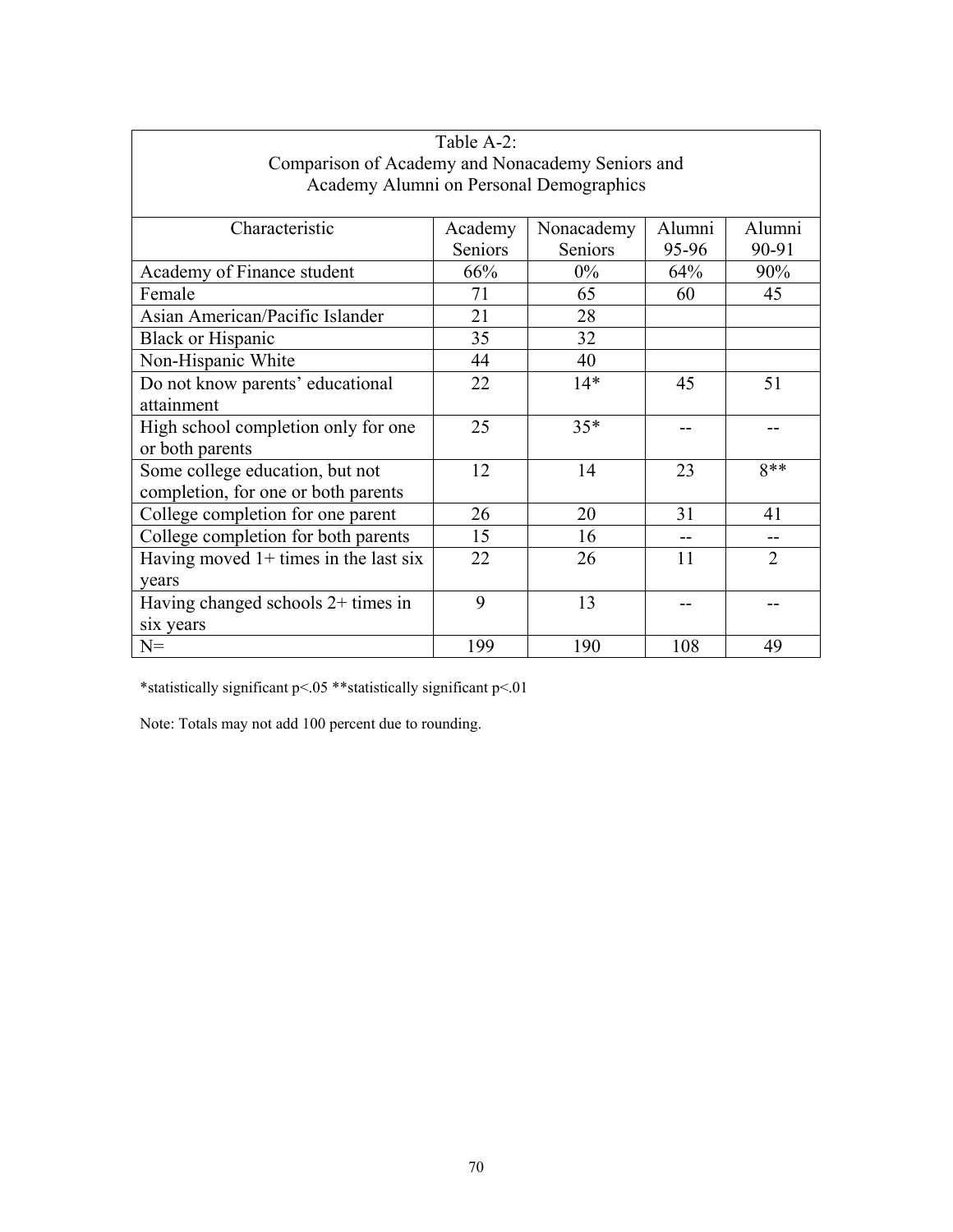| Table A-3:                                                            |                                         |  |
|-----------------------------------------------------------------------|-----------------------------------------|--|
| Independent Measures Used in Comparing Academy and Nonacademy seniors |                                         |  |
| Independent measures                                                  |                                         |  |
| Academy status                                                        | Dichotomized as Academy or not          |  |
| Type of academy affiliation                                           | Dichotomized as:                        |  |
|                                                                       | Academy of Finance or not               |  |
|                                                                       | Academy of Travel and Tourism or not    |  |
| Covariate measures used in the regression analyses of transcript data |                                         |  |
| Pre-academy GPA                                                       | Grade point average for the year before |  |
|                                                                       | the academy seniors began their         |  |
|                                                                       | academy year                            |  |
| Pre-academy attendance                                                | Number of days attended school in the   |  |
|                                                                       | year before the academy seniors began   |  |
|                                                                       | their academy program                   |  |
| Covariate measures used in the senior survey regression analyses      |                                         |  |
| Race/ethnicity                                                        | Dichotomized as:                        |  |
|                                                                       | Asian or not                            |  |
|                                                                       | African-American or not                 |  |
| Gender                                                                | Dichotomized as female or not           |  |
| Having moved at least once in six years                               | Dichotomized as ever moved or not       |  |
| Parental educational attainment                                       | Dichotomized for each parental          |  |
|                                                                       | educational attainment level:           |  |
|                                                                       | Parents highest level of educational    |  |
| attainment unknown or not                                             |                                         |  |
| At least one parent has an AA degree or                               |                                         |  |
|                                                                       | not                                     |  |
| At least one parent has a BA degree or                                |                                         |  |
|                                                                       | not                                     |  |
|                                                                       | Both parents have a BA degree or not    |  |
| School-wide Average pre-academy GPA                                   | Group average by school and academy     |  |
|                                                                       | affiliation of pre-academy GPA          |  |
| Number of years of algebra or higher level                            | Self-reported number                    |  |
| math courses                                                          |                                         |  |
| Number of years of foreign language courses                           | Self-reported number                    |  |
| Whether students had an AP course                                     | Dichotomized as had or had not          |  |
| Whether students had a college level course                           | Dichotomized as had or had not          |  |
| Number of years of remedial courses                                   | Self-reported number                    |  |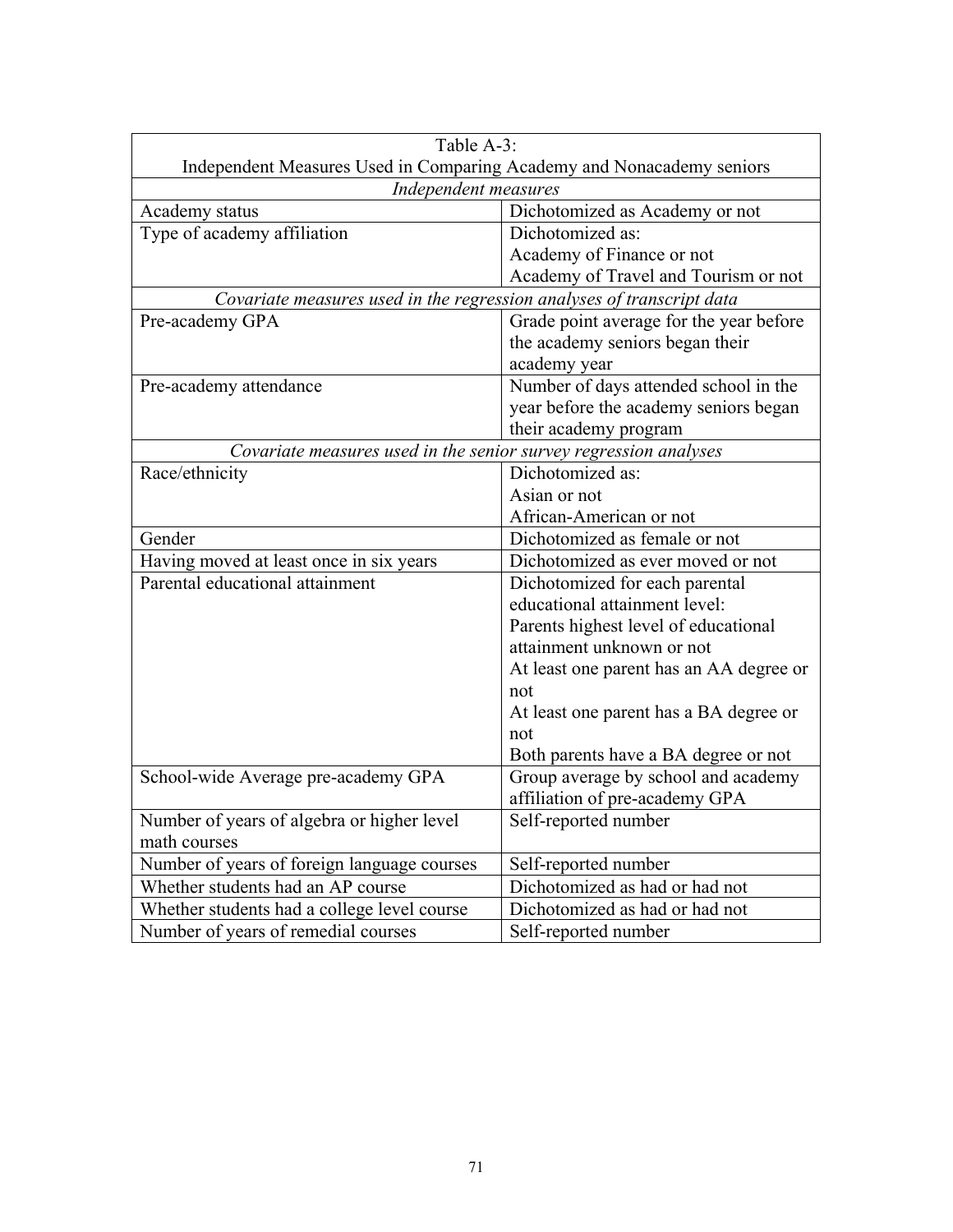|                                                                             | Table A-4:                                                                                                                                                                                                                                                                                                                                                                                                                                                                                                                        |  |
|-----------------------------------------------------------------------------|-----------------------------------------------------------------------------------------------------------------------------------------------------------------------------------------------------------------------------------------------------------------------------------------------------------------------------------------------------------------------------------------------------------------------------------------------------------------------------------------------------------------------------------|--|
| Program and Outcome Measures Used to Compare Academy and Nonacademy Seniors |                                                                                                                                                                                                                                                                                                                                                                                                                                                                                                                                   |  |
| Whether the academy created a uniquely different experience                 |                                                                                                                                                                                                                                                                                                                                                                                                                                                                                                                                   |  |
| Core program component<br>measures                                          | Four or more career academy courses<br>Paid summer internship, connected to school<br>Unpaid summer internship, connected to school<br>One or more college-level courses<br>One or more years of computer technology<br>Number of career-related activities and classes in<br>school<br>Number of college planning activities                                                                                                                                                                                                     |  |
| Quality of internship                                                       | Number of school-related job seeking activities<br>(3-point Likert prevalence scale)<br>spent at least half time in training<br>$\overline{\phantom{0}}$<br>rotated across several jobs<br>received a performance evaluation<br>had school-based supervision<br>(4-point Likert agreement sale)<br>learned new things<br>was meaningful and important<br>completed one or more projects for the business                                                                                                                          |  |
| Student-centered nature of<br>teaching                                      | 4-point Likert scale agreement measure of (Cronbach's<br>alpha= $0.76$ :<br>Teachers apply course content to problems and<br>situations in the industry or real life<br>Teachers talk about different job opportunities<br>$\qquad \qquad \blacksquare$<br>Work on multi-day projects<br>Teachers help with college planning<br>Teachers make sure students understand what<br>they study<br>Teachers take the time to get to know you<br>Average rating of student-centered nature of teaching<br>(based on the above six items) |  |
|                                                                             | Whether the academy enhanced school and school performance                                                                                                                                                                                                                                                                                                                                                                                                                                                                        |  |
| School engagement and<br>importance                                         | 5-point Likert scale agreement measure of (Cronbach's<br>alpha= $0.61$ :<br>Doing well in school is important<br>Things learned in school are going to be<br>important later in life<br>Does not think about dropping out                                                                                                                                                                                                                                                                                                         |  |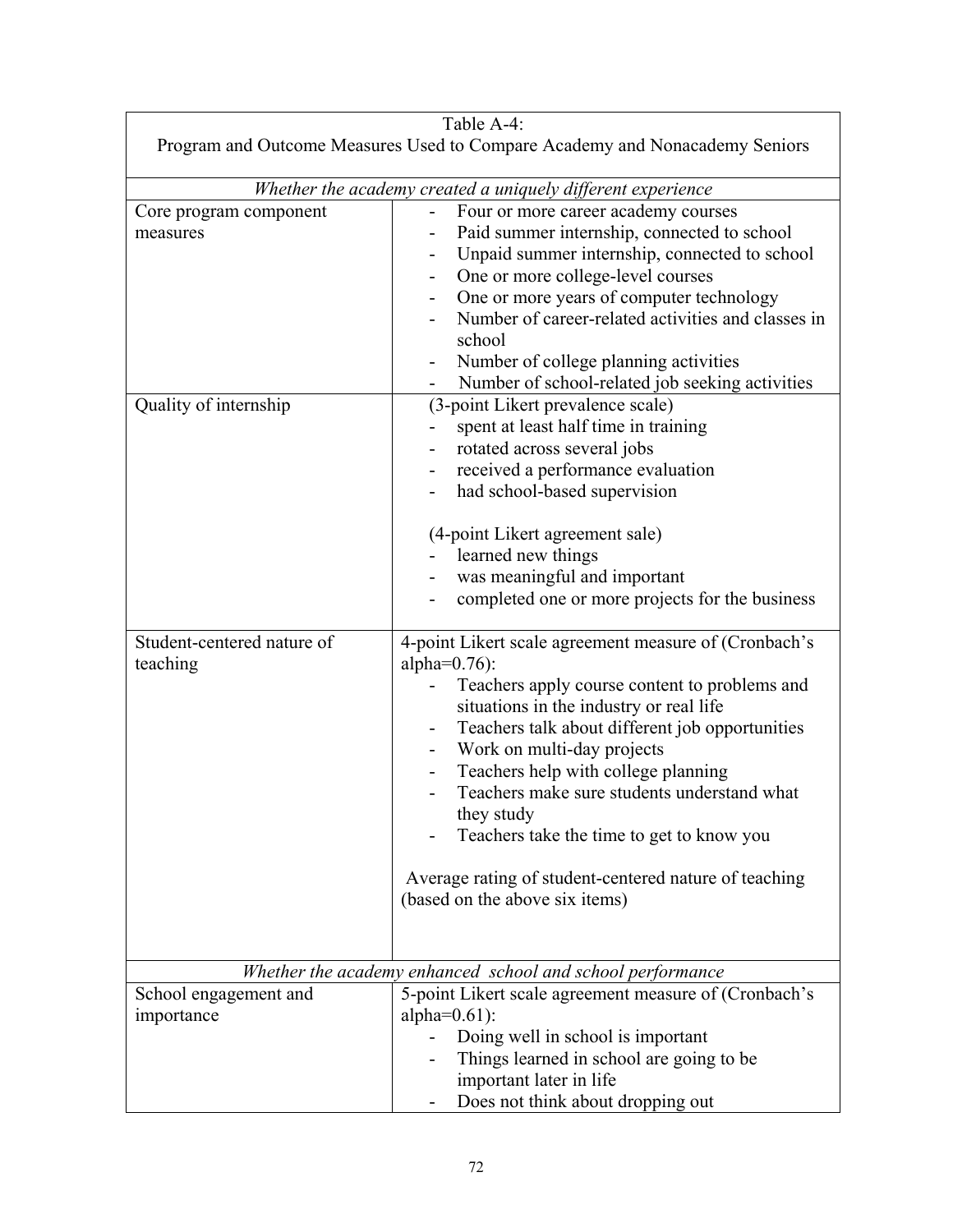|                                      | Enjoys coming to school                                                                    |  |  |
|--------------------------------------|--------------------------------------------------------------------------------------------|--|--|
|                                      | Feels like they belonged in this school                                                    |  |  |
|                                      | Students feel connected to this school                                                     |  |  |
|                                      |                                                                                            |  |  |
|                                      | Average of the school engagement and importance scale                                      |  |  |
|                                      | score $(1-6)$                                                                              |  |  |
|                                      | Whether the academy experience was related to more college transition activities and plans |  |  |
| College planning actions taken       | Number of college planning actions taken                                                   |  |  |
|                                      | Average number of AP courses completed                                                     |  |  |
|                                      | Average number of college-level courses                                                    |  |  |
|                                      | completed                                                                                  |  |  |
|                                      | Average number of colleges applied to                                                      |  |  |
|                                      | Believe they will complete a four-year college                                             |  |  |
|                                      | degree or more (measured on a rating scale of                                              |  |  |
|                                      | levels of educational attainment)                                                          |  |  |
|                                      | Whether the academy experience was related to more career transition activities and plans  |  |  |
| Summer employment plans              | Nominal measures of working full-time, part-time or                                        |  |  |
|                                      | not working                                                                                |  |  |
| Fall employment plans                | Nominal measure of working full-time, part-time or                                         |  |  |
|                                      | not working                                                                                |  |  |
|                                      | School performance outcomes                                                                |  |  |
| Attendance rates                     | Percentage days attended (out of 180 days)                                                 |  |  |
| Grade point average                  | Grade level average based on a four-point scale                                            |  |  |
|                                      | Modeling the relationship between academy status and covariate measures on anticipated     |  |  |
| college outcomes: dependent measures |                                                                                            |  |  |
| Planning to attend two-year or       | Dichotomous measure—yes or no                                                              |  |  |
| four-year college in the Summer      |                                                                                            |  |  |
| or Fall and having been accepted     |                                                                                            |  |  |
| Planning to attend only a four-      | Dichotomous measure—yes or no                                                              |  |  |
| year college in the Summer or        |                                                                                            |  |  |
| Fall and having been accepted        |                                                                                            |  |  |
| Planning to attend only a two-       | Dichotomous measure—yes or no                                                              |  |  |
| year college in the summer or        |                                                                                            |  |  |
| fall and having been accepted        |                                                                                            |  |  |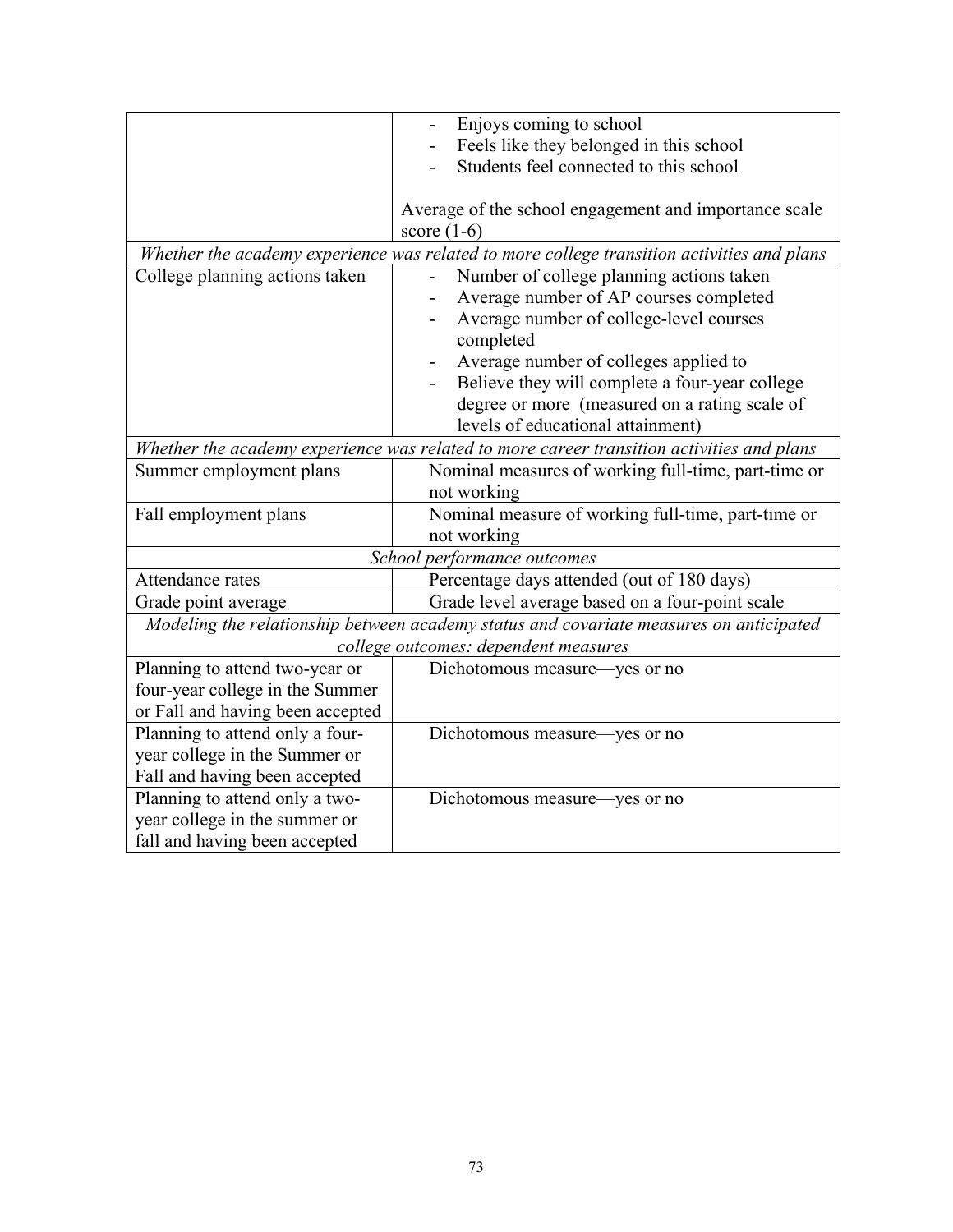| Table A-5:                                                               |                                                                                                                                                                                                                                                                                                                                                                                                              |  |
|--------------------------------------------------------------------------|--------------------------------------------------------------------------------------------------------------------------------------------------------------------------------------------------------------------------------------------------------------------------------------------------------------------------------------------------------------------------------------------------------------|--|
| Alumni Program and Postsecondary Outcomes                                |                                                                                                                                                                                                                                                                                                                                                                                                              |  |
| Internship                                                               | Dichotomous measure as internship or not                                                                                                                                                                                                                                                                                                                                                                     |  |
| Had a high quality internship                                            | Whether significantly influenced career direction                                                                                                                                                                                                                                                                                                                                                            |  |
| Had a beneficial preparatory<br>experience                               | 4-point Likert rating of the degree of academy<br>helpfulness in:<br>focusing career plans<br>encouraging to complete high school<br>$\bullet$<br>encouraging to continue education beyond high<br>$\bullet$<br>school<br>developing interest in industry or related fields<br>$\bullet$<br>helping to see new career opportunities<br>$\bullet$<br>causing to meet people would not have known<br>$\bullet$ |  |
| College-going                                                            | Whether went to college<br>Nominal measure of type of college (two-year, four-year<br>other)<br>Financial aid (dichotomous)<br>Nominal measure of type of degree completed<br>Whether continuously enrolled or not<br>Whether still enrolled or not                                                                                                                                                          |  |
| Remedial courses                                                         | Dichotomous measure or whether needed remedial<br>courses or not                                                                                                                                                                                                                                                                                                                                             |  |
| Employed in the fall after high<br>school graduation                     | Nominal measure of employed full time, part-time or not<br>employed                                                                                                                                                                                                                                                                                                                                          |  |
| Type of fall employment after<br>high school graduation                  | Ordinal measure of type of employment—executive,<br>professional, technical, administrative and other                                                                                                                                                                                                                                                                                                        |  |
| Type of industry employed in<br>the fall after high school<br>graduation | Dichotomous measure of whether employed in an<br>academy-related industry or not (directly or somewhat<br>related)<br>Dichotomous measure of whether it was an academy-<br>affiliated employer or not                                                                                                                                                                                                        |  |
| Currently employed                                                       | Dichotomous measure of currently employed or not                                                                                                                                                                                                                                                                                                                                                             |  |
| Continuously employed status                                             | Dichotomous measure of whether employed<br>continuously since completing high school                                                                                                                                                                                                                                                                                                                         |  |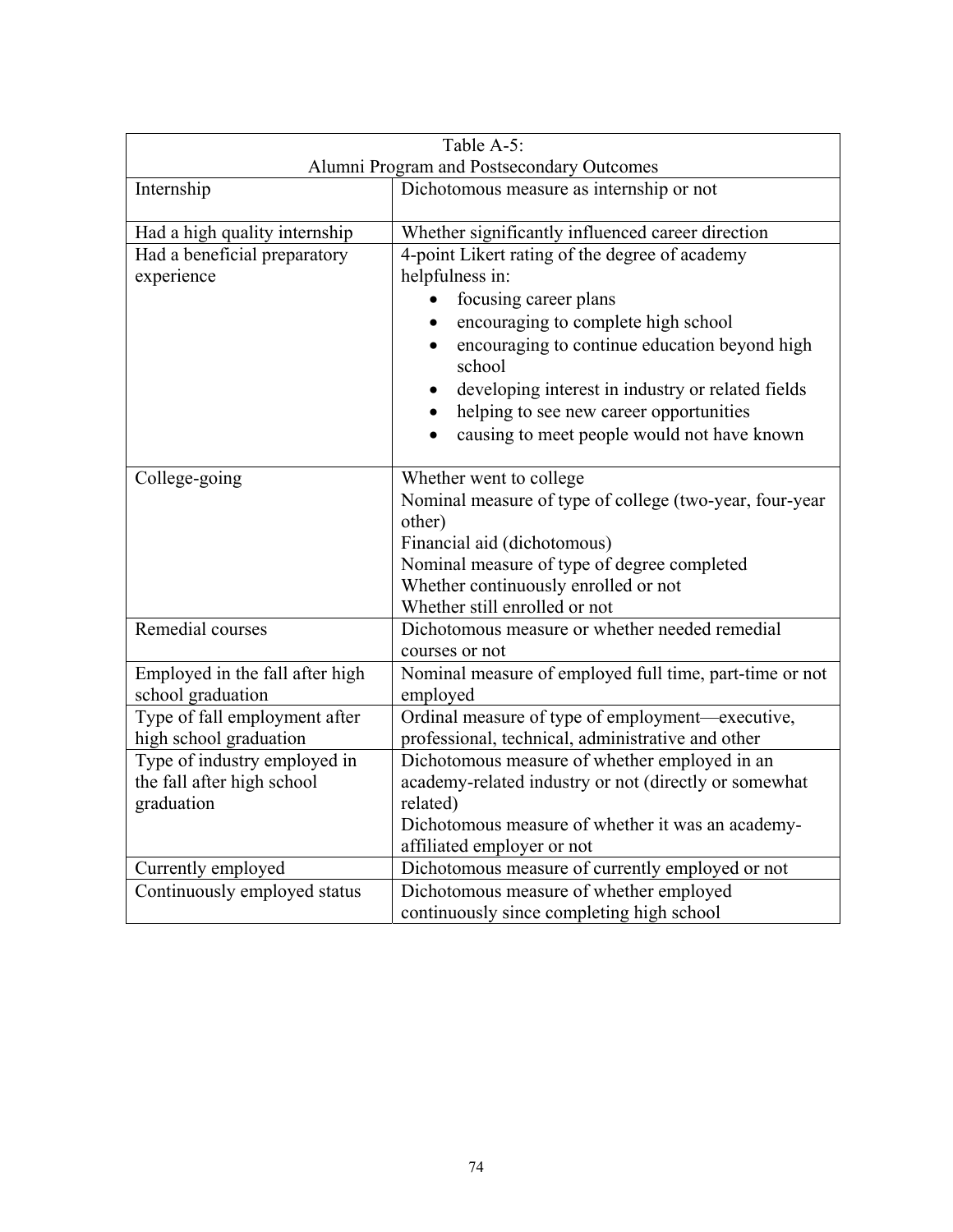| Employment status              | Ordinal measure combining employment status and<br>degree completion:<br>Currently employed and having earned a<br>postsecondary educational degree (two- or four-<br>year degree)<br>Currently employed, without having earned a<br>postsecondary educational degree<br>Not working, but had earned a degree<br>Not working and not having earned a degree |
|--------------------------------|-------------------------------------------------------------------------------------------------------------------------------------------------------------------------------------------------------------------------------------------------------------------------------------------------------------------------------------------------------------|
| Type of job currently employed | Ordinal measure of type of job: managerial, professional,                                                                                                                                                                                                                                                                                                   |
| 1n                             | technical, administrative, sales or other.                                                                                                                                                                                                                                                                                                                  |
| Career fit                     | 4-point Likert scale rating of fit of current job to long-<br>range career goals                                                                                                                                                                                                                                                                            |
|                                |                                                                                                                                                                                                                                                                                                                                                             |
| Attributes of current or more  | 4-point Likert scale satisfaction ratings of:                                                                                                                                                                                                                                                                                                               |
| recent job                     | Job pay and fringe benefits                                                                                                                                                                                                                                                                                                                                 |
|                                | How well it relates to their academy experience                                                                                                                                                                                                                                                                                                             |
|                                | Its importance and challenge<br>$\bullet$                                                                                                                                                                                                                                                                                                                   |
|                                | Opportunities for advancement                                                                                                                                                                                                                                                                                                                               |
|                                | Opportunities to use past training and skills<br>$\bullet$                                                                                                                                                                                                                                                                                                  |
|                                | Security and permanence<br>$\bullet$                                                                                                                                                                                                                                                                                                                        |
|                                | Pride and respect received from family and<br>friends                                                                                                                                                                                                                                                                                                       |
|                                | Relationships with co-workers<br>$\bullet$                                                                                                                                                                                                                                                                                                                  |
|                                | Nature of the work                                                                                                                                                                                                                                                                                                                                          |
|                                | The field itself                                                                                                                                                                                                                                                                                                                                            |
|                                | The job as a whole<br>$\bullet$                                                                                                                                                                                                                                                                                                                             |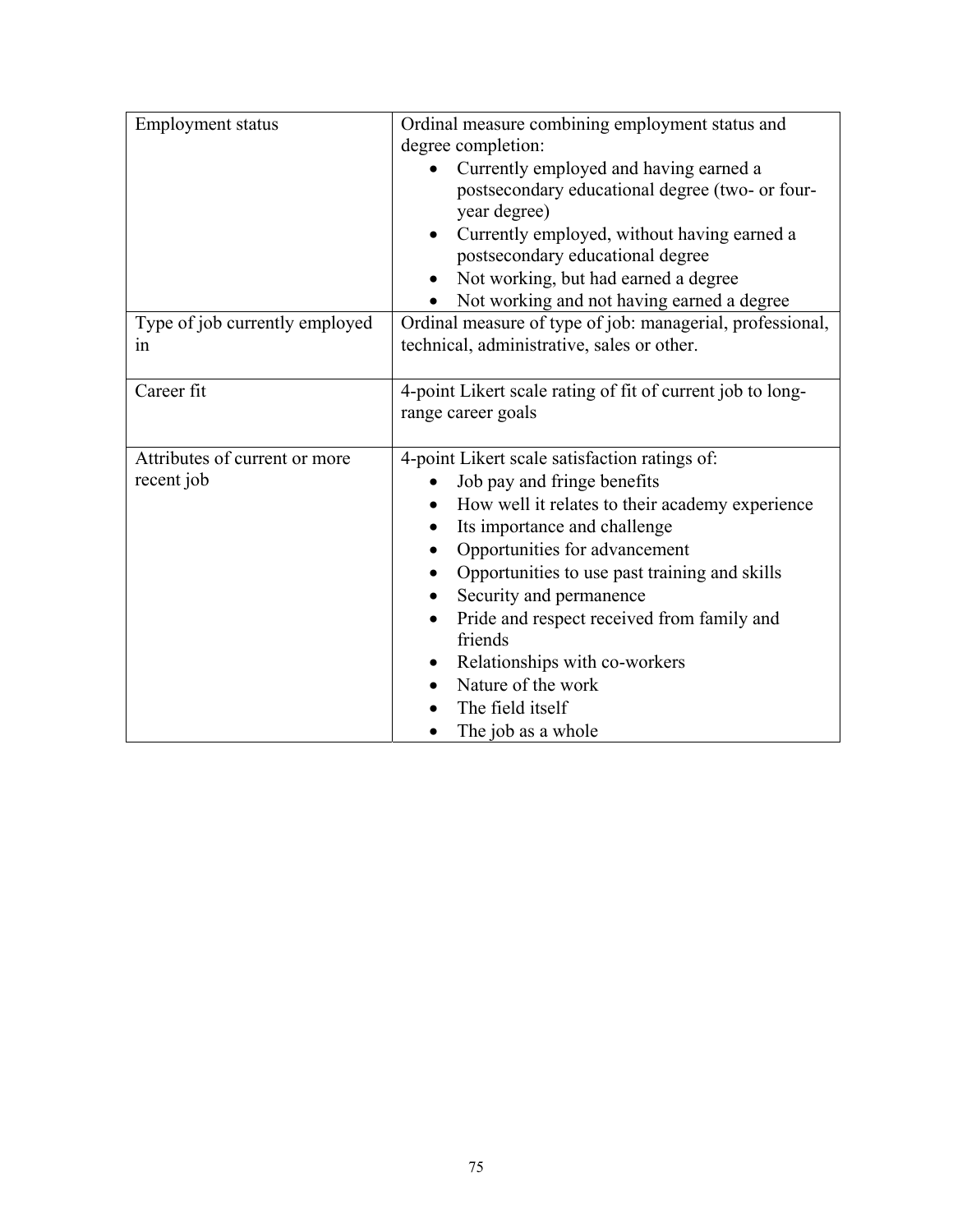| Table A-6:                                                                |         |            |  |
|---------------------------------------------------------------------------|---------|------------|--|
| Academy and Nonacademy Seniors with Nine Family and Personal Risk Factors |         |            |  |
| Occurring Within the Last Two Years                                       |         |            |  |
|                                                                           |         |            |  |
| Characteristic                                                            | Academy | Nonacademy |  |
|                                                                           | Seniors | Seniors    |  |
| One parent lost a job                                                     | 15%     | 20%        |  |
| A family member was disabled or ill                                       | 22      | 17         |  |
| One parent got married/remarried                                          |         |            |  |
| Family member was a victim of a crime                                     | 14      | 17         |  |
| Family received welfare                                                   | 9       | 6          |  |
| Parents divorced or separated                                             | 11      | 10         |  |
| A sibling dropped out of school                                           | 3       | 5          |  |
| A parent who died                                                         | 4       | 5          |  |
| Became seriously ill or disabled personally                               | 6       |            |  |
| $N^* =$                                                                   | 180     | 189        |  |

 $\overline{1}$ 

\* Only eight schools are included in this analysis; due to concerns over confidentiality and privacy, one site, school E, refused to allow us to ask these questions of either the academy or the comparison group.

| Table A-7                                                                       |      |      |       |
|---------------------------------------------------------------------------------|------|------|-------|
| Percentage of Academy Alumni Who Had a Summer Internship or Alternative and Who |      |      |       |
| Agree or Strongly Agree to its Attributes                                       |      |      |       |
|                                                                                 | 1990 | 1995 | Total |
| Had a summer internship                                                         | 92%  | 76%  | 81%   |
| Had an alternative career-related experience                                    |      | 8    |       |
| $N=$                                                                            | 49   | 108  | 157   |
| Agree or strongly agree regarding the internship:                               |      |      |       |
| Gained respect from family and friends                                          | 93%  | 98%  | 97%   |
| Job related well to your career plans                                           | 84   | 93   | 90    |
| Job increased your interest in working in the field                             | 73   | 88   | 83    |
| You enjoyed the experience                                                      | 89   | 96   | 94    |
| You developed job skills                                                        | 93   | 96   | 95    |
| Your job related well to your academy coursework                                | 89   | 93   | 91    |
| You learned things that you can't learn in class                                | 96   | 99   | 98    |
| $N =$                                                                           | 45   | 82   | 12.7  |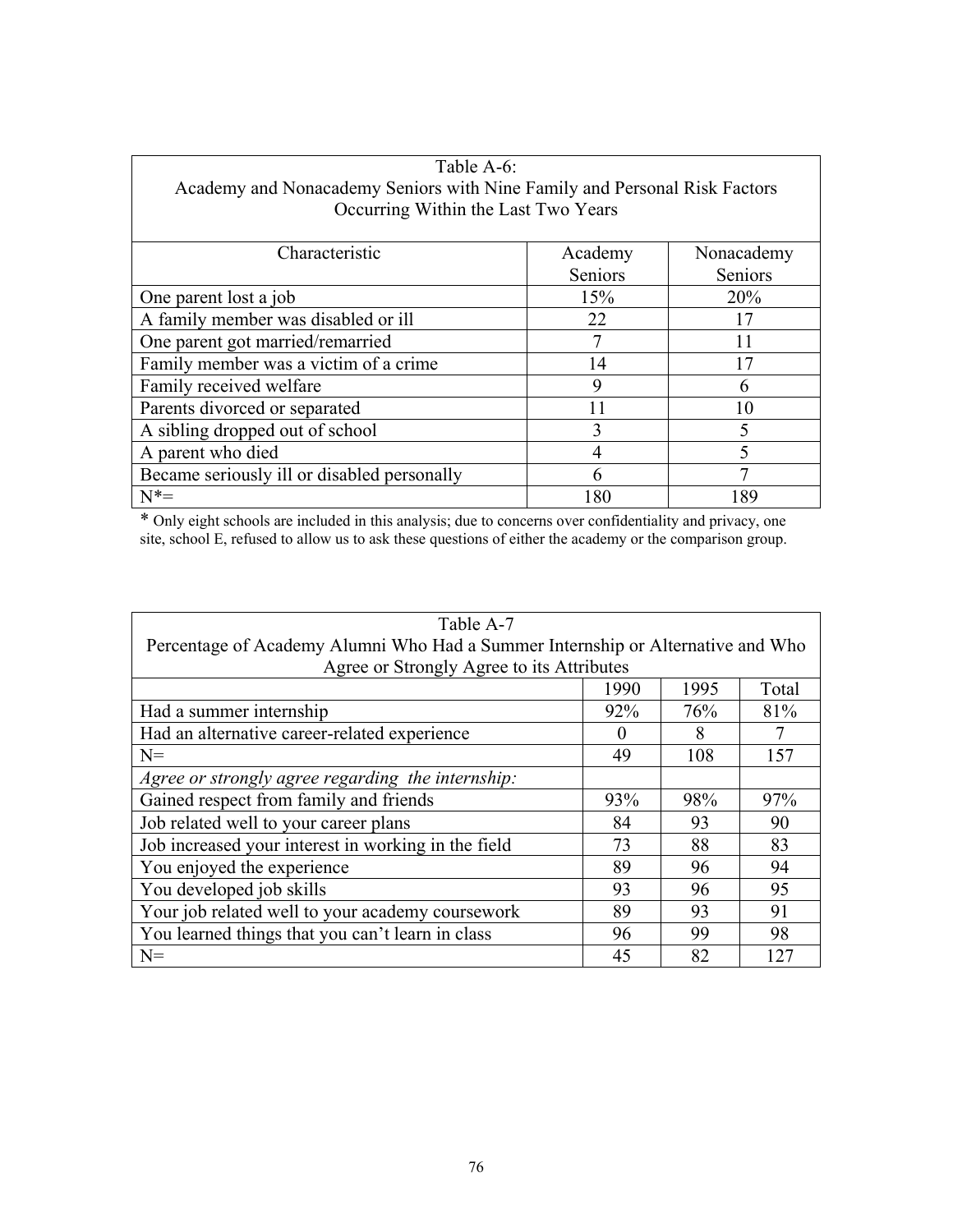| Table A-8:                                             |                    |                                 |  |
|--------------------------------------------------------|--------------------|---------------------------------|--|
| Academy and Other Seniors Who Selected College and     |                    |                                 |  |
| Career Planning Activities in High School              |                    |                                 |  |
|                                                        |                    |                                 |  |
|                                                        |                    | Participation in the Activities |  |
| <b>Activities</b>                                      |                    | (Percentage)                    |  |
|                                                        | Academy<br>Seniors | Nonacademy<br>Seniors           |  |
| <b>College Planning Activities</b>                     |                    |                                 |  |
| Talked with a teacher about postsecondary institutions | 67%                | $57\%**$                        |  |
| Talked with a guidance counselor about postsecondary   |                    |                                 |  |
| institutions                                           | 61                 | 61                              |  |
| Discussed college in class                             | 73                 | $62**$                          |  |
| Looked at college catalogs                             | 78                 | 73                              |  |
| Visited a college campus                               | 71                 | $54**$                          |  |
| Took the SATs or ACTs                                  | 81                 | $73*$                           |  |
| Had a college interview                                | 27                 | 18*                             |  |
| Talked with parents about how to pay for school        | 75                 | 68                              |  |
| Talked with a knowledgeable adult about financial aid  | 61                 | $46**$                          |  |
| Career-related work-based learning experiences         |                    |                                 |  |
| School-based business/enterprise                       | 59%                | 31%**                           |  |
| Community service                                      | 74                 | 47**                            |  |
| Job shadowing                                          | 43                 | $15***$                         |  |
| Work site visit                                        | 53                 | $16***$                         |  |
| Employer talks at school                               | 68                 | 38**                            |  |
| Work readiness class                                   | 55                 | $19**$                          |  |
| Talked with teachers about careers                     | 78                 | 56**                            |  |
| Talked with counselors about careers                   | 57                 | 48*                             |  |
| Job planning activities                                |                    |                                 |  |
| Submitted a job application                            | 56%                | 58%                             |  |
| Had a job interview                                    | 51                 | 43                              |  |
| Applied for college work-study                         | $20\,$             | 17                              |  |
| Talked with a teacher about a career                   | 42                 | 28**                            |  |
| Talked with an advisor about a career                  | 26                 | 29                              |  |
| Been offered a job                                     | 48                 | 39*                             |  |
| Currently work for/have worked for the employer        | 32                 |                                 |  |
| respondent is planning to work for after graduation    |                    | 31                              |  |
| School-related job seeking activities                  |                    |                                 |  |
| Interest inventories                                   | 12                 | $6*$                            |  |
| Job listings                                           | 22                 | 22                              |  |
| Job fairs                                              | 19                 | $8**$                           |  |
| Career placement                                       | 10                 | 8                               |  |
| Letters of recommendation from teachers                | 21                 | 20                              |  |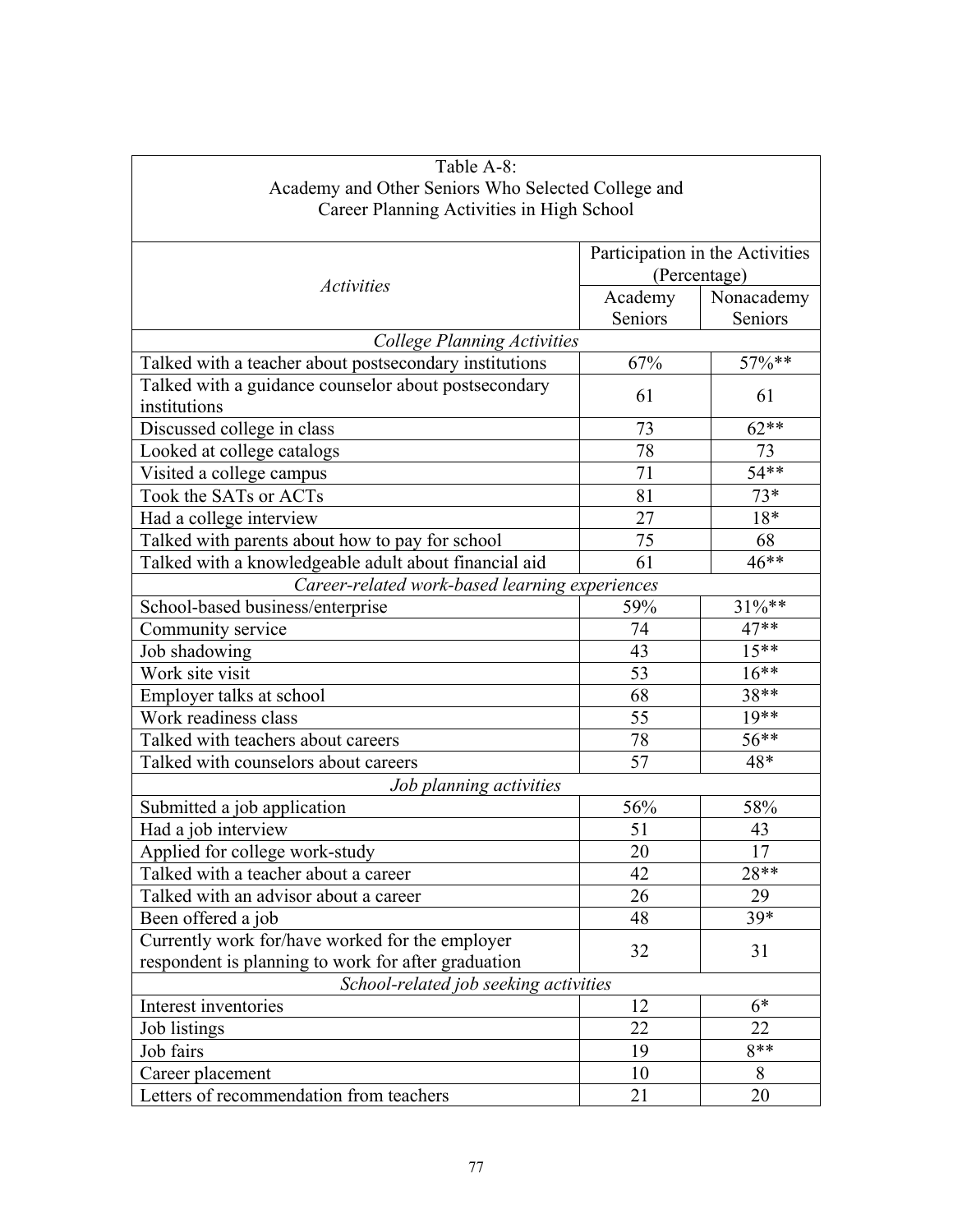| Letters of recommendation from other school staff | 19 |        |
|---------------------------------------------------|----|--------|
| Practice interviews                               | 35 | $14**$ |
| School-arranged job interviews                    | 24 | $6***$ |
| Career exploration                                | 26 | $15**$ |
| Job rotations                                     | 15 | $6***$ |
| Job shadowing                                     | 22 | $Q$ ** |
| Mentor                                            |    | $6**$  |
| Career day                                        | つつ |        |

\*p<.05 using Pearson chi-square test

\*\* p<.01 using Pearson chi-square test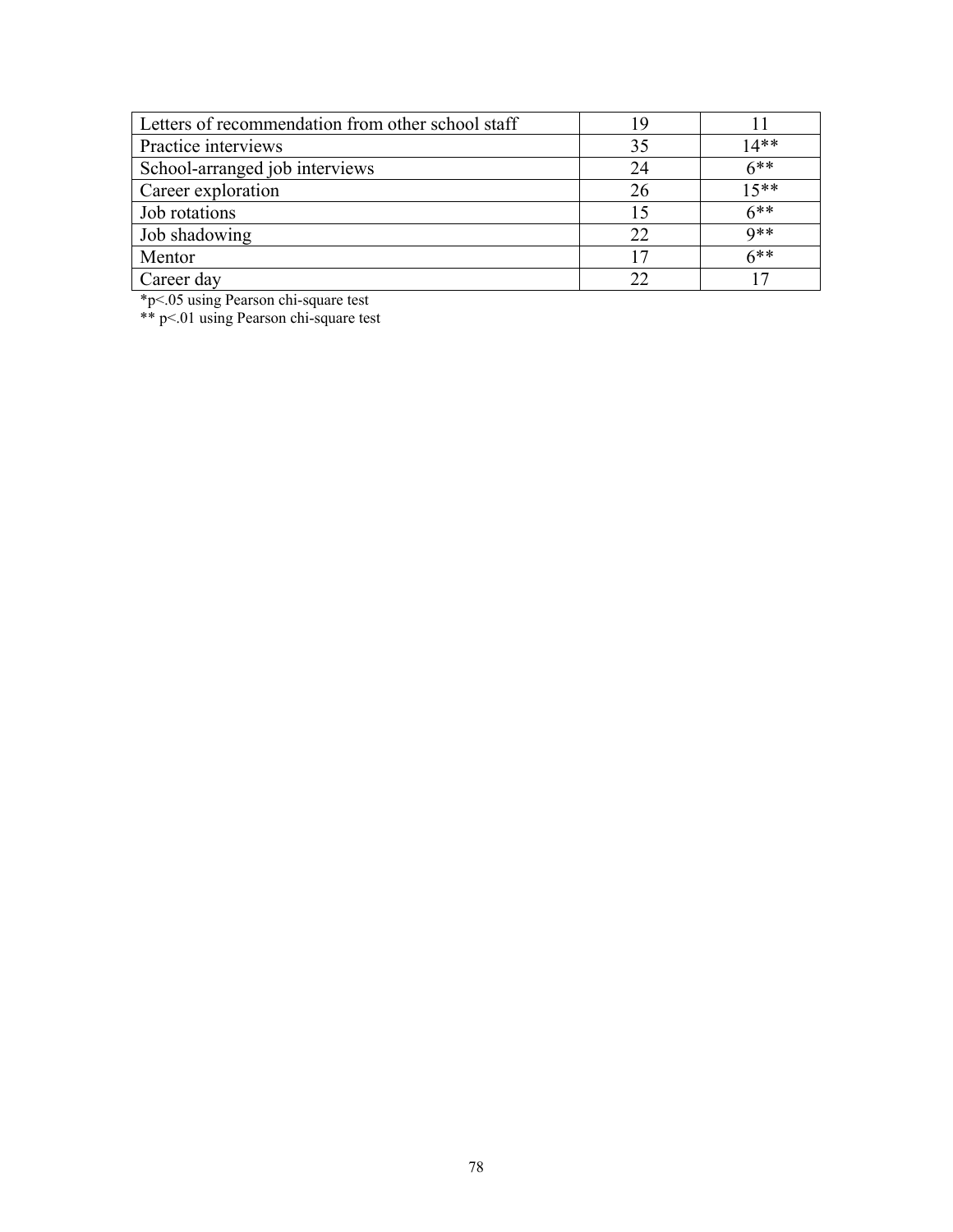| Table A-9:                                                                 |            |                   |       |
|----------------------------------------------------------------------------|------------|-------------------|-------|
| Percentage of Academy Seniors Who Agreed that Participating in the Academy |            |                   |       |
| Benefited Them Some or a Great Deal in the Following Ways                  |            |                   |       |
| Types of benefits                                                          | Academy of | Academy of Travel | Total |
|                                                                            | Finance    | and Tourism       |       |
| Created a supported and encouraging                                        | 85%        | 89%               | 86%   |
| high school experience                                                     |            |                   |       |
| Made me feel more comfortable in a                                         | 85         | 95                | 88    |
| professional work environment                                              |            |                   |       |
| Interested me in a career in the industry                                  | 69         | 69                | 69    |
| Motivated me to do better in my school                                     | 67         | 82                | 72    |
| courses                                                                    |            |                   |       |
| Helped me to be well-prepared to                                           | 80         | 85                | 82    |
| pursue a career in the field                                               |            |                   |       |
| Made me seek challenging educational                                       | 72         | 80                | 75    |
| experiences                                                                |            |                   |       |
| Gave me professional contacts                                              | 65         | 84                | 72    |
| Made me seek a challenging career path                                     | 71         | 84                | 75    |
| $N =$                                                                      | 107        | 55                | 162   |

| Table A-10:                                                 |                        |  |
|-------------------------------------------------------------|------------------------|--|
| Career Academy Students by Measures of Preparedness for     |                        |  |
| College and the Job Market                                  |                        |  |
| (Percentage)                                                |                        |  |
| More prepared than friends who are not in the academy in:   | Career Academy Seniors |  |
| Applying to colleges                                        | 58%                    |  |
| Planning the best way to achieve career goals               | 80                     |  |
| Knowing how and where to look for a job                     | 81                     |  |
| Knowing what kinds of jobs are available                    | 80                     |  |
| Knowing what kind of training is needed to be successful in | 82                     |  |
| chosen career                                               |                        |  |
| $N =$                                                       | 193                    |  |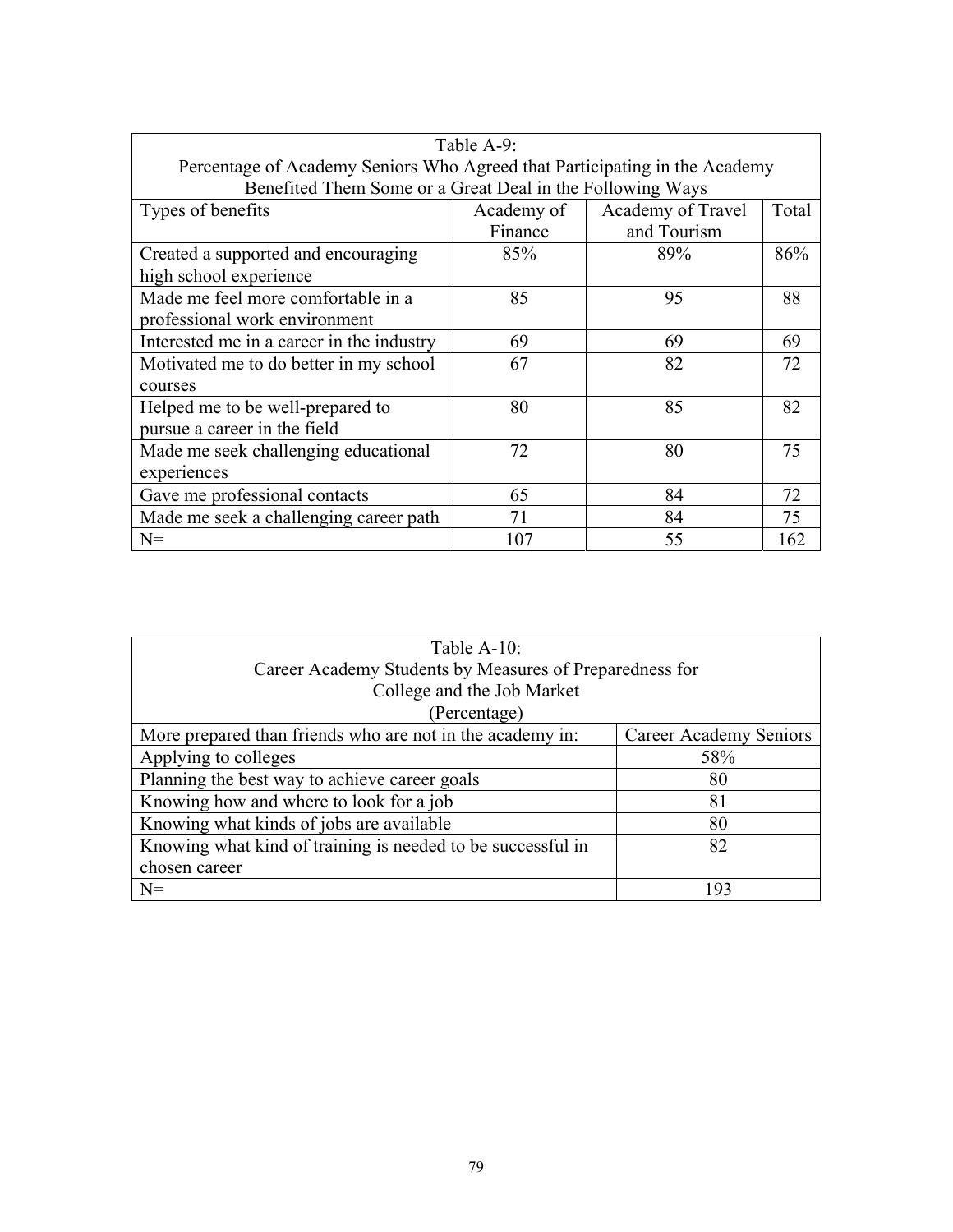| Table A-11                                                 |                                                                          |      |       |  |  |
|------------------------------------------------------------|--------------------------------------------------------------------------|------|-------|--|--|
|                                                            | Percentage of Academy Alumni Who Agreed that They Were Well or Very Well |      |       |  |  |
| Prepared by their Academy for Postsecondary Education      |                                                                          |      |       |  |  |
|                                                            | 1990                                                                     | 1995 | Total |  |  |
| Identify and select a college that met your needs          | 90%                                                                      | 89%  | 89%   |  |  |
| Have a career focus for your college major                 | 91                                                                       | 88   | 89    |  |  |
| Understand what college preparation is needed for jobs you | 94                                                                       | 95   | 95    |  |  |
| want                                                       |                                                                          |      |       |  |  |
| Doing college-level academic work, generally               | 98                                                                       | 98   | 98    |  |  |
| Doing college-level work in your major                     | 92                                                                       | 96   | 95    |  |  |
| Being motivated to complete your college degree            | 96                                                                       | 89   | 91    |  |  |
| Taking at least one college-level course in high school    | 100                                                                      | 98   | 99    |  |  |
| $N=$                                                       | 49                                                                       | 108  | 157   |  |  |

| Table A-12                                                        |      |      |          |  |
|-------------------------------------------------------------------|------|------|----------|--|
| Percentage of Academy Alumni Who Agreed that They Had             |      |      |          |  |
| the Following Benefits and Influences                             |      |      |          |  |
| Percent who agreed somewhat or a great deal that the program      | 1990 | 1995 | Total    |  |
| benefited them in:                                                |      |      |          |  |
| Job readiness                                                     | 96%  | 98%  | 97%      |  |
| Academic skills                                                   | 98   | 99   | 99       |  |
| Knowledge of the industry                                         | 94   | 99   | 97       |  |
| Ability to work with others                                       | 100  | 98   | 99       |  |
| Ability to take direction                                         | 98   | 99   | 99       |  |
| Increased confidence                                              | 100  | 99   | 99       |  |
| <b>Communication skills</b>                                       | 98   | 97   | 97       |  |
| Leadership skills                                                 | 98   | 97   | 98       |  |
| Computer skills                                                   | 94   | 92   | 97       |  |
| $N =$                                                             | 49   | 107  | 156      |  |
|                                                                   |      |      |          |  |
| Had a significant experience that greatly influenced their career |      |      | 58%      |  |
| direction                                                         |      |      |          |  |
| $N =$                                                             |      |      | 157      |  |
| Of these, percent who identified their most significant as:       |      |      |          |  |
| --academy courses                                                 |      |      | 40%      |  |
| --academy internship                                              |      |      | 40       |  |
| -- other high school courses or work experience                   |      |      | $\Omega$ |  |
| --College or higher education                                     |      |      | 13       |  |
| $N =$                                                             |      |      | 91       |  |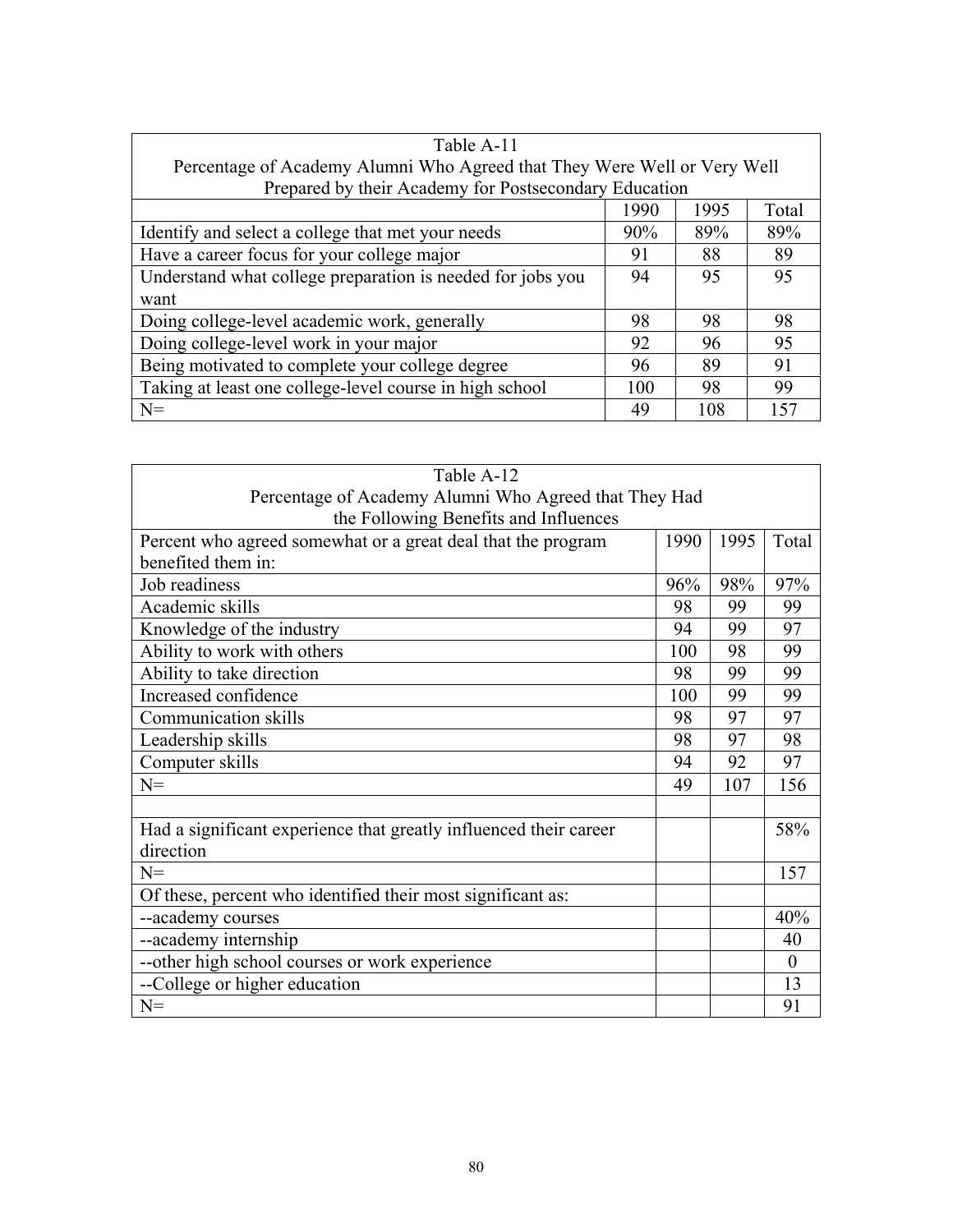|                                                                           | Table $A-13$ : |            |         |
|---------------------------------------------------------------------------|----------------|------------|---------|
| Percentage of Academy and Nonacademy Seniors Who Agree that the Following |                |            |         |
| Experiences Greatly Influenced their Career Direction                     |                |            |         |
| Significant experiences                                                   | Academy        | Nonacademy | Total   |
|                                                                           | Seniors        | Seniors    |         |
| Regular high school classes                                               | 33%            | 44%        | $39\%*$ |
| Academy high school classes                                               | 57             |            |         |
| Internship/school-related job                                             | 43             | 28         | $36**$  |
| Academy mentor/Adult mentor                                               | 14             | 16         | 15      |
| High school job                                                           | 38             | 22         | $30**$  |
| My parents' work                                                          | 25             | 22         | 23      |
| Volunteer work                                                            | 30             | 15         | $23**$  |
| Other                                                                     | 10             | 14         | 12      |
| $N =$                                                                     | 199            | 190        | 389     |

\*= p<.05 chi-square test

\*\*=p<.01 chi-square test

| Table A-14:                                                                    |            |                   |       |  |  |
|--------------------------------------------------------------------------------|------------|-------------------|-------|--|--|
| Percentage of Academy Seniors Who Agree that the Career Academy Program Helped |            |                   |       |  |  |
| them Prepare for College in the Following Ways                                 |            |                   |       |  |  |
|                                                                                | Academy of | Academy of Travel | Total |  |  |
|                                                                                | Finance    | and Tourism       |       |  |  |
| Helped me to focus on what I wanted to                                         | 68%        | 69%               | 68%   |  |  |
| study                                                                          |            |                   |       |  |  |
| Made me believe that college was a                                             | 54         | 61                | 54    |  |  |
| realistic option for me                                                        |            |                   |       |  |  |
| Allowed me to earn college credit in                                           | 43         | 43                | 43    |  |  |
| high school                                                                    |            |                   |       |  |  |
| Improved my confidence about being                                             | 59         | 61                | 59    |  |  |
| prepared for college level work                                                |            |                   |       |  |  |
| $N =$                                                                          | 132        | 67                | 199   |  |  |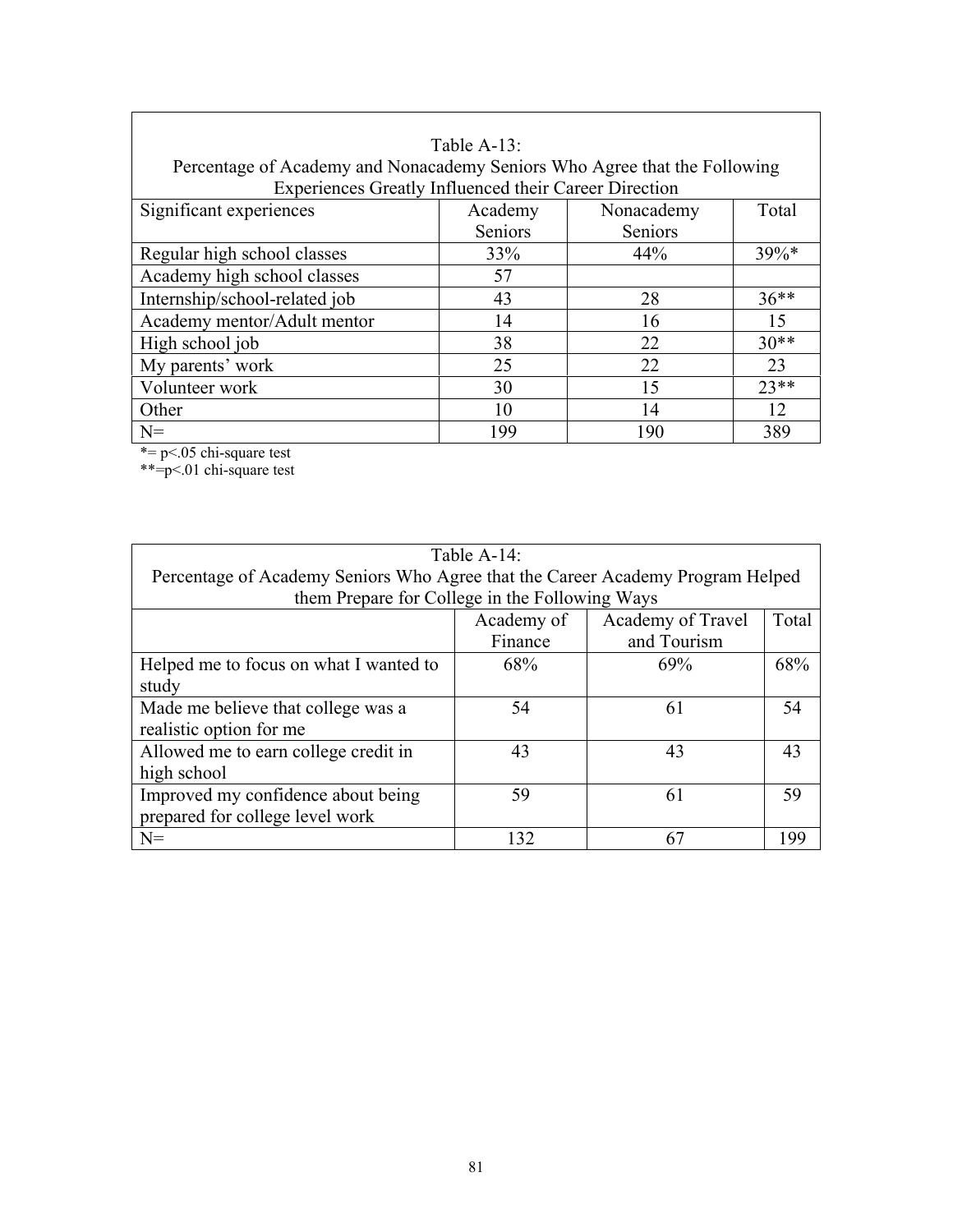| Table A-15                                                                         |      |      |       |
|------------------------------------------------------------------------------------|------|------|-------|
| Percentage of academy alumni according to their initial post-secondary educational |      |      |       |
| outcomes                                                                           |      |      |       |
| Postsecondary education enrollment summer or fall after high                       | 1990 | 1995 | Total |
| school                                                                             |      |      |       |
| Four-year college                                                                  | 76%  | 59%  | 64%   |
| Two-year college                                                                   | 14   | 34   | 28    |
| Other                                                                              | 4    | 3    | 3     |
|                                                                                    |      |      |       |
| Ever had remedial courses in college                                               | 6    | 3    | 4     |
| $N=$                                                                               | 49   | 108  | 157   |

| Table A-16                                                    |          |      |       |  |  |
|---------------------------------------------------------------|----------|------|-------|--|--|
| Postsecondary employment experiences of alumni, 1990 and 1995 |          |      |       |  |  |
| Characteristics                                               | 1990/1   | 1995 | Total |  |  |
| In the fall after high school graduation, percent who worked: |          |      |       |  |  |
| -- full time                                                  | 25%      | 19%  | 20%   |  |  |
| -- part-time                                                  | 35       | 35   | 35    |  |  |
| -- in apprenticeship or armed forces                          | $\Omega$ |      |       |  |  |
| -- in school and not working                                  | 31       | 41   | 38    |  |  |
| -- other (incl. homemaker/looking for work)                   | 9        | 4    | 6     |  |  |
| Fall employment, percent who are working:                     |          |      |       |  |  |
| -- full-time or part-time                                     | 62       | 55   | 57    |  |  |
| $N =$                                                         | 47       | 106  | 153   |  |  |
| Fall employment (of those working), percent who are working:  |          |      |       |  |  |
| -- for internship employer                                    | 59       | 16   | 30    |  |  |
| -- for other academy-affiliated employer<br>8<br>9            |          |      |       |  |  |
| $N =$                                                         | 29       | 57   | 86    |  |  |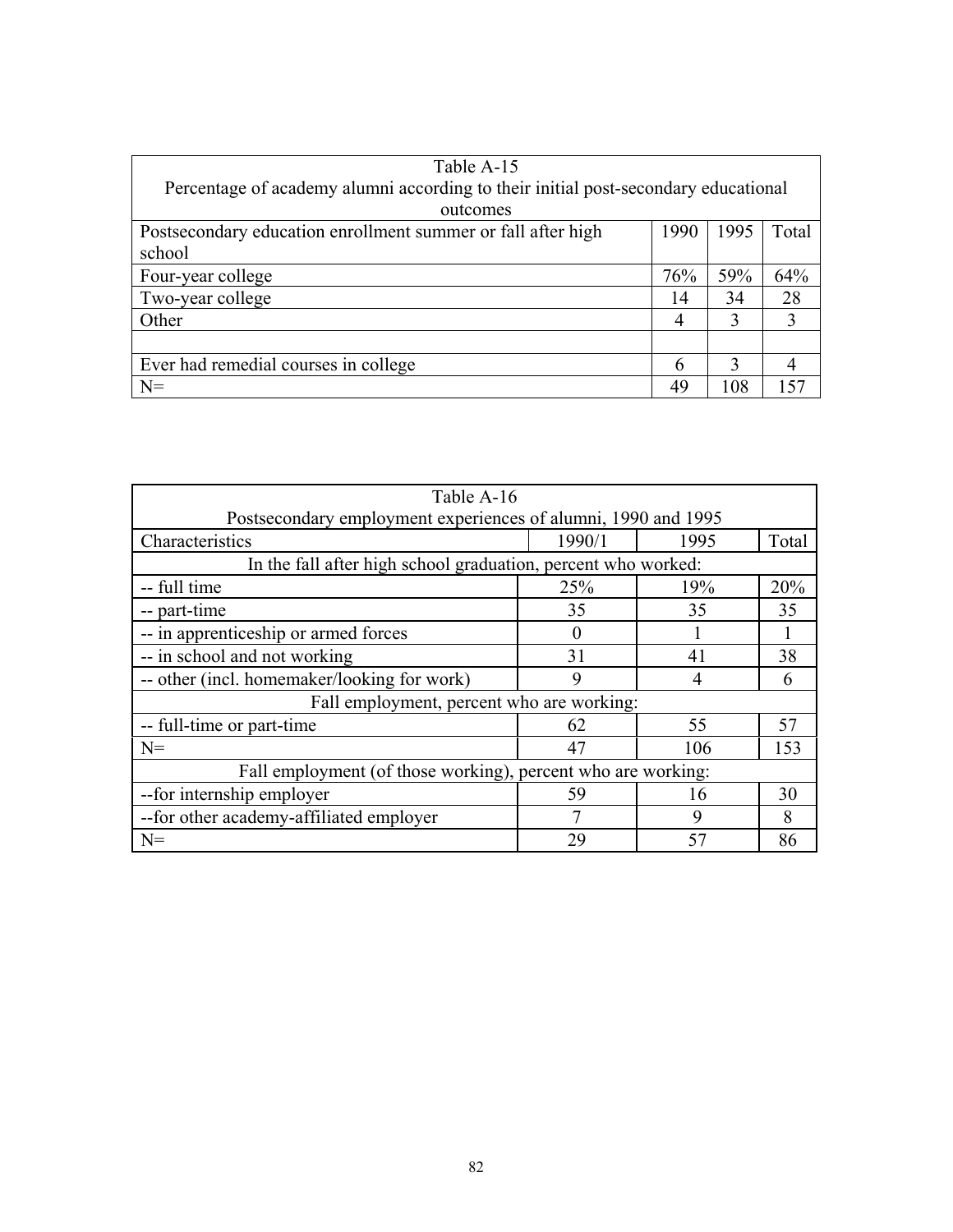## **APPENDIX B: Analysis of Changes in Students' Career Interests between Ninth and Twelfth Grades**

To determine whether academy participation influenced students' career interests, we asked both groups of seniors to describe "what career or job interested you the most" as ninth graders and as seniors. For the Academy of Finance and nonacademy students in schools that had Academies of Finance, responses were coded as one of four categories: (1) not at all related/do not know, (2) somewhat related, (3) "business," or (4) directly related to the financial services industry, using the categories shown in Appendix Table B-1. Students who gave answers that were clearly not a focus of the academy, such as journalism, law, or medicine, as well as students who answered that they did not have a career goal, wrote a question mark, or otherwise indicated that they did not know what occupation they wanted to enter were coded as "not at all related." Responses that addressed occupations clearly focused on by the Academy of Finance curriculum, such as accounting, finance, or investment banking, were coded as "directly related."

 However, there was a large gray area. Some students indicated that they were interested in careers such as marketing, real estate, human resources, or advertising. While these fields are not explicitly addressed by the academy curriculum, they are areas that students would likely have learned about through their academy experience, particularly during their internships or visits to businesses. Thus, it is conceivable that students' career goals had been influenced by the academy. Thus, these fields were coded as being "somewhat related."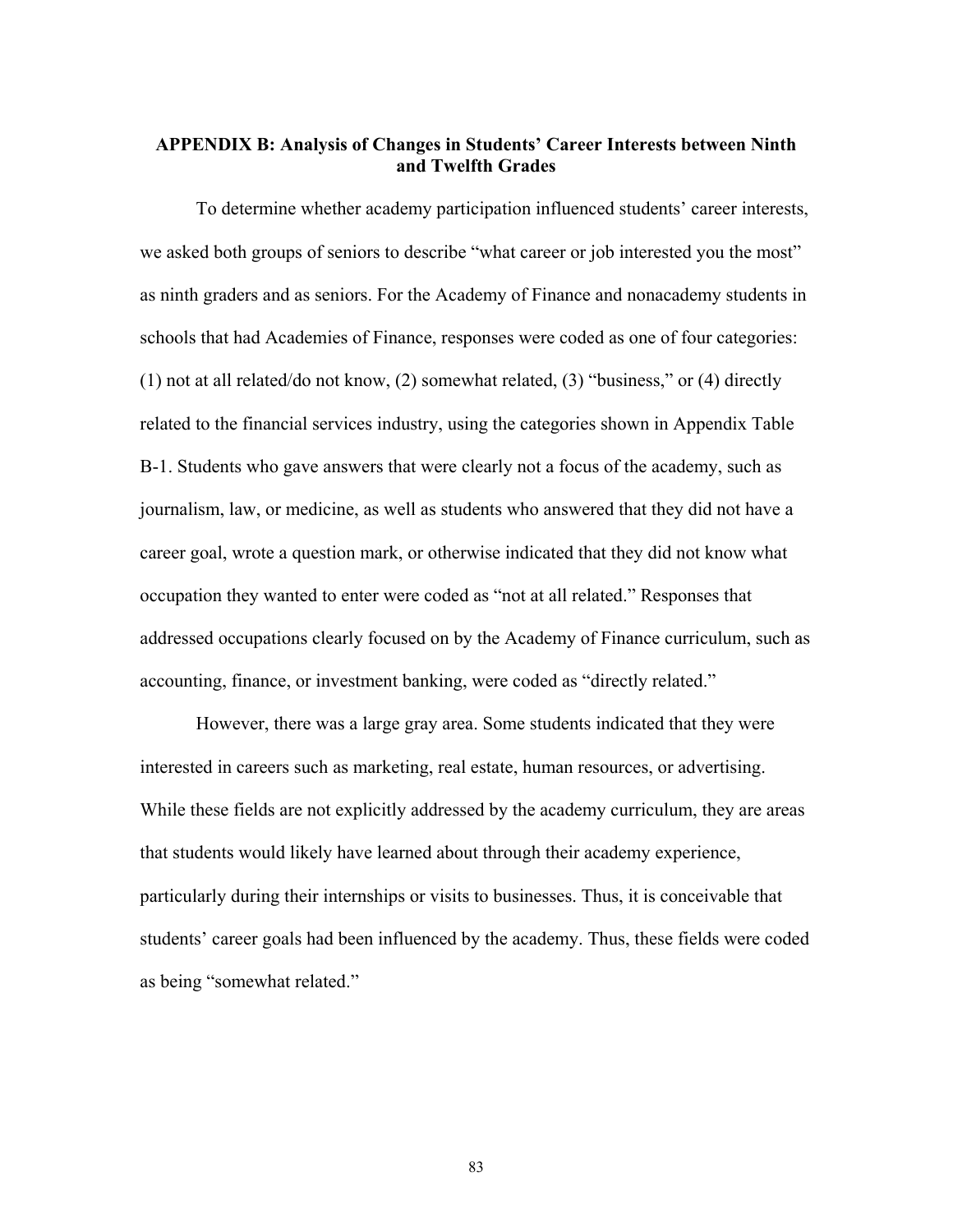| Table B-1:                                             |                                       |                      |                         |  |  |
|--------------------------------------------------------|---------------------------------------|----------------------|-------------------------|--|--|
| Coding Scheme for Occupational Interests, Noted in the |                                       |                      |                         |  |  |
|                                                        | Ninth or Tenth Grade or Twelfth Grade |                      |                         |  |  |
|                                                        |                                       |                      |                         |  |  |
| Academy Type                                           | Directly Related                      | <b>Business</b>      | Somewhat                |  |  |
|                                                        |                                       |                      | Related                 |  |  |
| Academy of Finance                                     | Management                            | Coded separately     | Marketing               |  |  |
|                                                        | Accounting                            |                      | Advertising             |  |  |
|                                                        | Finance                               |                      | <b>Real Estate</b>      |  |  |
| HR/Personnel<br>Entrepreneur                           |                                       |                      |                         |  |  |
| Stocks/Stockbroker<br><b>Business</b>                  |                                       |                      |                         |  |  |
|                                                        | <b>CEO/CFO</b>                        |                      | Manager                 |  |  |
|                                                        | Investment                            |                      | <b>Clerical Worker</b>  |  |  |
|                                                        | <b>Banking</b>                        |                      | Economics               |  |  |
| Academy of Travel and                                  | Travel                                | Included in somewhat | Marketing               |  |  |
| Tourism                                                | Hotel                                 | related              | Advertising             |  |  |
|                                                        | Cruise                                |                      | <b>Public Relations</b> |  |  |
|                                                        | Airline                               |                      | HR/Personnel            |  |  |
|                                                        | Chef/restaurant                       |                      |                         |  |  |
|                                                        | Hospitality                           |                      |                         |  |  |

 A further complication arose with the large number of students who exhibited interest in careers in "business." This can be interpreted in one of two ways: young people are aware that individuals who work in the broad area of "business" tend to have a relatively high level of occupational and financial success and therefore they indicate a desire to enter the field without a distinct understanding of it and not as a result of their academy experience or, conversely, that academy students are exposed to a wide array of fields that are loosely categorized as relating to "business," and that they find many of them interesting as a result. Thus, we cannot be certain that those students who indicated an interest in business careers were more interested in or influenced by the academy than others, but also cannot rule out this possibility. We therefore coded those students who listed "business" as a career goal into a separate category.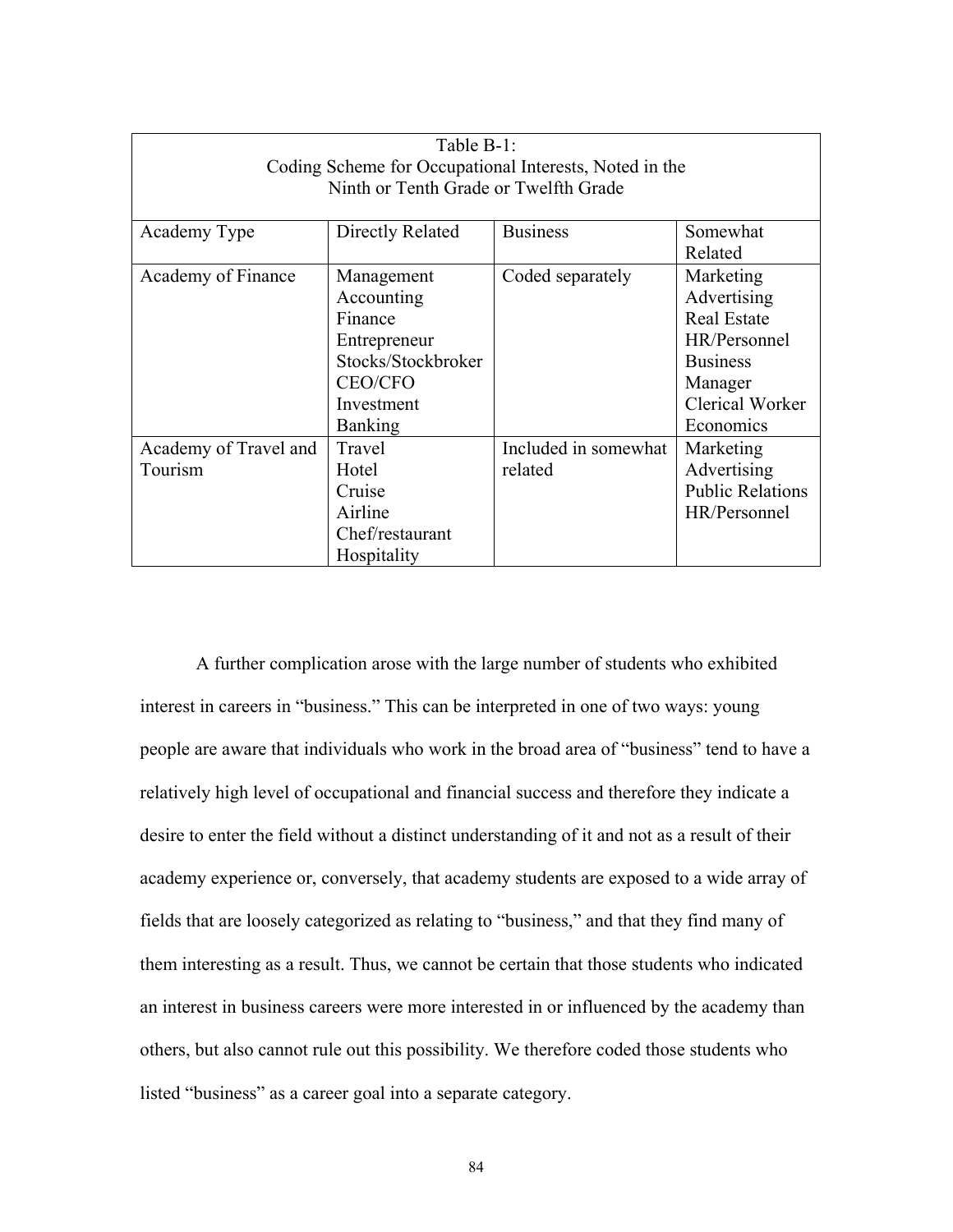We used a similar coding scheme for the students in Travel and Tourism Academies and schools. Students who were interested in fields such as teaching, medicine, law, or who did not indicate a career goal, were coded as "not at all related"; students indicating a desire to enter careers such as hotel management, travel, or hospitality were coded as "directly related."

Unlike the Finance Academies, Travel and Tourism Academies do not specifically focus on business-related areas such as accounting, although students do encounter "business" as part of their broad academy experience. Thus, we did not break out "business" as a separate category, instead including it, along with careers such as marketing, public relations, or advertising, in the "somewhat related" category. Again, occupations included in this category were those fields that students were likely to encounter during their academy experience but which are not explicitly addressed by the travel and tourism curriculum.

 As the results displayed on Tables B-2 and B-3 indicate, the academies did attract students who tended to be interested in careers in relevant industries. One-quarter of the students in the Finance Academies and almost one-fifth of those in the Travel and Tourism Academies had, in ninth grade, career goals in occupations at least somewhat related to the academy industries. In contrast, less than ten percent of the students in the comparison classes had an interest in careers in the relevant academy occupations.

Participation in the academies does seem to be related to an increased interest in the academy industries. For Finance Academy students, interest in at least somewhat related occupations increased from 25 percent to 43 percent between the ninth and

85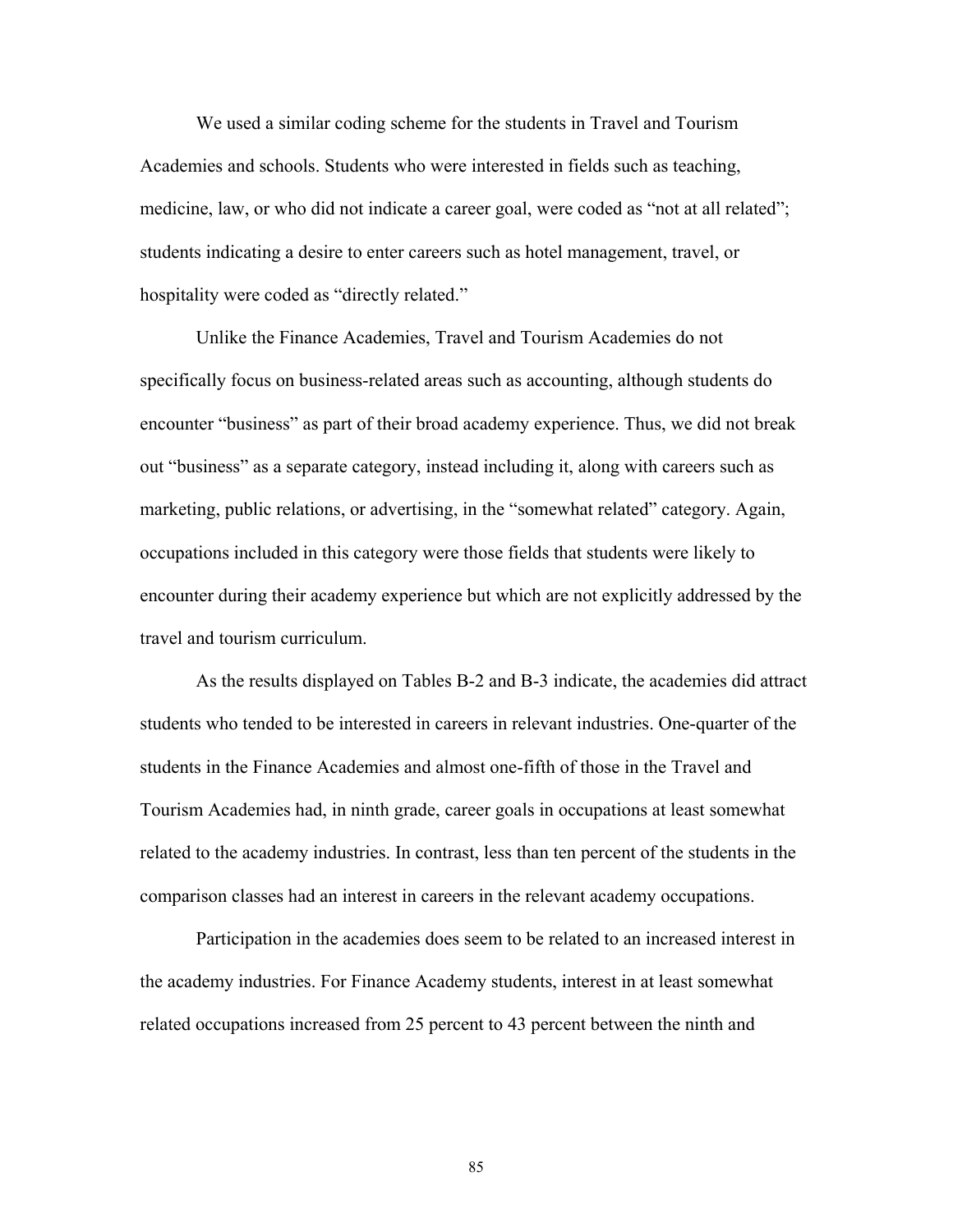twelfth grades. The increase for travel and tourism students was even larger: from 18 percent to 48 percent.

It is possible that the interest in these careers by all high school students might grow between these grades. This seems particularly likely for finance-related occupations, which, at the time of our survey, enjoyed high prestige. Indeed, Table B-2 does indicate that the interest in finance-related occupations did grow among students in the comparison groups in schools that had Academies of Finance. But this growth took place almost entirely in the "business" category. The number of comparison students interested in careers directly related to finance actually went down from four to two.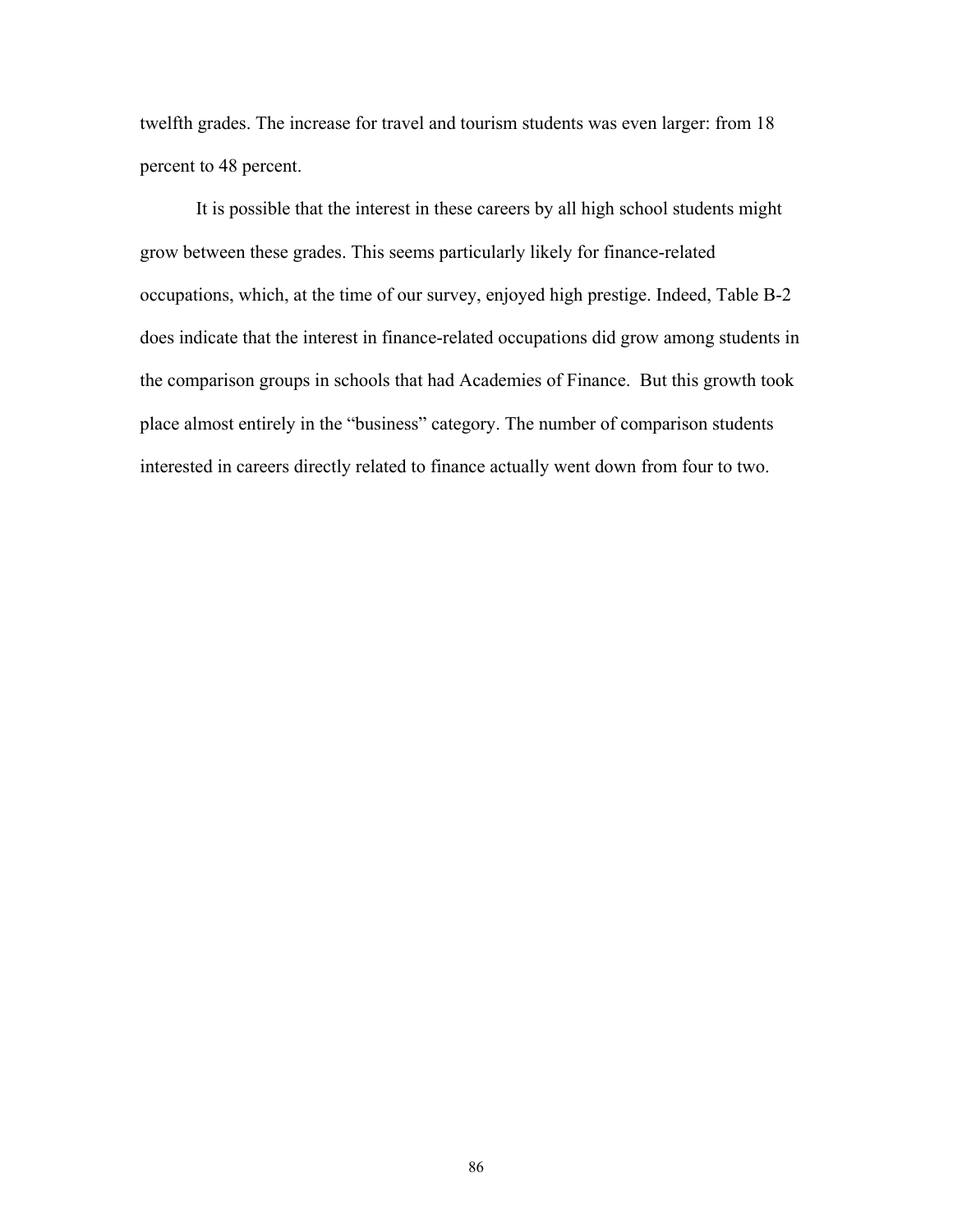| Table B-2: |                                                                     |            |                 |            |               |
|------------|---------------------------------------------------------------------|------------|-----------------|------------|---------------|
|            | Occupational Goals of Students in Schools with Academies of Finance |            |                 |            |               |
|            |                                                                     |            |                 |            |               |
|            |                                                                     | Somewhat   | <b>Business</b> | Directly   | Total         |
|            |                                                                     | Related    | Related         | Related    |               |
|            | Ninth Grade                                                         | $5(3.8\%)$ | $13(9.9\%)$     | 15         | 33 $(25.1\%)$ |
| Academy    |                                                                     |            |                 | $(11.5\%)$ |               |
| $(N=131)$  | Twelfth                                                             | $8(6.1\%)$ | 24              | 24         | 56            |
|            | Grade                                                               |            | $(18.3\%)$      | $(18.3\%)$ | (42.7%)       |
|            |                                                                     |            |                 |            |               |
|            | Ninth Grade                                                         | $1(0.8\%)$ | $4(3.3\%)$      | $4(3.3\%)$ | $9(7.4\%)$    |
| Nonacademy | Twelfth                                                             | $5(4.1\%)$ | 16              | $2(1.6\%)$ | 23 (18.9%)    |
| $(N=122)$  | Grade                                                               |            | $(13.1\%)$      |            |               |

| Table B-3:<br>Occupational Goals of Students in<br>Schools with Academies of Travel and Tourism |             |            |                   |              |
|-------------------------------------------------------------------------------------------------|-------------|------------|-------------------|--------------|
| Directly Related<br>Somewhat Related<br>Total                                                   |             |            |                   |              |
|                                                                                                 | Ninth Grade | $2(3.0\%)$ | $10(15.4\%)$      | 12 (18%)     |
| Academy                                                                                         | Twelfth     | $17(26\%)$ | 14(21.5%)         | 31 $(47.7%)$ |
| $(N=65)$                                                                                        | Grade       |            |                   |              |
|                                                                                                 | Ninth Grade | $4(5.7\%)$ | $\mathbf{\Omega}$ | $4(5.7\%)$   |
| Comparison                                                                                      | Twelfth     | $3(4.3\%)$ | $\theta$          | $3(4.3\%)$   |
| $(N=70)$                                                                                        | Grade       |            |                   |              |

| Table B-4:                                                   |                           |                    |              |  |
|--------------------------------------------------------------|---------------------------|--------------------|--------------|--|
| Student Increase and Decrease in Academy-Related Occupations |                           |                    |              |  |
|                                                              |                           |                    |              |  |
|                                                              | <b>Increased Interest</b> | Decreased Interest | Net Increase |  |
| Academy of Finance                                           | 31(23.7%)                 | $8(6.1\%)$         | 23(17.6%)    |  |
| $(N=131)$                                                    |                           |                    |              |  |
| Academy of Travel and Tourism                                | $23(35.4\%)$              | $4(6.2\%)$         | $19(29.2\%)$ |  |
| $N=65$                                                       |                           |                    |              |  |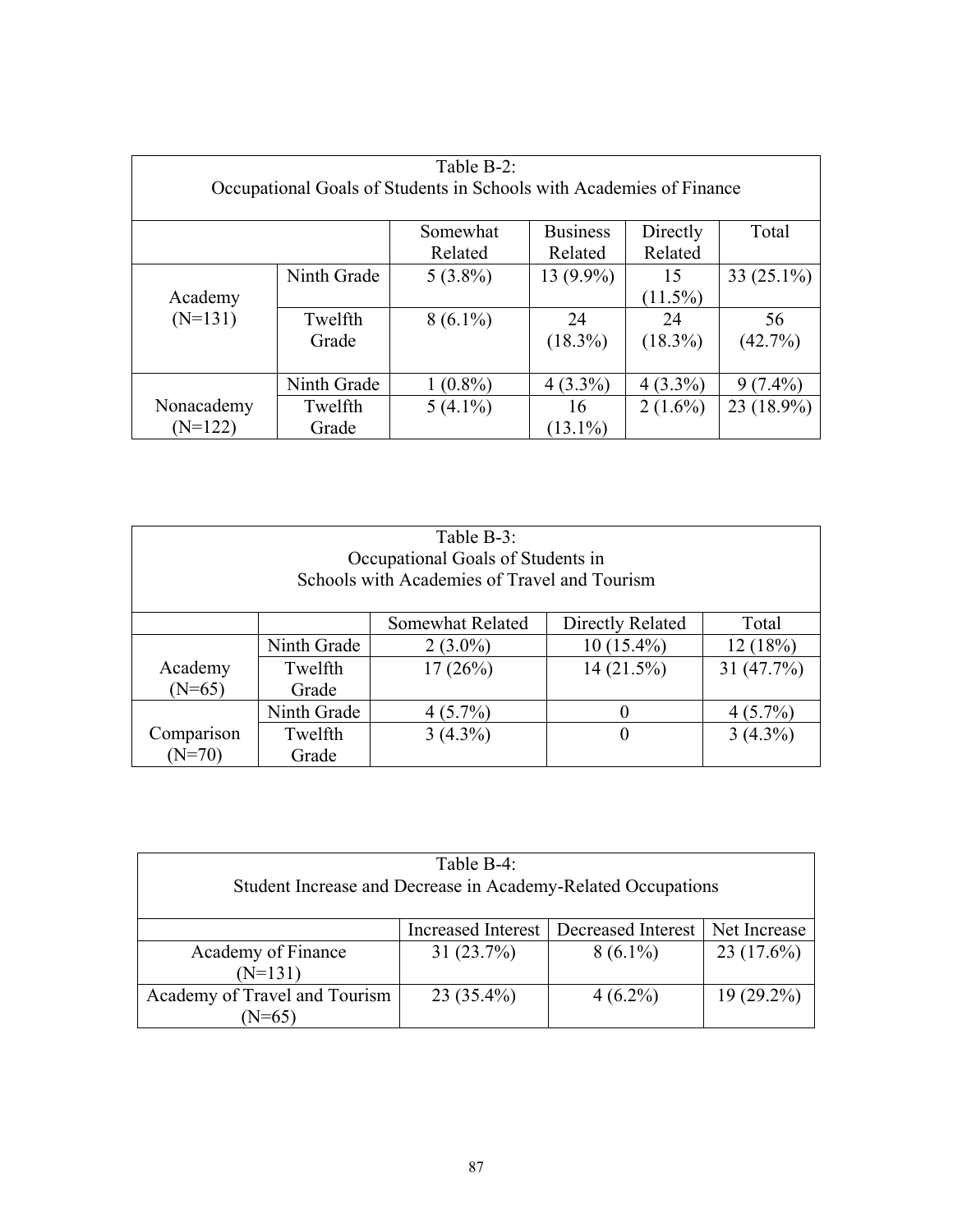A stronger pattern emerged for students in schools with Academies of Travel and Tourism (Table B-3). Very few students in either group ever exhibited interest (somewhat or directly) in academy-related industries. In fact, no nonacademy seniors indicated an interest in careers directly related to the academy at any point. In contrast, over 20 percent of academy students desired to enter a field directly related to travel and tourism at the end of their senior year.

Net changes in the total number of students interested in particular occupation types do not indicate whether some students who were initially interested in a particular occupation lost interest. Indeed, we found that of the 33 finance students who were initially interested in at least somewhat related occupations, nine were no longer interested in any finance-related occupation by their senior year and six of the 23 students who were initially interested in travel and tourism related occupations had lost interest, representing six percent of all academy seniors (Table B-4). It may have been useful for many of these students to discover that they were not interested in something that initially appeared attractive to them. The loss of interest in the industry can be viewed as a program effect as well, because it may in part reflect what they have learned about the industry and themselves.

 Although the number of students in these interest categories tends to be small, the analysis suggests that the academy experience does increase or solidify the interest of students in academy-related occupations, and even more, sharpens students' career interests either with or not with the industry. The academies do attract some students who are more likely to be interested in those occupations to begin with, although 75 percent of the students who entered the Academy of Finance and 88 percent of those students who

88